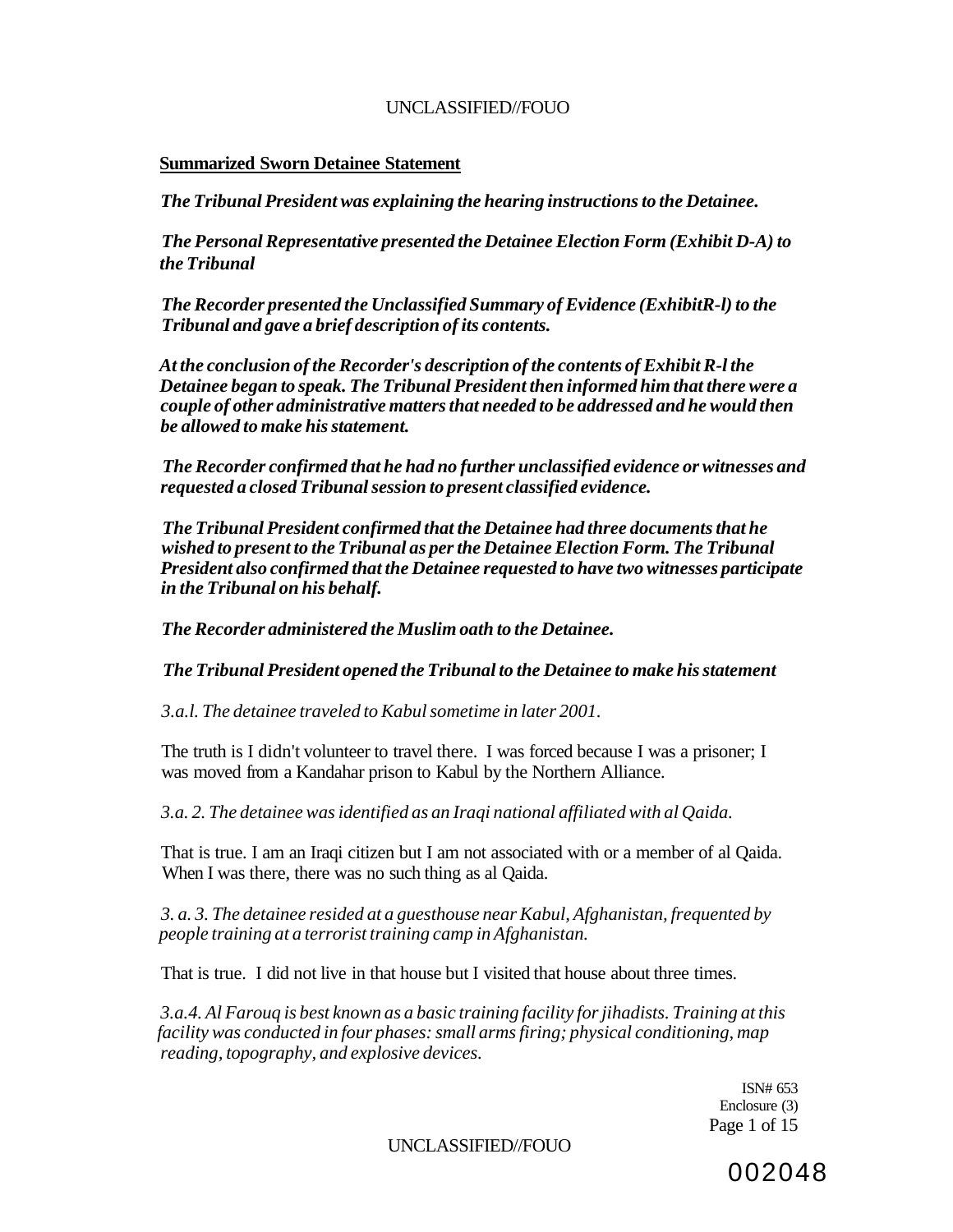The truth is that I never went to Al Farouq training camp and I do not know what goes on in there.

*3.a.5. The detainee received military training in the Iraqi army.* 

Yes it is true that in 19931 did enter the Iraqi military but it was not voluntarily. Every person in Iraq was forced to join the military army. The military there is mandatory.

*3.a.6. The detainee trained with the following weapons: AK 47 rifle, 7.62 mm PK machine gun and mortars - 82mm, 120mm, and 160mm.* 

The way the interrogator asked me what kind of weapons they were using or training on at that camp in the Iraqi military. I told them light weapons. They trained them on Kalashnikov, those types of weapons. I didn't tell them that I trained on them but told them that the Iraqi military trained on them.

I explained to them the military division I was in, which was the army; our weapons were a Kalashnikov in the army.

*3.a. 7. The detainee acknowledges that in 1999 he fought on the front lines against the Northern Alliance with the Taliban near Mir Bachel Kowt.* 

This is true. I was on the front lines but there was no war to speak of at the time.

*3. a. 8. The detainee was imprisoned by Northern Alliance and subsequently transferred to United States authority.* 

This is true.

Tribunal President: Does that conclude your statement or is there something else that you would like to tell us?

Detainee: I wanted to bring to the American justice that I do not have a psychological disease like the other Arabs here that are detained. The only mistakes that I have done was traveling there in 1999. I already was punished or paid for that being detained for five years for leaving.

I hope from the American government and justice to look at my case and see that I am a victim as an Arab in Afghanistan.

In 2002,1 was detained in prison and they accused me of being an American spy. And honestly, I was not an American spy. I was put in prison and the Taliban tortured me in the worst way that you can think of until I was handed over to the American forces.

> ISN# 653 Enclosure (3) Page 2 of 15

UNCLASSIFIED//FOUO

002049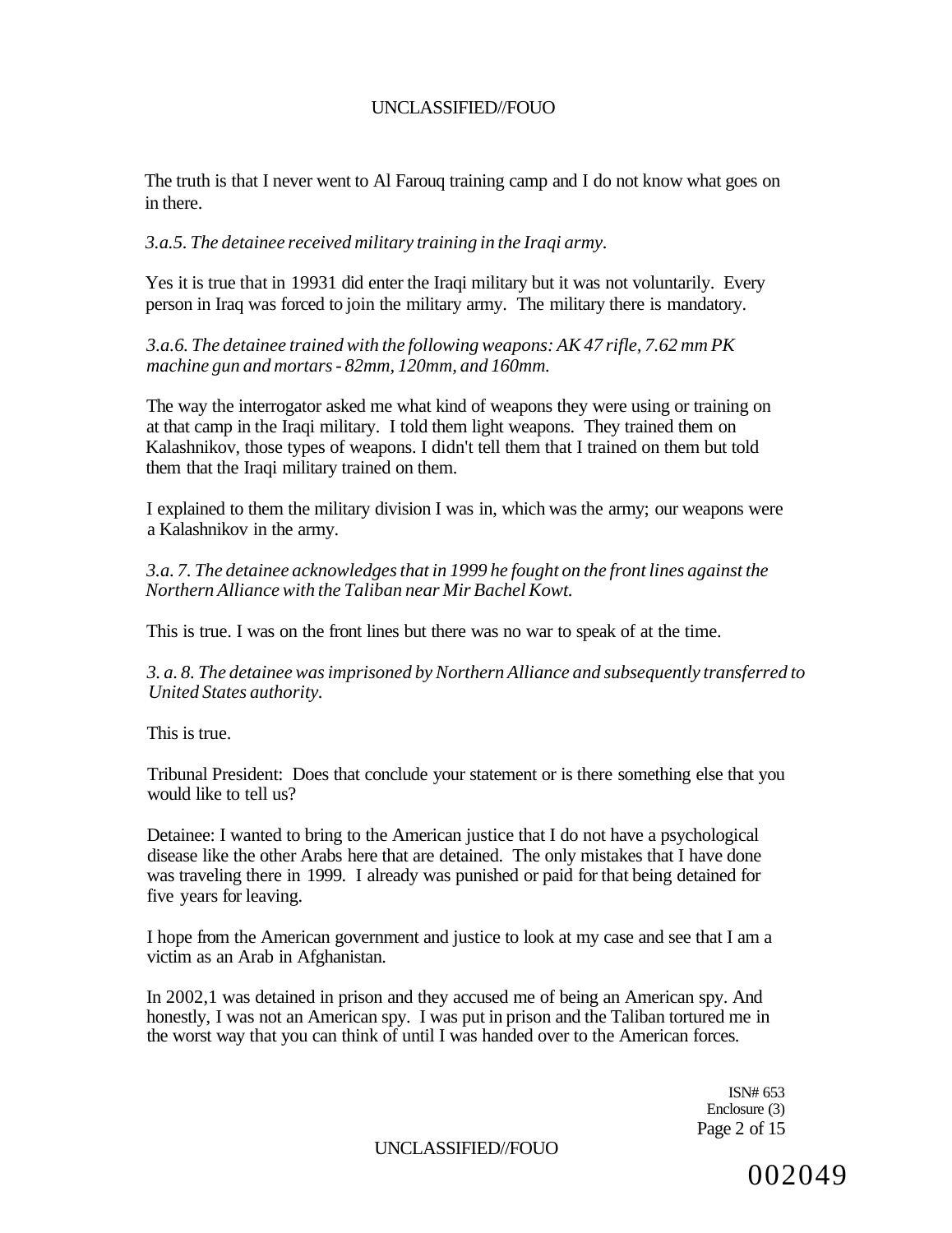Since the year of 2000,1 haven't had any freedom. And thanks to God, I have never did any hostilities against any people on this earth; on this planet.

Tribunal President: At this time we may have some questions for you. Will you be willing to answer some questions?

Detainee: Yes.

Tribunal President: Personal Representative, do you have any questions for the Detainee?

Personal Representative: Yes Ma'am, I do.

#### **Personal Representative's Questions to Detainee**

- Q: Can you explain why you went to Afghanistan and how you got there?
- A: That is a good question. I escaped from the Iraqi military at the end of the year in 1994 and entered Kurdistan. In Kurdistan, I stayed approximately one year and then went to Iran. In Iran, I worked in a shoe factory. It wasn't uncovered how the people, the way the Iraqi people lived in Iran, especially the people that did not have their official documents. I was one of the people that did not have their official documents when I entered Iran.

In mid 1999, the Iranian government did an attack or a raid with the Iraqis that were there. So I traveled from the city I was living in to another city. And that city was not a border city, but it was close to Afghanistan. About two months later, they were asking about everyone that worked at that shoe factory. I wanted to keep quiet as an Iraqi because the Afghans that were with me were speaking Farsi and I was speaking Farsi also. If I had said that I was an Iraqi, they would have handed me over to the Iraqi government. I kept quiet and they threw me on the border of Afghanistan. That's what happened and how I entered Afghanistan. After they took everything I had, including my money, I was forced to go to the Afghani government to help me go back to Iran. Unfortunately, they did not help me, they told me in order to get help, you have to go to the front line in Kabul. That is how I entered Afghanistan.

Q: Just to clarify, when were you first imprisoned in Afghanistan?

A: If my memory doesn't betray me, at the beginning of the year of 2000.

Q: You had stated that you visited in Kabul. Why did you go there?

ISN# 653 Enclosure (3) Page 3 of 15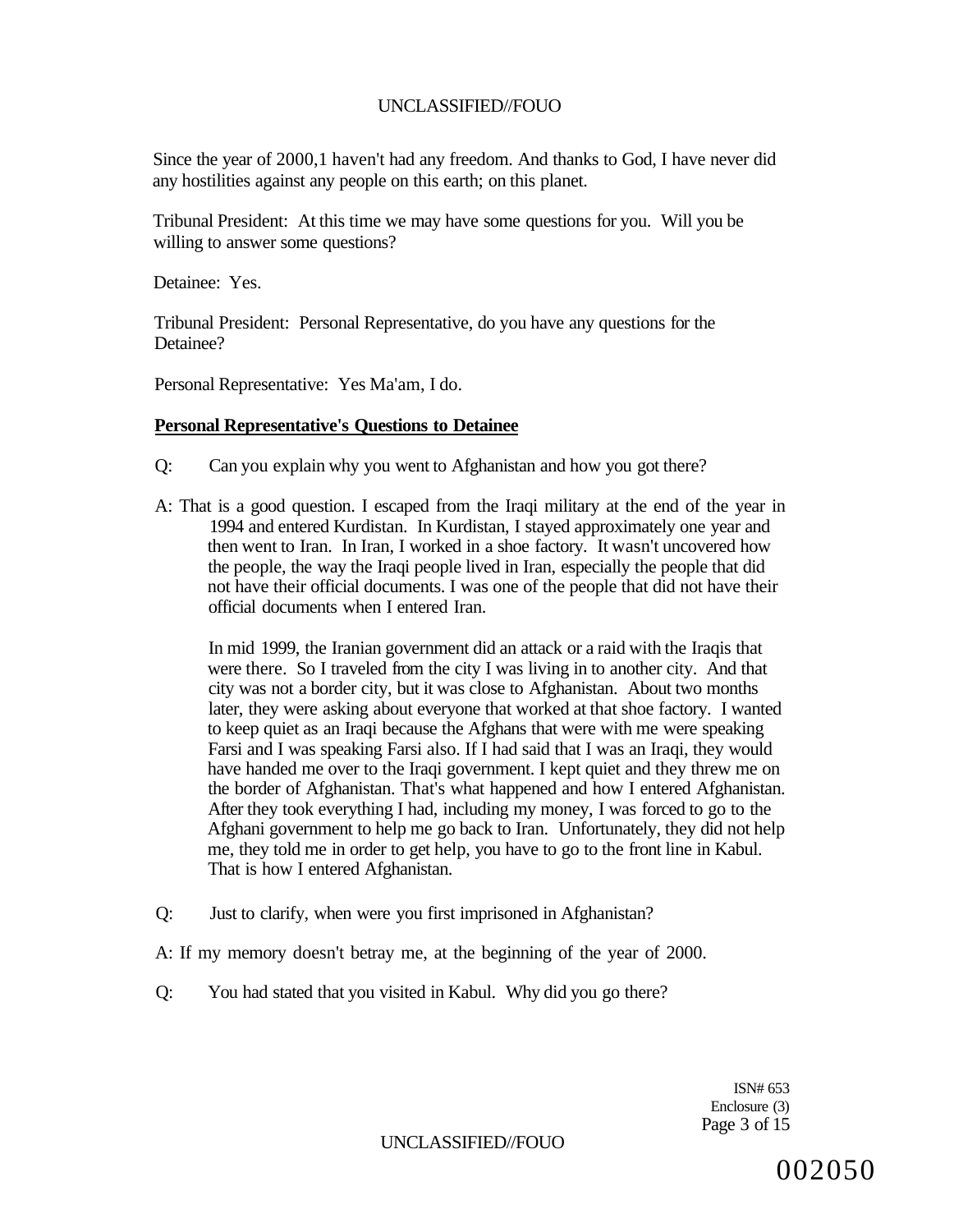- A: The house that I was in at the front lines did not have a shower or a bathroom, a place where I could clean my clothes, clean up so I was forced to go to the guesthouse and do those things.
- Q: What did you do on the front lines?
- A: There wasn't really anything to do on the front lines besides guard duty.
- Q: During our interview you said that you had deserted the Iraqi Army. Can you tell us why?
- A: I escaped from the Iraqi army and went AWOL for the following reasons. My situation was not good. My family and I didn't own a house so we rented a house. The unit where I was stationed was in the north and my house was in the south. The salary that the Iraqi gave me was small and I couldn't afford to travel from the north to the south.

In addition, the Iraqi army victimized a lot of members of the Iraqi army. I was one of the people that were suffering from the Iraqi military. I wasn't able to withhold myself in the Iraqi army. I was a young person at the time and I wasn't thinking the right way and wasn't able to figure out what was happening around me. With the reasons that I mentioned, I felt like a caged bird. This feeling helped me escape from the Iraqi army and now I feel guilty for following that feeling.

I hope to go back to my family and give society the rights and have my rights also.

#### **Tribunal Members' Questions to Detainee**

- Q: How old are you?
- A: I am 29 years old.
- Q: When did you enter this location?
- A: I was born in 1976 and this is my third year here.
- Q: I'm a little confused on your being captured by the Northern Alliance. I want to clear some of that up. I will ask you some questions in that area. You were first captured when, when you were in Afghanistan?
- A: I was captured and arrested by the Arabs in Afghanistan on February 15,2000.
- Q: These Arabs that you are referring to, were they apart of the Northern Alliance?

ISN# 653 Enclosure (3) Page 4 of 15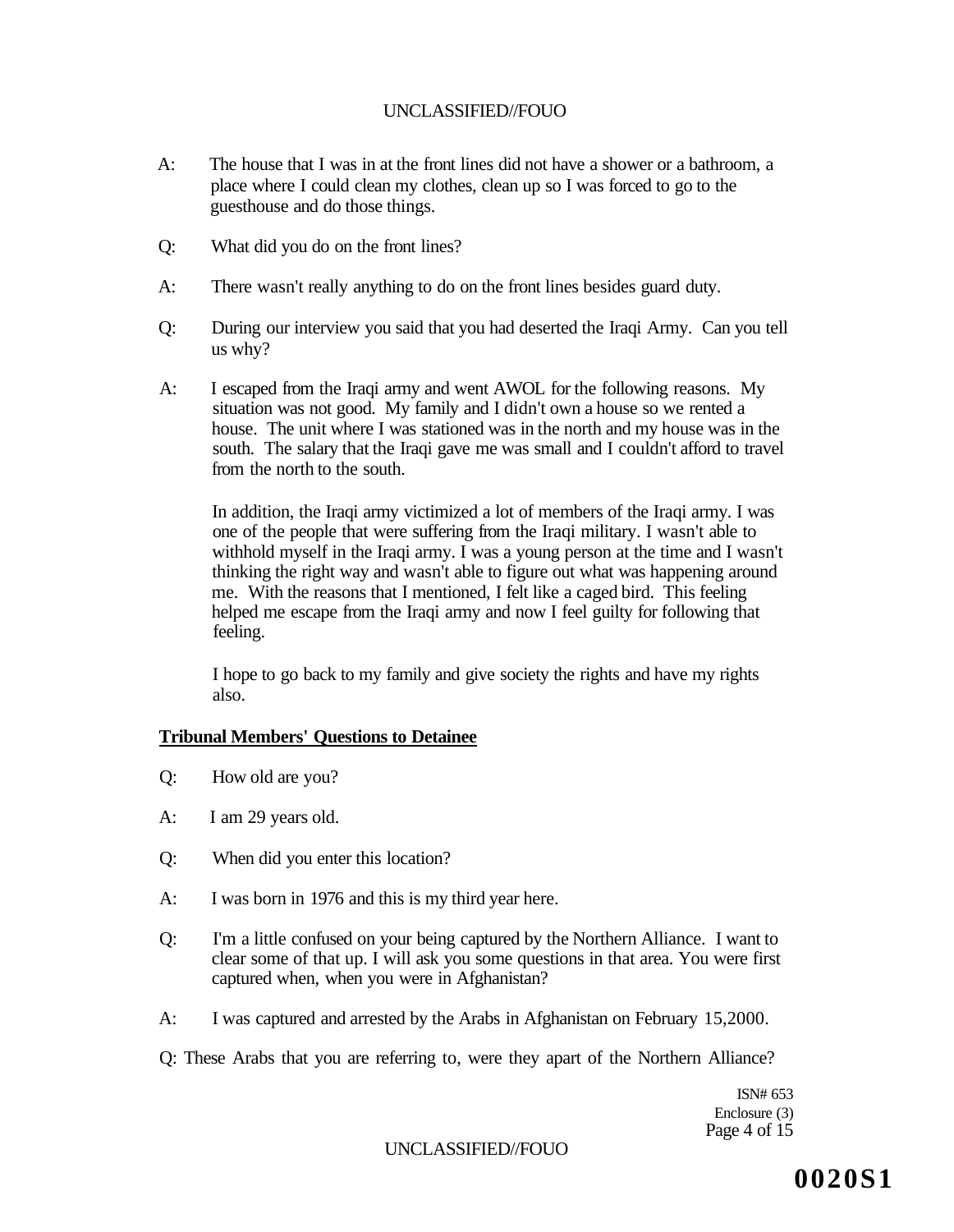- A: No, they were with the Taliban.
- Q: They arrested you because you were accused of being an American spy?
- A: Yes. I was arrested and accused of being an American spy. Unfortunately the people who arrested me did not know anything about human rights. They did not give me a chance to say anything; they just threw me in jail.
- Q: Were you an American spy?
- A: No I'm not an American spy.
- Q: Do you know why they suspected you of being a spy of some sort?
- A: Yes, I know why. At the beginning they arrest a man name Abdul Rahim Jenko. This man I met with in the guesthouse in Kabul, I gave him about half of a dollar to help him buy shoes. He asked that of me. After a short time he was arrested and accused of being an American spy. I don't know if he was forced to say that I was an American spy or if he wanted me thrown in jail. He confessed against me saying that I was a spy working with him for America. He said a lot of lies about me and thank God I had an interrogator n a m e H H | He confessed in front of the interrogator and said that he made me suffer and told a lot of lies on me in front of all those Arabs. His confession is on a piece of paper and is here in Cuba. For that accusation, I was detained in a Taliban prison.
- Q: How long?
- A: From 2000 until now.
- Q: Where were you taken from on February 15, 2000?
- A: From Kabul.
- Q: Where were you in Kabul when you were arrested?
- A: I was on the front line and they put me in a car and took me to a guesthouse and from the guesthouse I was taken to Kandahar.
- Q: If I understand this correctly, the Taliban arrested you and turned you over to the Northern Alliance?
- A: There is clarification needed and I will clarify it for you. I was not arrested by the Northern Alliance. In September 2000, we were in a detention facility. There were 1,800 people and only six were Arabs. When the Taliban government fell,

ISN# 653 Enclosure (3) Page 5 of 15

UNCLASSIFIED//FOUO  $_{0}$   $_{+}$ .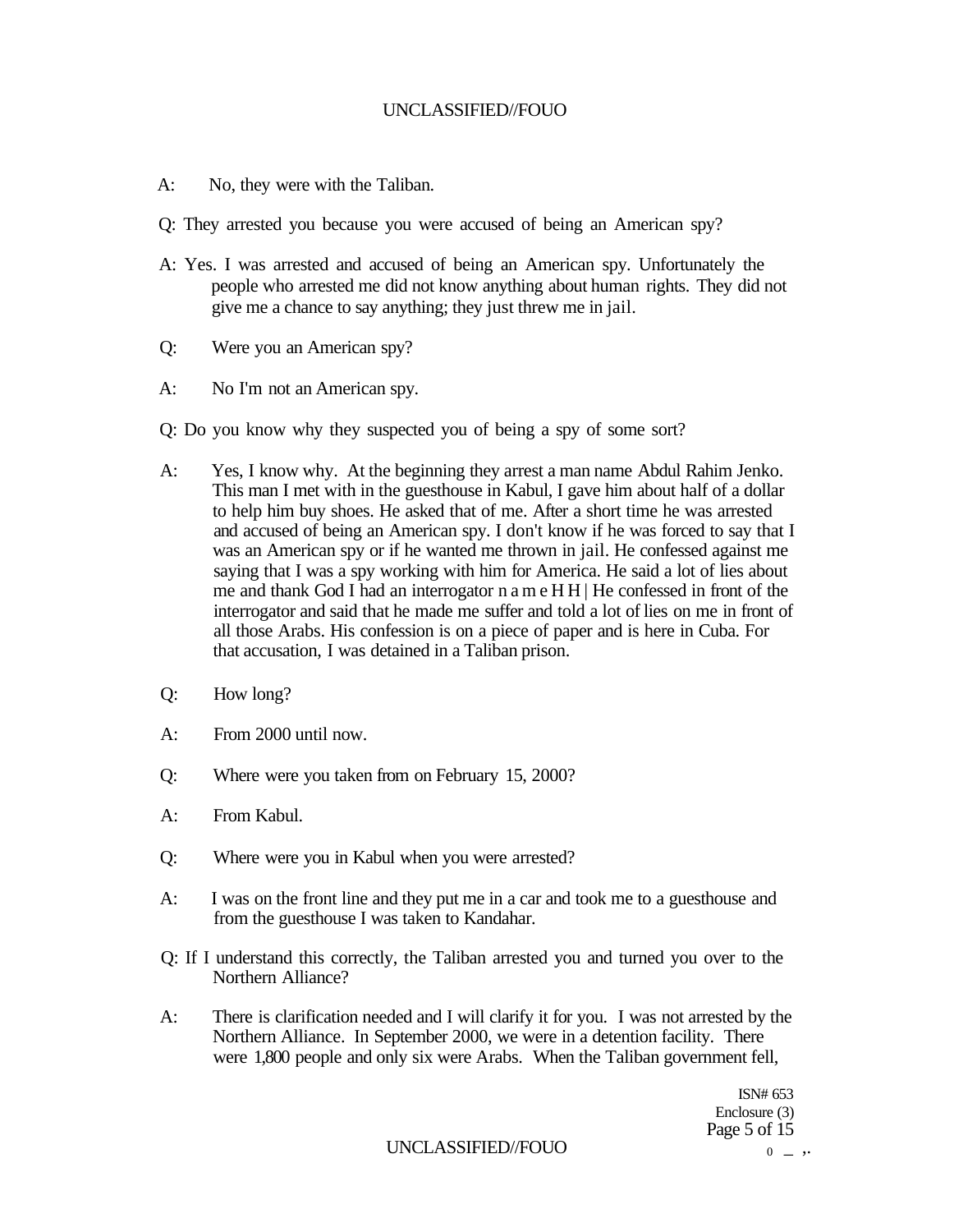the Northern Alliance came and took over the detention facility and that is when I was taken. I was the only person that was in the second wing and all of the foreigners were in the first wing. I was taken from there to Kabul by the Northern Alliance. And they told me they were going to give me to the new government and said they would tell them that I was a prisoner of the Taliban and give me the official paperwork in order for me to go back to my family. That is how I got from Kandahar to Kabul and in Kabul I was put in prison and left there for three and one half months. After that I was handed over to the American forces.

- Q: According to your testimony, you have been a prisoner since February 15,2000?
- A: Yes sir. I do have proof that I was arrested in that year and based on the testimony of Abdul Rahim Jenko, the person that was in prison with me.
- Q: After this man confessed that he lied about you being an American spy, why weren't you released?
- A: He confessed here that I am not an American spy. Arabs did not imprison him, Americans imprisoned him.

Q: The shoe factory that you worked at, what was the name of it?

- A: This factory was not an official factory. They did have an official factory there but because I'm an Iraqi and didn't have my official papers, I wasn't allowed to work in the official factory. There was an Iranian who had official paperwork and he worked in the official factory. This man would bring unfinished products to the bottom floor and that is where we worked on them. There were 16 of us and that is how we worked. Those factories are in large numbers in Iran they don't have a name because they are not official factories.
- Q: Who owned the factory?
- A: It was just work and not a factory but the product looked like it came from an official factory and I know the name of the official factory. The name is Jim Koran (ph).
- Q: How did you pay from your travel from Iraq to Iran?
- A: In Iran and Kurdistan (ph) I was working with the Iraqi resistance led by the INC group and I worked with them for one year and in 1996 when the Iraqi military entered Kurdistan, I was transferred. The President of the resistance was ordered to leave Kurdistan and go to Turkey. Nine of us stayed behind in Kurdistan. I gave our name and numbers to other people. After the resistance group went to the United States of America, we were forced to leave the area. I was forced to

1SN# 653 Enclosure (3) Page 6 of 15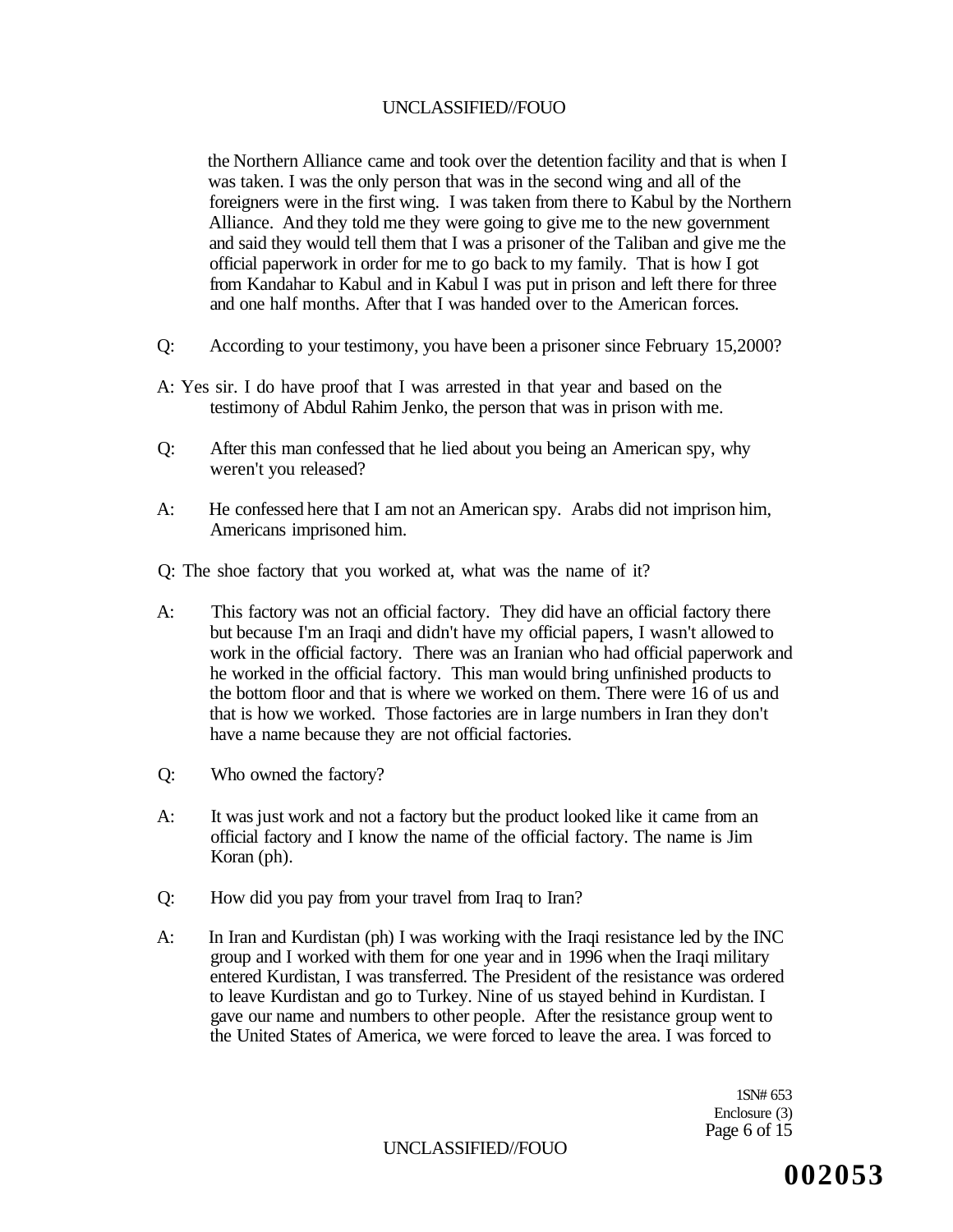go to a merchant and ask him for some money so I could leave Kurdistan. They helped me get to Iran.

- Q: Did you have any travel companions for any part of your travels ftom Iraq to Afghanistan?
- A: Yes, one person from Kurdistan to Iran.
- Q: Who was that?
- A: He wasn't a friend of mind and I didn't know him but he was like a smuggler. He would smuggle cigarettes and tea and he asked money of me so he could smuggle me into Iran.
- Q: So you had no travel companions going into Afghanistan?
- A: No, the Iranian government took me and threw me on the borderline,

#### **Tribunal Members' Questions to Detainee**

- Q: When you were on the front lines and stated that there was no war. Is that correct?
- A: It is true. I was there from June 1999 to the year 2000. At that time there was no war or fighting between the Taliban and the Northern Alliance.
- Q: What were you on the front lines to guard?
- A: We lived in a house with about 25 people there and six to eight people would hold guard on top of the roof.
- Q: What were you guarding against if there was no war?
- A: We were put there because on the other side of the line was the Northern Alliance and the guards were put there. The Northern Alliance was their enemies.

#### **Tribunal President's Questions to Detainee**

Q: You said they accused you of being an American spy. Do you speak English?

- A: When I was arrested I did not speak English but I learned in this prison. I speak about 45 percent.
- Q: I'm assuming that you mentioned it to them that it was a little odd that you didn't speak English if they thought you were an American?

1SN# 653 Enclosure (3) Page 7 of 15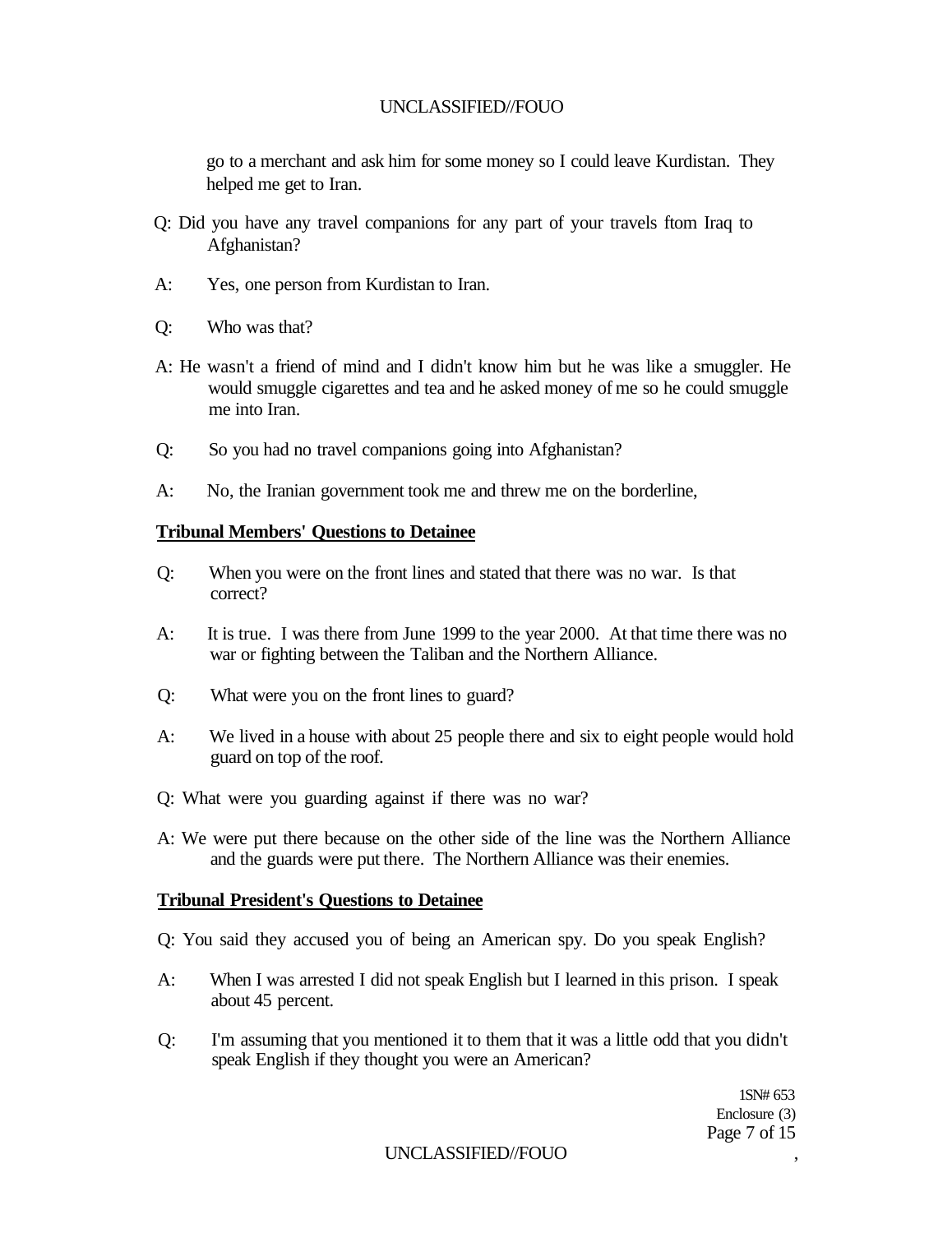- A: The person that they arrested that said I was an American spy, as far as I know, he is the one who spoke English.
- Q: He was arrested by the Taliban shortly before you were?
- A: Yes. He was arrested and then I was arrested.
- Q: He too was turned over to the Northern Alliance just like you were<sup>1</sup>}
- A: Yes. We were in the Taliban prison. Taliban prison was made of two divisions, the first division and second division. The detainees would be moved from one division or prison to the other. When I requested to be moved from the second prison to the first, the person that testified against me also requested to be moved. He came there and started a problem with another Arab and was then transferred again to the second prison. In that prison before the Taliban fell, I requested again to be moved. I would like to clarify some points. After I was transferred to the second prison, I stayed there until September 14, Ramadan. The man that testified against me was moved to the first prison and he was there until the Northern Alliance came and took us all to Kabul. When they took me out of the prison, I was put in a car and not handcuffed. While sitting in the car I saw the other Arabs being brought from the first prison. They did not put them with me, they put them in the kitchen of the jail. I thought they were going to bring them with me but they took me alone. They put me in prison in Kabul and he was not transferred with me and remained there for the rest of the time.
- Q: Is that person here?
- A: Yes ma'am.
- Q: So ultimately, he made his way here, just not with you?
- A: At the beginning he was in prison in Kandahar and I was in prison in Kabul. In about two to two and one half months he was given to the American forces. After him, about three months after the Taliban government fell, I was handed over to the American forces.
- Q: I'm assuming you know his story because you have spoken with him?
- A: Yes, I spoke with him.
- Q: Was it here that he revoked his story about you?
- A: He was actually in the Taliban prison when he confessed and the Arabs made him suffer. I was with him at one period of time in a detention facility and he told me

ISN# 653 Enclosure (3) Page 8 of 15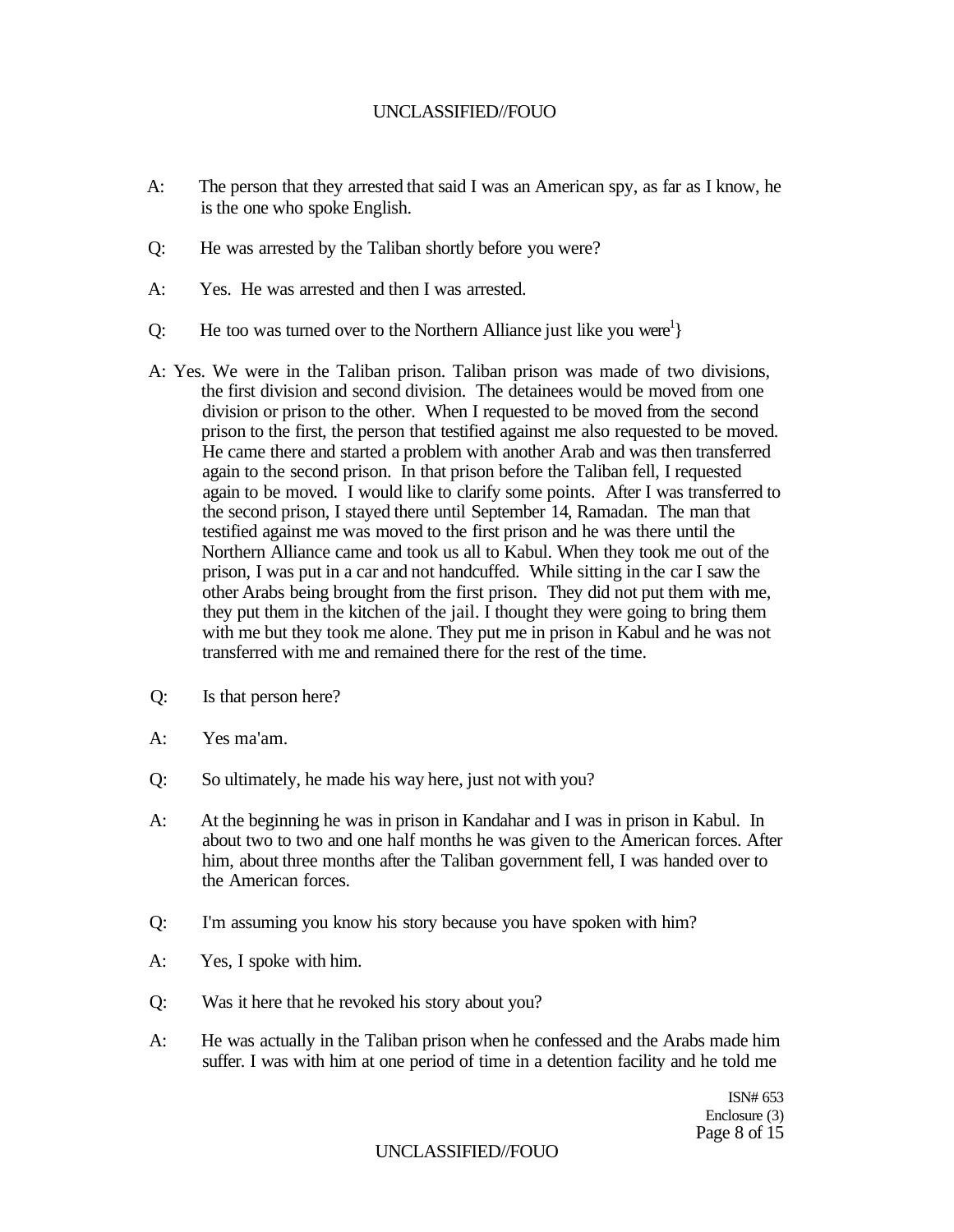that he was ready to **tell** the complete truth to the interrogators about me. That is what happened and when my interrogator came, he wrote his testimony on a piece of paper and gave it to her.

- Q: Is this gentleman one of the people that you requested to be your witness?
- A: Yes.
- Q: Did he agree to come to make a statement here today?
- A: Yes. That is what my Personal Representative told me.
- Q: You guys are OK and we are not going to have a problem with him being your witness, right?
- A: No ma'am. There is not going to be a problem. Even when we were in the detention facility I told him that I forgave him and I knew what they did to him. He was suffering just as I was.

Tribunal President: Personal Representative do you have any other evidence or the Detainee have any previous approve witnesses to present to this Tribunal?

Personal Representative: Yes ma'am. I am handing the Tribunal three Internet news articles previously marked as exhibits D-B through D-D. First news article is titled, "Arabs Arrested in Afghanistan Claim That They **Are** Working for the United States"; that is exhibit D-B. The second Internet article is titled, "Arabs Spy Unfolds US-Israel Intelligence Plan"; it is exhibit D-C. The final article is titled, "Taliban Tying US Citizen on Spying Charges; it is exhibit D-D.

*The Personal Representative hands exhibit D-B, D-C and D-D to the Tribunal* 

*The Tribunal took a short recess to allow the witness to be brought into the hearing room.* 

*The Tribunal President explained to the witness why he was there and asked him to verify his name. (Abdul Zahir)* 

*The witness was then sworn in using the Muslim oath.* 

*The Detainee has no questions for the witness.* 

*The Personal Representative questions the witness.* 

Personal Representative: Do you know the Detainee as Islam?

ISN# 653 Enclosure (3) Page 9 of 15

UNCLASSIFIED//FOUO

002OSS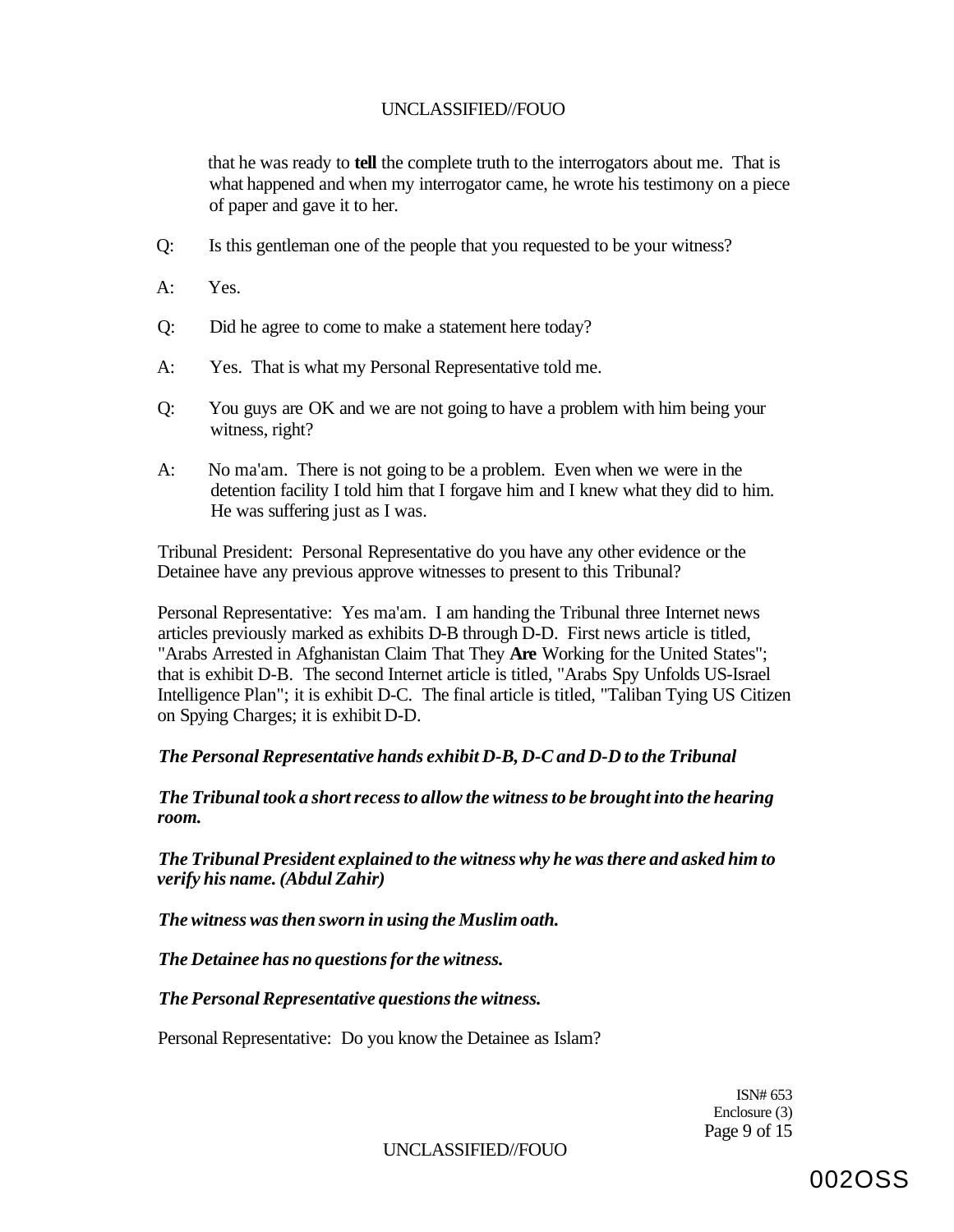Witness: Yes.

Personal Representative: Where did you know Islam?

Witness: I met him at a house in Kabul.

Personal Representative: Did Islam live there?

Witness: A very short time I saw him there.

Personal Representative: Did you know what Islam was doing during that time you knew him at this house?

Witness: I don't know exactly what he was doing there, but a few days ago someone was telling me that I had to be a witness for him, to say that you know that he was a Taliban prisoner. I can say that he was a Taliban prisoner.

Personal Representative: When did you first hear that he became a Taliban prisoner?

Witness: When I saw, at that time, for a very short time, that he disappeared, I heard that he became a Taliban prisoner.

Personal Representative: Did you know or hear of any reason why the Taliban imprisoned him?

Witness: 1 do not exactly know the reason but I heard that they said he was a spy.

Personal Representative: Do you know if Islam participated in or supported any hostile activities or planning of any hostile activities?

Witness: No.

### **Tribunal Members' Questions** to **the witness**

- Q: How many times have you seen the Detainee?
- A: It's been a long time. I don't know the exact time but only when I went to the guesthouse I saw him there.
- Q: For how long of a time period had you seen him at the guesthouse?
- A: I saw him before at the guesthouse for a very short time but it has been a long time and I don't exactly know how many times, but it was for a very short time.
- Q: Do you recall when it was, that you saw him there?

ISN# 653 Enclosure (3) Page 10 of 15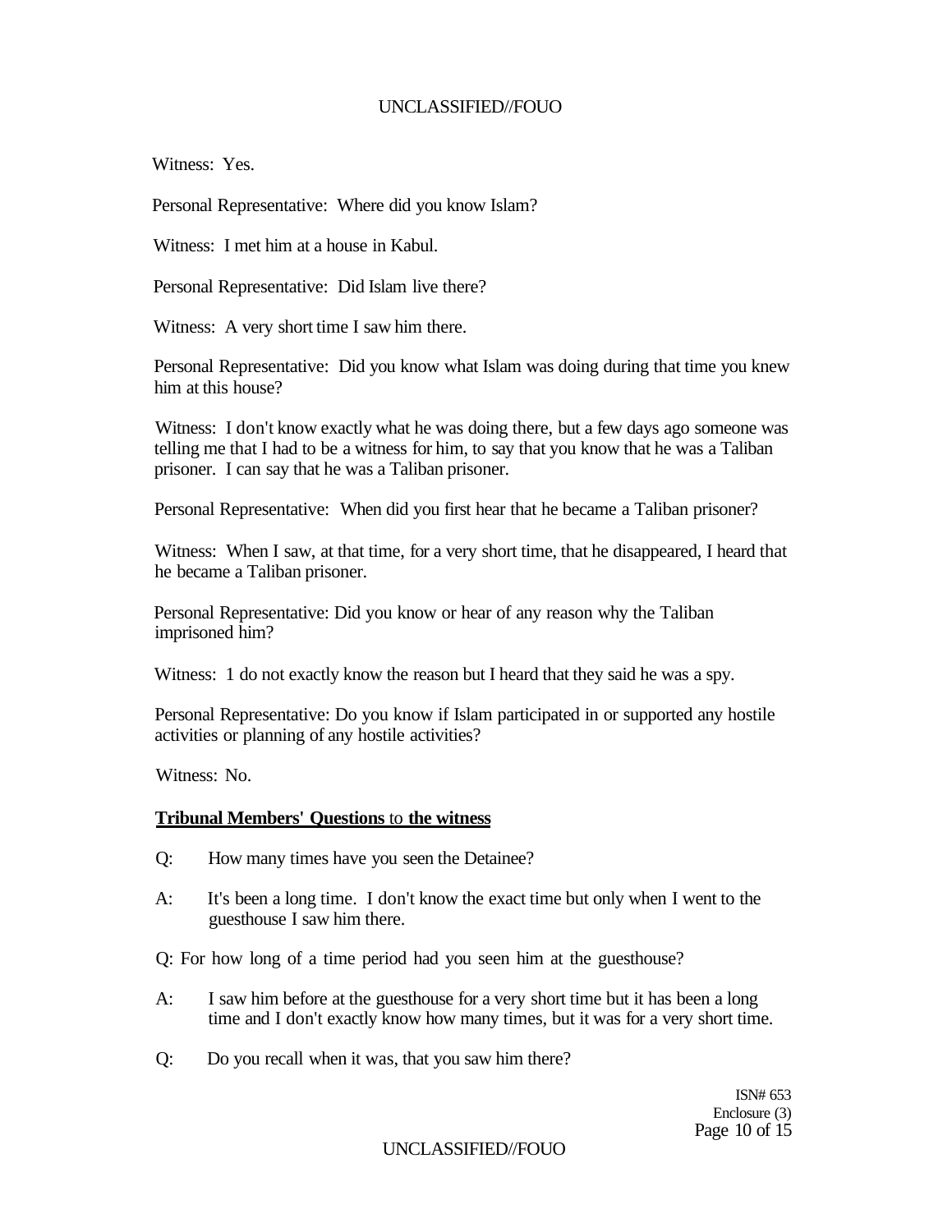- A: I don't know exactly the time of that day or that month but the time was during Taliban.
- Q: Whose guesthouse was it?
- A: That guesthouse belonged to Abdul Habid Iraqi.
- Q: Was he apart of the Taliban?
- A: Yes. I think he was working for the Taliban.
- Q: What did the detainee do in Afghanistan to support himself?
- A: I don't know.

#### **Tribunal Members' Questions to the Witness**

- Q: Do you know why the Taliban thought the Detainee was a spy?
- A: I don't know but I j ust heard that.
- Q: Have you ever seen the Detainee at the frontlines?
- A: I didn't go to the frontlines so I didn't see him.

## *The Tribunal took a short recess to allow the witness to be removed and allow another witness to be brought into the hearing room.*

*The Tribunal President explained to the witness why he was there and asked him to verify his name. (Abdul Ahim Abdul Razzak Jenko)* 

*The witness was then sworn in using the Muslim oath.* 

*The Personal Representative questions the witness.* 

Personal Representative: Do you know the Detainee as Islam?

Witness: Yes.

Personal Representative: Why did you say Islam was an American spy?

Witness: Because of the torturing that I was receiving.

Personal Representative: Why did you choose Islam versus someone else?

ISN#653 Enclosure (3) Page 11 of 15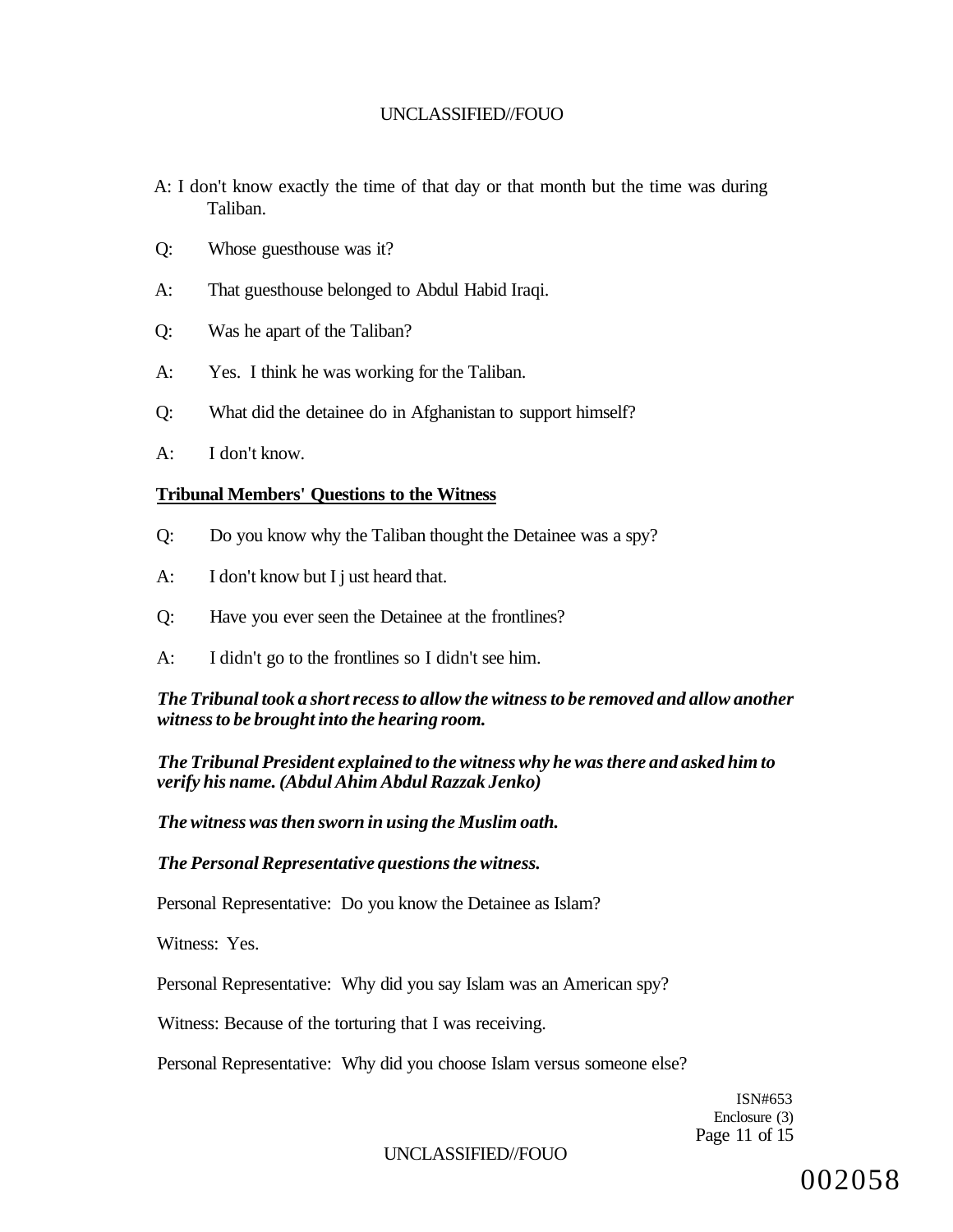Witness: Because they pressured me and they told me to say that he was a spy.

Personal Representative: Do you have any idea why they would want you to accuse him as a spy?

Witness: Honestly, I do not know why.

Personal Representative: Where did you first meet Islam?

Witness: I met him in a guesthouse in Kabul.

Personal Representative: How long did you know him?

Witness: I sat with him twice and I sent him a letter so he could buy me shoes. They thought there was some type of relationship between us two.

Personal Representative: Do you know why he was at the guesthouse?

Witness: Every person goes there as a guest. It's like a hotel.

Personal Representative: Do you know what Islam was doing at the time for the Taliban?

Witness: Honestly, I do not have knowledge of that because I did not know him.

Personal Representative: When were you in his presence for the first time?

Witness: May 1,2000.

Personal Representative: Did you hear if Islam participated in any fighting?

Witness: Never,

*The Detainee questions the Witness,* 

Detainee: We were arrested in the year of 2000. And later I was arrested. But my question to a brother Abdul Ahim (ph) is did he hear or see that I committed any hostilities or fought anyone in Afghanistan?

Witness: Never.

Detainee: Was I in Afghanistan like the others or was I different from them?

ISN# 653 Enclosure (3) Page 12 of 15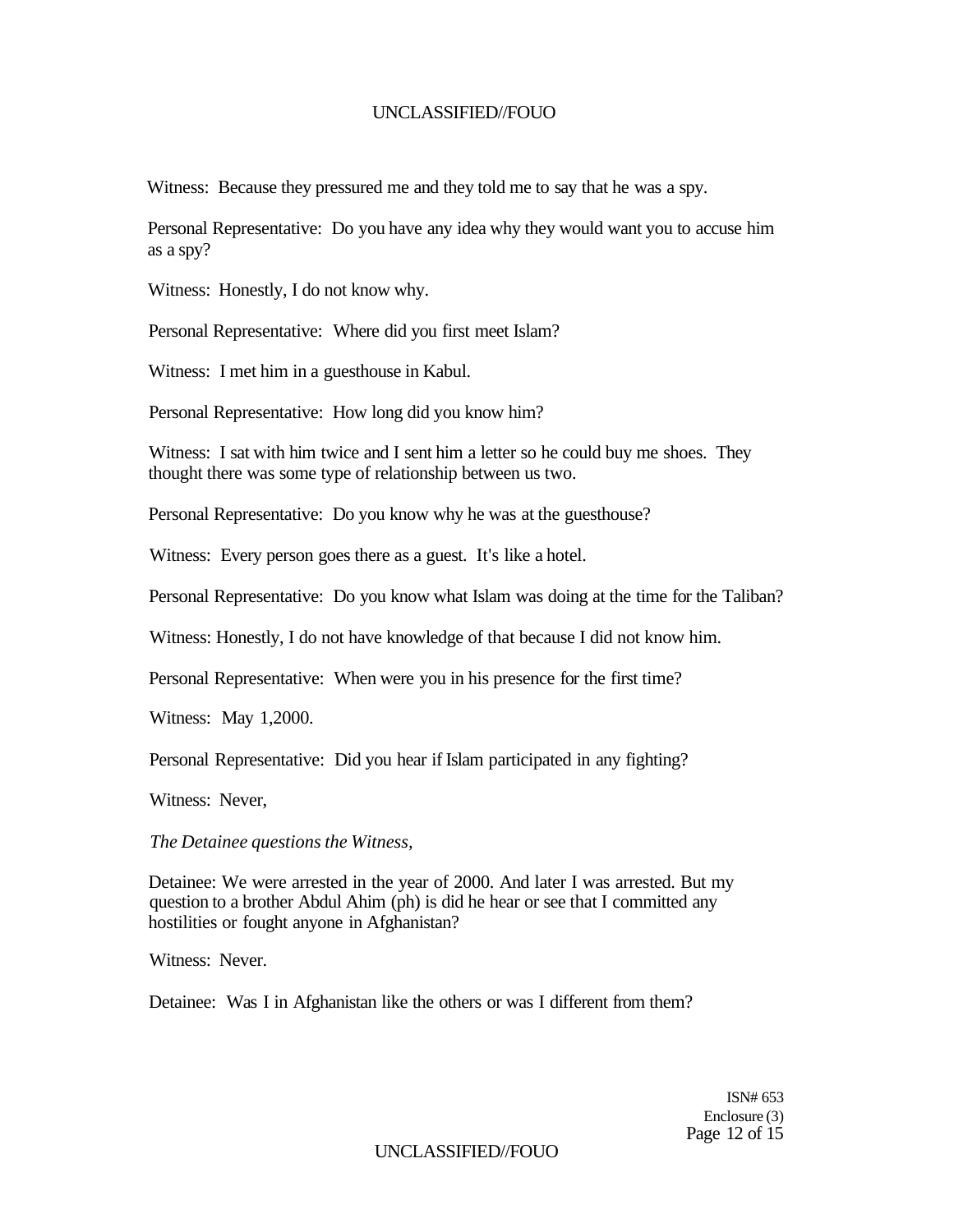## UNCLASS1FIED//F0U0

Witness: Honestly, like I mentioned before, I do not know if he was a Taliban or al Qaida. I met him in one month in the year of 2000. I mentioned in my Tribunal of all the incident and stories that happened, I mentioned it before in my Tribunal.

#### **Tribunal Members' Questions to the Witness**

- Q: When was the first time that you informed anyone that you were pressured into stating that the Detainee was an American spy?
- A: When I first told someone in Afghanistan that he was a spy?
- Q: Yes, the very first time?
- A: January 15,2000.

Detainee: May I ask a question?

Tribunal President: Sure.

Detainee: I don't think he understood your question. Maybe you meant when did he confess to me about the other Arabs that he told that I was a spy.

- Q: Yes. I was just trying to find out when he told either the Northern Alliance or the Americans that the accusations were false?
- A: I understand. The first time was, I think, after 18 days after they arrested me and they took me to the guesthouse and started to interrogate me and they started pushing me and touching me. At that time it was in January 2000.
- Q: OK. Just to make sure, I just wanted to find out when you finally told the Americans or the Northern Alliance that what you said was false?
- A: Last time?
- Q: No the first time.
- A: The first time was when, I don't know exactly what date but I think it was in January 2000.
- Q: Obviously you were tortured into saying the Detainee was an American spy but later after the fall of the Taliban, and the Northern Alliance took you out of the prison, did you tell anybody in the Northern Alliance or the Americans that the Detainee was not a spy?

Yes I did.

1SN# 653 Enclosure (3) Page 13 of 15

UNCLASSIFIED//FOUO

002060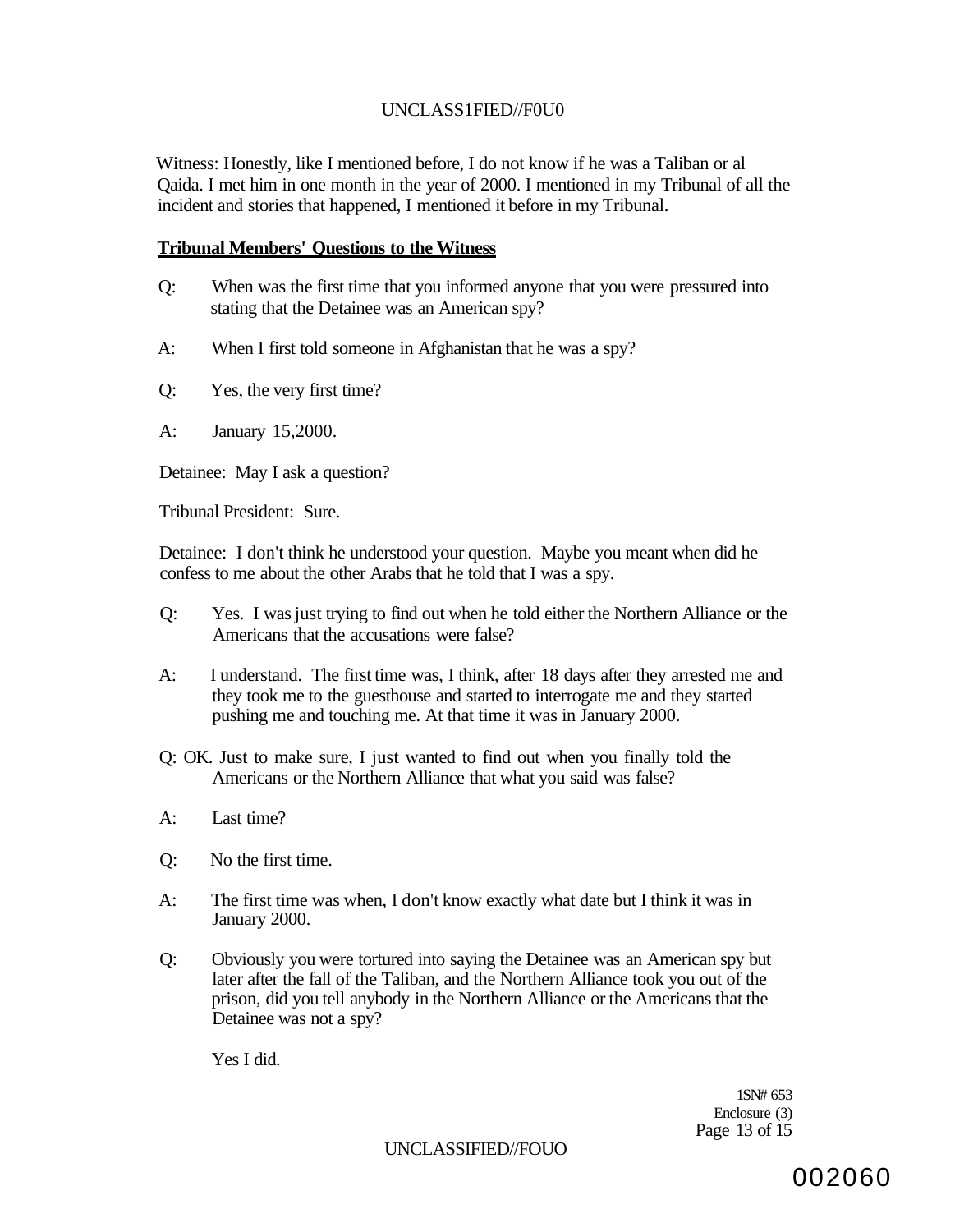- Q: When did you first tell them?
- A: I told the military intelligence in Afghanistan in the detention camp in Kandahar.

Detainee: I have a question if you will allow me.

Tribunal President: Yes, go ahead please.

Detainee: Ma'am can you ask him about the paper that he wrote and the statement that he gave to them?

Tribunal President: The Detainee indicated that here you wrote a paper basically exonerating him?

Witness: What I wrote here about the Detainee?

Tribunal President: Yes.

Witness: Yes I wrote a paper to his interrogator and his interrogator took it to his file.

Tribunal President's Questions to the Witness

- Q: I just have one question for you. When you were being tortured and they told you to implicate him did they give you any indication as to why; they didn't like him or why did they wanted him?
- A: I believe because he was there and the best guy between them. He was a good man. They didn't like him because he was different from those people. They were evil people and nobody could live with them. So when they say mess with a poor guy like him and when I got to the guesthouse, nobody would help me or come to me but this guy because I spoke my Kurdish language and he was merciful on me. I had no money, I had no friends and he helped me and I got close to him. We had a relationship with each other.

*The Tribunal took a short recess to allow the Detainee to be removed from the hearing venue.* 

*The Tribunal President confirmed that the Personal Representative had no further evidence to present and that the Detainee had no additional previously approved witnesses to present to the Tribunal and closed the open session.* 

*The Tribunal President explained the remainder of the Tribunal process to the Detainee and thanked the Detainee for his courteous participation.* 

> ISN# 653 Enclosure (3) Page 14 of 15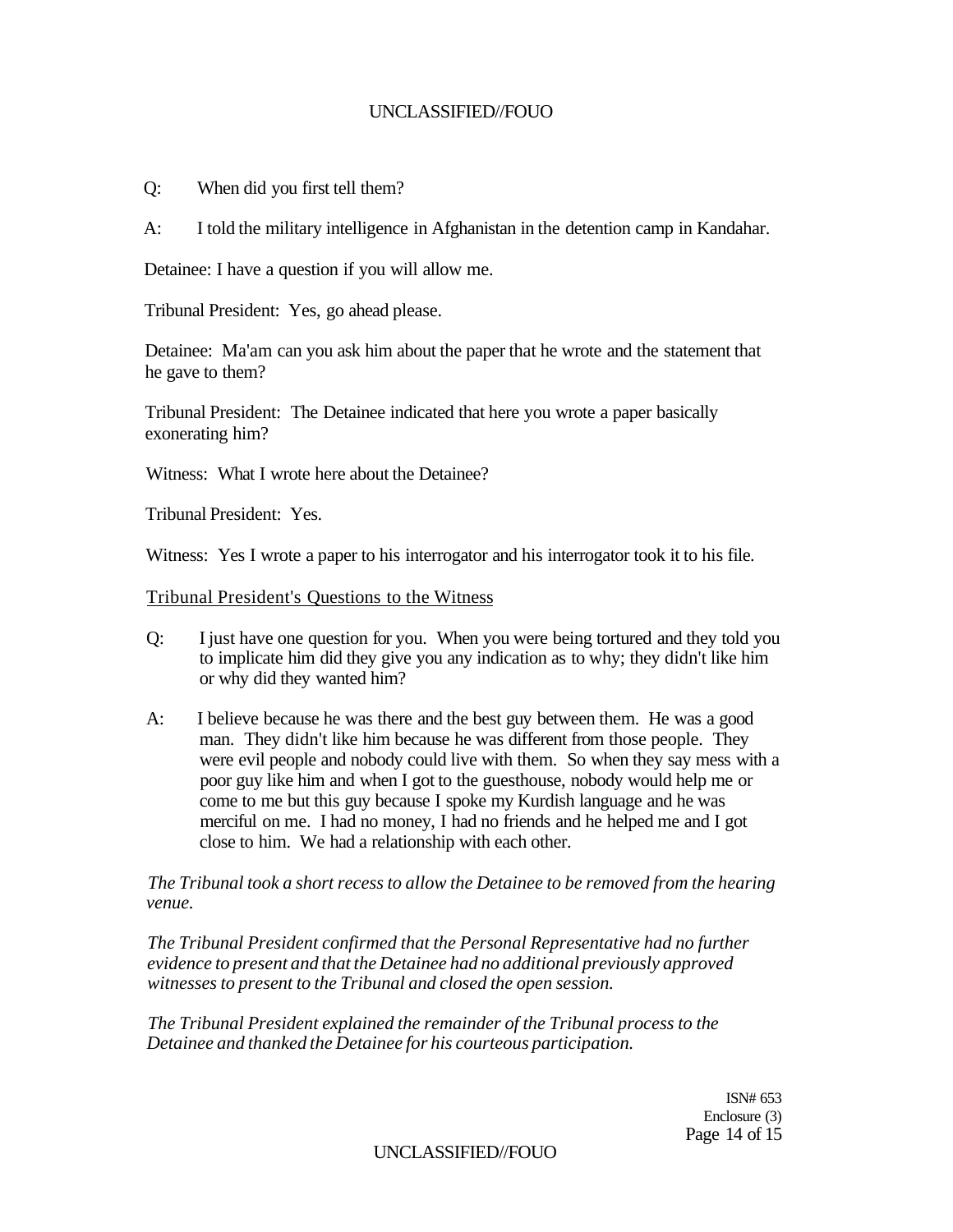# *The Tribunal President adjourned the open unclassified session.*

## **AUTHENTICATION**

**I** certify the material contained in this transcript is a true and accurate summary of the testimony given during the proceedings.



Colonel, U.S. Army Tribunal President<sup>-</sup>

> ISN# 653 Enclosure (3) Page 15 of 15

UNCLASSIFIED//FOUO

**002062**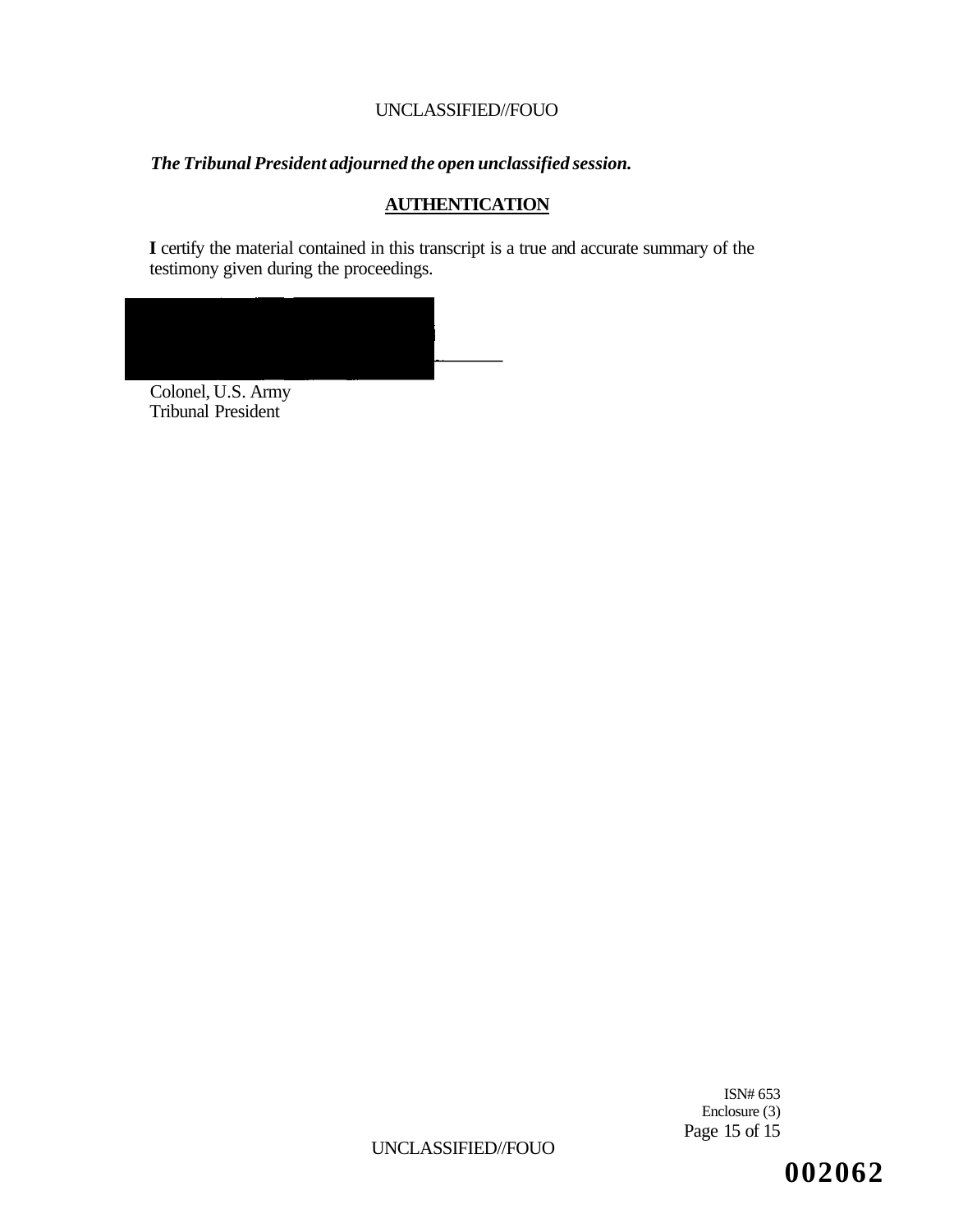### **Summarized Unsworn Detainee Statement**

*The Tribunal President read the hearing instructions to the detainee. The detainee confirmed that he understood the process and had no questions.* 

*The Personal Representative presented Exhibit D-a into evidence. The Tribunal President explained the contents of the exhibit. The Tribunal President explained that the detainee's witness request and request for evidence were denied, and the reasons therefor.* 

Detainee: I don't have a question about the Tribunal process, but thank you for the time, and I would like an opportunity to present and tell my story.

Tribunal President: We have not received a response from the Pakistan and Afghanistan embassies concerning your nine witnesses and must proceed with the Tribunal. Do you understand?

Detainee: It's been almost one month and those people in Afghanistan; everybody knows them, but they cannot find them and there is no response. It should be easy for you to find them in a matter of days, and not a month.

Tribunal President: We must have permission. Our government must have permission from the Afghanistan and Pakistan governments. We cannot just go into your country and start looking for people. We did not receive the authorization to go into the country and look for these individuals.

Detainee: I have the right to present my own story and the other thing is up to you to make a decision.

Tribunal President: We will consider everything that you tell us, before we make our decision.

Detainee: Yes, I will tell you all I know, and then it will be up to you.

Tribunal President: OK. Also the Personal Representative indicated to the Tribunal that he did look for the notebook in your personal effects and was not able to locate your notebook.

Detainee: All the time, the interrogators bring me the number and the number was in the notebook. If they bring me the number and show me the number and ask me did I know the number, I said yes I know the number.

Tribunal President: When the Personal Representative went to look for your file, it was not in your file. Do you understand?

> ISN# 798 Enclosure (3) Paget of 10

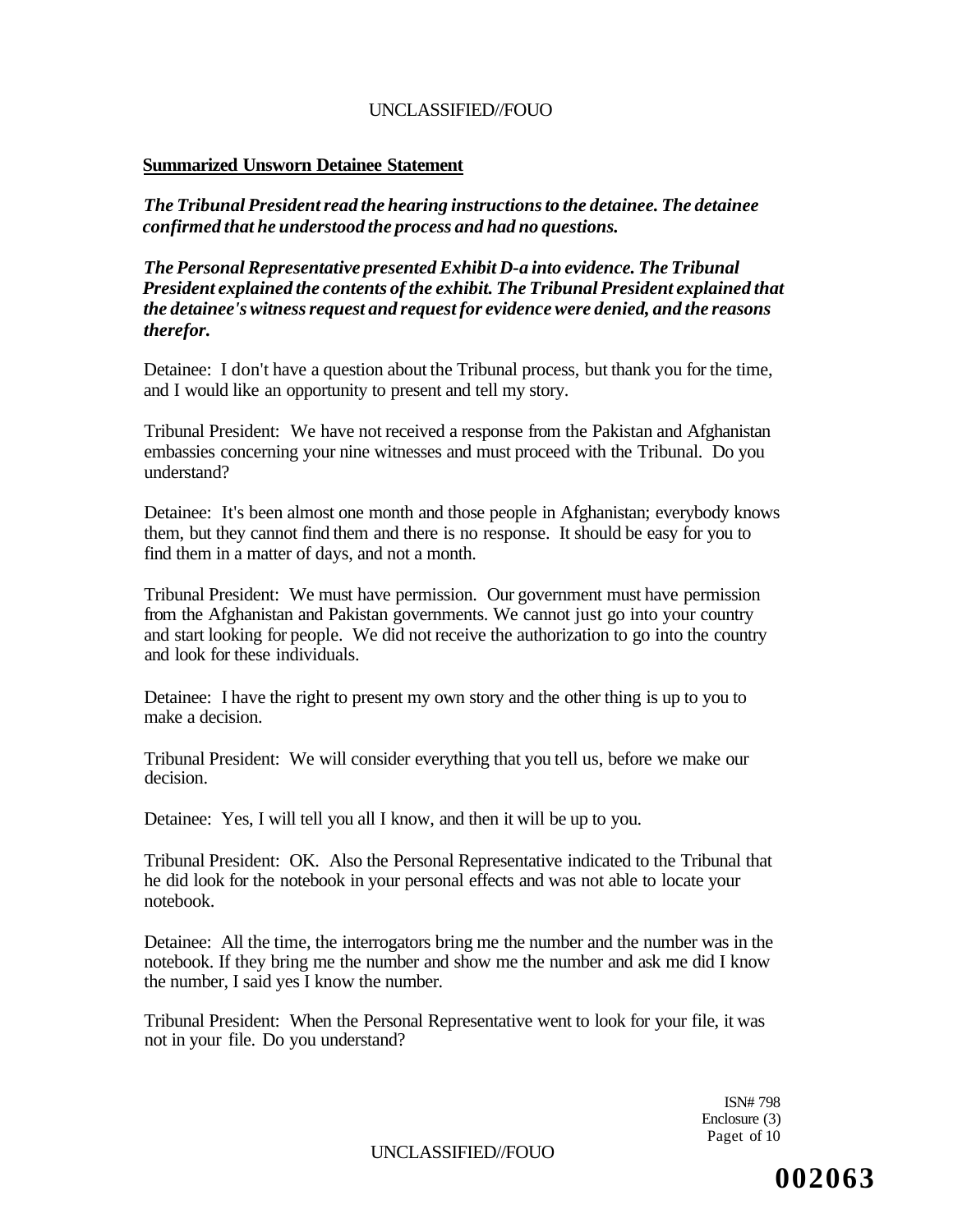## UNCLASS1FIED//F0U0

Detainee: To ray knowledge, the government of United States will not make one error, I do not know why it was not located or not found. I will tell my whole story and it will be up to you.

*The Recorder presented Exhibits R-l into evidence and gave a brief description of the contents of the Unclassified Summary of Evidence (Exhibit R-l).* 

*The Recorder confirmed that he had no further unclassified evidence or witnesses and requested a closed Tribunal session to present classified evidence.* 

#### **Summarized Sworn Detainee Statement**

**• 3(a)(1) The detainee is an Afghanistan citizen who is a high-ranking member of Jama' AT UL Dawa AL Qurani (JDQ).** 

Yes, I am a member of Jama' AT UL Dawa AL Qurani.

• **3(a)(2) Jama' AT UL Dawa AL Qurani (JDQ) is an Islamic extremist group operating in Pakistan, which received funds from non-governmental organizations located throughout the Middle East.** 

Jama' AT UL Dawa AL Qurani is not a hard line group.

Tribunal President: We did not use the words hard line we used the words Islamic extremist group.

Detainee: Yes, extremist. It is not an extremist group.

Tribunal President: I don't know what the definition is for this particular allegation, but what is you response to the allegation?

Detainee: I will answer the whole question. I would like to know about the one word.

Tribunal President: Extremist.

Detainee: Yes, extremist.

Tribunal President: What is the definition for extremist?

Personal Representative: A charity group that will resort to violence to obtain their objective.

Recorder: Please tell him that's our assumption, because someone else wrote this.

ISN# 798 Enclosure (3) Page 2 of 10

UNCLASSIFIED//FOUO

**I**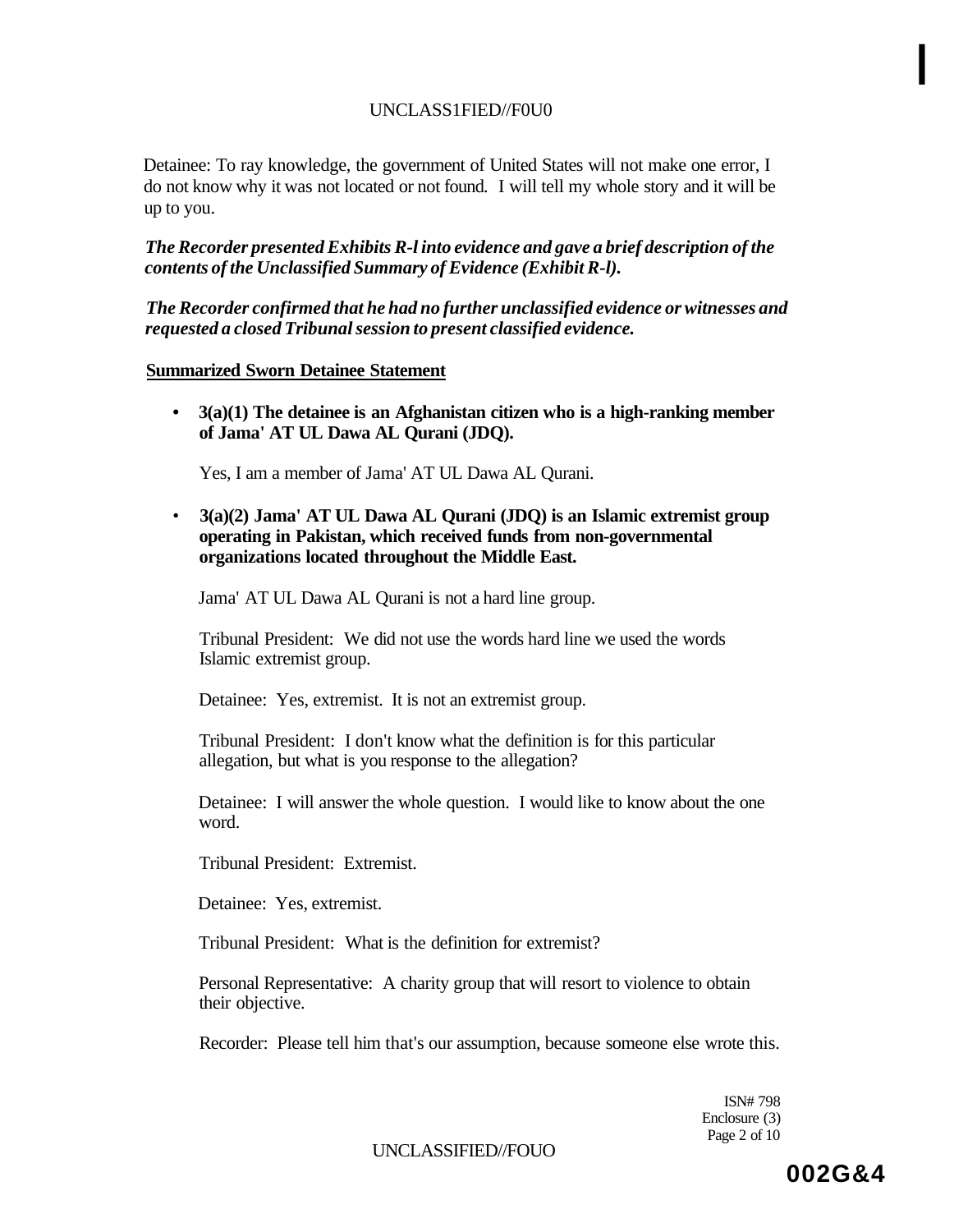Detainee: Jama' AT UL Dawa AL Qurani is one group in Afghanistan which was created before 1990. It was originated in Afghanistan. Before, the group leader was Jameel a Raqman. The Krunard Franz gave Jameel freedom from the Russians before anybody else. AH forms came together by direction and the person came as the representative for the government.

This is the beginning of my story. The leader of HIG in Afghanistan was against the small prophets and started to fight. After fighting Krunard under the control of HIG Islami Mugagdide, Jameel a Raqman went first by order of (inaudible).

When the Kunard province collapsed, the leader was assassinated in Pakistan by some extremist Arab group. When he was assassinated, Jameel a Raqman and he were (inaudible).

When the majority took over the government in Kabul, we went to Kabul and the new leader joined the new government. He became a member of the supreme council. He also became a minister of the wounded and the people killed in the war.

In 1993, the council in the area of Jalalabad, appointed me to be a member of the supreme council. The council was part of the government and held a new government. During that time the government was not in complete control and a dispute erupted between the government and HIG Islami. We were on the government side.

The new government appointed one of my cousins as a governor. Everything that we did, the President was a close ally as we worked together.

After 1996, the Taliban came and took over. In 1997, the people came together in an attempt to work against the Taliban under a new leader. The new leader announced that he had close relations with the Northern Alliance. He appointed a central office and started a political movement in a Pakistani camp. He appointed a group to work against the Taliban. When he was arrested, he was sitting on the Supreme Court in Afghanistan.

In 1998, the people came together under the name of the Unity of Afghanistan. You can ask about me, and this group I am associated with, from people in the government. When the council of the Unity of Afghanistan was established, the government knew we were working against the Taliban. The Taliban wanted to make the government corrupt and have a corrupt society in Afghanistan. The supreme council appointed people that were members of Unity of Afghanistan to the government and had close relations with the Northern Alliance. They condemned the September 11<sup>th</sup> attacks.

The leader of the Unity of Afghanistan asked the Taliban to arrest Osama bin Laden and put him on trial and allow the United Nations to take over the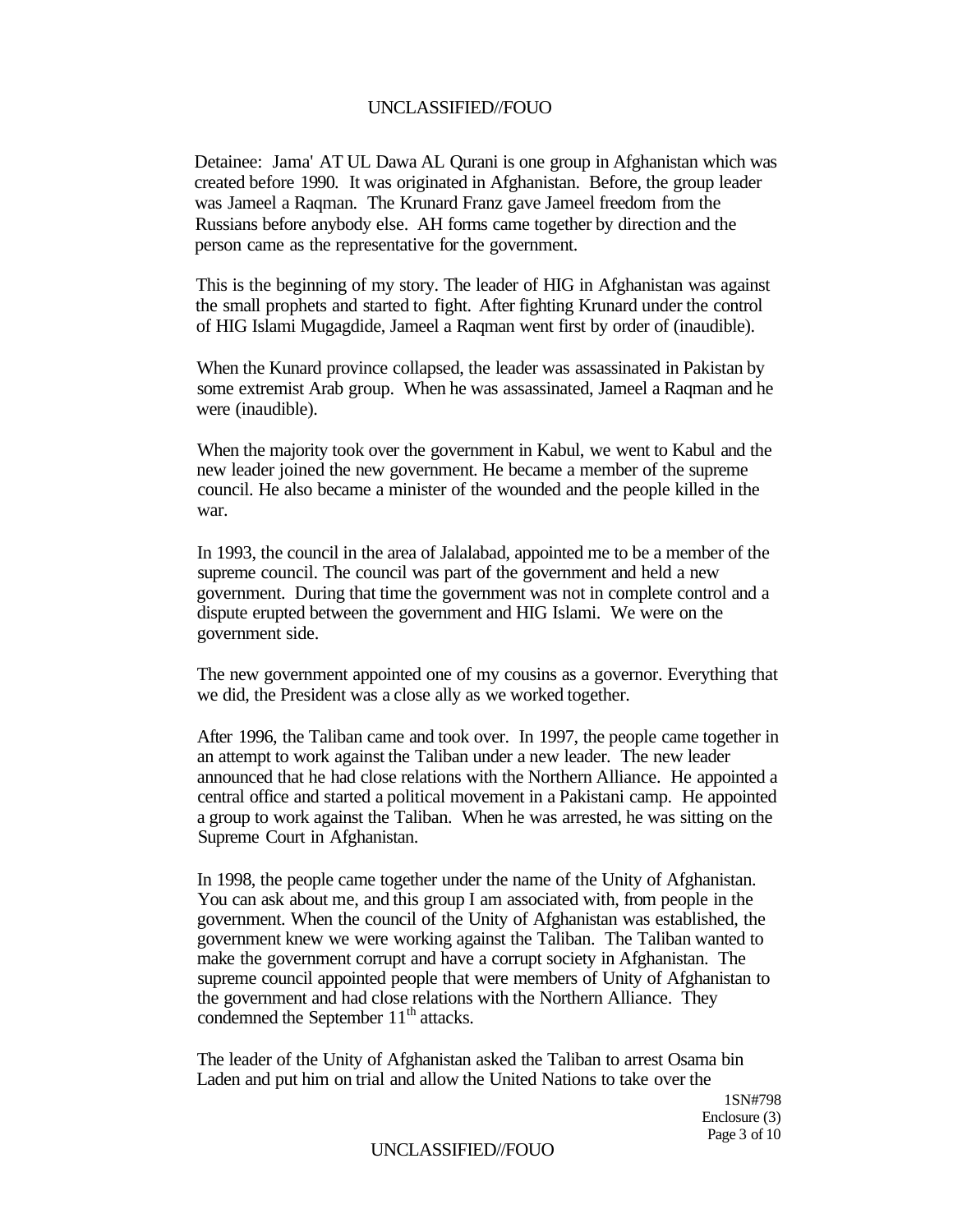Afghanistan government. 1 don't know why they affiliate this group with a hard line or an extremist group. That was the whole thing about the group and the group leadership. Now I will talk about myself.

Yes, about the help of this group to get assistance from the government was only to help the people of the country by bringing water to them because of a drought. We only helped kids that lost their parents during the war. Mosques were built and clinics were opened for the refugees. The Unity of Afghanistan organization never had money for themselves. They got money from the people because we stood up for this cause. I can get you the names of the organizations that helped us and I told the interrogators the same,

Because there was nothing left and everything was destroyed by the war, in 1992 we opened almost 30 schools for kids through the United Nations and other organizations. They built what the people needed. Totally we built nearly 150 schools. We asked and received permission from the government in Kabul and the people were very happy.

In 1999, we opened Afghan University. I was a member of this group that opened the university. There were almost 600 girls and 800 boys studying at this university. I don't know why they call this group an extremist group. People all over Afghanistan were gathering because they were all against the Taliban. I was a lawful member of this group.

After the tragic incident of September  $11<sup>th</sup>$ , we all came together in Pakistan and talked to the coalition against the Taliban. A British representative from the embassy or the government came and talked to us about the incident and to receive aid. His assistance was to be used against the Taliban.

Before the United States came to Afghanistan, we talked to the British representative. There was also another group present when we talked to the British representative. Our plan was to go to Jalalabad and start a war against the Taliban. Under his control, we took over Jalalabad and the Taliban left. After the Taliban left we talked about and planned on attacking the Taliban in Tora Bora.

The British representative told us to wait for two to three days and stated that he was going to Kabul to talk to the Americans and when he returned he would let us know whether to attack the Taliban in Tora Bora. When he returned, he told us to go to Tora Bora and the Americans will talk to us. Before we left, two Americans came to Jalalabad with interpreters. We sat and talked with one of the Americans for two to three hours, to make a plan to attack Tora Bora.

They started the war against Tora Bora and captured some Arabs and handed them over to the Americans. Then we talked to the American and asked if everything was under control and he stated that everything was smooth and on schedule. We had some press conferences in Jalalabad on our leadership and the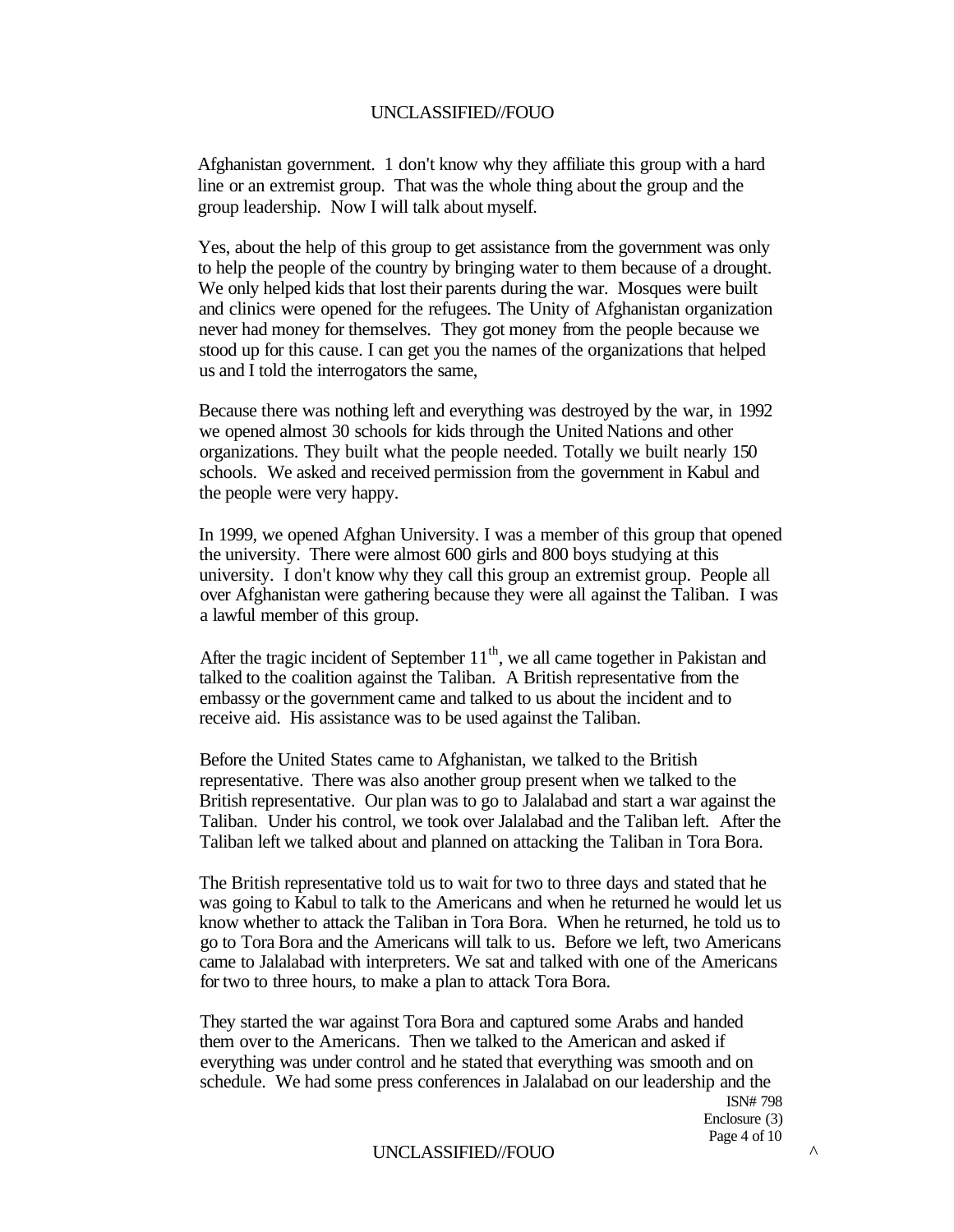war on Tora Bora, stating it was the right war. We arrested the Arabs and handed them over to the Americans.

After this war was over, I left and was going to Kabul. We went to the camps and collected three to four hundred people. They told us that the situation was not stable and told us not to come into Kabul. They thanked us for all of the help.

We gathered four thousand people and announced our support for the new government and that we would be working against al Qaida and the Taliban. Five of us went to Kabul and talked to the Defense Minister. We went and ate lunch with a group of ministers and government officials. They congratulated us.

I have a lot of things to tell you but I will try not to take up much more of your time. I will tell you just some of the things. And I will just provide you with evidence and you can find out about this whole thing.

When I went to Kabul, I spent 45 days there this time. We talked to someone from the American embassy. We offered our assistance and congratulated him.

We then left Kabul and went back to Jalalabad. When we got to Jalalabad, the British representative talked about drug issues. Two other British officials and the British representative met with me and another representative from our government in Jalalabad. Also, in attendance was a member from the government of Kabul; he was the Minister of Finance. The President of the Supreme Court in Afghanistan also attended. The Supreme Court President stated that drugs were against the Islamic law and must be stopped.

We had two to three follow-on meetings with the Finance Minister and three British representatives and we came to a conclusion to destroy the poppy crop.

After we destroyed the drugs, we had another meeting with the British representative and a gentleman came from Kabul. He was an American. Again, we offered our assistance. There was another meeting but this time it was with four American officials,

The President of the United Nations came to Jalalabad for a meeting and offered a plan that would help our government. After that, they appointed me to the supreme council. A supreme council was appointed for each government. I was the only one appointed for my government. There were 185 representatives on the supreme council.

We had a last meeting and I offered my assistance. After the meeting they told me to go home and if they needed something, they would come for me. At that time I went home.

> ISN#798 Enclosure (3) Page 5 of 10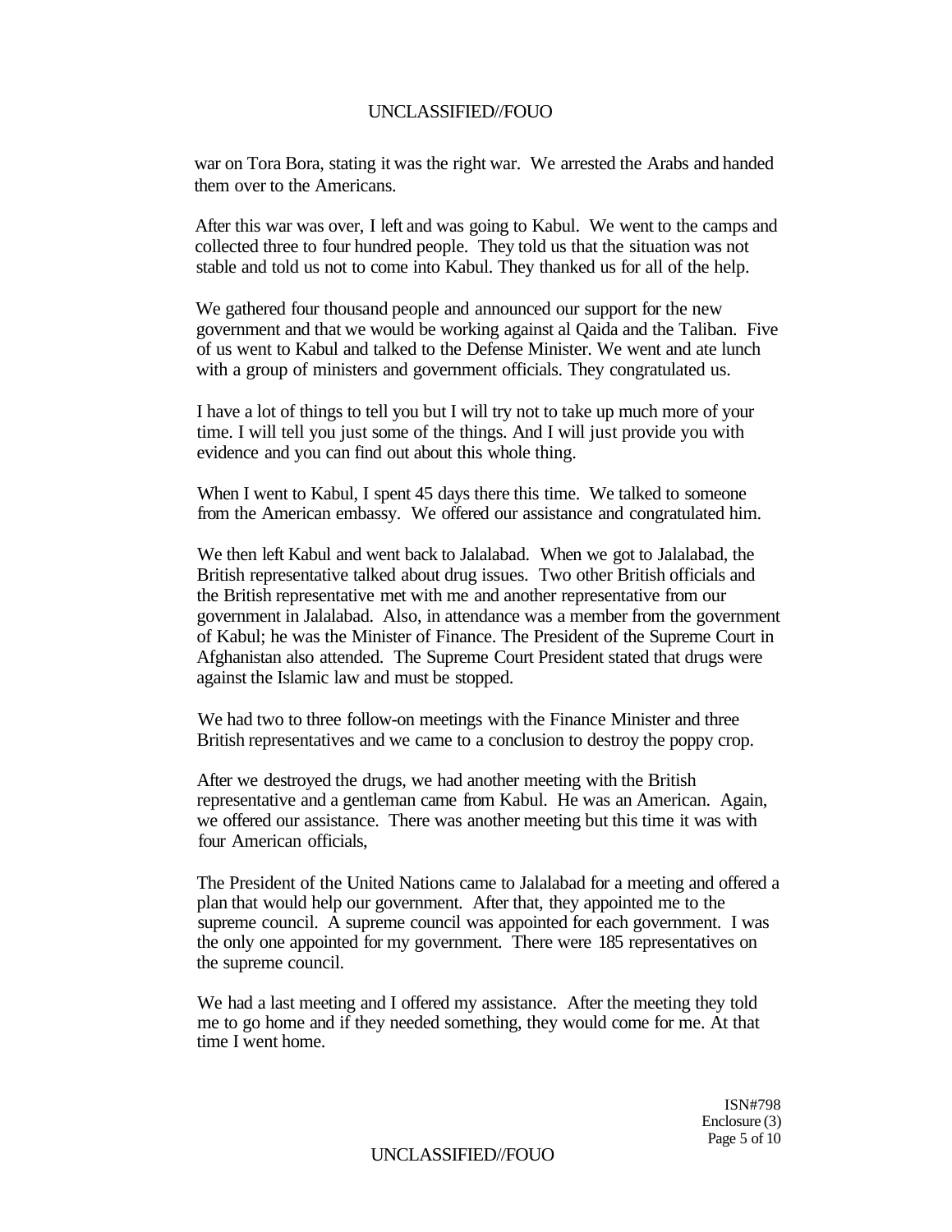#### UNCLASS1FIED//F0U0

When I arrived at home someone called me. They asked me to join them for lunch. The meeting was August 20,2002. It was 3 or 4 commanders and they came from the border area; the airbase and they were all high level government officials. They fed me at lunch and dinner. We came to a conclusion that if anyone was against the Americans or the coalition, we were going to fight them.

The next day I called and asked the American could I come and talk to him. He told me no, we will come to you. At noon he called me and told me to come and see us. I went and offered my assistance. I offered the Americans to come to my home for dinner. As I was leaving from the compound, I was arrested and from that point I didn't understand what was going on.

I read the report and was accused as being an enemy combatant. Who is an enemy combatant? Since 1990,1 fought against these people, the Taliban and al Qaida. I don't know how they could call me an enemy combatant. This is injustice. I have evidence for every word that I speak. If I didn't have evidence, I would not speak.

Maybe the interrogators put me here to ask me what I know and who I know. Even yesterday, the interrogators asked me for a meeting. I don't even have time to think.

#### • **3(a)(3) The detainee received a permit from a Pakistani government official that allowed vehicle convoys to transport food and blankets between Pakistan and Afghanistan borders in 2001.**

We talked to the British Representative and asked him for assistance because we needed medicine and food. After the meeting with the British representative, he told me that he talked to the Pakistan government and the Pakistan government appointed a representative and the British representative told us the Pakistan representative is with you and will assist you get through to Pakistan. We bought some food and uniforms to work for the British representative. We brought these things and gave them to the Jalalabad official. If you think this was against the law or was wrongdoing, you can ask the British representative. He helped us for six months with food such as wheat, flour and oil.

#### • **3(a)(4) The detainee helped al Qaida members escape into Pakistan.**

Before 1990, no one knew al Qaida and that was not their name. They killed my cousin. At that time, my cousin was the governor of Krunard. They said that only Muslims could live in Krunard and we told them that they were killing people.

In 2001, after September 1  $I^{th}$ , the whole world came together and we were with the people that were against those people that caused the tragedy. We have been

> ISN# 798 Enclosure (3) Page 6 of 10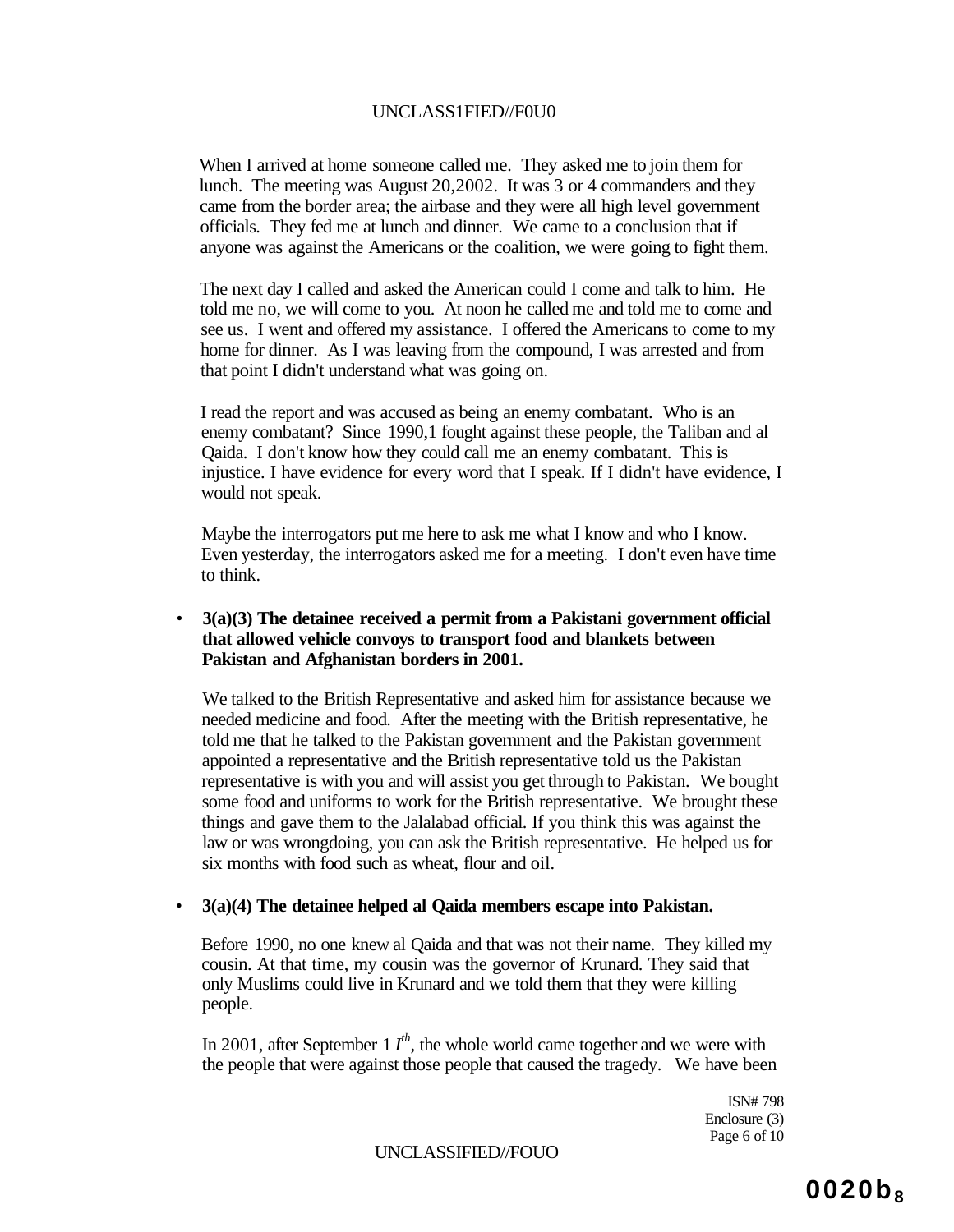against al Qaida since 1990. We didn't know them by the al Qaida name. We knew them as under the leadership of Osama bin Laden.

My dispute with al Qaida or against them is crystal clear and me working with the American coalition is also clear. I don't want to say the same thing over and over again. Thank you for the time. Ifyou have any questions, I am ready.

Detainee: If I fought against these people, then I can't be an enemy combatant.

Tribunal President: I want to get this clear. You mean that you do not meet the definition of an enemy combatant?

Detainee: No, I'm not Taliban, I'm not al Qaida, and I'm not against the coalition. I am with the coalition and for this reason I am not an enemy combatant. I am a friend of the coalition.

Tribunal President: We'll consider everything that you have told us today and we do have some questions we would like to ask you.

#### **Tribunal Members' Questions to Detainee**

- Q: Did the Jama' AT UL Dawa have any fighters in it?
- A: Never. No. After 1990, no.
- Q: Then how did you oppose the Taliban?
- A: The supreme member.
- Q: Do you have any enemies back in Afghanistan that would tell lies on you in order to get you in trouble?
- A: Personally, I don't think that I have any enemies. But we did have disputes with HIG in Taliban. There is one thing I forgot to tell you. Taliban fired a rocket at my house in 1998. Evidence is in the newspaper. We worked with the coalition against these people. Maybe I had enemies because I was for the coalition and the new government.
- Q: How many convoy trips did you make between Afghanistan and Pakistan?
- A: Two times.
- Q: Was that before or after the attacks in America on September 11 th?
- A: After the attacks on September  $11<sup>a</sup>$ , and after the coalition took over Jalalabad and Kabul.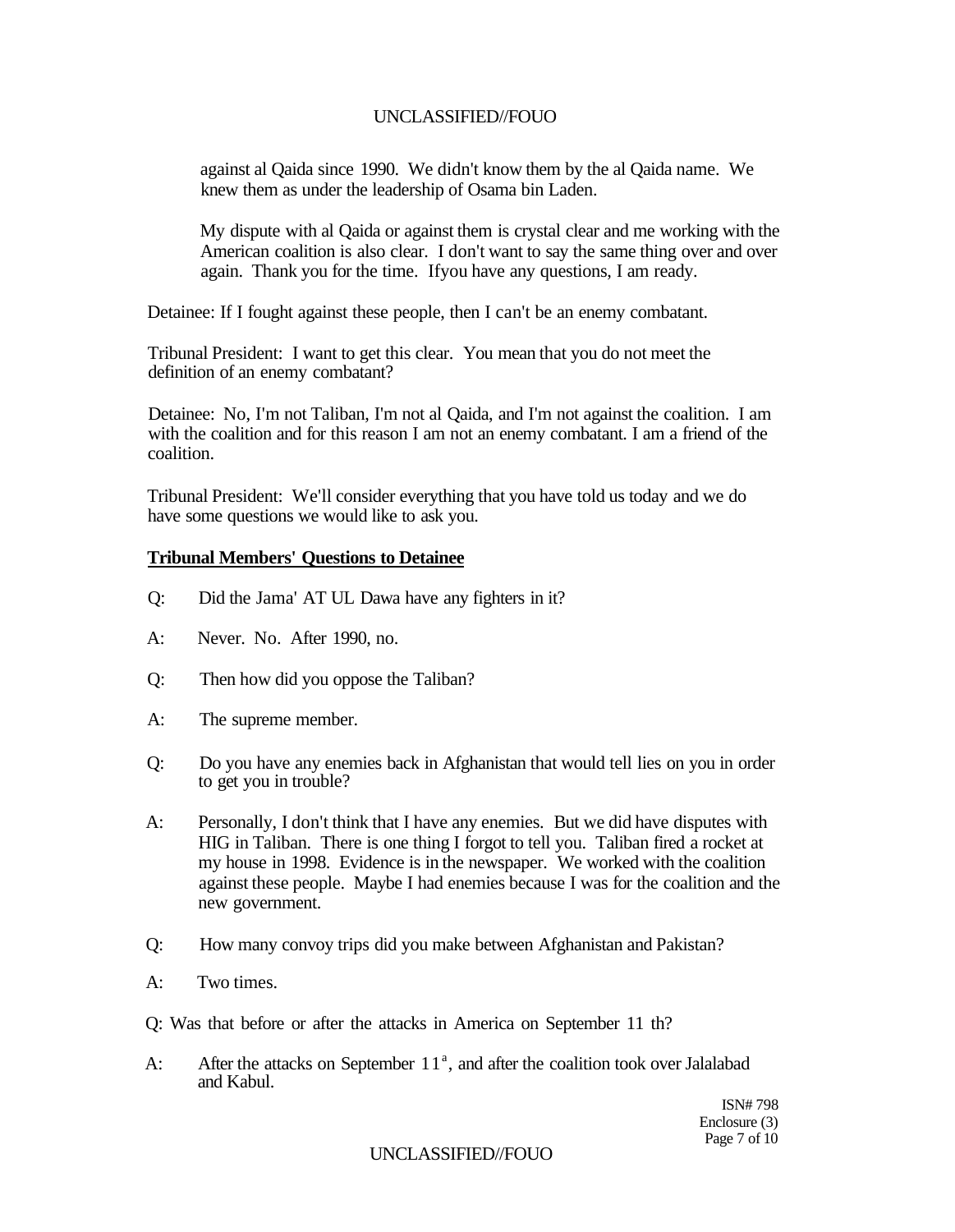- Q: Did you ever bring anything from Afghanistan back into Pakistan?
- A: No.

### **Tribunal Members' Questions to Detainee**

- Q: What is Jama' AT UL Dawa AL Qurani?
- A: Jama is **a** group of people. Qurani is named after the holy book. Dawa means to bring to the Quran.
- Q: Are you still a member of that organization?
- A: Yes.
- Q: So, when did you become a member?
- A: After 1990.
- Q; What is its purpose?
- A: Before 1990, it was fighting Russians. After that, they joined the government and helped the poor people by bringing clean water to them and building mosques.
- Q: Where did the organization get its funding?
- A: Some other organizations or people in Pakistan. People would write to the paper or to a mosque.
- Q: It says here that you are funded by non-government organizations. Is that correct?
- A: Nonprofit organizations and government organizations. I can give you some names. The Red Cross or the Blue Cross and another organization called Create Government.
- Q: Did the government of Pakistan know this organization?
- A: Yes.
- Q: Was it an illegal organization or a legal organization?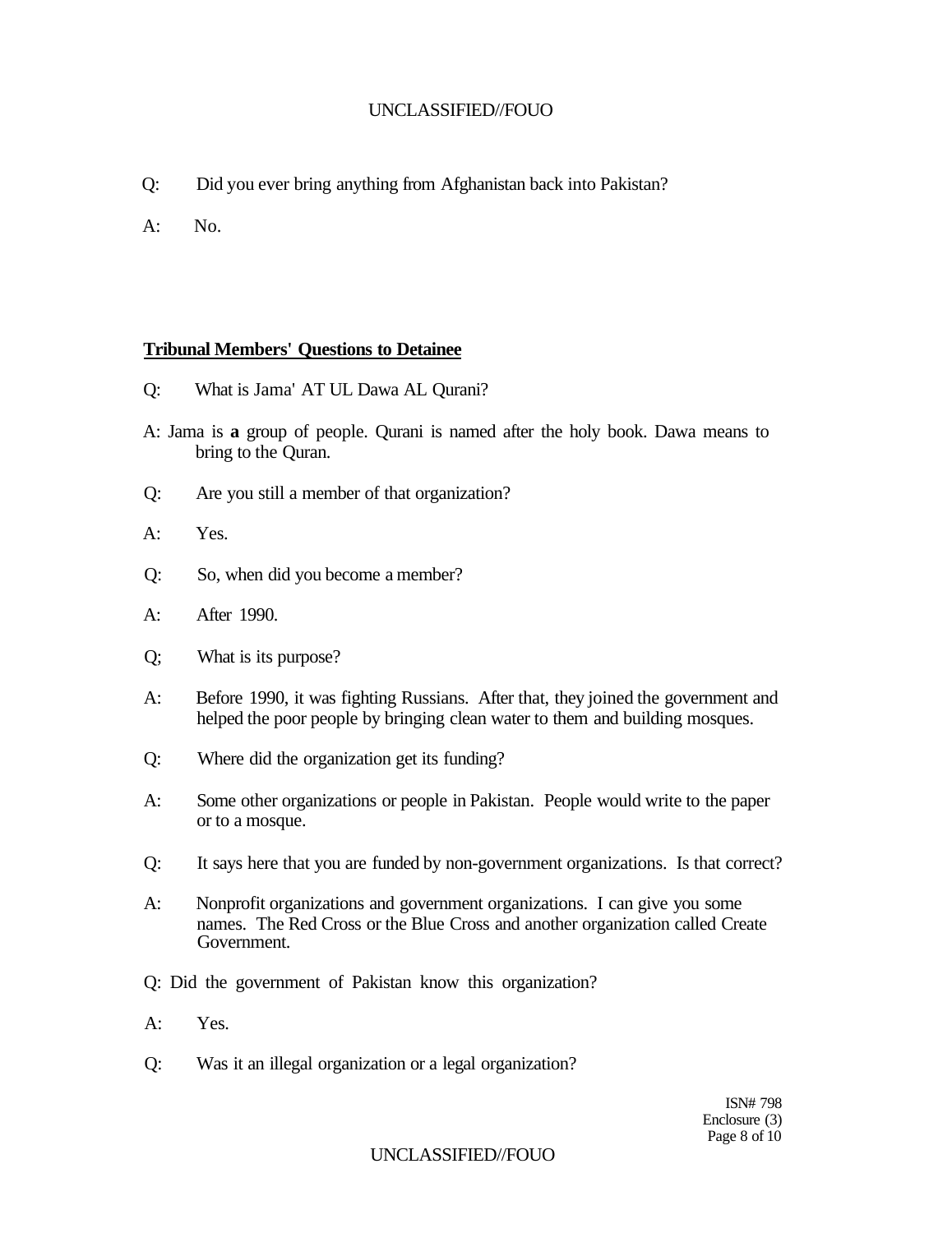- A: To my knowledge it was lawful because there is a big office there, everyone knew.
- Q: Was your role in that organization known widely, publicly?
- A: I was only a representative from my people. They asked me for some help. I was the one to get the paperwork to the office.
- Q: What was your position with the government?
- A: I was elected to the supreme council.
- Q: Did you have any role with the local administration of the government?
- A: No.
- Q: You said you were elected and you said you were appointed?
- A: Yes, I was elected.
- Q: Did this group and the leaders of this group know that you were associated with this organization? Did the supreme council, the people who appointed you, know that you were associated with Jama' AT UL Dawa AL Qurani?
- A: Yes, everybody knew about it. All the leaders knew.
- Q: Within Afghanistan, this organization is a legitimate legal organization?
- A: Before I was captured, at that time I was not appointed to the government with what group was legal and which one illegal.

#### **Tribunal President's Questions to Detainee**

- Q: Were you paid by the organization?
- A: 4,000 Afghani rupees.
- Q: Is that per year?
- A: A month. When we got the money for a project, only five percent was given to me.
- Q: Can you tell me why you think you were arrested?
- A: I would like to ask that question of you: why I am here?

ISN# 798 Enclosure (3) Page 9 of 10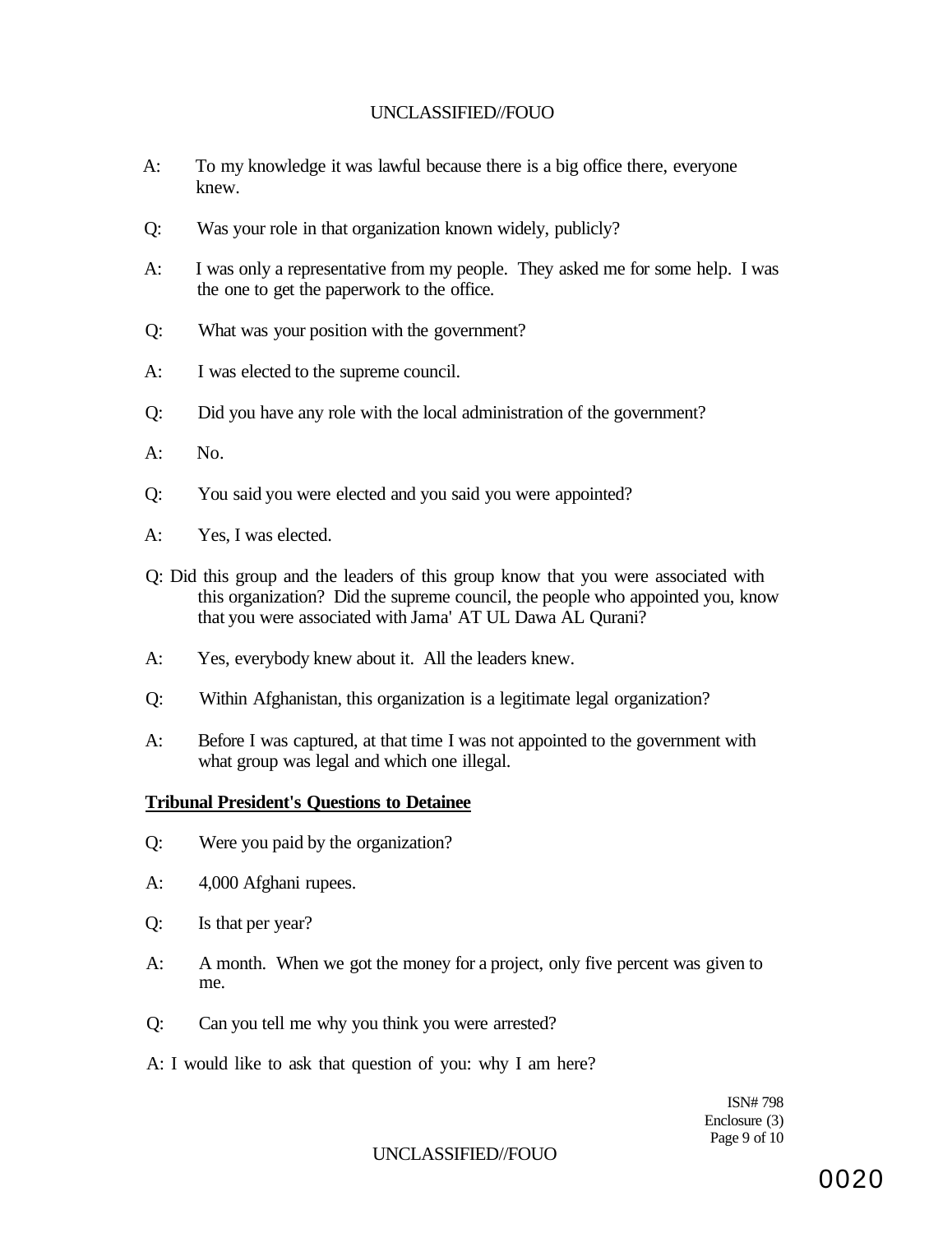- Q: Did anybody tell you why they were arresting you?
- A: No. When they arrested me, they covered my eyes and asked me whom did I know. Did I know this one, that one? If I knew the people or their names, I would tell them.
- Q: Where were you when you were arrested?
- A: In Krunard province, the center of Aftalabad, which is also a coalition base, an American base. After, I visited them and talked to the American officials they arrested me.
- Q: When were you arrested?
- A: August 21,2002.
- Q: You mentioned purchasing or being given uniforms, brought the uniforms back into Afghanistan. Who wore the uniforms?
- A: We gave them to the government and the government soldiers wore them at the base.
- Q: Where was the base located?
- A: A village of Yargul.

## AUTHENTICATION

I certify the material contained in this transcript is a true and accurate summary of the testimony given during the proceedings.

Colonel, U.S. Army Tribunal President

> ISN# 798 Enclosure (3) Page 10 of 10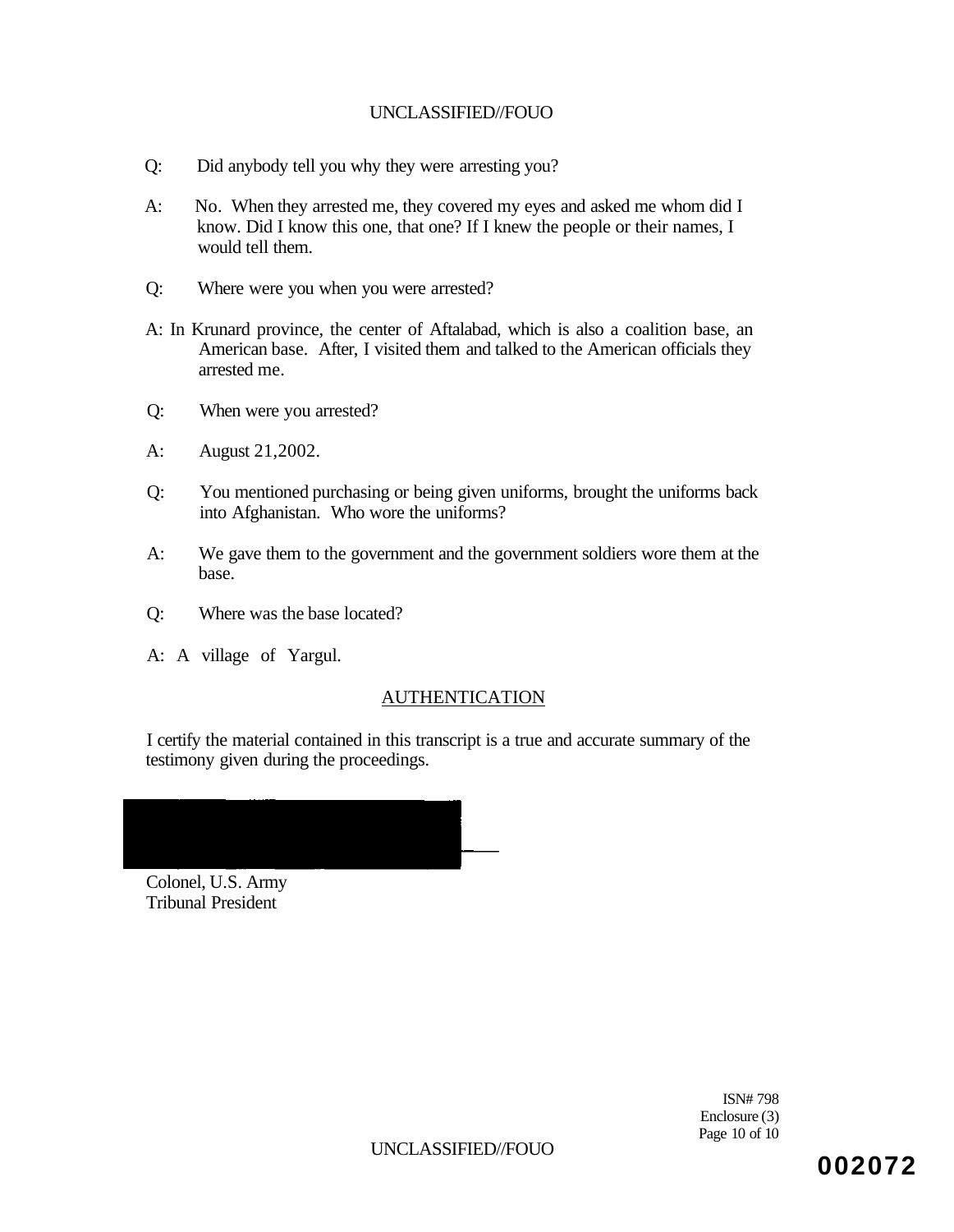#### **Summarized Sworn Detainee Statement**

#### *The Tribunal President read the Hearing Instructions to the Detainee.*

Tribunal President: Ghassan, Abdallah Ghazi Al Shirbi do you understand this process?

Detainee: I understand. Give me what you have.

Tribunal President: Do you have any questions concerning the tribunal process?

Detainee: No.

*The Personal Representative presented the Detainee Election Form (Exhibit D-A) to the Tribunal.* 

*The Recorder presented the Unclassified Summary of Evidence (Exhibit R-l) to the Tribunal.* 

*The Recorder confirmed that he had no further unclassified evidence or witnesses and requested a closed Tribunal session to present classified evidence.* 

*The Tribunal President opened the Tribunal to the Detainee to make his statement and asked if he would like to make his statement under oath* 

#### *The Recorder administered the Muslim oath to the Detainee.*

Tribunal President: Recorder please summarizes the nature of the evidence.

#### Recorder:

*3.a. The detainee is associated with al Qaida: 3.1. The detainee was born in Jeddah, Saudi Arabia 3.2. In August of 2001 the detainee traveled from Jeddah, Saudi Arabia to Faisalabad, Pakistan via Dubai, United Arab Emirates and Karachi, Pakistan. 3.3. The detainee lived in a safe house with senior al Qaida operative in Pakistan until the time of the detainee's capture. 3.4. The detainee was captured by Pakistani forces in a March 2002 raid of the safe house in Faisalabad, Pakistan. 3.5. Abu Zubaydah is a senior AI-Qaida lieutenant. 3.6. The detainee taught English to other guest at the safe house in Faisalabad, Pakistan, 3 J. The detainee received specialized training on remote control devices for use in explosives to detonate bombs against Afghani and United States forces. 3.8. The detainee received military training, including Basic Weapons (use, operation, and assembly/disassembly of assault rifles, UZI, Khalishnikov, Seminovs, M-16 and RPGs), Basic Warfare Tactics (tactical movement, concealment and mine avoidance) and* 

> ISN# 682 Enclosure (3) Page 1 of 5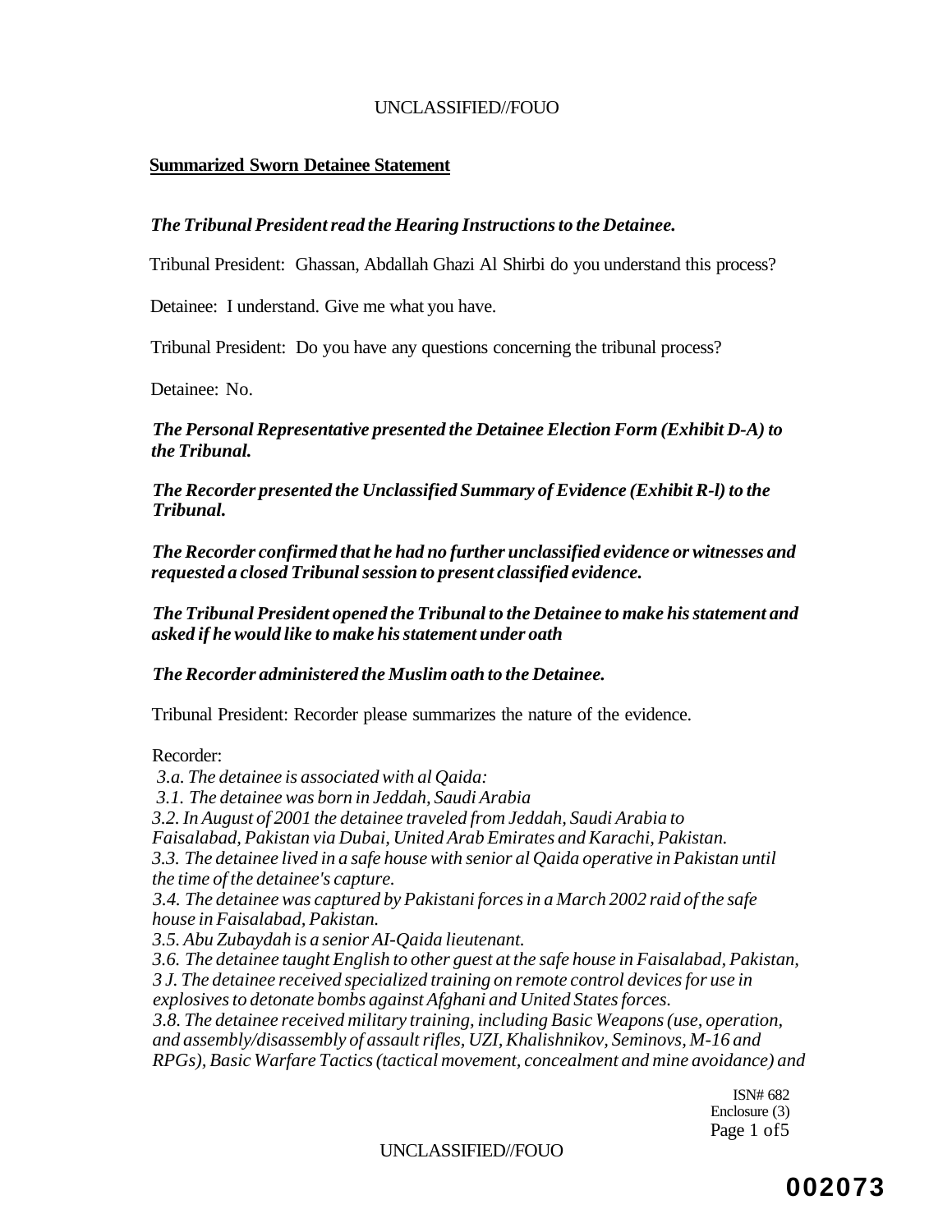*navigation (navigation using compass, watch, stick in the ground against sunlight method and celestial methods) at a terrorist training camp in Afghanistan.* 

*3.9. Usama Bin Laden visited a Terrorist training camp in Afghanistan about ten times while the detainee was receiving training at that camp.* 

*3.10. The detainee was observed chatting and laughing like pals with Usama bin Laden during Bin Laden's visit to that particular terrorist training camp.* 

*3.11. The detainee pressured another man to swear bayat to Usama Bin Laden during a face-to-face meeting at that particular terrorist training camp.* 

*3.12. The detainee admittedly supports the jihad and Chechens in the fight against the Russians.* 

*3.13. The detainee wanted to be a mujihadeen freedom fighter.* 

*3.14.1n December 2001, the detainee was one of approximately 100 mujahideen near Birmal, Afghanistan.* 

*3.15. The detainee is called the "electronic builder" by GTMO detainees, and is known as "Abu Zubaydah 's right hand man ".* 

Tribunal President: Does the Recorder have any witnesses to present?

Recorded: No Ma'am

Tribunal President: Does the Recorder have any further evidence?

Recorder: Ma'am President, I have no further unclassified information for the tribunal but request a closed tribunal session at an appropriate time to present classified information relevant to this detainee's status as an enemy combatant.

Tribunal President: Recorder, you will be allowed that opportunity at a later time.

Tribunal President: I see, by the detainee election form, that you have elected to participate today as evidence of your being here. Ghassan Abdallah Ghazi Al Shirbi, you may now present any evidence that you have to the tribunal and you have the assistance of your personal representative in doing so. Do you wish to present information to this tribunal and would you like to make your statement under oath?

Detainee: I have something short to say and I will say it.

Tribunal President: Do you wish to do that under oath or not?

Detainee: For sure, 1 will take an oath.

Tribunal President: Recorder would you please administer the oath.

Recorder: Please repeat.

Detainee: I have my own oath, I will say it myself.

ISN#682 Enclosure (3) Page 2 of 5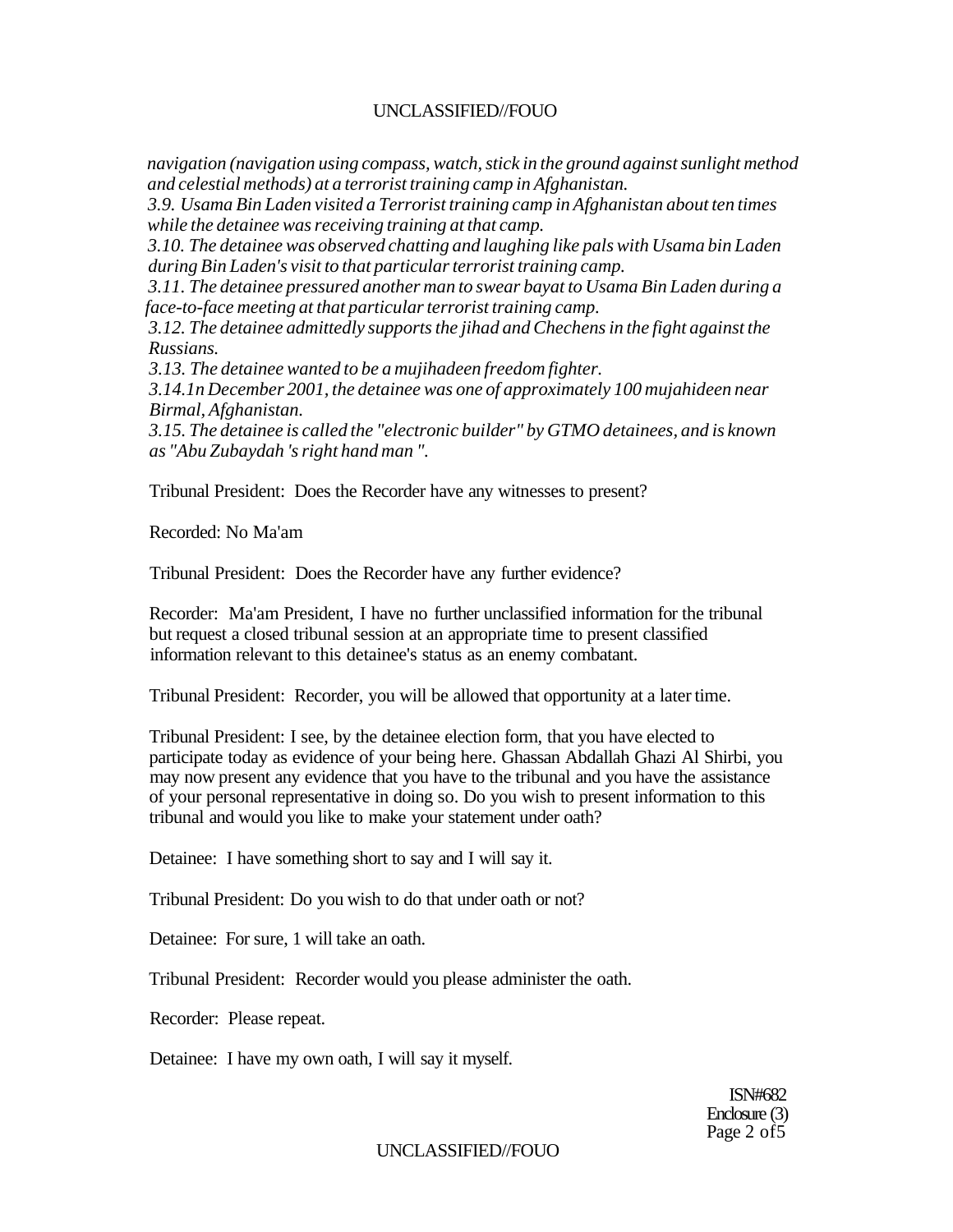Tribunal President: OK

Detainee: I swear to almighty god there is no god but him, that I will not only say the truth but fight for the truth, and I will be an enemy fighter to whoever is against the truth and god be my witness.

Tribunal President: You may begin.

Detainee: Honestly I did not come here to defend myself, but defend the Islamic nation, this is my duty and I have to do it. This is an important issue, more important like I said, you gathered here to look at what you have written and you will come up with a classification if this is an enemy combatant or not. If they come up with the classification enemy combatant, it is my honor to have this classification in this world until the end, until eternity, god be my witness. You have given me fifteen accusations and I said to myself in my prison let's take all the accusations.

Translator: Sorry, let him repeat so I can translate.

Detainee: I said to myself in my prison, let's take all the accusations in context on you, like you did. So I found the accusation against you to be many. I will try to count those accusations but they were many so honestly I did not count. It starts from being the infidel against god and it's profits and you being against Jesus Christ and making him a god and the son of god and he is a prophet that was sent like Mosses, Abraham, and Mohammad and making him ware (ph.). You left your religion or the faith of god and the only thing what was known was Sunday. Well some of you, not all of you, know god only on Sunday and some don't know god at all. You adopted this religion you call democracy and based on this religion being the head of capitalism. I speak but I also speak English very well, but it is a custom that people like her (the translator) between me and you (tribunal) that carry my color but they are from you, so let them in between us so I will say capitalism upon you.

Translator: I am sorry one word I do not understand does not come up to my mind.

Tribunal President: That is OK

Detainee: Capitalism is a revolution and the money is in few people's hands. Ninety percent of the money in the world is in the hands often percent of the people thanks to capitalism. You are reaching social, reaching even in your country a father cannot forbid his son to sleep with another man or have sexual relationship with another man under the name of human rights. There is a lot of other examples, your support of those governments in other countries and is known to be supported by weapons by you and financial support and moral support and your support for Israel upon land that is broken promises and promised land.

> ISN# 682 Enclosure (3) Page 3 of 5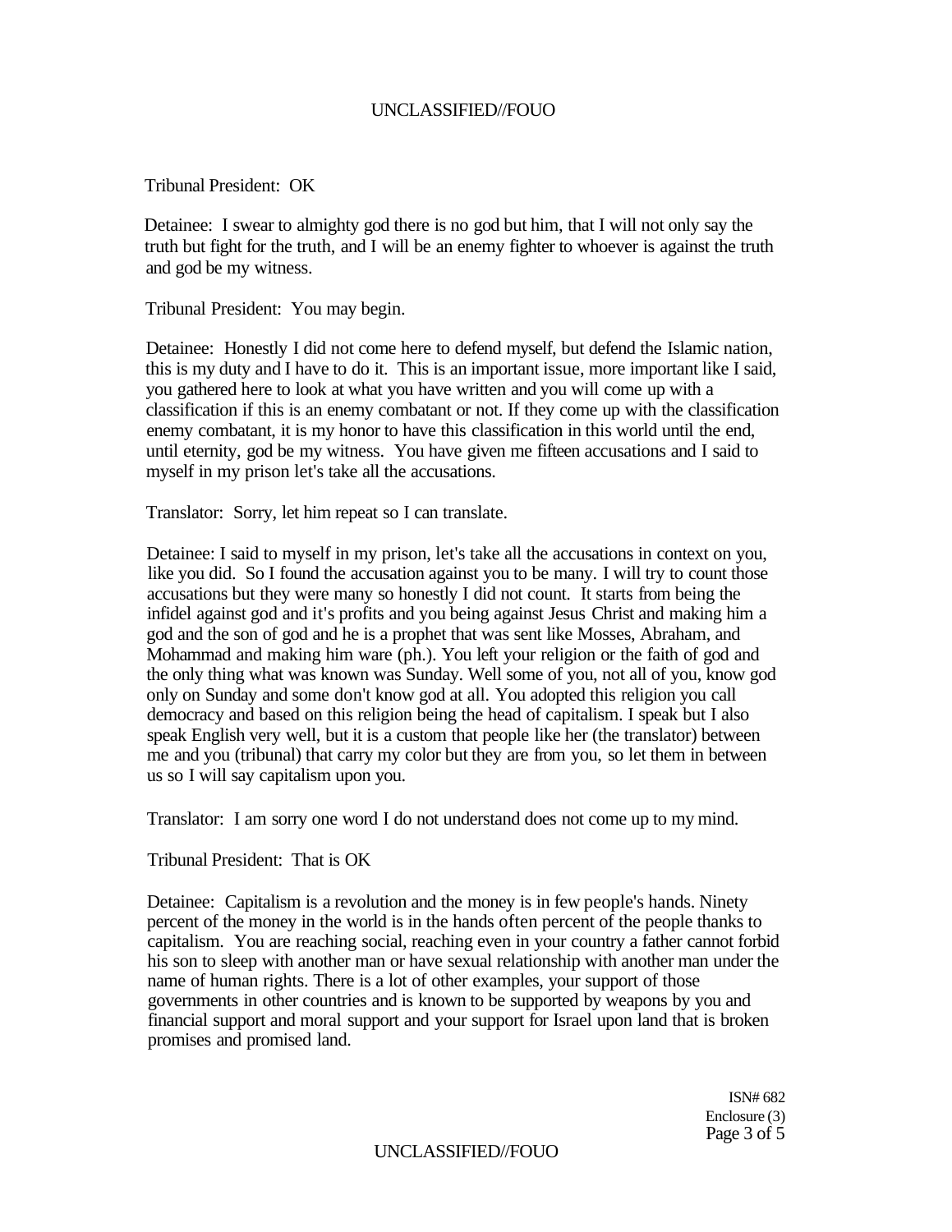Translator: I sorry, I am having some problems understanding some words.

Detainee: The torah (ph.) has been changed and you came with something that is no' more than a hundred years old and you support it. And supporting Saddam Hussein and so on, and killing one million Iraqi children and accusing Saddam Hussein and you forgot you are the one who made him up when you were scared of the Iran revolution and it does not end. Your culture chose to review the enemy combatant status. Your status as enemy combatants does not need a court. For your culture, the enemy combatant is Muslims Islam. Enemies yes, combatants no, you only wear the uniforms of what you call a coalition forces what I call traitors. I do not have anything to add and I do not want to say anything more then this and I do not want to hear more than this

Tribunal President: So that concludes your statement?

*The Tribunal President confirmed that the Personal Representative had no further evidence to present and that the Detainee no previously approved witnesses to present to the Tribunal and closed the open session.* 

Detainee: [Starts to chant]

Tribunal President: Ghassan Abdallah Ghazi Al Shirbi shall be notified of the tribunal decision upon completion of the review of these proceedings by the convening authority in Washington D.C. If the tribunal does not decide that you are classified an enemy combatant you will be released to your own country as soon as arrangements can be made. We have other information to give you. Would you like to listen to it? If not, this will end our open session,

Detainee: [Still chanting]

#### *The Tribunal President explained the remainder of the Tribunal process to the Detainee and adjourned the open session.*

Tribunal President: We are going to reopen the unclassified session to allow the translator to translate of what the detainee was chanting as we adjourned and dismissed him from the room.

Translator: He said, "May god help me fight the infidels or the unfaithful ones".

Tribunal President: I appreciate that and of course we had the guards remove the detainee from the room. So at this point it concludes the open session of this tribunal.

> ISN# 682 Enclosure (3) Page 4 of 5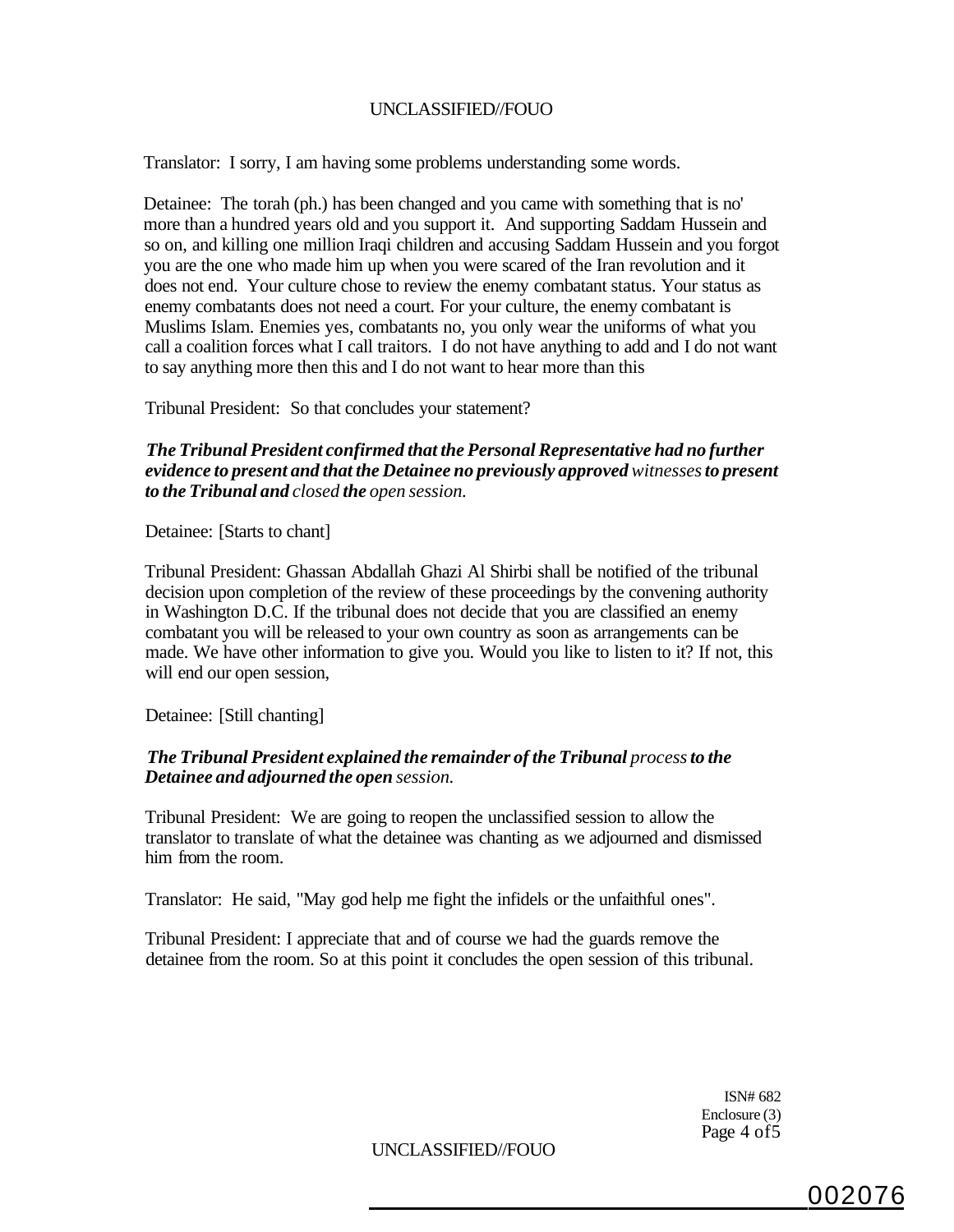## **AUTHENTICATION**

I certify the material contained in this transcript is a true and accurate summary of the testimony given during the proceedings.

| Colonel, U.S. Army |  |
|--------------------|--|

Tribunal President

ISN# 682 Enclosure (3) Page 5 of5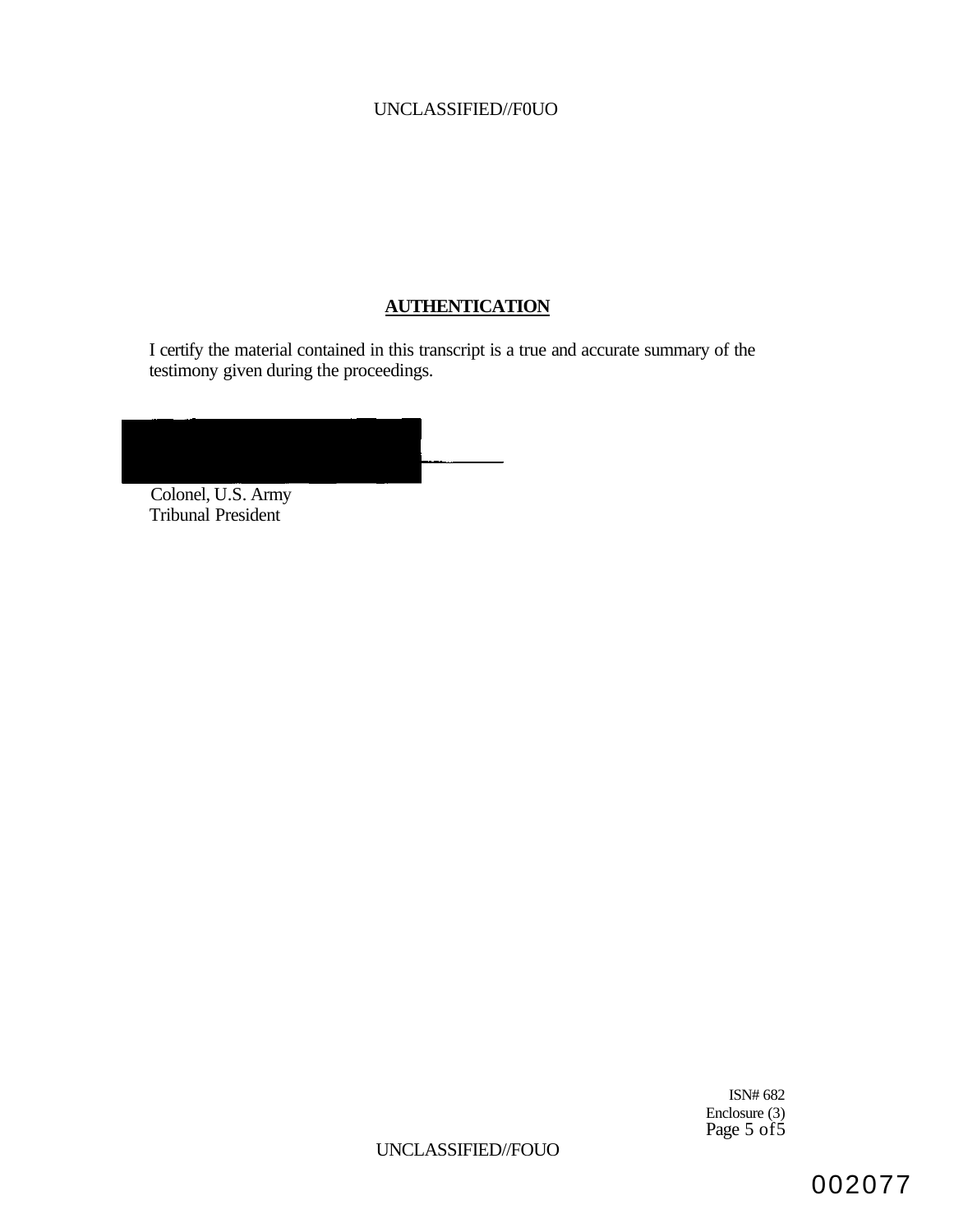#### **Summarized Sworn Detainee's Statement**

*The Detainee confirmed that he understood the process and had no questions,* 

*The Personal Representative provided the Tribunal with the Detainee Election Form labeled Exhibit D-a.* 

*The Recorder presented Exhibit R-h R~2 andR-6 into evidence and gave a brief description of the contents of the Unclassified Summary of Evidence (Exhibit R-l).* 

*The Recorder confirmed that he had no further unclassified evidence or witnesses and requested a closed Tribunal session to present classified evidence.* 

*The Detainee did elect to participate. The detainee opted to make an oral presentation. The detainee agreed to take the Muslim oath. Recorder administers the Muslim oath.* 

*The Personal Representative read the accusations to the Detainee so that he could respond to the allegations. The allegations appear in italics, below.* 

*3.1. During the raid of his home, the Detainee, his uncle, and his cousin were captured in possession ofBM-1 rockets, an RPG launcher, AK-47's, hand grenades, a pistol, an RPG machine gun, a Dragunov rifle and another large-caliber rifle.* 

Detainee: I understand that I was caught amongst these people and I want to tell you about the weapons. The reason for all the weapons is because we lived in a tribal area in Afghanistan. That area is located between Pakistan and Afghanistan. It is a liberated area. That means that the people of this particular area can live either in Afghanistan or in Pakistan. All the weapons that you have mentioned here are not mine. They belong to the whole tribe. Our little village has its own enemies and it is common to have weapons there. All of those weapons are our personal weapons. They have not been provided by a particular group or anyone in particular. They have been purchased to protect the village. We were keeping these to defend us against our enemies.

*3.2. The Detainee fraudulently obtained a Pakistani identification card and passport to hide his true identity when crossing the Pakistan/Afghanistan border and traveling to other countries.* 

Detainee: As I said earlier, in this area there is no government that (inaudible) particular passport and ID card was for me to travel around. In this area that I talked about, I think the center of it was Waziristan, which is close to Pakistan, and I was living in the Afghanistan side of the area, which is the Barmal District. And the reason I made that ID was so I can have an identification in order to find a job for myself. In Afghanistan, the Taliban were running the government and we were in conflict with them. I didn't have a choice but to create a Pakistani identification for myself. In order to get that identification, either your father or your uncle or someone else in the family had to be presented as references. My uncle was the individual who had already gotten the identification. Through his identification, I received this ID. Even though in the identifications where it says the name of the father, it has my uncle's name on it. His

#### UNCLASSIFIED//FOUO ISN# 812

Enclosure (3) Page 1 of8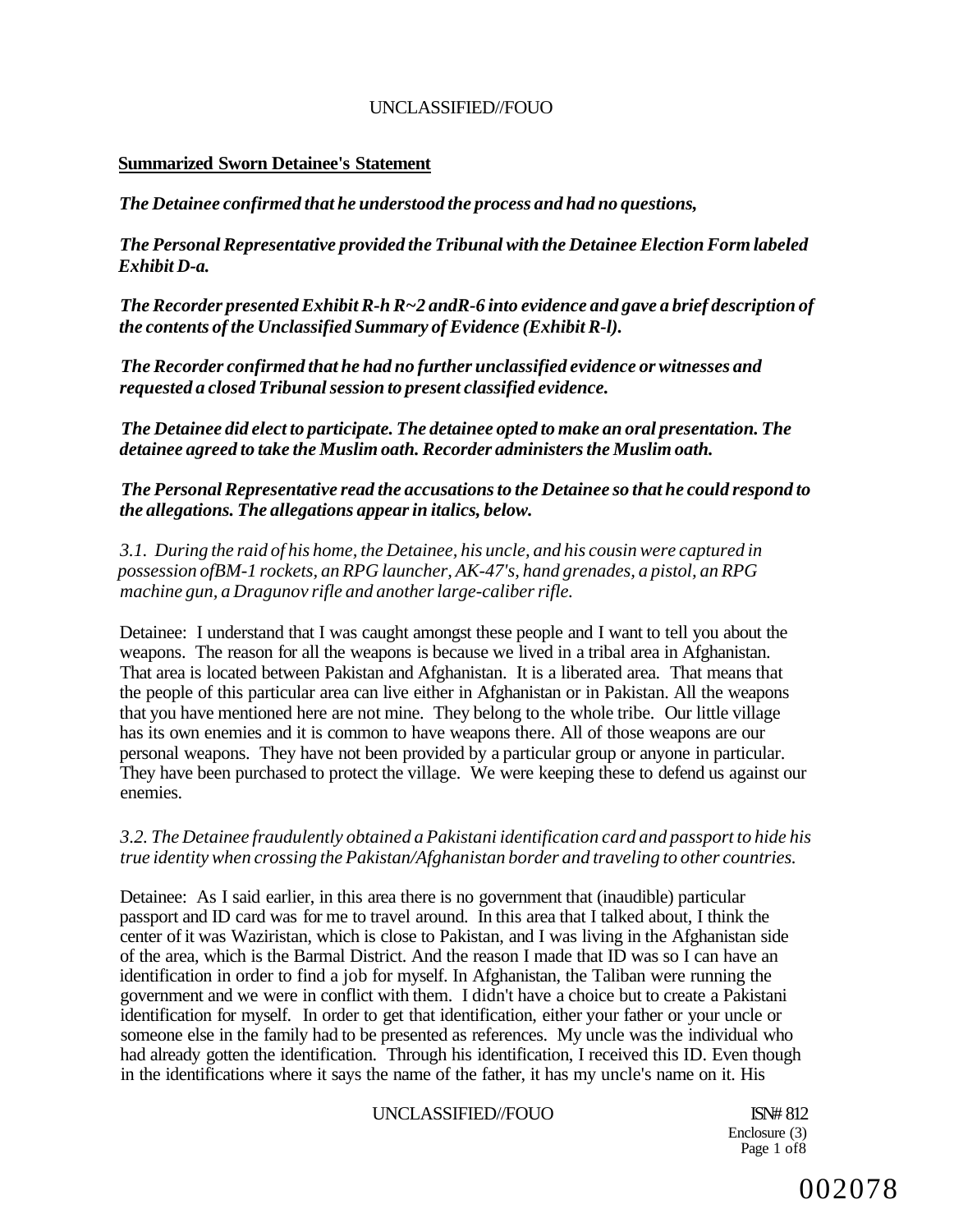name is Shamir Gul. The reason that the name says Mohammed Sharif is because I changed my name so I cannot be identified by the local Taliban in that particular area toward the Pakistani side. It was a fake ID because I did not want him to know who I was, so I had to go by a different name. I wanted to go to Arabic countries for work purposes. Obviously, in Afghanistan, the Taliban ran the government and we were in conflict with them. There was no work for me there.

### *3.3. The Detainee arranged a meeting for Shah Mohammed Jan, the local Taliban leader.*

Detainee: When the American campaign reached Ur-Gun (ph), all of the local commanders came to see the American campaign. King Han (ph) was the appointed liaison with Americans to operate in Ur-gun (ph) area, like translating things. King Han (ph) kind of led the Americans to Ur-Gun (ph). There was no gathering or any type of meeting, they just got together for a suppertype of gathering. It was just a normal gathering. At that time, King Han (ph) said that Shah Mohammed; who was obviously present there, and was working for the government during the Taliban, had somehow assisted and helped King Han (ph). At that time I had just met him at that particular moment. If I meet somebody for the first time, how could I have prepared a gathering for him when I had just met him at that moment?

## *3.4. Shortly after graduating from High School, the Detainee was taken to prison with two of his friends who were members of the HIG.*

Detainee: That is a fact that I was imprisoned. Yes, the two people that you mention here were my friends. I was living very close to them. They were just like street friends. We would just say like *"Hi" "Bye,"* and *"How are youT* Even though we were taken to the prison all together, up to this day I do not know if they had been an official part of some kind of organization. I was kind of put into the mix by the government just because we would talk and I had become part of them in a way. I personally still think that those two people were not members of any type of special organization.

### *3.5. The Detainee worked for Yar Khan.*

Detainee: I did not work for Yar Kahn, but I did look for work with him because he was the local head of the District.

### *3.6. Yar Khan is a known HIG member.*

Detainee: When the mujahedin was active, he was in Kabul and we were in Barmal. I really did not know if Yar Khan was a part of or a member of any particular organization. When he became the head of the District, then I went I to see him to ask for some type of employment from him.

*3.7. The HIG is listed in the U.S. Department of Homeland Security's Terrorist Organization Reference Guide as a non-governmental organization with long-established ties to Usama Bin Ladin and al Qaida.* 

Detainee: That has nothing to do with me.

UNCLASSIFIED//FOUO ISN#8I2

Enclosure (3) Page 2 of8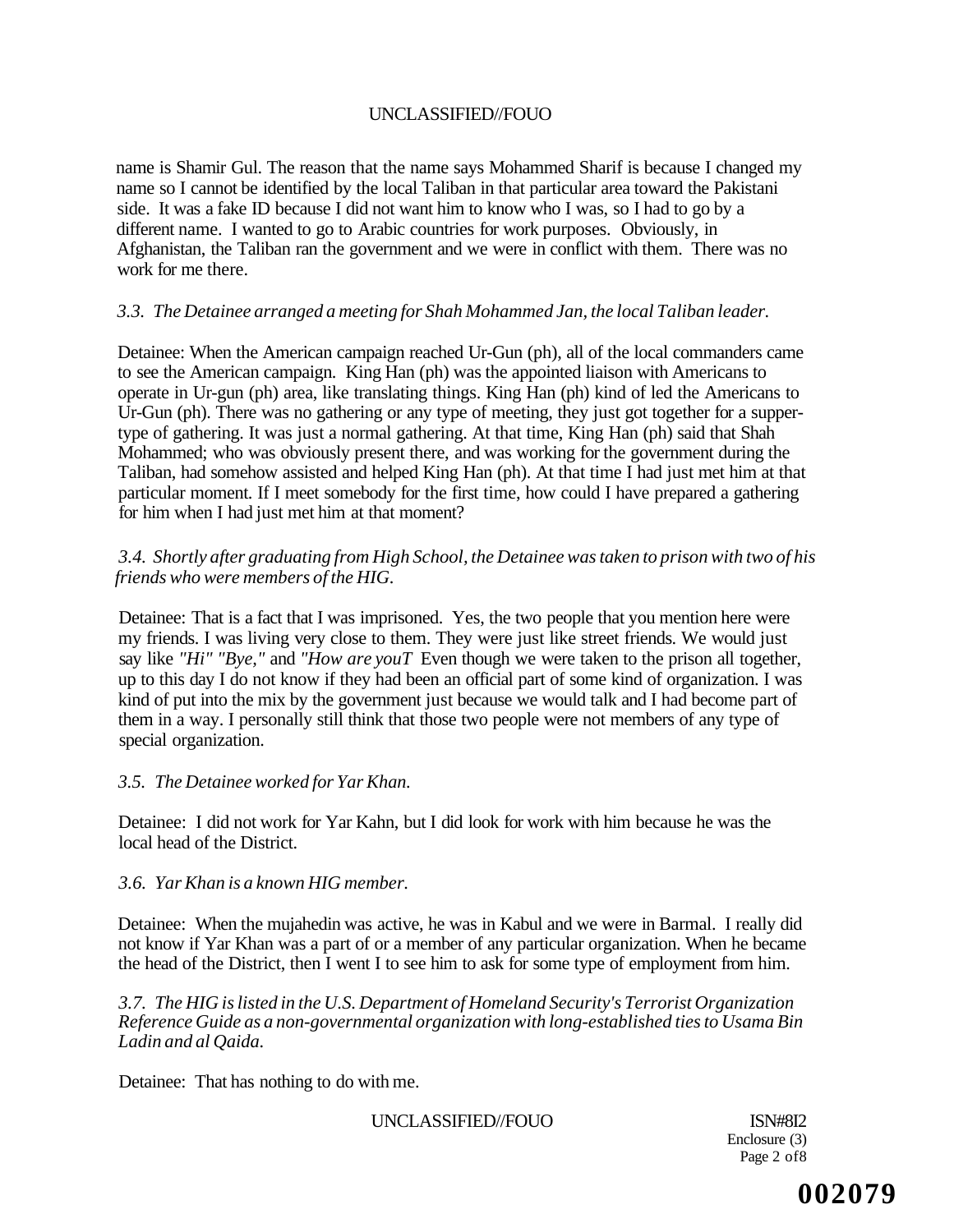## *3.8. Yar Khan supported the Taliban Islamic Movement (the Taliban).*

Detainee: Whatever I know about Yar Khan is that he was kind of like me, looking for work. He was against the Taliban because he had had a conflict with the Taliban. They had a war with the Taliban in which they were attacked and he lost his legs in the process. If someone is fighting the Taliban, how are they going to help the Taliban at the same time?

Tribunal President: Qalandar Shah, does that concludes your statement?

Detainee: Yes.

## *The Tribunal President asks the Personal Representative to review the notes and help clarify what the witness may have testified to,*

### **Personal Representative Questions for the Detainee**

Personal Representative: Can you explain to the Tribunal members some background about your tribe and how you lived in that area of the Afghanistan/Pakistan border?

Detainee: As I said, there is a liberated area where there is no government. That area between Pakistan and Afghanistan, who had gotten their liberation from the British forces had not had an established government. The people of that area can easily and freely travel between the Afghanistan area and the Pakistan side, And they even have the right to kind of officially talk about their rights and their communications within their governments, like where they want to go to school or get information, things like that. The tribe where I stayed was Waziristan. It is huge.

*The Personal Representative interrupted stating the correct spelling of the area as well as the District (Barmal) and Province (Paktika).* 

Waziristan has four different sectors. Three of the sectors are inside of the Pakistan area. One of the sectors is located inside of the Afghanistan border, which is on the Duren line, created by the British in the Afghanistan government that split Barmal from the rest of the Waziristan area, which is in Pakistan. And I was living in Barmal.

Personal Representative: Is it true that the ID you had used your uncles' family name?

Detainee: Where it said the name of the father on the application, it has my uncles' name on it.

Personal Representative: Did you follow the correct process through the ministry to get the ID?

Detainee: Yes I did it the ordinary way but I have to tell you that I had to pay a lot of money to the people who made the ID's. It is a common saying in Pakistan that if there were no Pakistan's, there would be no bribes.

Personal Representative: What kinds of things did you use your Pakistani ID for?

### UNCLASSIFIED//FOUO ISN#812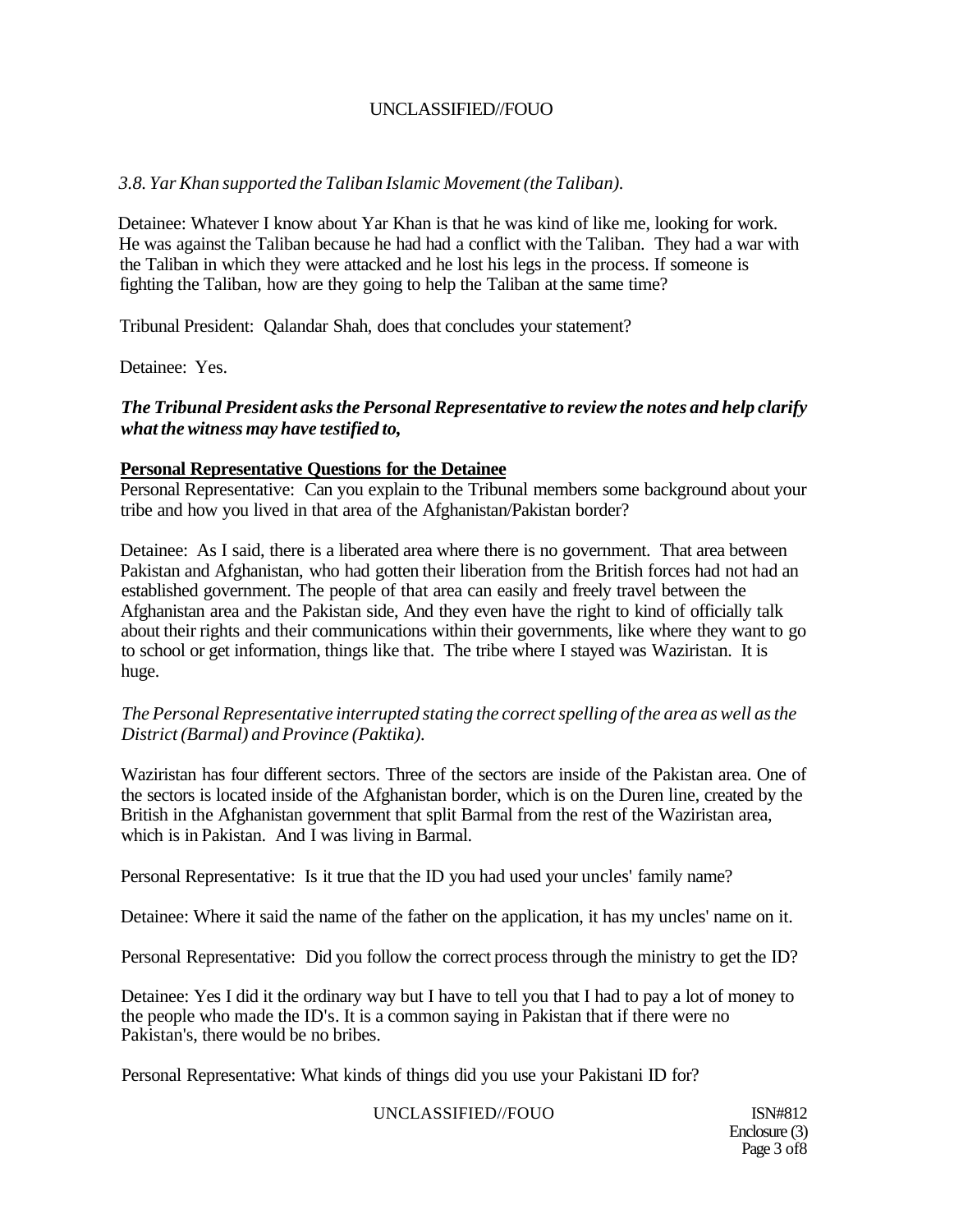## UNCLASSIF1ED//F0U0

Detainee: I was always anxious to get a job, some kind of employment in Pakistan. I even thought of getting some kind of employment in the Arabic countries.

Personal Representative: How many families lived in the house where you were captured?

Detainee: In that big house, there were four fathers, so there were four families.

Personal Representative: Why did you need so many weapons for protection?

Detainee: Our enemies were capable of operating heavily and it is a common thing that we had to somehow match their weapons in order to be able to defend ourselves up to the strength of their attack.

Personal Representative: What was the name of your tribe and what was the name of your enemies?

Detainee: There are four major tribes in the Barmal District. One is Saif Ali, two is Pa Pali, three Ma Lak Shahi, and last is Yami. I belonged to the Pa Pali and they had their own small little branches. One of them is Sharif Khail. My enemies were all from the same Sharif Khail branch, but I am from the Kamar (ph) village and they are from Ar-izi (ph).

Personal Representative: Why did you go to Yar Khan for employment? What kind of job were you looking for?

Detainee: I was looking for employment. Nothing in particular, anything I could get my hands on. I needed to work. I needed the money. Mainly work within the government.

Personal Representative: Were you aware of any work that Yar Khan did for the interim Afghanistan government?

Detainee: Yes, he was a congressman in the great assembly. He was appointed to be the head of the district by the people of that district. After that I was captured. I do not know anything more about it.

Personal Representative: Did you witness a meeting for Shah Mohammed Jan?

Detainee: As I said earlier, there was a supper-type of gathering it was not a planned meeting. I was introduced to Shah Mohammed Jan by King Han (ph) and he told me that he had helped him during the Taliban. That was the first time I saw him. As I said earlier I had to know him in order for me to have had a party for him. I just met him there and that party was not for him.

*The Personal Representative has no further Questions, The Recorder has no Questions.* 

UNCLASSIFIED//FOUO ISN# 812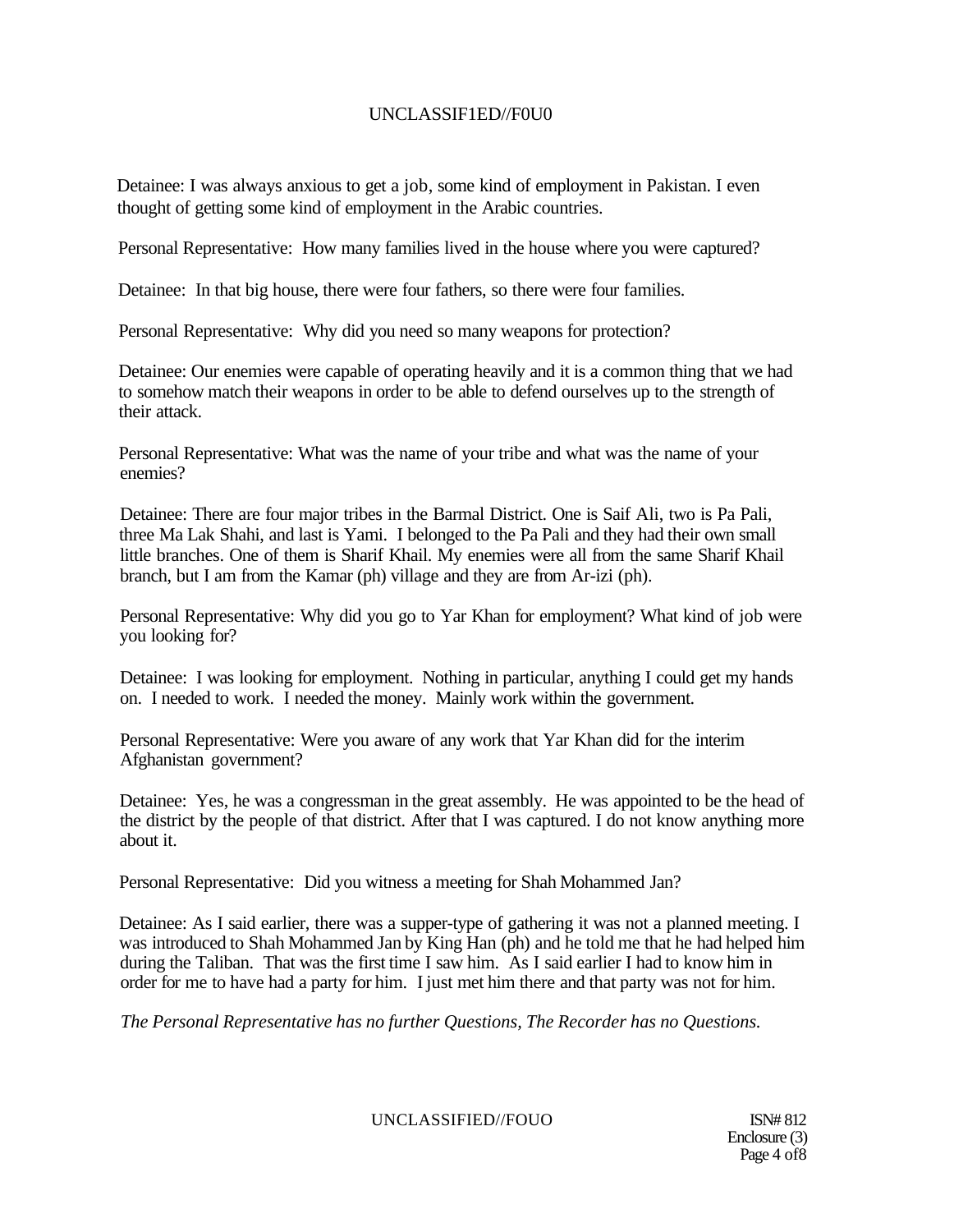## **Tribunal Members' Questions for the Detainee**

Q: How old **are** you?

- A: At the time I was captured I was twenty-eight.
- Q: So this incident in which you were arrested after high school, how long ago was that?
- A: I was seventeen when I finished high school.
- Q: So this is over ten years ago?
- A: Najibullah was in power, I have not counted since then. I do not know how many years have gone by.
- Q: Are you familiar with Hezb-I-Islami Gulbuddin?
- A: No. I've heard before that he was a leader of the Mujahiden's.
- Q: The Mujahiden against the Russian's? Is that what you mean?
- A: No the Mujahiden were the people who were fighting against Russia.
- Q: So back in the time you were arrested, the HIG was actually fighting the Russians?
- A: Yes. At that time the Russians had already left but the Afghan communist government was still in power.
- Q: What is your employment? What do you do for a living?
- A: I do not have a specific job. I have been a veterinarian. I have been a tailor and a teacher.
- Q: When we were discussing this identification, the translator referred to it as a passport; was it an identification or passport?
- A: Both of them. If you don't have an identification card, you don't have [a] passport.
- Q: In this country and in most countries that I am familiar with, those are two different things. An identification card is an internal document and a passport to travel outside the country. Could you help clarify this a little bit more for me?
- A: It is the same mere. The common thing is that when you are a citizen of a country then you have to have an identification card and after that you can apply for a passport.
- Q: In the unclassified summary, what is being referred to, an identification card or a passport?
- A: I had a passport and an identification card.
- Q: From the way you describe this area whereas you can move freely back and forth across the Pakistan/Afghanistan border, why did you need any identification?
- A: In order to get a passport you have to have some kind of ID.

Q: Did you need this identification for any reason in Pakistan or in Afghanistan? A: No, I did not.

UNCLASSIFIED//FOUO ISN#812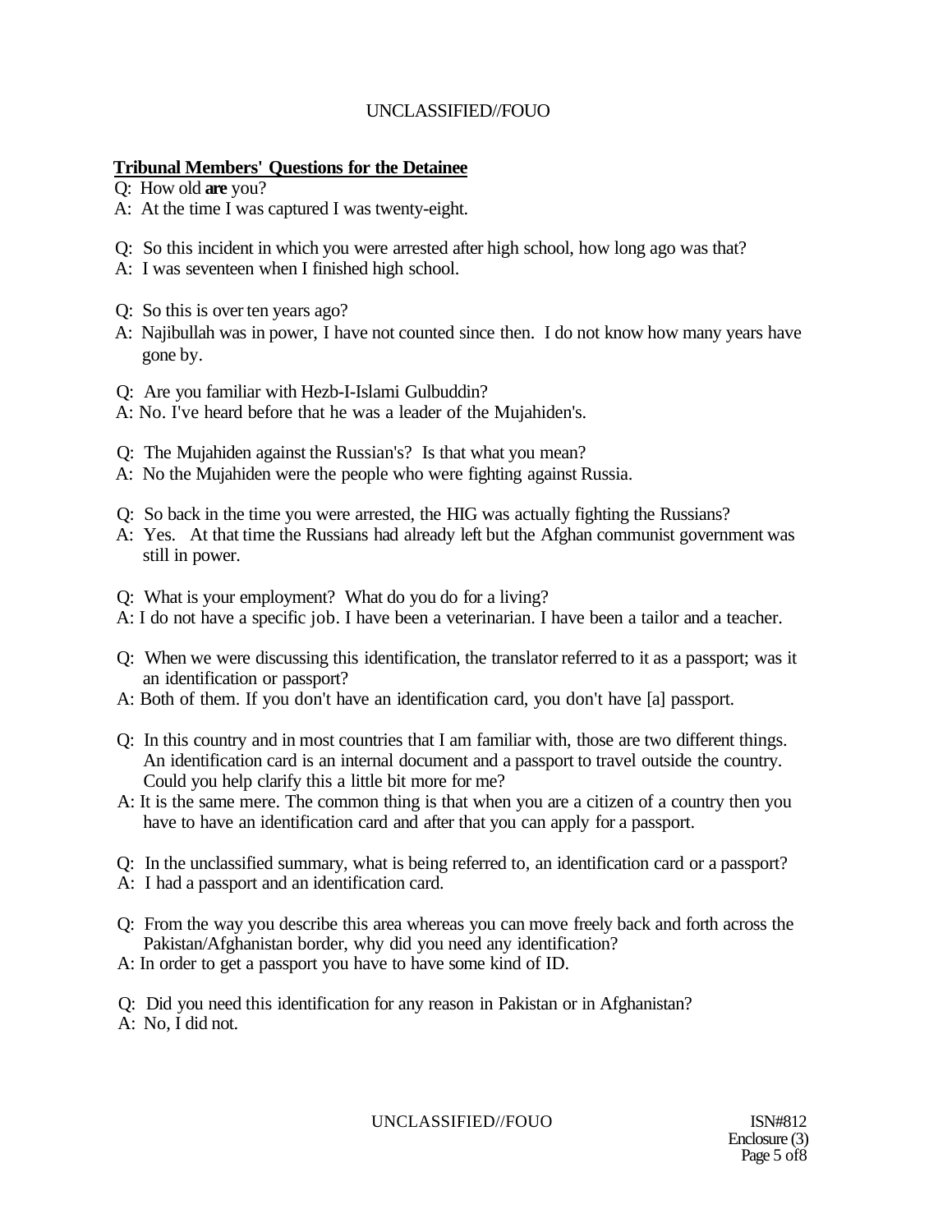- Q: If you needed a passport to go to another Arab country, why didn't you get an Afghani passport?
- A: As I said earlier, there was no room for me, there was no chance for me in Afghanistan because the Taliban was there and they never recognized us allies so that is why I didn't get it from the Afghanistan government. I couldn't get it in any way.
- Q: You said that that level of weaponry was necessary to defend yourself against a sort of attack you could expect. Why would you expect that kind of attack? Had you been attacked with heavy weapons before?
- A: In the past sixty years we have had a history of strong animosity between the people. It is always about the land and in the process I lost an uncle of mine as well who was killed. So I cannot get the help of the government in that area. There is nobody there. I have to secure that area. That is why I had to have those weapons.
- Q: Can you tell me how you or your tribe got the weapons in the first place?
- A: Like I said, that is a liberated area. There is a lot of black market. People have weapons. You can buy anything you want. In the Barmal area, people were selling them and we bought them.
- Q: Who trained you on how to use the weapons?
- A: No, nobody taught us how.
- Q: You just figured it out on your own?
- A: The people of Barmal have been familiar on how to use weapons for the past three to four hundred years. They have kept up-to-date with the types of weapons that are coming into people's hands.
- Q: With respect to Shah Mohhamed Jan, the local Taliban leader, according to the allegations, exactly how long did you know this person?
- A: I mentioned it earlier, you know, he was at that gathering and over dinner people were talking about him. I think he had worked for Taliban and that is all I know about him.
- Q: What position did he hold with the Taliban?
- A: He was a Commander.
- Q: Do you recall the time frame when this gathering occurred?
- A: It was daytime. You have probably experienced that we, the Afghan people, do not have very specific dates and I do not remember exactly when it was. I do not even remember when I was born.
- Q: Do you know around what Islamic holy day or holy days may have been close to that particular meeting?
- A: It was right around when the Americans came. It was during Karzai's first six month Presidency.

UNCLASSIFIED//FOUO ISN#S12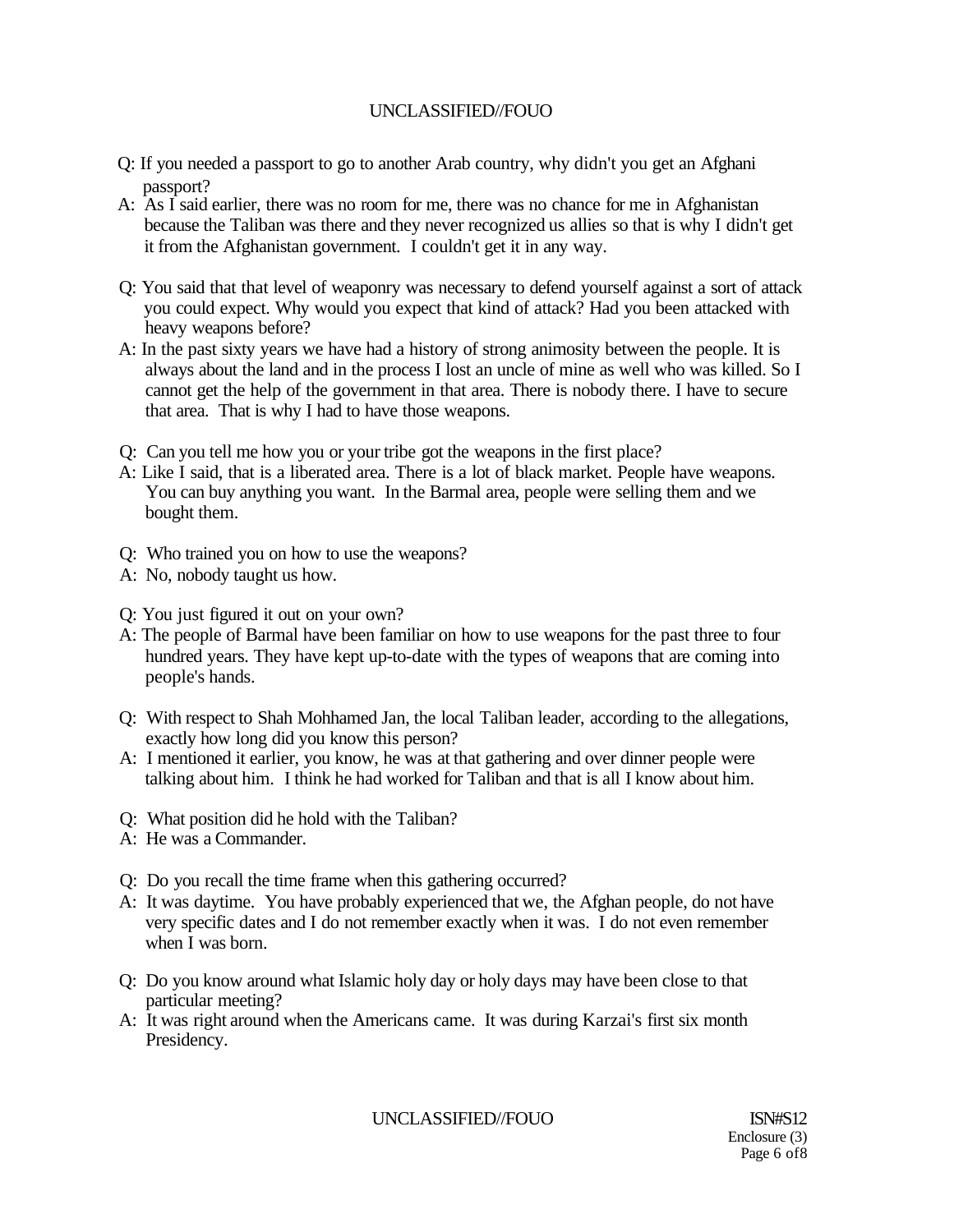- Q: Do you know how many other people in your compound were detained when you were detained?
- A: Where?
- Q: What we have is that you were captured during a raid, I think, at your compound. I am just curious to know if there were other people that were detained with you from your family or from your tribe.
- A: I don't understand what you mean by the raid.
- Q: The very first accusation that the government has is that during a raid at your home, your uncle and cousin were captured. Was it just yourself, your uncle and your cousin that were captured?
- A: There was not a raid or any type of attack. The Americans just came to our house and they talked to us and there were only these three people, that's it.
- Q: You mentioned that there were a number of tribes in the area that you felt threatened from and that is why you had the weapons. I understand that, and I would like to know when was the last time you had active combat against one of these tribes. I am not looking for exact times.
- A: Within our enemies?
- Q: Yes.
- A: During the Taliban we were suffering rocket-related attacks all the time.
- Q: And the last time you were attacked before you were picked up, was it months or years?
- A: I do not know a fixed date.
- Q: I am just curious as to how long it was before his last attack?
- A: I think it was in the vicinity of seven to eight months prior to my capture, there were attacks onus.
- Q: How long ago did you obtain this Pakistan passport and ID? Again, approximate months, years.
- A: As I was saying I do not know the exact date but I think you can look at the passport and it should say when it was issued.

Q: I am not aware if we have it. All I know about your case is what I have heard here today. A: I do not remember.

Q: Was it during the time that the Taliban was in control of Afghanistan or after the Americans took control?

*The translator clarifies the question for translation and asks the Tribunal President if he istalking about the passport or the identification card or both. The President states he is interested in both documents.* 

UNCLASSIFIED//FOUO ISN#812

Enclosure (3) Page 7 of8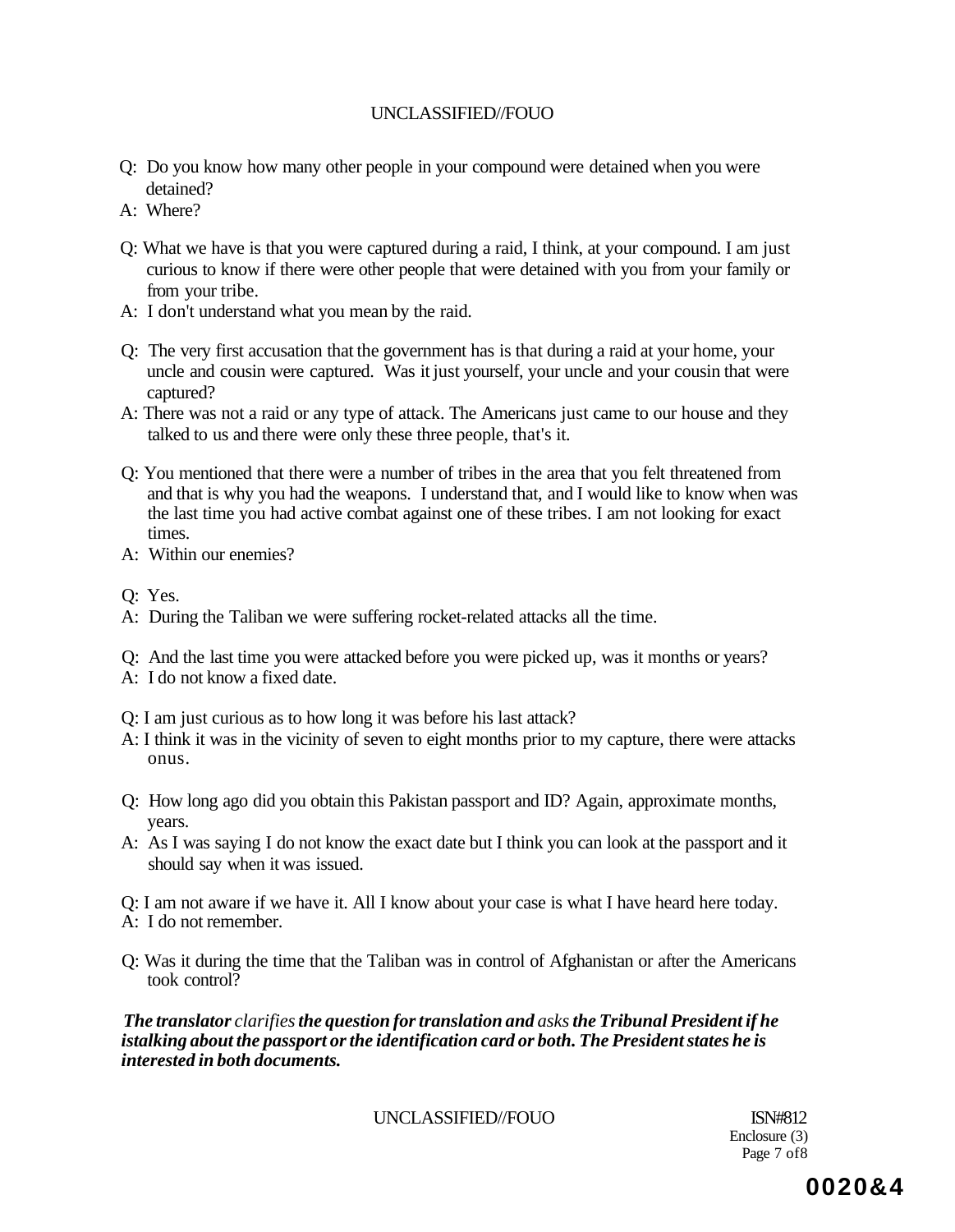- A: I think the identification was issued before the Taliban came and I applied for the passport during the Taliban government.
- Q: Did you ever travel outside of Afghanistan or Pakistan with your passport looking for other work?

A: No, I didn't.

Tribunal President: Qalandar Shah, do you have any further evidence to present to this Tribunal?

Detainee: No, for the past two years that I have been captured I haven't even received a letter from my family.

*The Personal Representative has no further evidence to present to the Tribunal* 

blonel, USAF

*The Tribunal President explains the remainder of the Tribunal process to the detainee and adjourns the Tribunal.* 

# **AUTHENTICATION**

I certify the material contained in this transcript is a true and accurate summary of the testimony aven during **the** pre

Tribunal President

UNCLASSIFIED//FOUO **ISN# 812** 

**Enclosure (3) Page 8 of 8** 

002GS5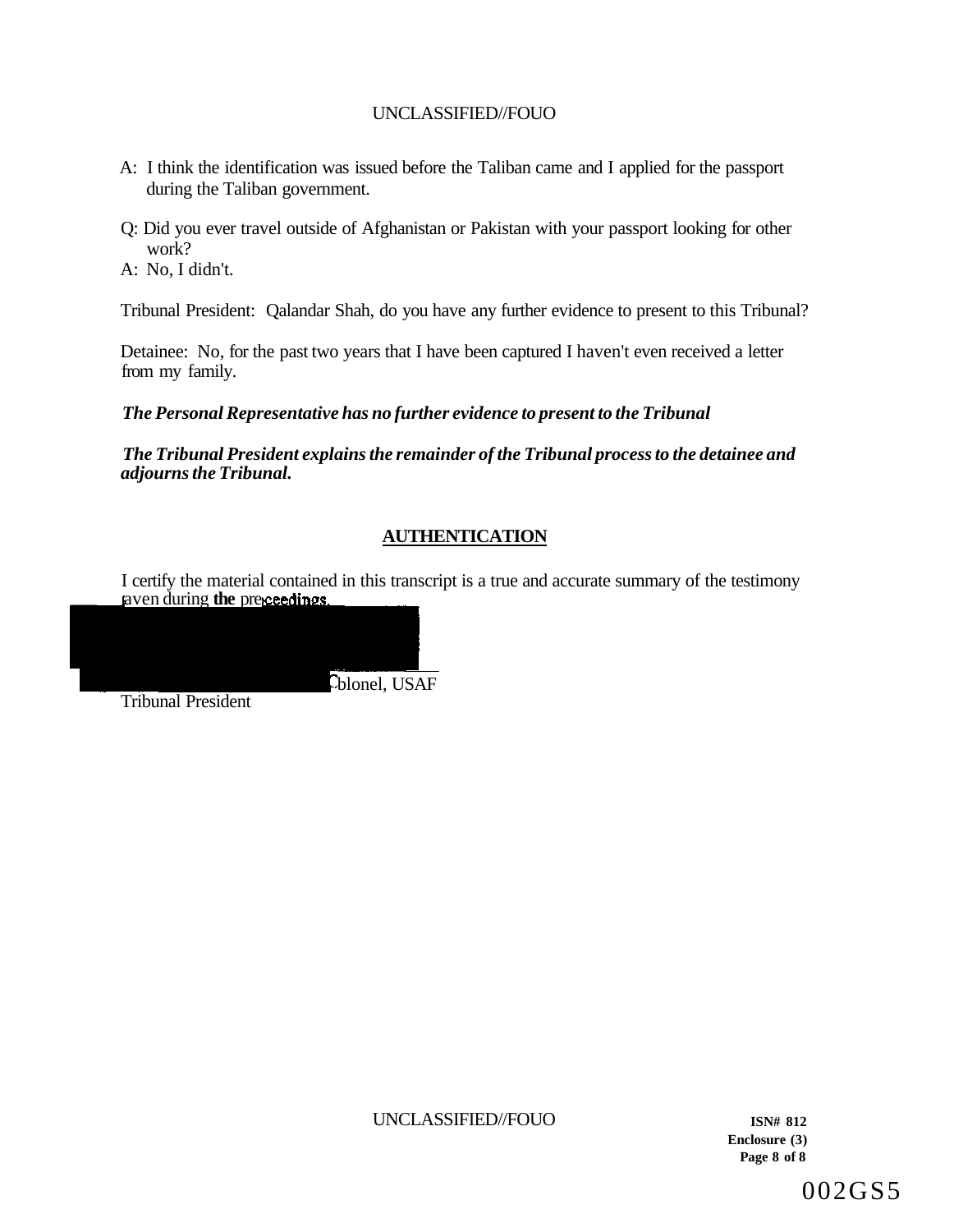### **Summarized Detainee Sworn Statement**

## *The Tribunal President read th e Hearing Instructions to the Detainee. The Detainee confirmed that he understood the process and asked the following question;*

Detainee: The first sentence on your previous page (spoken to the translator). I want to see what it is.

Tribunal President: That is fine with me.

Translator: He is asking about the "you are informed" part of what you just said. Let me see (looking over his script).

Tribunal President: You are hereby advised?

Translator: Yes. He wanted the translation.

Tribunal President: Okay. You may repeat the statement that he is advised that the following applies during this hearing.

Translator: I told him that all of this concerns you and he said "yes, but only after they prove that I am guilty."

Tribunal President: Let me clarify that remark. This Tribunal is not to determine if you're guilty of any crime. This Tribunal has been formed to review all the documents and evidence that the government has that classifies you as an Enemy Combatant. The three members of this Tribunal panel have not received any documentation about your case. The three officers on this panel are not involved in intelligence or combat. We are independent officers charged with the review of your case. You remember our promise that we made at the beginning? We will look at all the information provided to us and make a decision based on it. Does that help explain?

Detainee: Okay.

Tribunal President: Do you have any other questions concerning the Tribunal process?

Detainee: No.

Tribunal President: Very well. Personal Representative, please provide the Tribunal with the Detainee's Election Form.

#### *The Personal Representative presented the Detainee Election Form (Exhibit D-A) to the Tribunal.*

Tribunal President: For the Detainee's information, this is just a document that gives us some information from the Personal Representative about his duties for this Tribunal. It's the same information he asked you about; if you wanted to come here, and documents that you [were] read

UNCLASSIFIED//FOUO ISN#712

Enclosure (3) Page 1 of 11 **0020S6**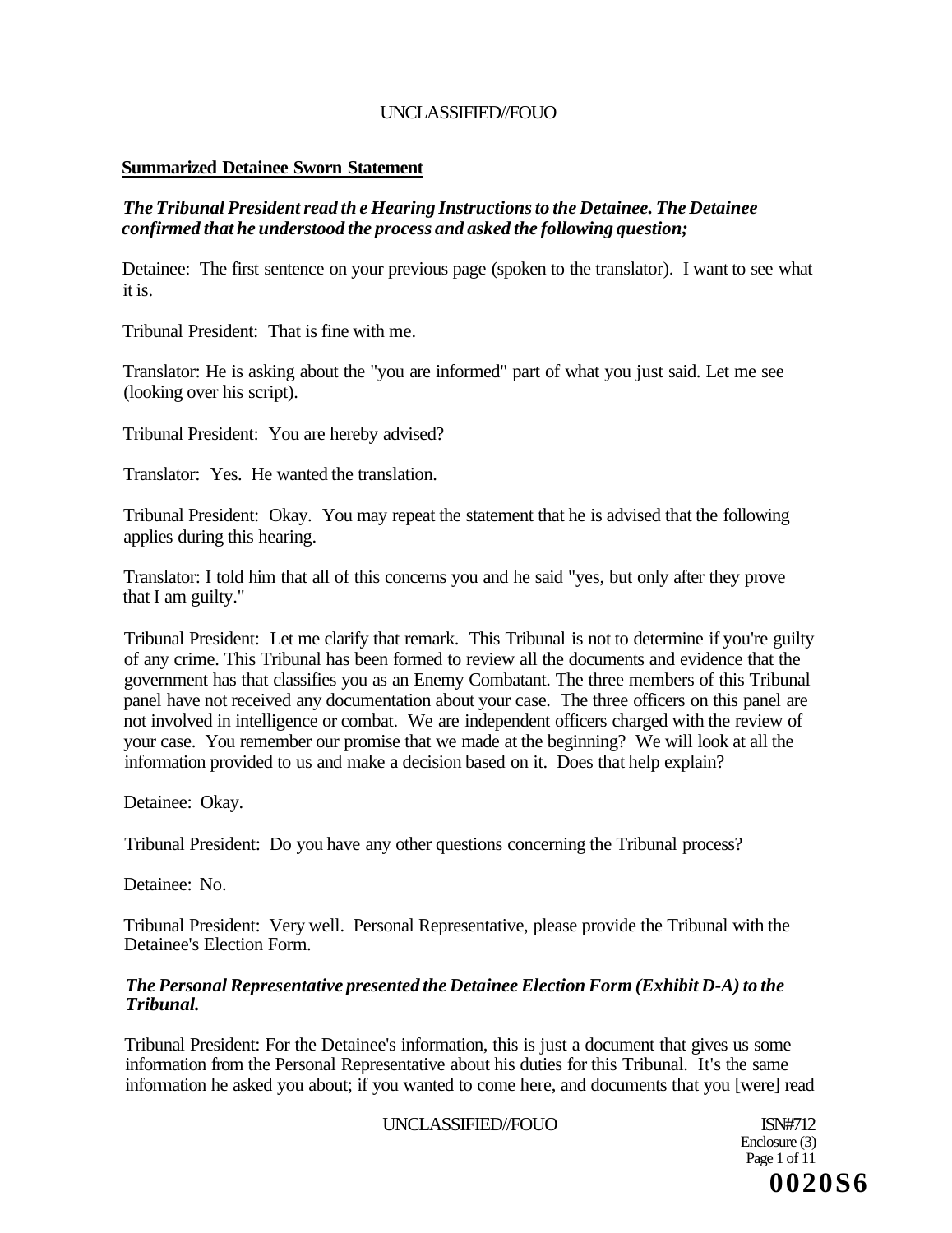the unclassified evidence and such other matters. Recorder, please provide the Tribunal with the unclassified evidence.

*The Recorder presented the Unclassified Summary of Evidence (Exhibit R-l) and also Exhibits R-2 and R-4 into evidence.* 

Tribunal President: Please clarify for the record that you did not provide us an R-3.

Recorder: That is correct sir.

Tribunal President: We asked the question for clarification because we customarily receive evidence in order.

*The Recorder gave a brief description of the contents of the Unclassified Summary of Evidence (Exhibit R-l).* 

*The Recorder confirmed that she had no further unclassified evidence or witnesses and requested a closed Tribunal session to present classified evidence.* 

*The Tribunal President opened the Tribunal to the Detainee to make his statement. When asked if he would like to make his statement under oath the Detainee made the following statement:* 

Detainee: I would like to see the contents of the Muslim oath that you are going to administer.

Tribunal President: I understand. Recorder, would you please read the Muslim oath in its entirety for the Detainee?

Personal Representative: Sir, can you speak up? We cannot hear. Should I turn this off? (referring to the air conditioning unit)

Tribunal President: Why don't you turn that off for clarity. If any member of this Tribunal is uncomfortable, please let me know and we will adjust the room temperature.

*The Recorder read the entire Muslim oath to the Detainee.* 

Detainee: That is fine.

*The Recorder administered the Muslim oath to the Detainee.* 

Tribunal President: You may proceed with any statement you wish to make to this Tribunal.

Detainee: Do you want me to address it one point at a time?

Tribunal President: Yes, and I'll ask the Personal Representative to assist you in that matter.

UNCLASSIFIED//FOUO

Enclosure (3) Page2ofU 0020S7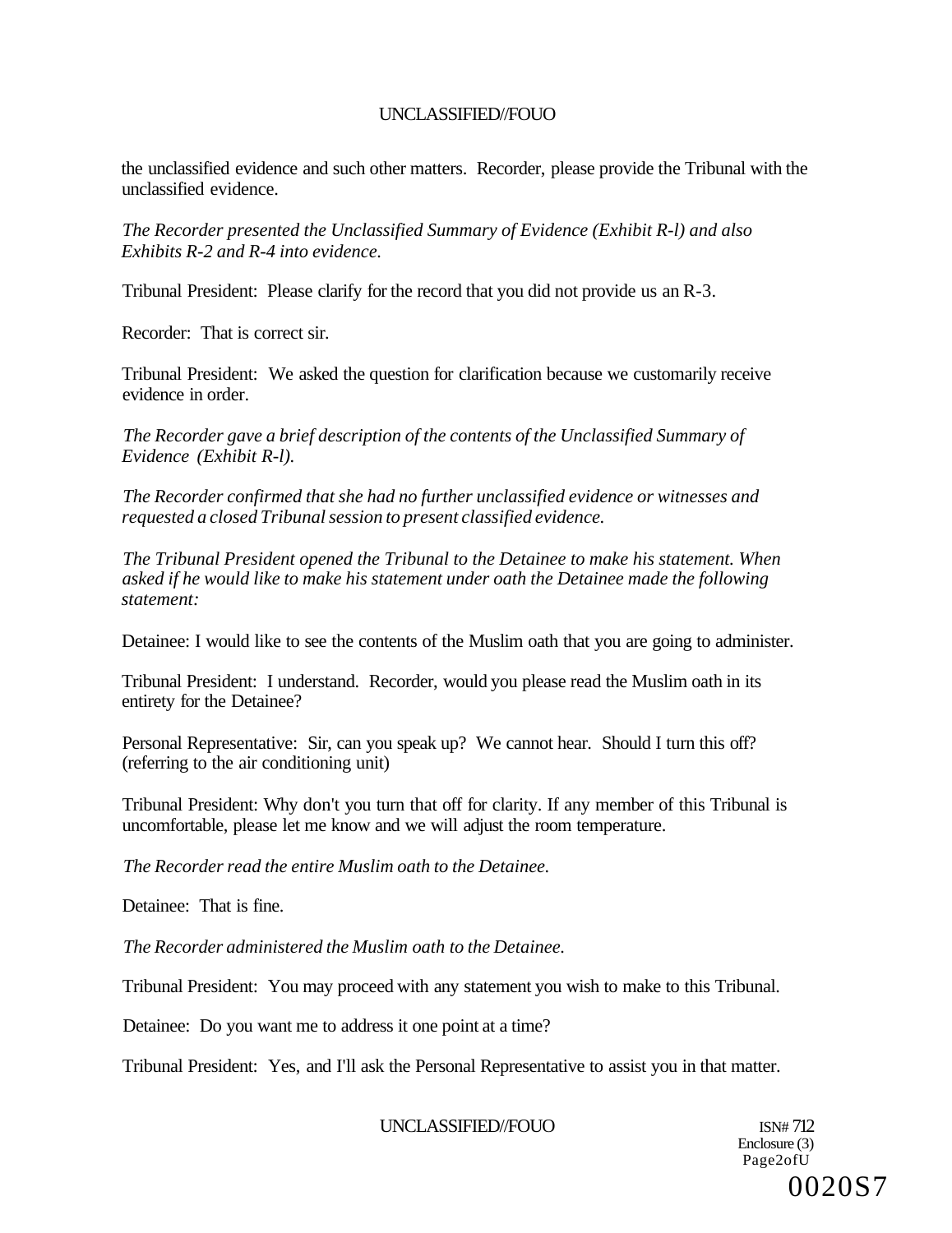## *The translator provided the Detainee the translated version of Exhibit R-L*

Personal Representative: I can read it if you would like.

*3.a. The Detainee is associated with the Taliban or al Qaida.* 

Detainee: God, please give me everything that I need to give them and untie my tongue to speak the truth. Regarding the first point where they are saying that the Detainee is associated with Taliban or al Qaida. I question the semantics of this. You have the Taliban or al Qaida. Which one are we talking about? Are you referring to the Taliban or al Qaida?

Tribunal President: Is that a question for the Tribunal?

Detainee: Of course.

Tribunal President: At this point we are presented with this information to consider both, either one or the other.

Detainee: Fine.

### *3.a. 1. The Detainee stated that he worked as an accountant for the Society for the Revival of Islamic Heritage (RMS).*

Detainee: I did work as an accountant. We signed a contract between the Islamic Heritage and I, dated January 24,2001. I would like to explain some points. Number one, why did I work as an accountant? Before I came to Pakistan, I was working for the Central Bank in Sudan in the organization for inspection. This was my specialty because I studied Business Administration. Number two, why did I work for the Revival Islamic Heritage? One of my relatives is one of the financial managers that works in a bank in Bangladesh. He told me through his brother that the Revival Islamic Heritage in Pakistan is in need of an accountant and to submit my documentation. I did submit all of the documentation. As you well know Sudan is a very poor country and all Sudanese would like to work outside Sudan because the income level for the Sudanese people is very low. Truly this was a good opportunity that was given to me, and that's why I submitted my documentation. After I faxed all of my documentation, the manager of the office contacted me and expressed his interest for me to work with him in the Revival Islamic Heritage in Pakistan. At that point in time I took my annual vacation for 45 days. My vacation started January 22,2001. That is the date I went to Pakistan. I did not resign from my job until I found out about the nature of the work in Pakistan. That brings up another point. Why did I agree to do the work in Pakistan? When I got to Pakistan and looked at the nature of the work in that particular organization, I found out that this particular organization works in a humanitarian manner, and that is very appreciated work. I looked at the accounting structure of that particular organization according to GAAP standards.

Tribunal President: (The Detainee and the Translator had an interchange with regard to the translator's use of the term "GAAP" which the Detainee attempted to expand in English.) We would appreciate the translation please.

UNCLASSIFIED//FOUO ISN#712

**Enclosure (3) Page 3 of 11**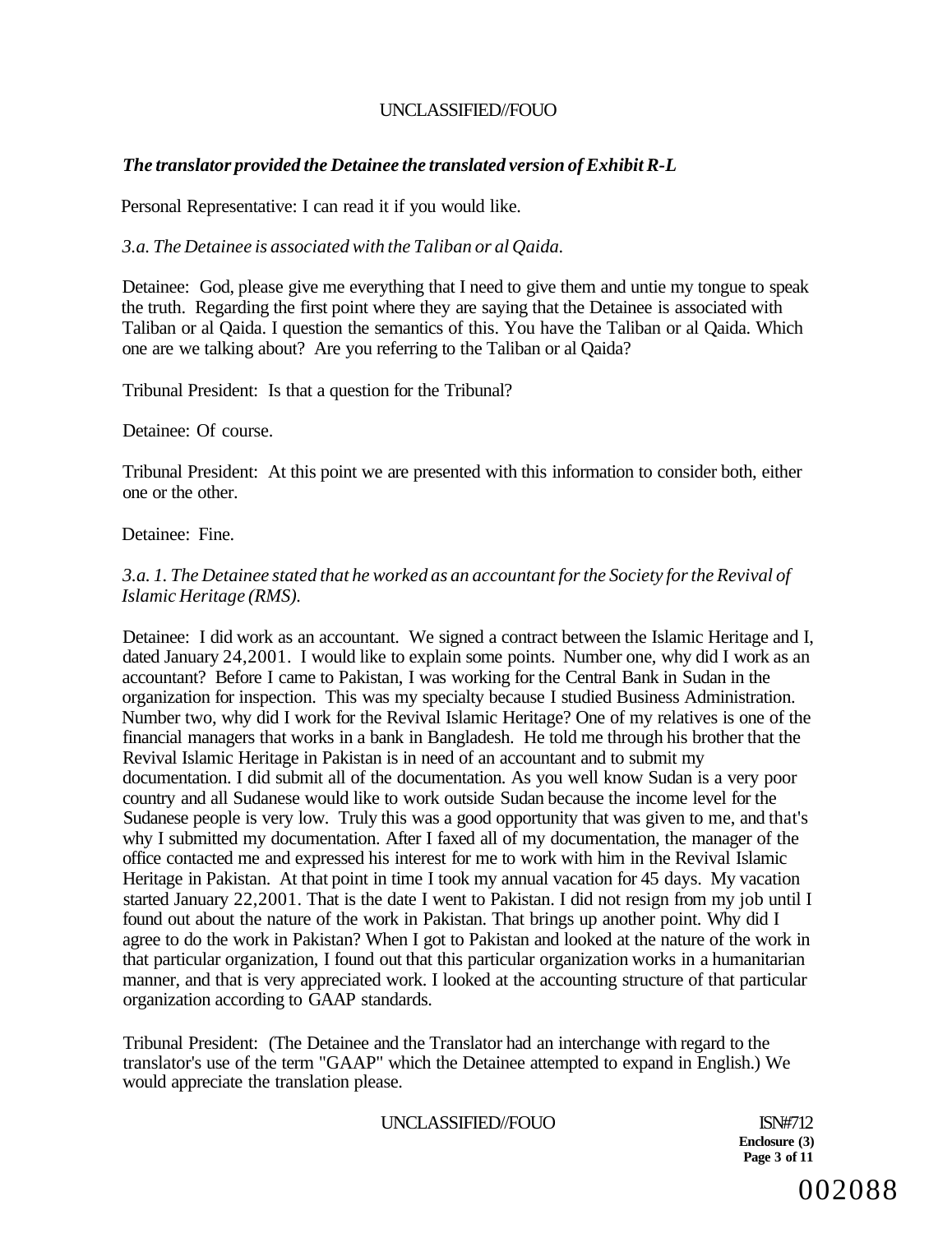Detainee: Generally Accepted Accounting Principles. This way there would not be any problems with the accounting aspect of it. Number three, all of the employees in that Revival Islamic Heritage were all good people with high standards, love their work, and they perform their work faithfully. For that reason I decided to continue with them. That organization works as a missionary organization. There were no problems with the accounting program and the people were excellent. That is when I decided to write and submit my resignation to the bank. They accepted my resignation on March 8,2001. Which is the same as the 45 days of vacation that I talked about.

Tribunal President: I understand. Thank you.

Detainee: I want to add another point to number one. We talked about three, I want to add a fourth, my duties in that organization. I was to check on the entire inventory, anything that was coming in, and expenses going out. I was to record our daily activities in the daily record following the GAAP moving it to the general ledger. That covers point one. I don't think what I just explained has anything to do with Taliban or al Qaida.

*3. a. 2, The RIHS is listed in the United States Department of Homeland Security-Terrorist Organization Reference Guide.* 

Detainee: What is the Department of Homeland Security-Terrorist Organization Reference Guide? What is meant by that?

Tribunal President: First I'll ask the Personal Representative if he reviewed this document with the Detainee.

Personal Representative: Yes, I did sir.

Detainee: He (Personal Representative) was saying that the organization is within the guide.

Tribunal President: That is correct.

Detainee: To answer that point. I say that not every organization or person that is within that guide can be accused of being a terrorist. That requires a lot of evidence and proof. After proving it, then at that point in time can you decide whether he or she, or the organization, is a terrorist. I'm sure that the year that I was working for the Revival of Islamic Heritage in the year 2001, it had nothing to do with any terrorist acts. You could have come and examined all activities in the Revival of Islamic Heritage, and you can look at their activities as well, and it's clear that none of this was done. As you well know, and I said, the organization assists with building mosques, drilling wells, and taking care of orphanages. These are all good deeds and have nothing to do with terrorists. The fact that it is in that guide has nothing to do with and does not mean that it is a terrorist organization. It has no association with the Taliban or al Qaida. Just because it's in the guide now I'm considered an Enemy Combatant.

UNCLASSIFIED//FOUO ISN#712

Enclosure (3) Page 4 of 11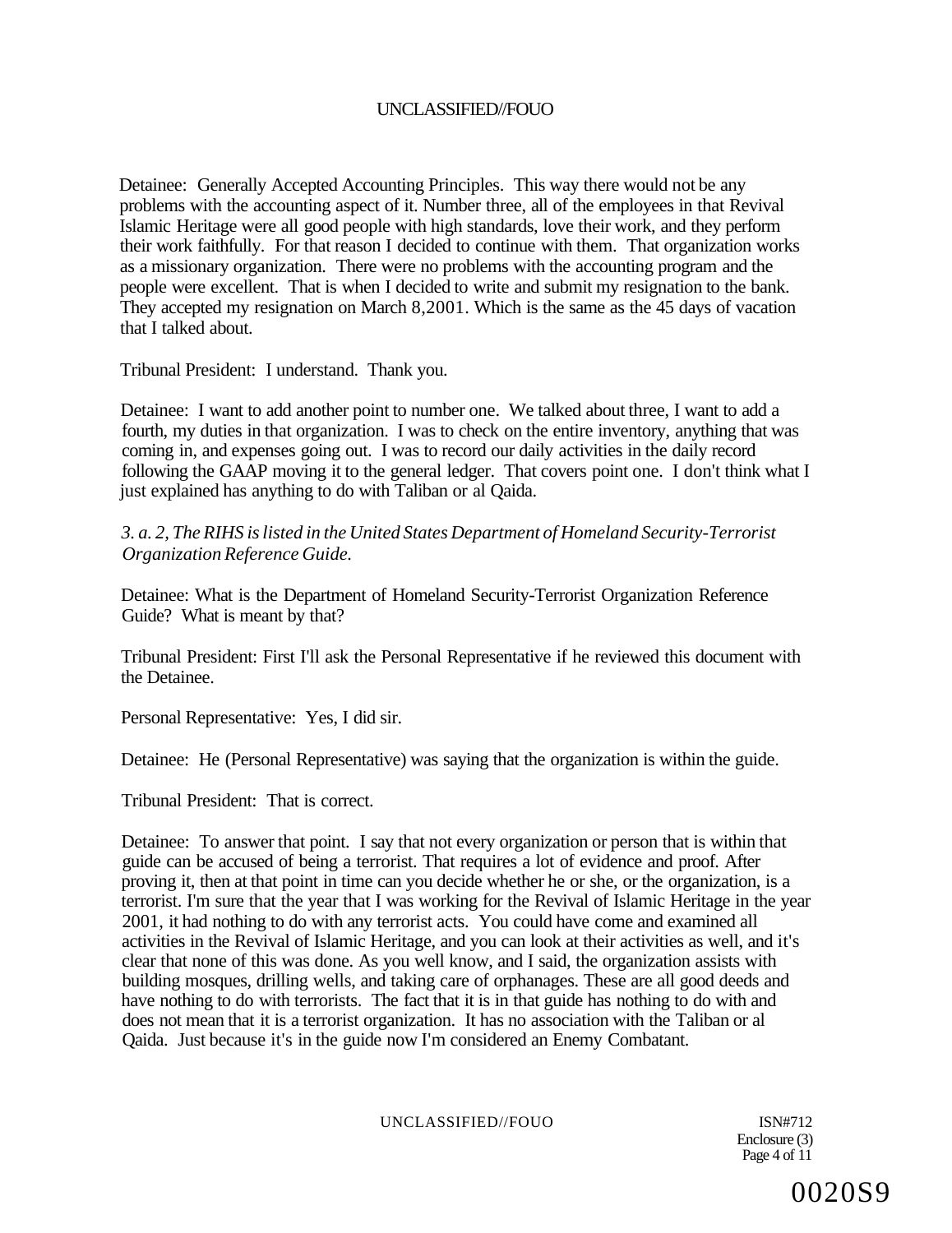## *3.a .3. Before being named the Society for the Revival of Islamic Heritage, the office in Peshawar, Pakistan, was called the Afghanistan Support Committee (ASC).*

Detainee: Regarding this third point, it's really ridiculous. They recorded that organization in 1989. I came here in the year 2001. Therefore, I have nothing to do with even the naming that organization. The fact that it was call the Afghanistan Support Committee or the Revival of Islamic Heritage, doesn't mean that it has anything to do with terrorism. When I went there, I was hired under the Revival of Islamic Heritage and you can check my passport. The visa and my passport show that it was called the Revival of Islamic Heritage. I would like to go back to the naming of the Afghanistan Support Committee. That name implies that it is just to help people, the Afghani people. It does not indicate that it's there to help Taliban. Helping the Afghanis or any other nationality or population is a good deed. Even the United States calls for that. The proof of that is they are showing pictures on TV and in the newspapers that they are trying to help the Afghani people and want to get out of war. Even here in camp they are showing pictures that they are helping the Afghan people. Even the conference in Tokyo that was held in 2002 calls for helping the Afghani people. The United States contributed an enormous amount of money to help the Afghan people. Many other nations contributed a great deal of money to help Afghan people. That doesn't mean that they have anything to do with terrorism. Just to find a home for people who are homeless and to provide them with food and help them get out of poverty, you call that terrorism? I don't think it has anything to do with terrorism.

### Tribunal President: We understand your point.

### *3.a. 4. The ASC was designated on the United States Executive Order Asset Freeze List for suspected support of terrorism financing in late 2001.*

Detainee: This is an administrative order. Whenever there is a problem, they will stop the organization from doing its activity or any employees that committed that particular problem. To confirm or find out if this is true or not and the fact that they froze these assets just because of suspicion, does not mean that they support terrorism. Maybe the allegation can be proven after forming a committee to look at all documents, and once the allegations are proven, at that point in time you can freeze its assets and determine that it has something to do with terrorism. Freezing the assets does not mean that it supports terrorism or has anything to do with Taliban or al Qaida.

#### *3.a.5. The Detainee's name was found in an Arabic-Language document in which numerous Sudanese Shaykhs and Islamic scholars identify the United States as the greatest enemy of Islam and call for support of Afghan brothers by any means.*

Detainee: 1 asked my Personal Representative to explain point number five to me and he said you can ask about that in the Tribunal. So now I am asking the Tribunal to explain point number five to me because I didn't get an explanation from the Personal Representative.

UNCLASSIFIED//FOUO ISN0 712

Enclosure (3) Page 5 of 11

002090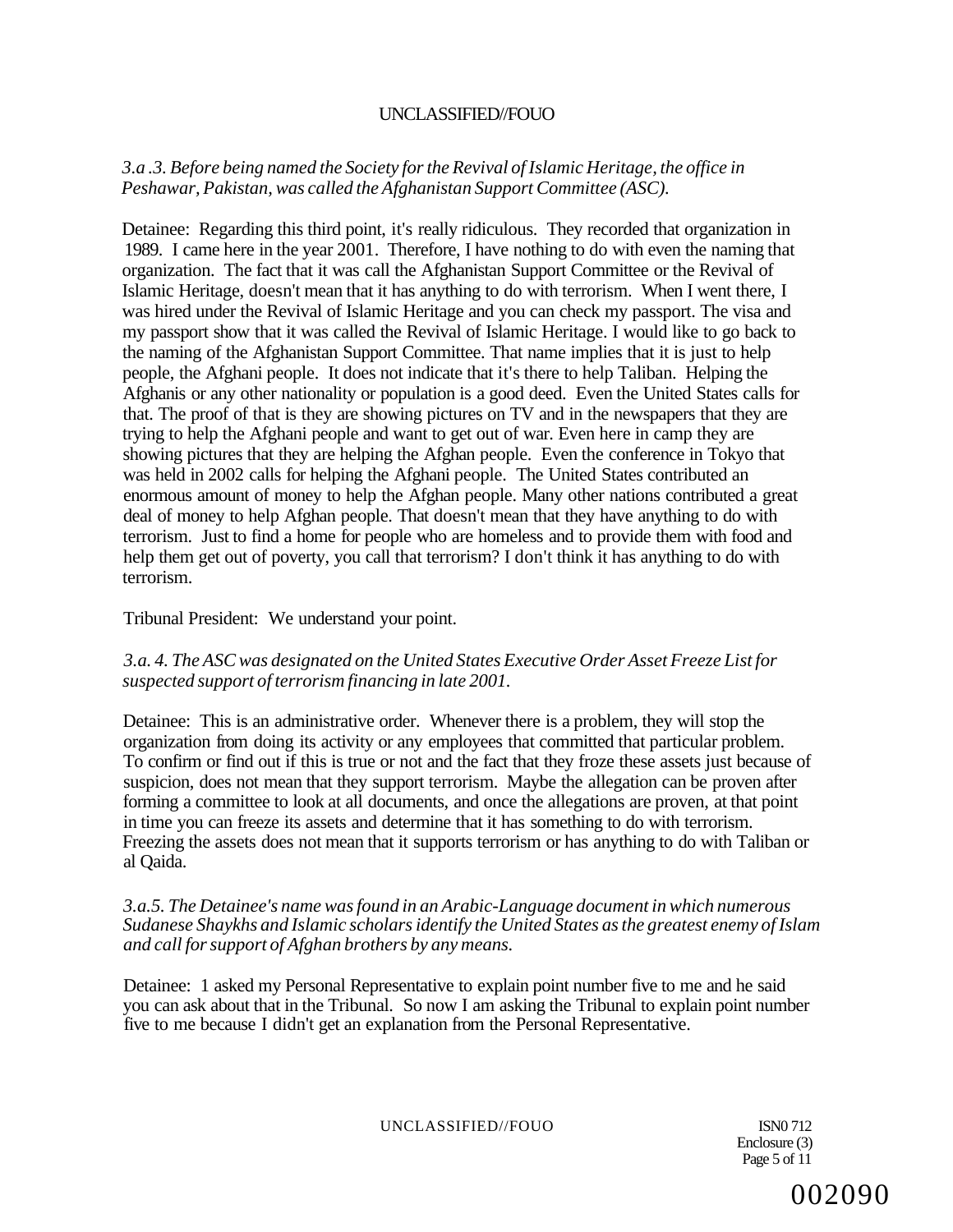## UNCLASS1F1ED//F0U0

Tribunal President: I'm not sure what you would like explained. This is all we know about this item as well; that your name appeared on a document that, as it describes here, describing the US as an enemy of Islam.

Detainee: Which document?

Tribunal President: A document that has not yet been provided to this Tribunal.

Detainee: I can't address any allegation if I don't see the document. The document that my name appears in, is that the same document that the Islamic people and the scholars ordered? Am I one of them, the Shaykhs or the scholars? This is very confusing because when you say "document" it could mean a lot of things. For example my passport is a document. My college degree is also a document, and all of the agreements that I have signed, that are in your possession right now, are all Arabic documents. Do you mean "any document" or the documents that these Shaykhs and the scholars produced? Which document do you mean? Is my name on the document or is my name within the document?

Tribunal President: We will inquire further at a later session, I'm sure, regarding this document. At this time, this sentence implies that your name is in a document where others, Shaykhs and scholars, refer to the US, not that you are a Shaykh or one of these Islamic scholars. The Tribunal appreciates your concern regarding the use of your name in the context of whatever document this is.

Detainee: I would like to ask another question.

Tribunal President: Please.

Detainee: I will answer the question based on the assumption that my name is on the document. This is your responsibility to figure that out.

Tribunal President: I understand.

Detainee: Regarding that point, the presence of my name on that document, I would like to assure that I have never heard from all of these Shaykhs or the scholars having said anything about the organization or about me. I have never heard any of these Shaykhs or Islamic scholars saying that the United States is the biggest enemy of the Islamic world or that the United States is against Islam and called for the support of the Afghani brothers by any means. I never received any documents regarding that. That should explain that my name is not on that document. Suppose or assume, that the Islamic scholars and the Shaykhs said that, and let's assume that you found that document with me, what is the idea for me to write my name on it? Also, suppose or assume the same assumption that the scholars said that, it doesn't mean that I am stating or confessing to that. That is their statement and they are responsible for it. Just because my name is on the document does not mean I will confess or agree to what they are saying. The fact that somebody has a document or a book with somebody's name on it does not mean that he is of the same opinion or has the same intention. Don't forget that he's making all these assumptions that you stated this about him. I would like to say if these scholars said that,

#### UNCLASSIFIED//FOUO ISN# 712

**Enclosure (3) Page 6 ofl1**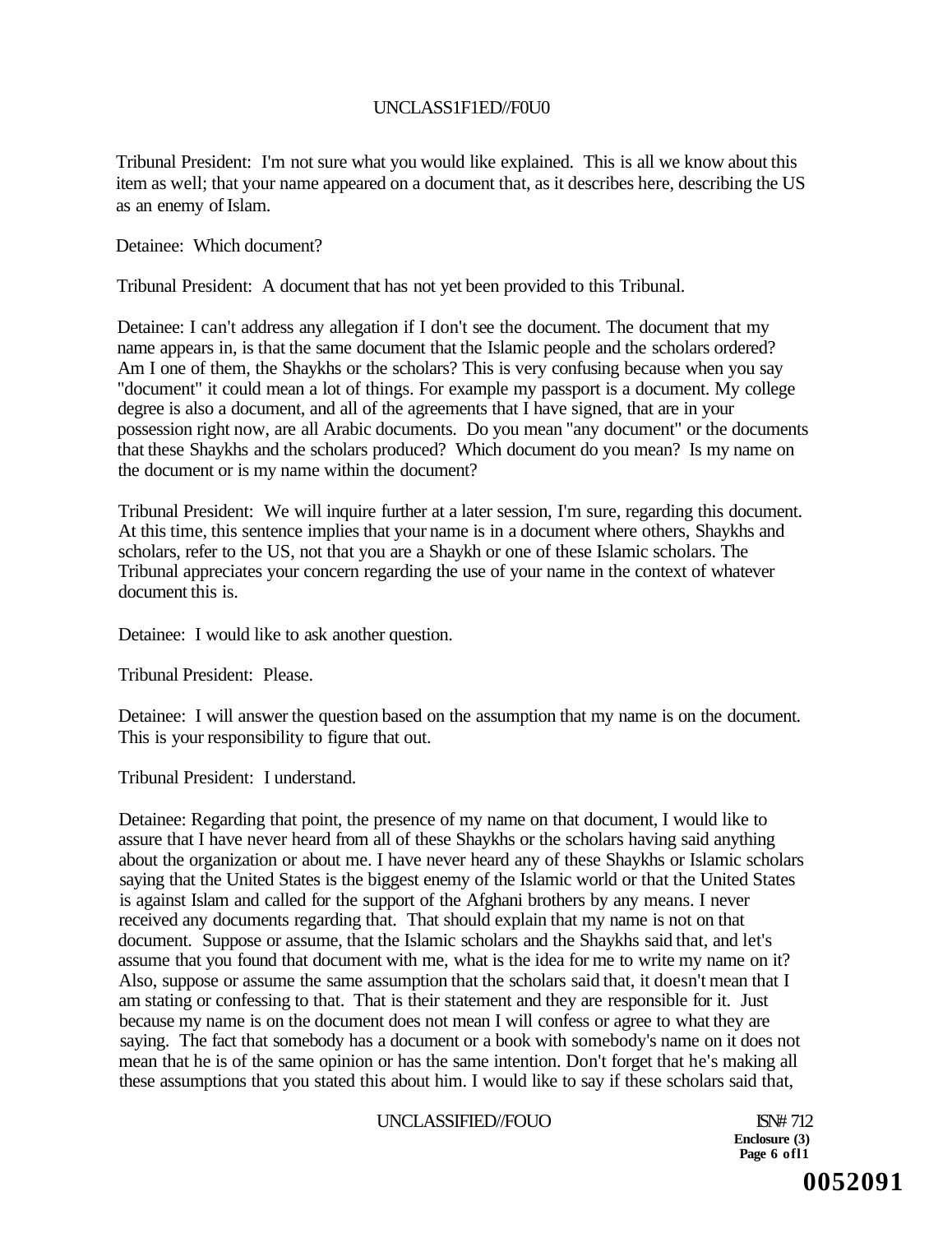they are responsible for what they are saying. I'm not responsible for that. Even if we assumed or supposed the existence of that document, I assure you that I have nothing to do with that statement or saying. I'm sure that they did not find any documents with me between all of the documents that they took from me that carry all of these sayings. I'm not really interested or concerned about all of these statements. I'm not concerned about what the scholars said because they are not my thoughts. That also does not prove that I had anything to do with al Qaida or Taliban. Because I don't have any connection or association with al Qaida or Taliban that should prove that I'm not an Enemy Combatant.

Tribunal President: Thank you for your very complete and clearly stated testimony. Does the Personal Representative have any questions of the Detainee.

Personal Representative: No sir, I believe he expressed his concerns very concisely and I have no further questions for him.

Tribunal President: Recorder, do you have any questions for the Detainee?

Recorder: No sir I do not.

Tribunal President: Does the board have any questions for the Detainee?

Tribunal Members' questions:

- Q. Let me clarify a couple of points first. To your knowledge, was the precursor organization to the Society for the Revival of Islamic Heritage in fact the Afghanistan Support Committee? Is that true?
- A. That particular organization was recorded under that name 'The Afghani Support Committee." It was recorded sometime in 1989. This is an old registration.
- Q. I'm not sure that is an answer to my question though. I'm asking if that is a true statement, yes, no, or you don't know?
- A. It's the same organization.
- Q. It is. Thank you. Also, on point five you said that the fact that your name was on this document, whatever this document is, doesn't necessarily mean that you agree with them and that's true. But do you agree with them?
- A. No, I don't agree with them.
- Q. Were you the only accountant for this organization in Peshawar, Pakistan?
- A. In Peshawar?

Q. Yes.

A. No. The accountant group has three members, the financial manager, the accountant, and the cashier.

UNCLASSIFIED//FOUO ISN# 712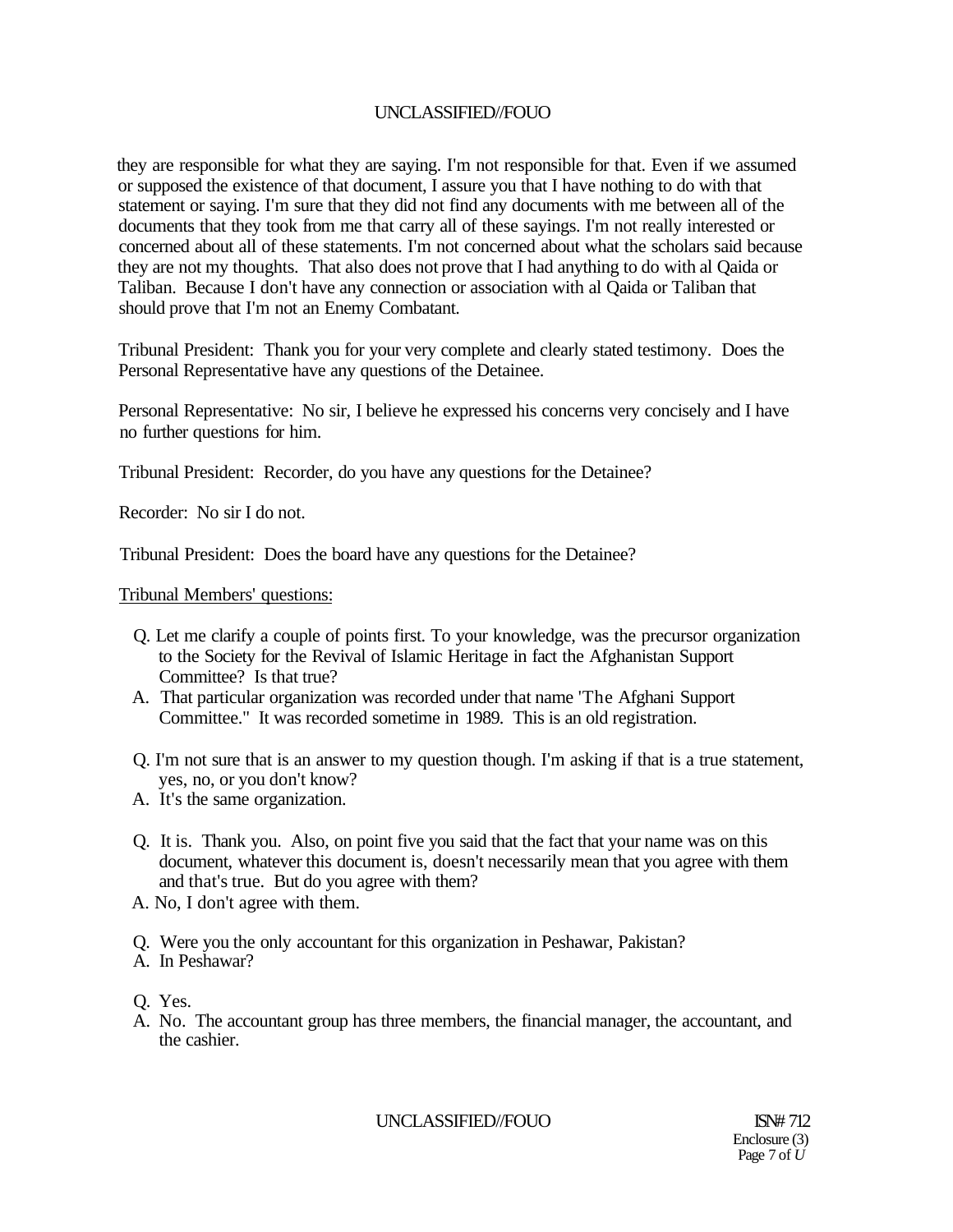- Q. Which were you?
- A. I'm the accountant.
- Q. What aspects of the operation did you oversee? All of it or just particular portions?
- A. The accountant section, we received all of the documents on income. We did all the accounting with the system and pay in accounts payable. In addition to that we prepared a report on a monthly basis and sent it to the headquarters.
- Q. So you would see all accounts payable and all accounts receivable?
- A. Yes, I did.
- Q. So is it fair to say that if this organization were funneling money to another organization, you would be aware of it?
- A. All the incoming accounts payable or accounts receivable, I just go over the accounts receivable and anything that comes in I just record it.
- Q. If your organization were transferring money to another organization, you would be aware of it?
- A. That never happened.

Q. But if it had, you would know that?

- A. Yes I would. Because I record everything that comes in and everything that goes out.
- Q. That would also include the movement of personnel, if you were paying to move people from one place to another place you would be aware of that?
- A. How can I transfer them?
- Q. Paying money to move people, transportation, housing, and whatever.
- A. I don't do that. The cashier does that. Let me finish because this is a good point. Any document that comes to the accounting office has to be signed by the manager. I look at the document and have to ensure the manager has signed this document. After that, the document goes to the financial manager who will write the information down. From the financial manager it goes down to the individual who is going to cash out that document. After that they take that document and the receipt and I would write it down in the daily journal.
- Q. Okay, so do we agree that if there were an expenditure from your organization in Peshawar that you would have been aware of it?
- A. We don't pay. All the money that comes from Kuwait is all documented. Any dollar amount that comes in to that organization is written in the report that comes from Kuwait. They would say in that report, how much, how to spend it, and where to spend it. All of that information is available in the Revival of Islamic Heritage. You can check it out. I have no doubt that you people have looked at it.

UNCLASSIFIED//FOUO ISN# 712

Enclosure (3) Page 8 of 11 **002093**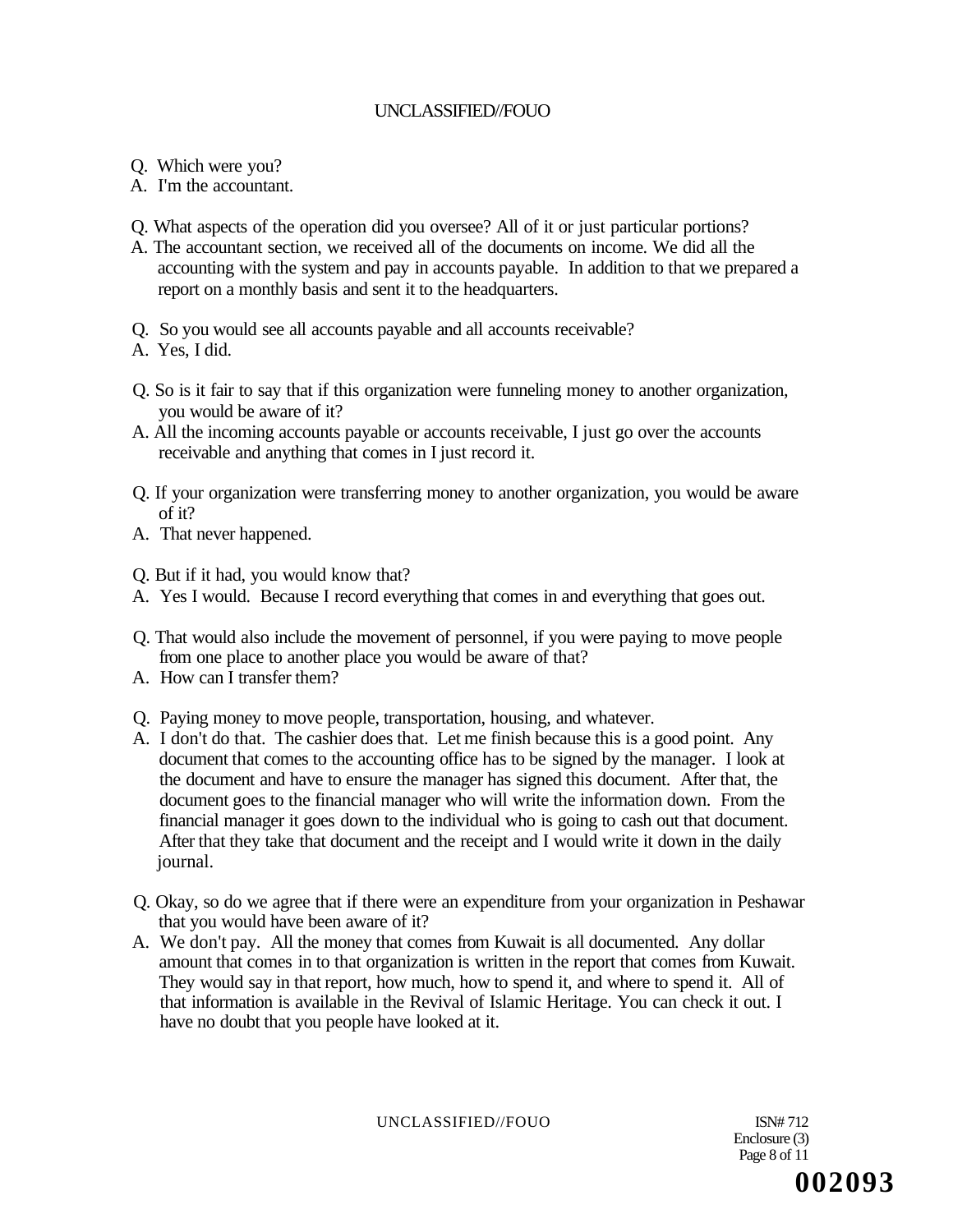- Q. So as far as you are aware, your organization never transferred money to a terrorist organization such as al Qaida or funded travel of any terrorists?
- A. Never.
- Q. Where did you receive your degree?
- A. At Khartoum University.
- Q. Is it a Bachelor's degree or is it an advanced degree?
- A. ItisaB.S.
- Q. When you went to work in Pakistan, why were they interested specifically in you as opposed to someone else in the Pakistan area?
- A. As I stated earlier on of my relatives called me and told that there were openings in the Revival of Islamic Heritage and if I wished or was interested I could apply. Based on that information I submitted my resume and my documentation just like any other individual.
- Q. You mentioned that you were the accountant in Peshawar, or are there other cities or other places where the RIHS organization operates?
- A. No, there is only one financial section.
- Q. What is the approximate annual income of the RIHS?
- A. Two and a half million dollars in the year 2001. This is not an exact figure, it is what I think, and I believe it was two and half million dollars.
- Q. Understood. Is that US dollars?
- A. American dollars.
- Q. What was the source of the income? Where did it come from?
- A. Donations from Kuwait.
- Q. All of the donations came from Kuwait or from other countries as well?
- A. Everything came from Kuwait. The Revival of Islamic Heritage is a huge orgamzation and it does have one branch in Pakistan, and all of the money was coming from Kuwait.
- Q. How did you administer the humanitarian projects? How does the organization decide who is going to execute the projects?
- A. They receive information from Kuwait. If they just received a certain sum of money from Kuwait, say \$50,000, they would get an explanation for that \$50,000. They get the \$50,000 and it will show which mosque in Kuwait contributed the money. They would tell us that we had to take care of a certain number of orphans and also they needed to drill some number of wells. That explanation would go to the manager who will oversee the completion of the projects. He would then turn over all of the orders. For the people who are going to build the mosque, he would give them a certain amount of money to build the mosque. For the people who were to drill the wells; he would send them the same information. All the accountant department received at that point in time were the invoices.

### UNCLASSIFIED//FOUO ISN#712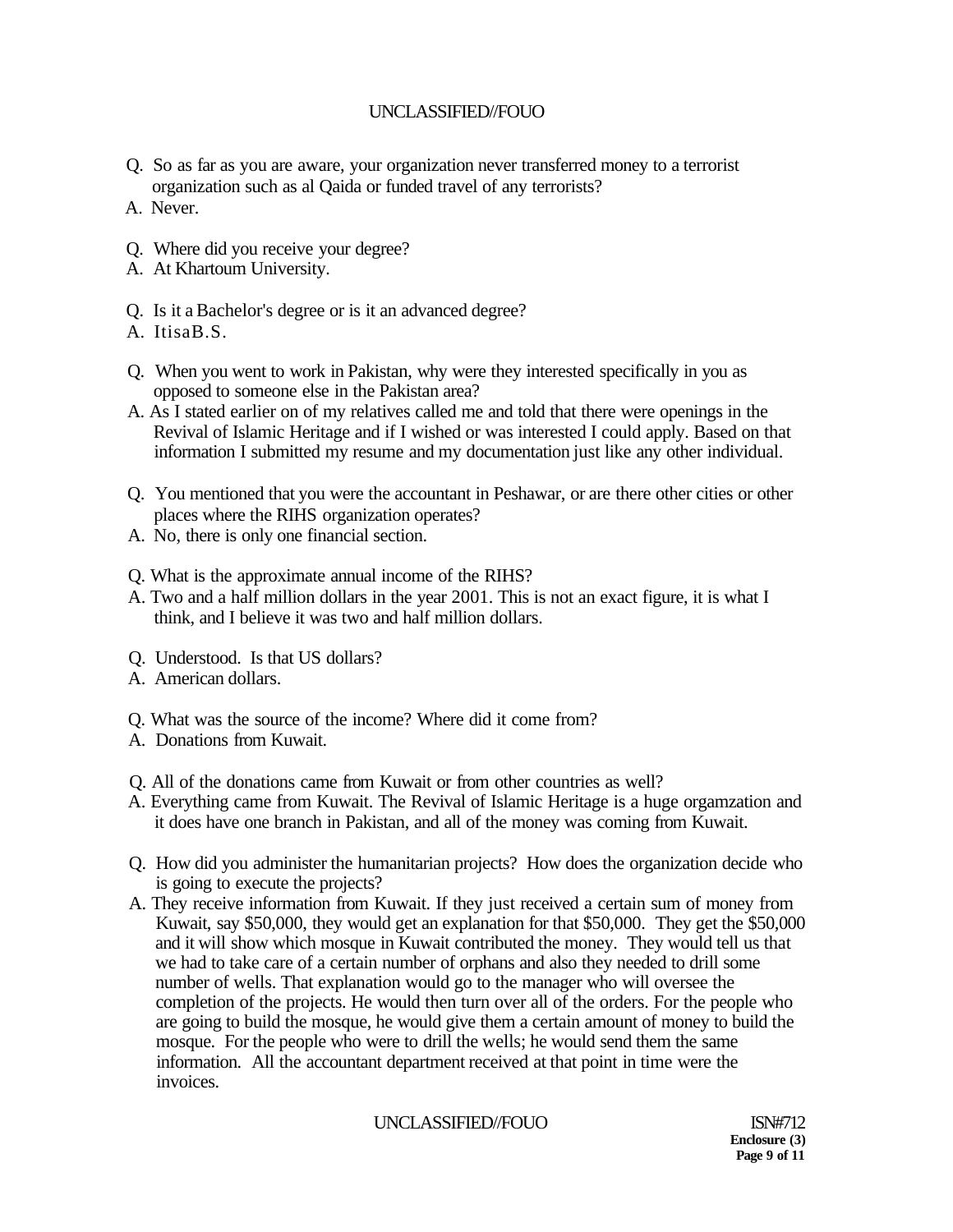- Q. Were the managers contracting with people to do the work or were they hiring direct employees to do the work?
- A. There is one manager, but there are department heads. Each one of these departments had its own employees. The department heads are the ones that begin to do the activities; whether building, or supporting refuges, and so forth. For example, if they wanted to build mosques, there are some engineers over there that will do some planning and designing and so forth and they will oversee the building of that mosque.
- Q. Okay, and who would examined your books?
- A. I am not the man in charge. There is somebody higher than me who is in charge of me. The monthly report, I do not write it myself, the financial manager is the one who writes it. Then they will make three copies and one of them goes to the headquarters, one stays with them in their office, and the other one goes to the financial manager.
- Q. When were you captured or when were you brought into custody?
- A. They attacked me at night at about one o'clock in the morning in my own home; at the end of May of 2002, I'm not really sure, but I believe it was the  $27<sup>th</sup>$  of May. I arrived here in Guantanamo in August 2002. There were five of us from the same organization and three of them were already released, and the other two, we hope to be released soon.
- Q. I have a few questions. You mentioned that we could check the passport. Was the passport also seized when you were captured?
- A. Yes, it was.
- Q. Who captured you?
- A. The Pakistani intelligence and the Pakistani police and two Americans, a male and a female captured me. They arrested me along with my neighbor that lives downstairs. My neighbor was release this year.
- Q. On point five regarding your name appearing on this document, I'm not familiar with your name and how common it might be in your country.
- A. I made the assumption that this document exists. I believe it does not exist.
- Q. I don't know either. I hope to see it here sometime. Pm more interested in understanding that your name is a common name that might be mistaken for someone else.
- A. All of the Sudanese have the same name. The names Hamid, Mohammed, and Hamit are common names.
- Q. I understand. Is Gadallah a large family name or tribal name.
- A. That is my Great Grandfather's name, and it's a big family.
- Q. Back to your employment at the RIHS, who was your immediate supervisor?
- A. The division manager, and there is a general manager for the whole company.

UNCLASSIFIED//FOUO ISN\*712

Enclosure (3) Page 10 of 11 **002095**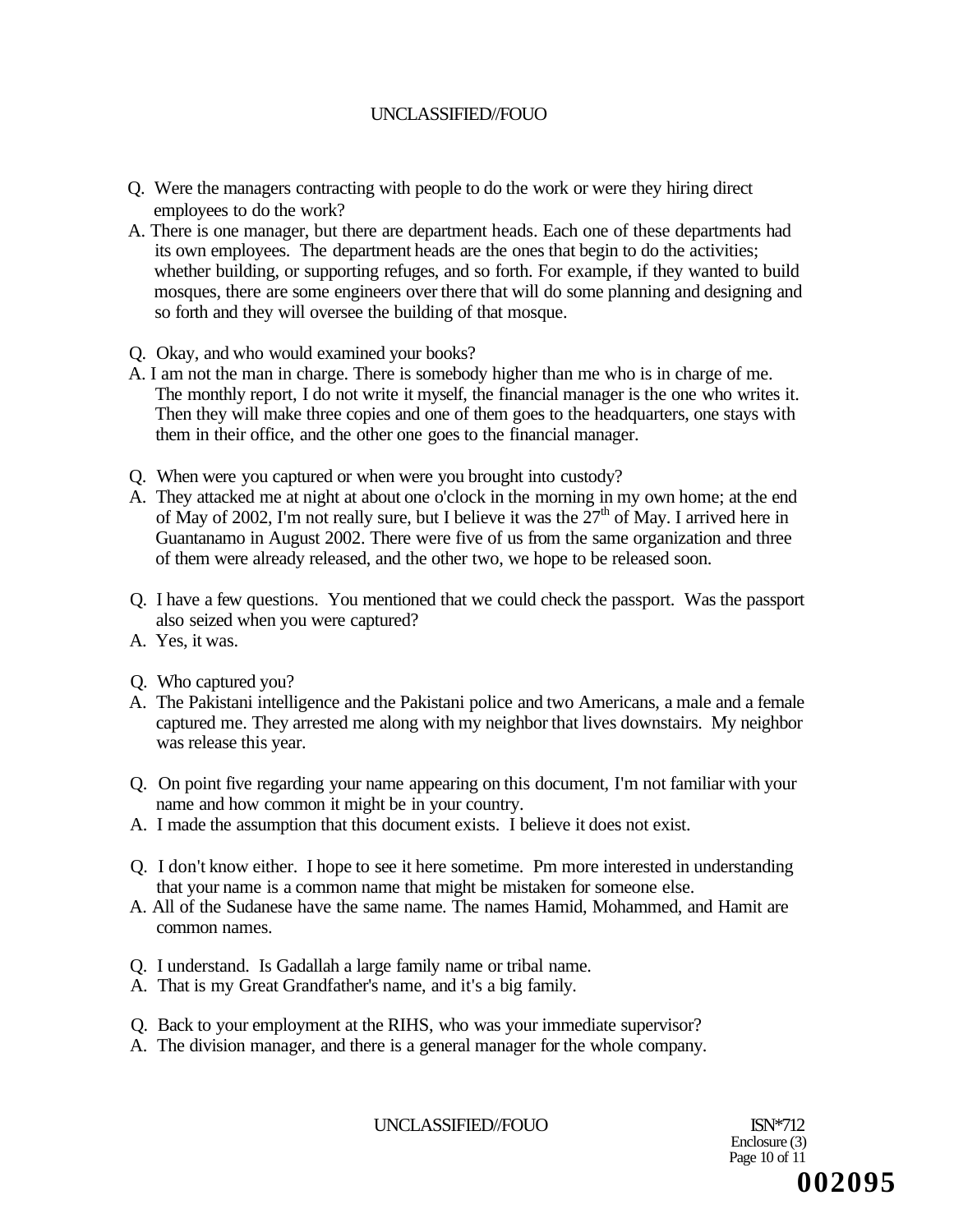- Q. The first supervisor you would report to.
- A. The division manager.
- Q. And his name?
- A. Mansour Adams.
- Q. If you found an accounting irregularity, would this be the first person whose attention you would bring it to?
- A. Yes it is.
- Q. Who hired you?
- A. What have I been talking about? I sent my papers. The manager was the one who hired me.
- Q. I was looking for the name of the person that had the authority to select an applicant.
- A. The general manager.
- Q. The general manager's name is what?
- A. His name is Khalil Mohammad and he is Jordanian.

Tribunal President: Does the Tribunal panel have any follow up questions?

Tribunal Members: No sir.

Tribunal President: Hammad Ali Amno Gadallah, do you have any other evidence to present to this Tribunal?

Detainee: There is nothing and no need because all of these five bullets that you have don't mean anything and are simply accusations.

## *The Tribunal President confirmed with the Personal Representative that he had no further evidence, The Tribunal President explained the remainder of the Tribunal process to the Detainee and adjourned the open session.*

## **AUTHENTICATION**

I certify the material contained in this transcript is a true and accurate summary of the testimony given during the proceedings.

Colonel, USAF Tribunal President

UNCLASSIFIED//FOUO ISN#712

Enclosure (3) Page 11 of 11

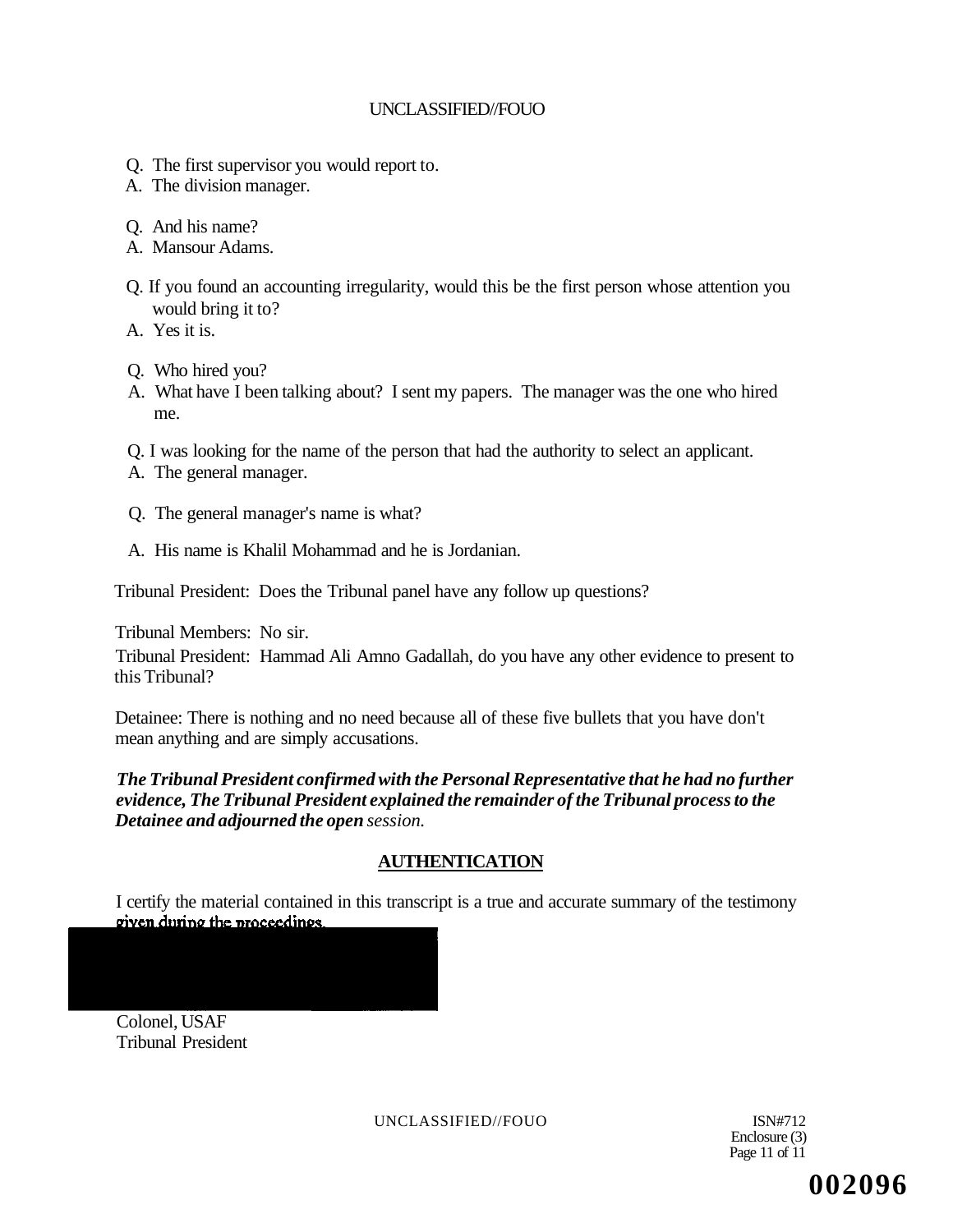#### **Summarized Unsworn Detainee Statement**

### *The Tribunal President noted that the Tribunal had been advised that the Detainee elected not to participate in the Tribunal process, after originally choosing to participate during prior interviews with his Personal Representative.*

Tribunal President: A note for the record, that the detainee whose case is now in hearing is not present. (Addressing the Personal Representative, to confirm the Detainee recently elected not to participate): You have advised this Tribunal that Fethi Boucetta has elected not to participate in this tribunal proceedings. Is this still the situation?

Personal Representative: Yes Ma'am it is.

Tribunal President: Personal Representative, did you meet with the Fethi, and inform him of his rights in regards to this proceeding?

Personal Representative: Yes Ma'am, I did.

Tribunal President: Did he appear to understand the process?

Personal Representative: Yes Ma'am, he did.

Tribunal President: Was the unclassified summary of evidence read to the Detainee?

Personal Representative: Yes Ma'am, it was.

Tribunal President: Was a translator used during your interview?

Personal Representative: Yes Ma'am.

Tribunal President: Did you confirm that the translator spoke the same language as the Detainee?

Personal Representative: Yes ma'am.

### *At this time, the Tribunal President requested the Detainee Election Form, marked as exhibit D-A. The Personal Representative presented the form to the Tribunal*

Tribunal President: A note from the Detainee Election Form that the detainee chose not to be present at this hearing is that correct?

Personal Representative: Yes Ma'am.

Tribunal President: How did he indicate that choice?

Personal Representative: He affirmatively declined to be here this morning.

ISN#718 Enclosure (3) Page 1 of 5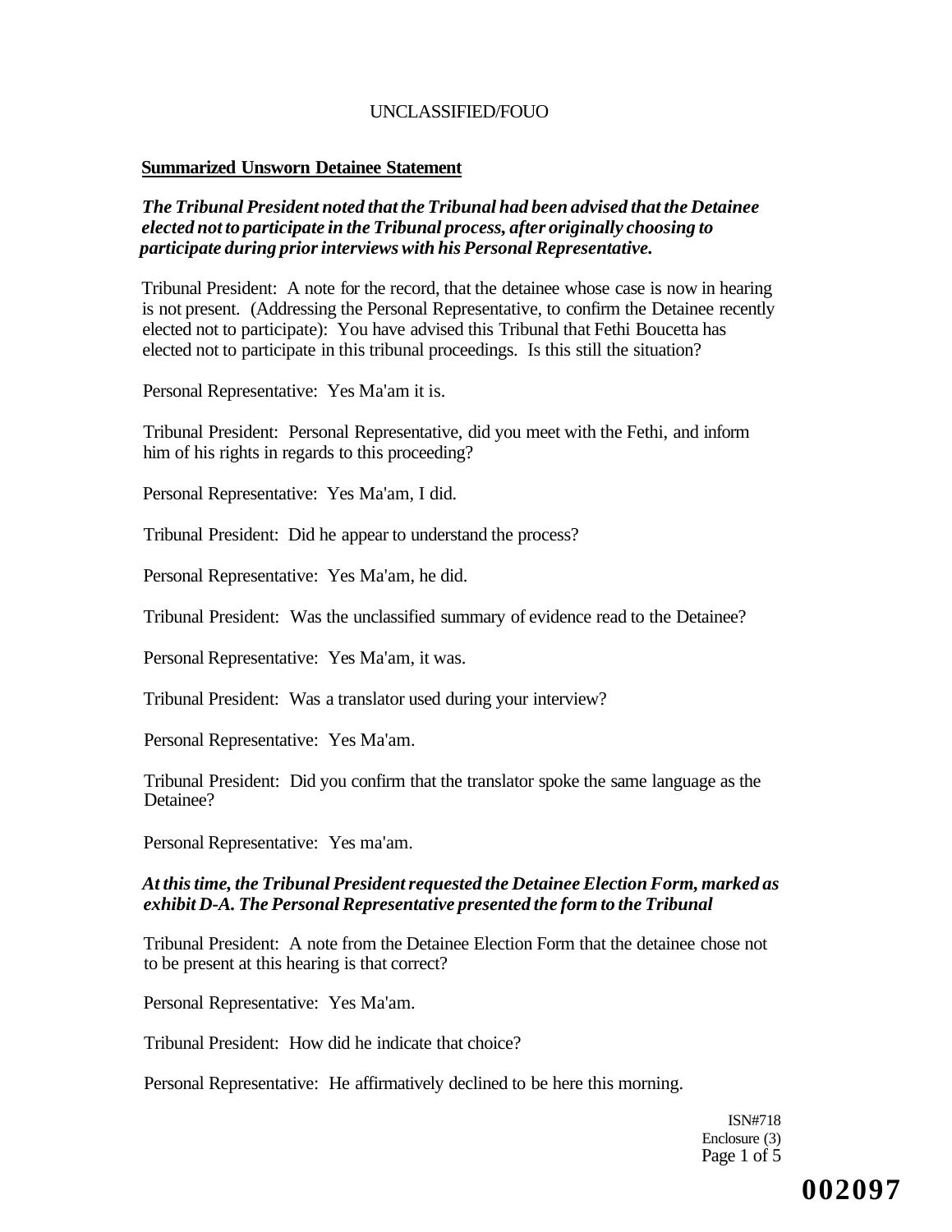Tribunal President: Very well, this Tribunal will proceed in the detainee's absence.

*The Recorder presented Exhibits R-l into evidence and gave a brief description of the contents of the Unclassified Summary of Evidence (Exhibit R-l).* 

*The Recorder confirmed that he had no further unclassified evidence or witnesses and requested a closed Tribunal session to present classified evidence.* 

*The Recorder then read the unclassified summary of evidence to the Tribunal Upon completion of the reading of the unclassified summary, the Personal Representative presented interview notes previously approved by the Detainee to be read aloud to the Tribunal* 

Tribunal President: Personal Representative did Fethi desire that you present information to this Tribunal on his behalf?

Personal Representative: Yes Ma'am, he did.

Tribunal President: Would you provide that information to us now please.

Personal Representative: Yes Ma'am, he made comments in regards to the evidence in his case. I have them noted, item-by-item, and would like to go through them as such.

Tribunal President: Okay, are we starting with 3.1?

Personal Representative: 3.1.

*3.a. The detainee supported the Taliban and al Qaida forces.* 

*3. a. L The detainee is an Algerian national who has traveled between Pakistan and Afghanistan between 1989 through 2002.* 

Personal Representative: His (the detainee's) comments to me were these: I went to Afghanistan through Pakistan because I was working as a physician for the poor. After 1992,1 did not go to Afghanistan at all. The proof of this is that he received, in 1996, asylum as a refugee with the United Nations in Vershowa (ph.) Pakistan. His number is recorded with the U.N. as 120052. The case manager is an American woman named  $\land \land \land \land \land$  H From 1996-2002 the detainee had signed in on a monthly basis to get rations and also the U.N. would do random visitations to his house to assure he was still there. He was working as a teacher from 1996 until he was arrested. On a daily basis, he was working at a school from 7 a.m. until 1400. This school belonged to the International Red Crescent, part of the health ministry. Previously, he worked in another school, which belonged to the Yemeni Embassy in Vershowa (ph) Pakistan. Previous to  $\wedge\wedge\wedge H\wedge$  a s his U.N. caseworker $\wedge$ iementioned another caseworker was from Holland, he was Dutch, the name w a s<sup> $\wedge \wedge \wedge \wedge'$ </sup> | During his time here with the U.N. that the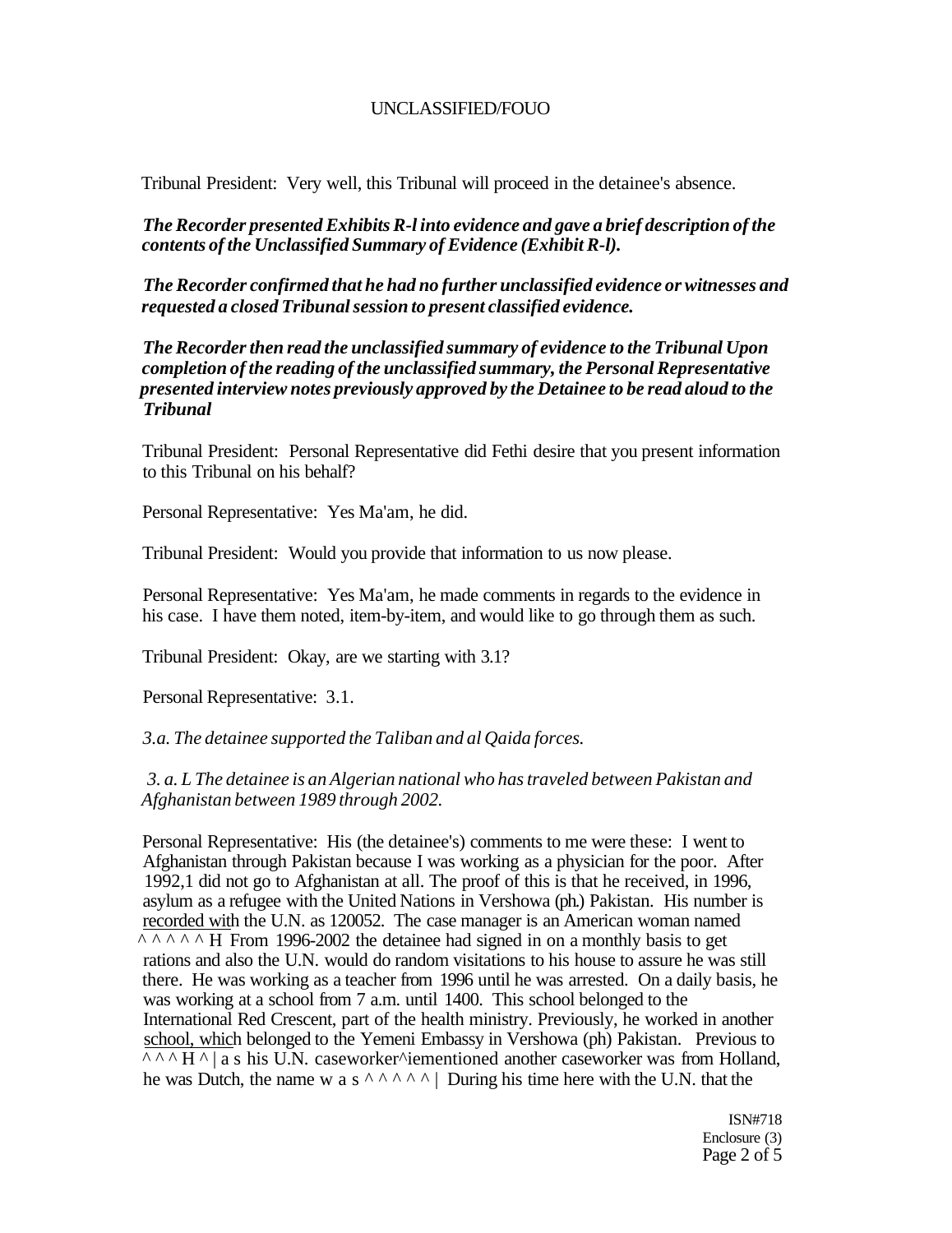detainee 718 had requested he be taken out of Pakistan, he wanted a U.N. sponsored pass to be allowed to leave Pakistan. But, it was not approved because of a long waiting list.

### *3.a.2. The detainee reportedly was an active member of the Islamic Salvation Front.*

Personal Representative: His (the detainee's) comments to me were these: He left Algeria in early 1989. The Islamic Salvation Front formed in 1990, and formed in Algeria. He never had any relationship with the group. He does have a good relationship with the Algerian Embassy wherever he goes. So, he maintains that contact to the Algerian Embassy. The Islamic Salvation Front only operated in Algeria.

### *3.a. 3. The Islam ic Salvation Front is a terrorist and armed militant group.*

Personal Representative: His (the detainee's) comments to me were these: He had no comment to this.

### *3.a.4. The detainee reportedly left Yemen and went to Afghanistan at the request of the Taliban.*

Personal Representative: His (the detainee's) comments to me were these: He was in Yemen from 1993 to 1996. He was working as teacher in a school as part of the education ministry. He wanted to leave Yemen to go to another country because Algeria was in a civil war. He had tried to go to a European country, and he had two kids and a wife at this time. He went back to Pakistan because he had previously worked with the Albear (ph) organization, which is a humanitarian organization that belonged to the education ministry. He says it's not true that he went to Afghanistan at the request of the Taliban.

### *3.a.5. In Afghanistan, the detainee reportedly organized combatants to fight for the Taliban.*

Personal Representative: His (the detainee's) comments to me were these: One of his witnesses, detainee number 726 left, but was arrested at the same time. They were not fighting and he did not recruit or organize combatants to fight the Taliban. Detainee number 726 was his witness because they worked together and lived together and they traveled to and from school each day, they commuted. Also, detainee number 704, the other witness was arrested on the same day. He also commuted with detainee number 718.

> 1SN#718 Enclosure (3) Page 3 of 5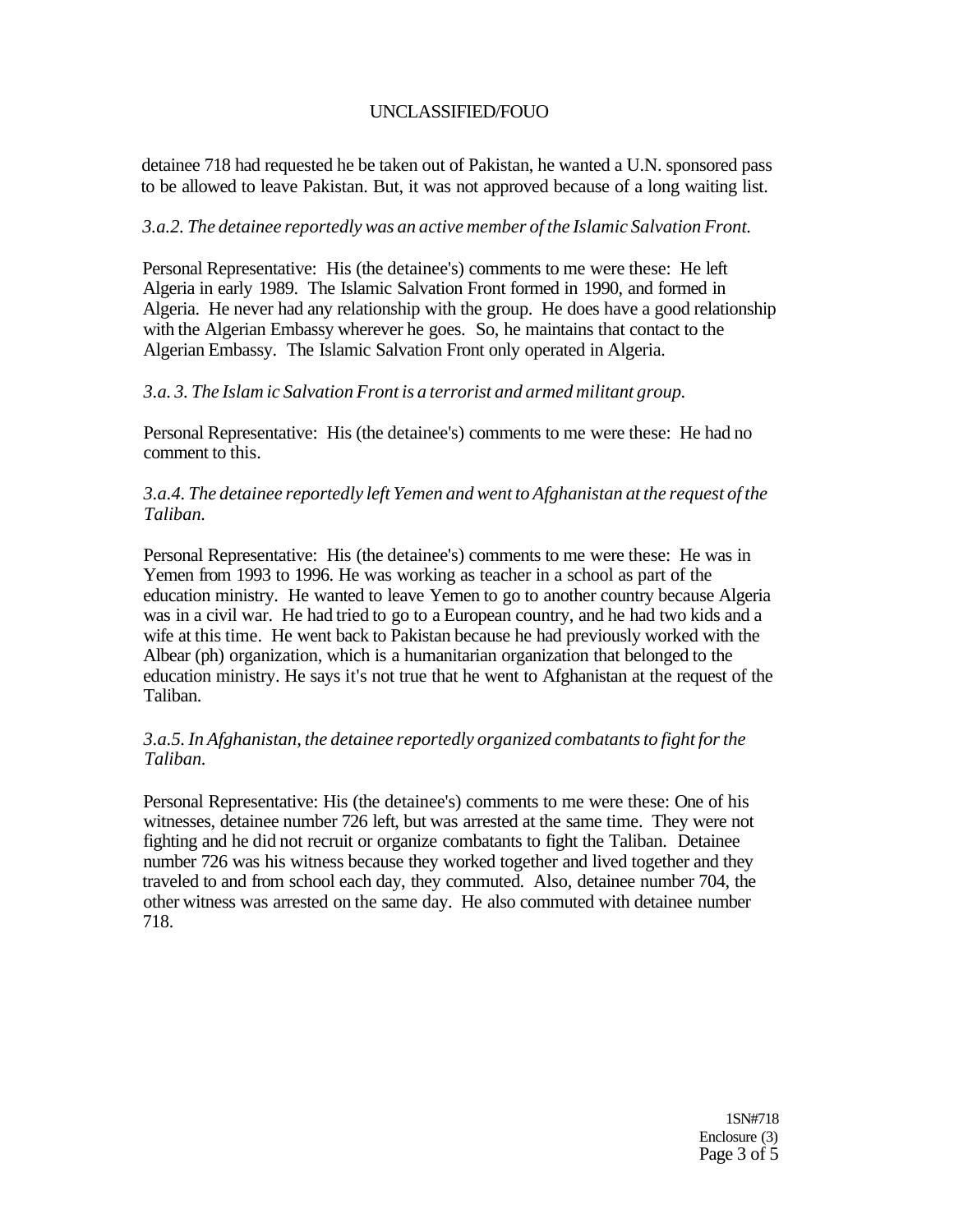*3.a.6. The detainee reportedly has organized extremist networks in Arab countries and has contacts throughout the Middle East.* 

Personal Representative: His (the detainee's) comments to me were these: He did not organize anyone. He is a physician and studying medical issues. He never had any military training. He left Algeria because there was a war and he did not want to serve in the military.

*3.a. 7. The detainee was arrested in Pakistan during a raid of al Qaida residences, on May 27, 2002.* 

Personal Representative: His (the detainee's) comments to me were these: His house was not an al Qaida residence. The Pakistanis came to search for a Sudanese guy. The Pakistanis were shown documents and left, but came back and arrested him. Nothing in the house was al Qaida. His question is: what's the proof is that it was al Qaida?

Personal Representative: That's all the comments that I have.

Tribunal President: Personal Representative do you have any other evidence to present to this tribunal on behalf of the detainee?

Personal Representative: No, Ma'am.

Tribunal President: Personal Representative, on exhibit D-A, it indicates that at one time the detainee had wanted to participate in the Tribunal, as of today, he chose not to participate in the Tribunal, is that correct?

Personal Representative: Yes, Ma'am that is correct.

Tribunal President: It also indicates that he wanted three witnesses. Two of which were detainees, who were housed here at one time, 704 and 726, from my understanding from you, is that 726 is no longer located here, is that correct?

Personal Representative: That is correct, based on JDAMS and the best efforts of our witness team. They have not been able to locate number 726.

Tribunal President: Okay. Witness 704 was located and was ready to participate. But, when the detainee chose not to participate here, he also elected not to have this witness presented to the Tribunal, is that correct?

Personal Representative: That's correct.

Tribunal President: The off-island witness, you indicated, was a U.N. worker. That witness was not located by the embassy, or we did not receive a response from the embassy on locating that individual. Is that correct?

> **ISN#718 Enclosure (3)**  Page 4 of 5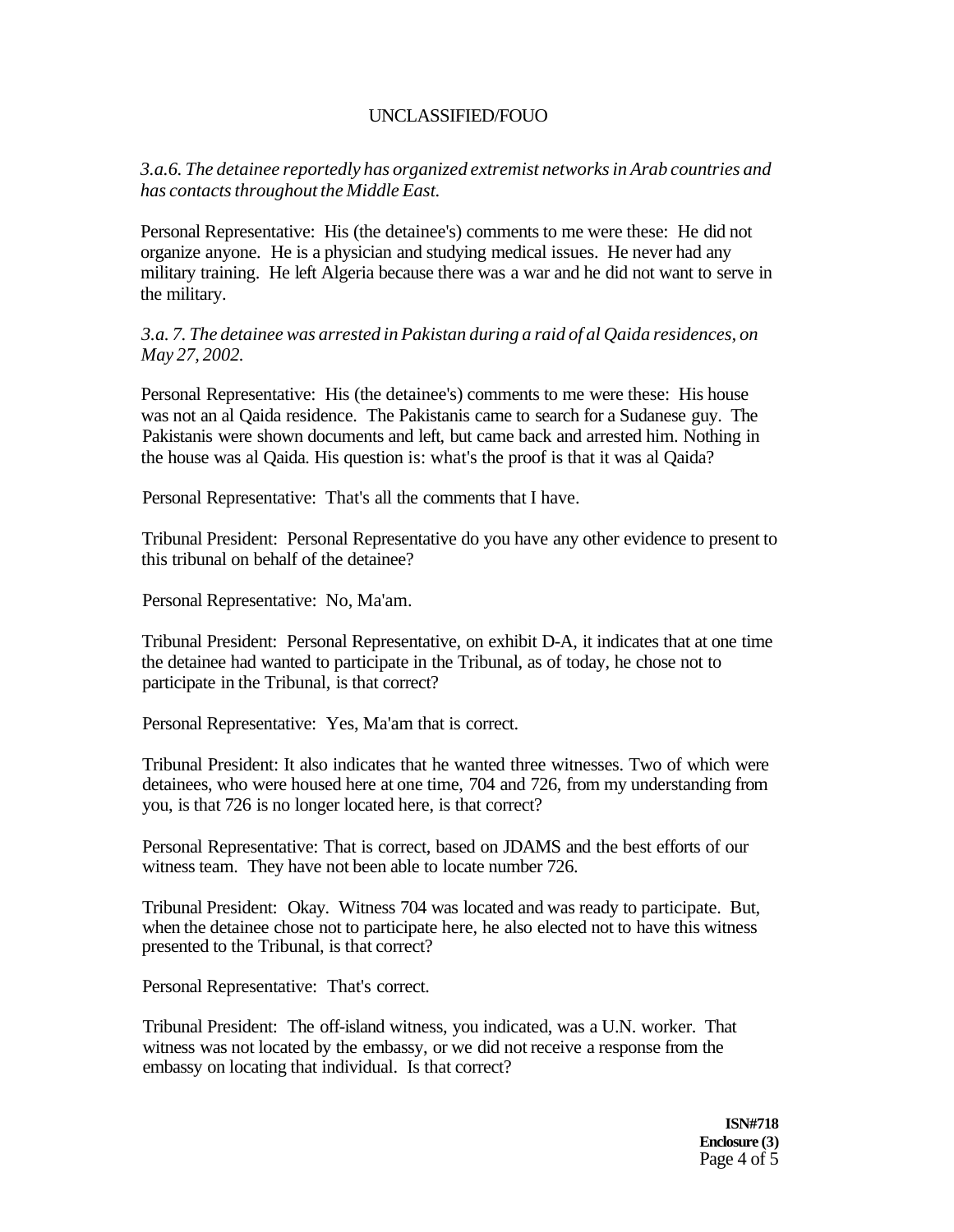Personal Representative: That's correct.

*The Tribunal President then confirmed there was no more evidence to be presented on behalf of the Detainee, and explained the remainder of the process to the Tribunal* 

## **AUTHENTICATION**

I certify the material contained in this transcript is a true and accurate summary of the testimony given during the proceedings.

Colonel, United States Army Tribunal President

> ISN#718 Enclosure (3) Page 5 of 5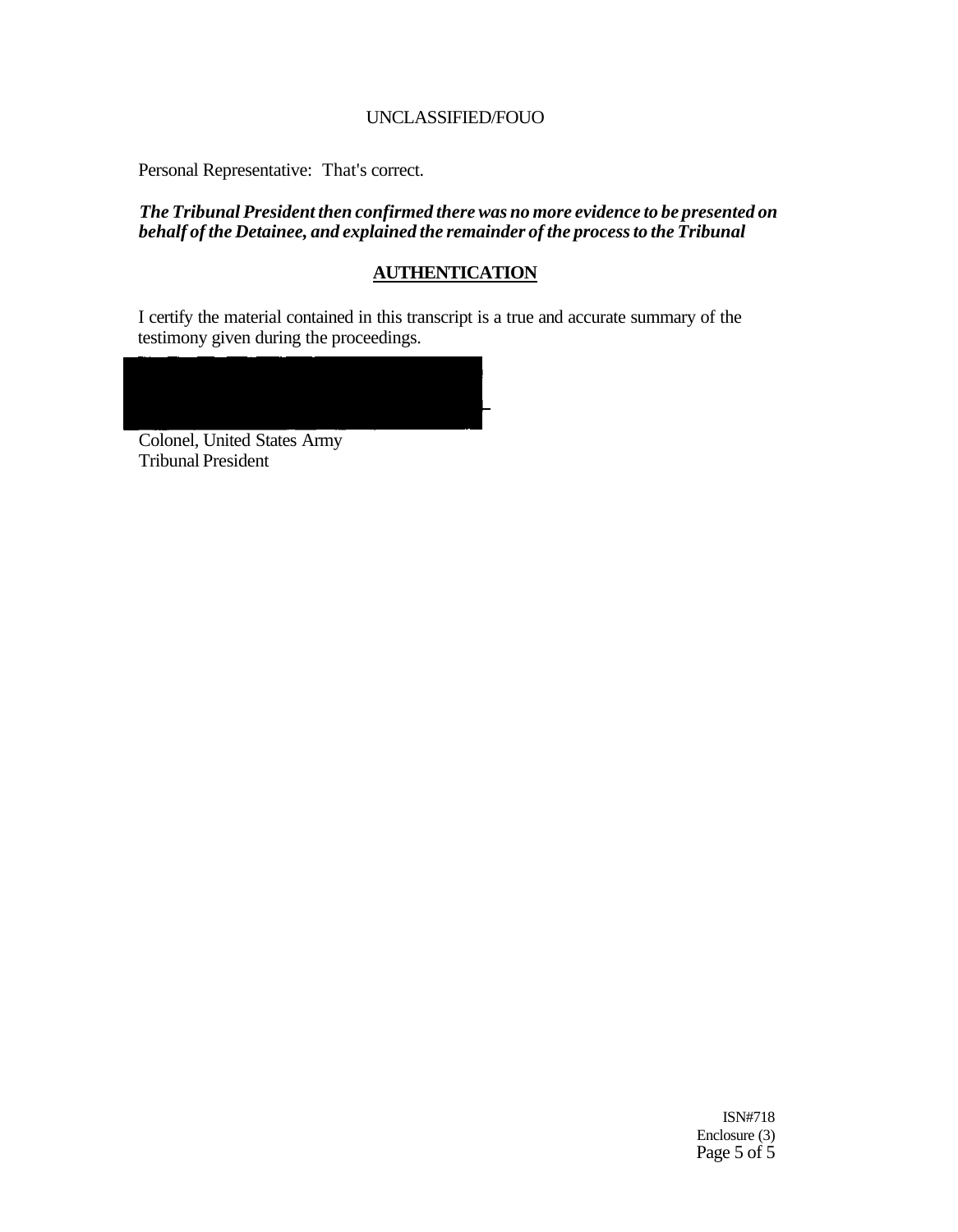#### **Summarized Detainee Sworn Statement**

## *The Tribunal President read the Hearing Instructions to the Detainee and asked if he understood the process to which the Detainee responded:*

Detainee: I am very happy that my Tribunal eventually takes place. You seem to be very nice gentlemen. You are very nice men and the government appointed you. You are very intelligent people as I look at you and I am happy for that.

Tribunal President: Thank you. We want you to know that we have taken an oath to be sure that we carry out our responsibilities in determining whether or not you have been properly classified, as an Enemy Combatant.

Detainee: I saw the whole thing and I enjoyed it. I saw honesty. He (the Recorder) was giving the oath and you guys took the oath. That was good.

Tribunal President: Very good. We'll go ahead and continue at this time. Personal Representative, please provide the Tribunal with the Detainee Election Form.

## *The Personal Representative presented the Detainee Election Form (Exhibit D-A) to the Tribunal*

*The Recorder presented the Unclassified Summary of Evidence (Exhibit R-l) to the Tribunal and gave a brief description of its contents.* 

*At the conclusion of the Recorder's description of the contents of Exhibit R-l the Detainee began to speak. The Tribunal President then informed him that there were a couple of other administrative matters that needed to be addressed and he would then be allowed to make his statement.* 

*The Recorder confirmed that he had no further unclassified evidence or witnesses and requested a closed Tribunal session to present classified evidence.* 

*The Tribunal President confirmed that the Detainee had no documents that he wished to present to the Tribunal as per the Detainee Election Form. The Tribunal President went on to confirm that the Detainee requested to have one witness participate in the Tribunal on his behalf.* 

#### *The Tribunal President opened the Tribunal to the Detainee to make his statement.*

Tribunal President: Alif Mohammed, you may now present any information or evidence you have to this Tribunal and you have assistance of your Personal Representative in doing so. Do you still wish to present information to this Tribunal?

Detainee: First, God bless you over my eyes. It's an Afghani expression.

ISN# 972 Enclosure (3) Page 1 of 16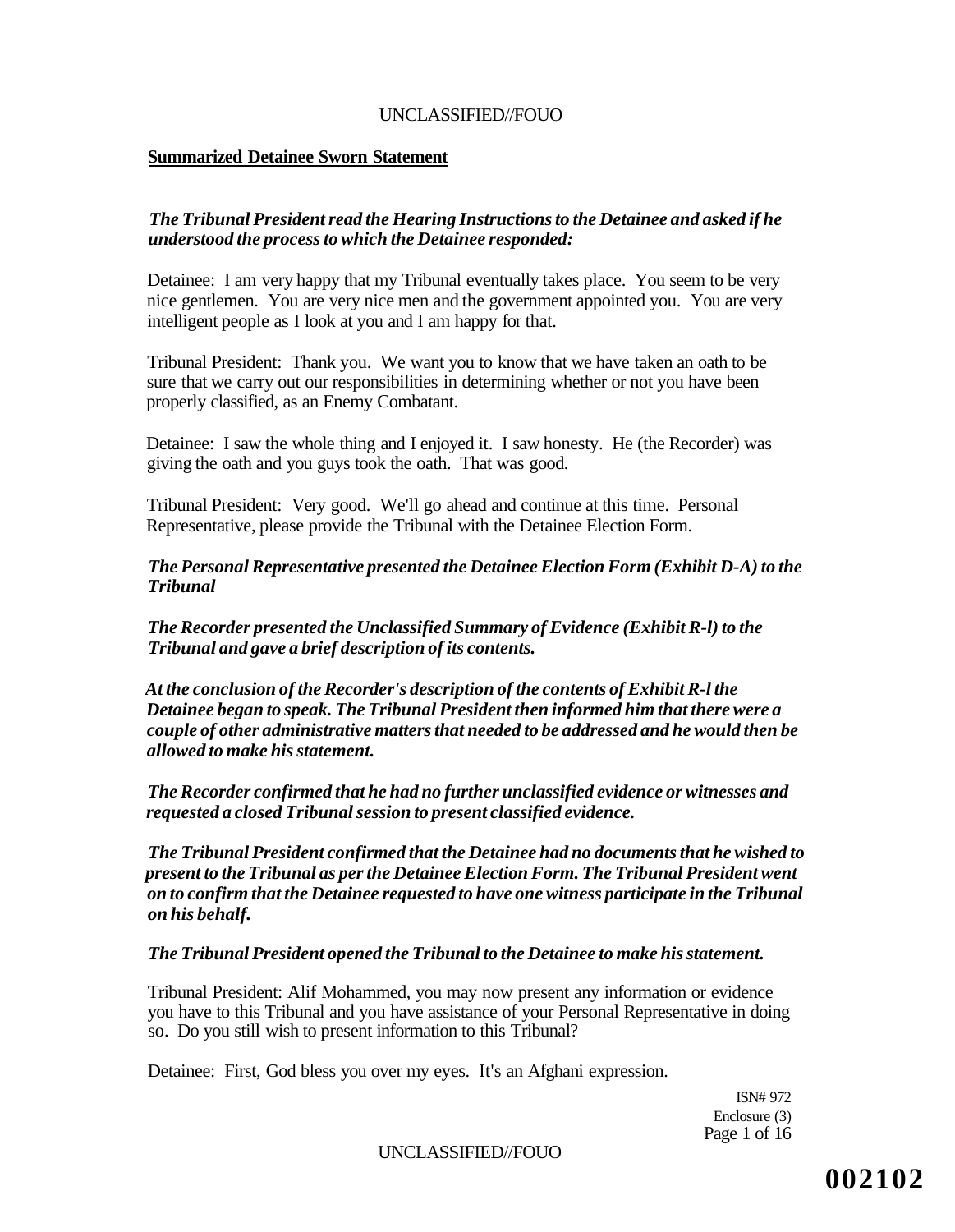Tribunal President: Thank you. Would you like to make your statement under oath?

Detainee; I can take an oath from one of the four holy books: the Quran, Bible, Torah, and the fourth one David's book. The things that I know I can give information about, as long as I know about them.

Tribunal President: Very good. We have a Muslim oath prepared and the Recorder can administer the oath to you if you like.

Detainee: Yes, yes, I understand this.

Tribunal President: Recorder, please administer the Muslim oath to the Detainee.

#### *The Recorder administered the Muslim oath to the Detainee,*

Tribunal President: Thank you. Alif Mohammed, you may begin.

Detainee: God bless you. I have a witness. Ifl had worked with Abdul Wahid at his compound you can cut my hands here (making a gesture to his wrists). I work with metal. I am a metal worker, a tinsmith. Eight years I have worked with Sahad Jhun (ph) at the time when the Russians were in Afghanistan.

Personal Representative: May I ask you (the Detainee) a question?

Detainee: Yes.

Personal Representative: When we met I took notes regarding each point. Could we go over each one now? I'll read my notes and then you can add more to it. Is that agreeable?

Detainee: Yes, go ahead.

Personal Representative: That way we can cover each point

*3.a. 1 The Detainee was a security and military commander for the Wahid (Abdul Wahid) compound near LeJay, Afghanistan.* 

Detainee: No, I was not. I was a metal worker. I worked with metal.

Personal Representative: Also, when we met he told me that he was not. It was during the Russian conflict. During the Russian conflict Sahar Juhn (ph) was his commander for eight years.

Detainee: Yes, that is true.

Personal Representative: He was not a commander for Abdul Wahid.

ISN# 972 Enclosure (3) Page 2 of 16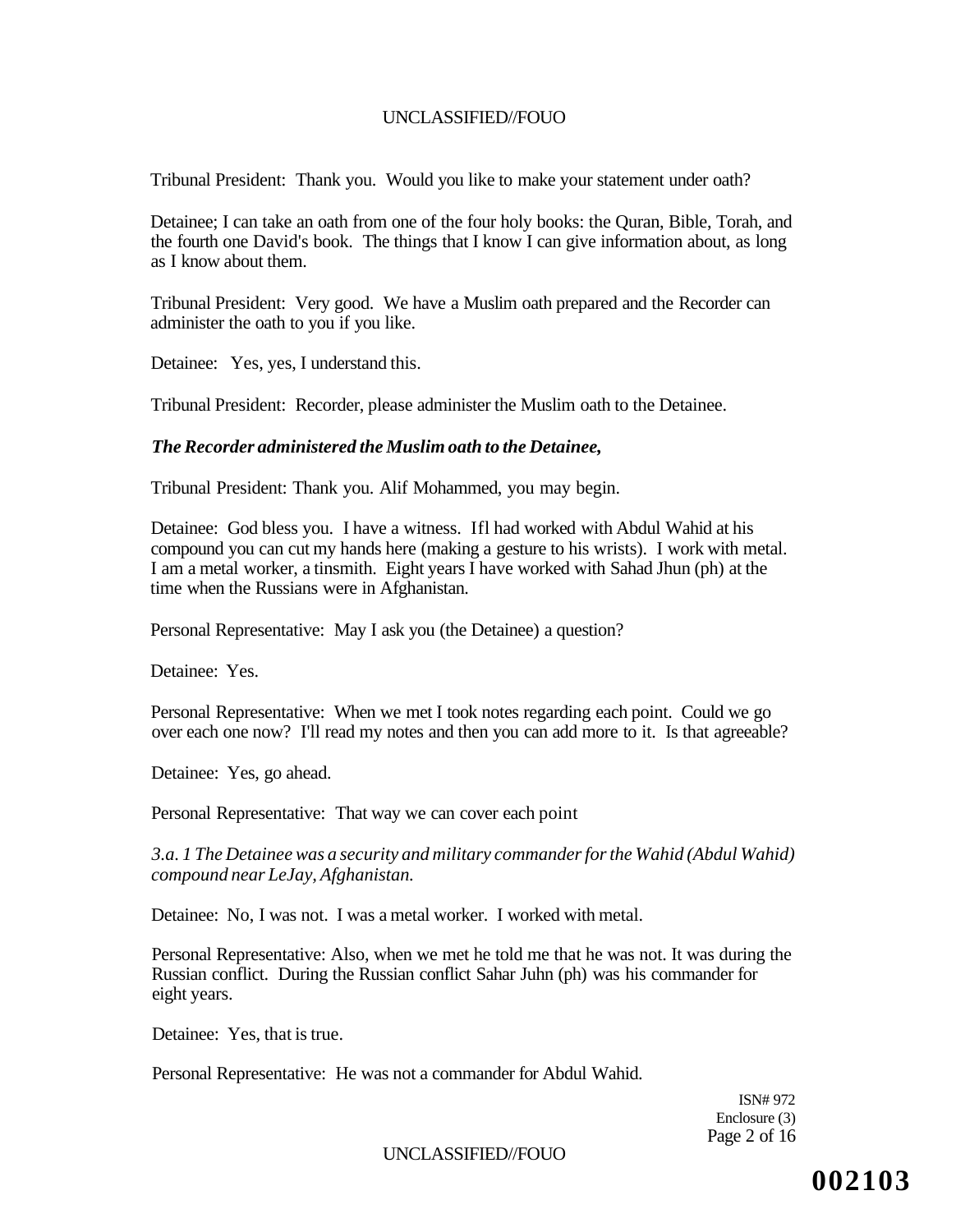Detainee: No, I was not. Abdul Wahid is my enemy. He killed my nephew. Sangen(ph) was his name. He killed him and his wife both.

Personal Representative: That's right.

Detainee: His wife was pregnant and he killed that baby too. He is not a Muslim at all.

Personal Representative: He (apparently his nephew) also said to me that he would never get involved with him (apparently Wahid). I was never in any compound near LeJay, Afghanistan but Wahid had a castle in LeJay.

Detainee: Yes, he had one and he forced people to build that for him. Yes, he forced people.

Personal Representative: Is there anything else you would like to say about number one, about you being a commander?

Detainee: No, I don't have anything else to say.

Personal Representative: Let's go on to the second one, if you will.

*3.a. 2. Abdul Wahid was the district chief of Baghran, Afghanistan during the Taliban reign.* 

Detainee: At the time of Taliban he was nothing. He didn't have any job. He was just wandering around. He was not a commander of Baghran at that time.

Personal Representative: He also told me that the Taliban did not want to work with him. During the Taliban government he had no position. During the Russian conflict he was...

Detainee: At the time of Russia he had a little group behind him but at the time of Taliban he didn't have anything.

Personal Representative: He also told us during our conversation that the Taliban was looking for him. He was scared of the Taliban. They were looking for Abdul Wahid.

Detainee: Yes, a lot of people complained to the Taliban government that he had been cruel to us. He has confiscated our land and he is killing people.

Personal Representative: Is there anything else you would like to say about Abdul Wahid?

Detainee: This is done.

*3.b.l. U.S. Forces were ambushed by inhabitants of the Wahid compound.* 

ISN# 972 Enclosure (3) Page 3 of 16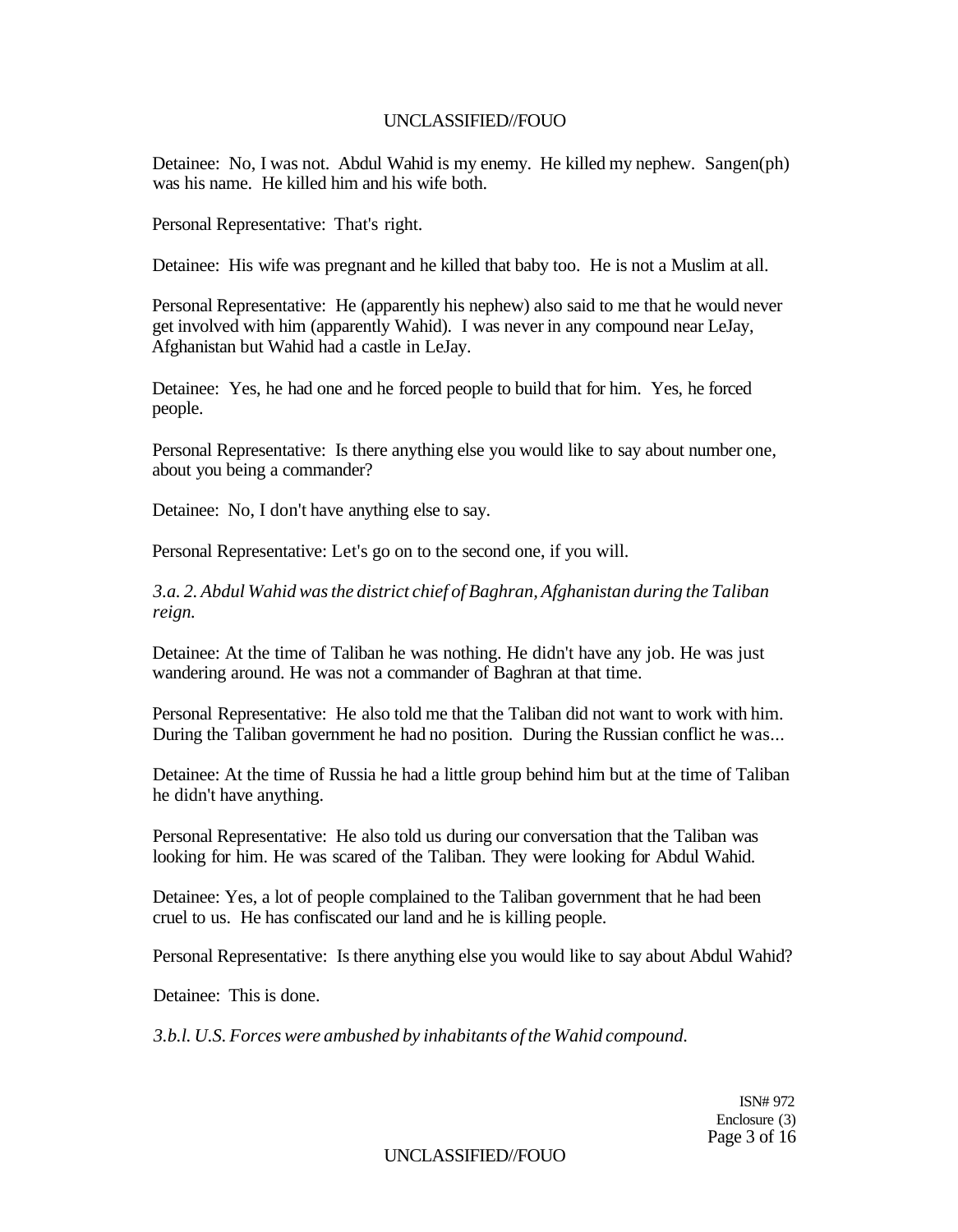Detainee: No, he didn't have people. When I was there, I didn't hear even one shot. He didn't have anybody there at that time.

Personal Representative: When we met, he said, "I did not participate." I swear to God I did not use one bullet. He never ambushed any U.S. forces.

Detainee: That night I was watering the land and three people came to me and said, "Raise your hands," and they arrested me.

*3.b.2. During initial contact during ground operations the U.S. forces reported the Detainee had a satellite phone in his possession.* 

*3.b.3. The Detainee used his phone to orchestrate an ambush on the U.S. forces.* 

Personal Representative: The second and third ones say that the U.S. forces reported that he had a satellite phone at his position and he used that phone to orchestrate an ambush.

Detainee: I swear to God that I don't have a telephone. I never had a telephone. I can't even write my name. You can ask people. I am illiterate. I'm just a tinsmith.

Personal Representative: That's what he said to me as well.

Detainee: I can't write my name. You can ask people. There were no schools in our area. I didn't go to school. My dad had some cattle and he was a fanner so I worked with him.

#### *3.b.4. The Detainee was captured with an AK-47, bandoleer, and 3 full AK-47 magazines.*

Detainee: There's a water resource and about 74 houses around this water spring. The soldiers told me that we found a Kalashnikov there in the desert, [and they asked me] "Is that yours?" I told them no, this is not mine.

Personal Representative: When we met, he said actually, when I was captured I was swimming and washing in a canal. His clothes were next to the canal. They searched it and there was only scissors, cigarettes, tobacco, and hashish. There were no weapons near his clothes.

Detainee: Scissors, cigarettes, matches and some hashish, I'm not lying to you. These are the things that I had in ray possession.

Personal Representative: And then he said that they did not find weapons with him.

Detainee: I swear to God that they have not found any weapons from me. I had scissors, two matches, some hashish and a container for snuff.

Personal Representative: Also, he told me that took him to the Wahid castle. They told me they found the weapons in a place at the top of the canal.

> ISN# 972 Enclosure (3) Page 4 of 16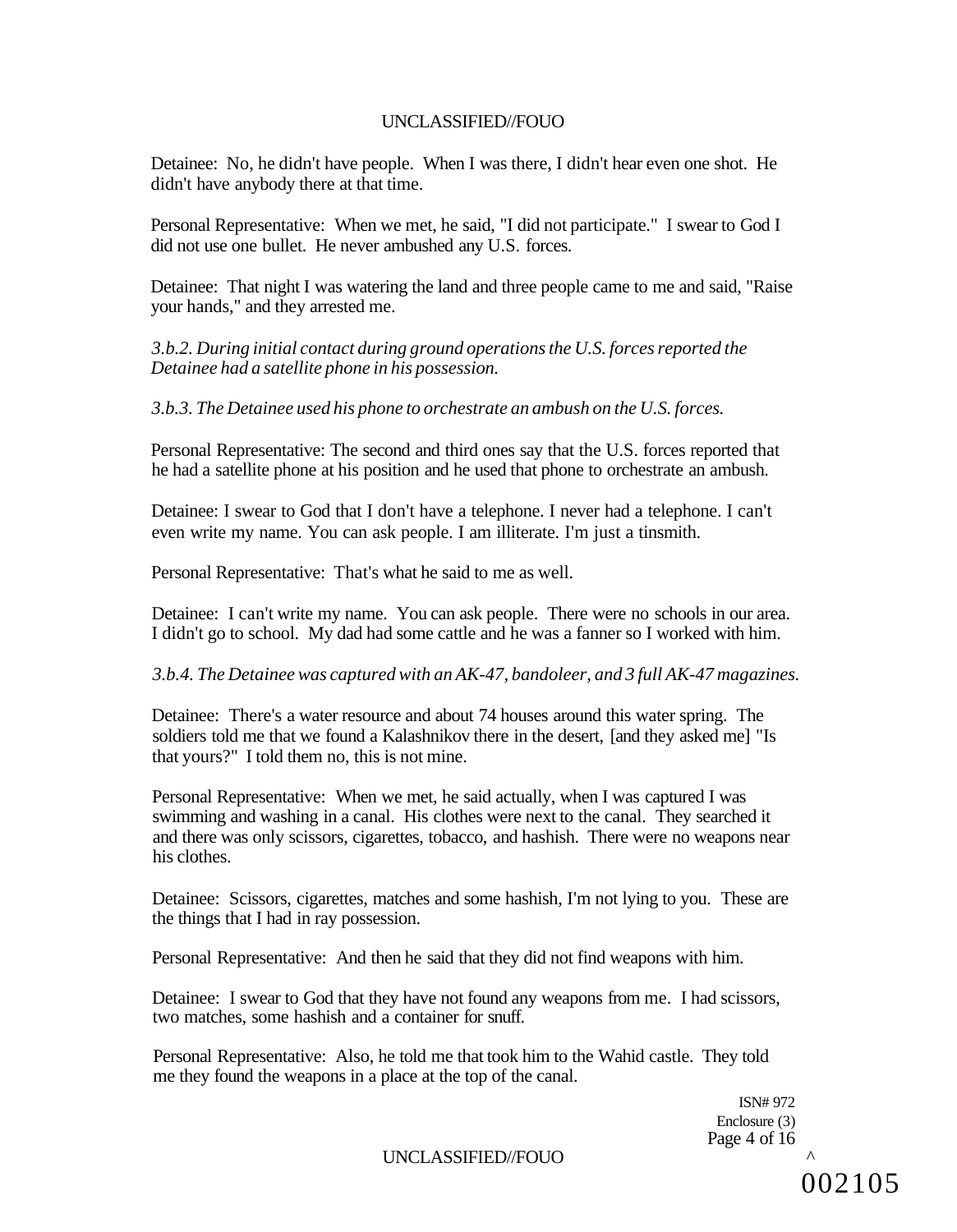Detainee: They took me to Wahid's camp and there is no one in that camp. Wahid has moved. Only two people are there. Salhajidi (ph) and Inladin (ph) are there and there was a cow. One of them was taking care of the cows and the other one is a servant.

Personal Representative: He also discussed with me that they accused him of owning the weapons. He had told them that he had surrendered his weapons before he was captured, thirteen months before to Mulah Abdul Lula (ph), a leader of the tribe. The weapons were turned over to the government.

Detainee: I had one gun and I gave it to Mullah Abdul Lula (ph). It was a straight gun. Karzai came to power, he is Pashtun; we are all Pashtuns. He asked people to surrender their weapons, so we all surrendered our weapons. Some people gave the government their cars too, if they had cars. I have one long gun at home. This is like an old type of gun and the Americans saw it and gave it back to me. It takes a powder. They didn't tell me anything. They just left it back there.

*3.b.5. When captured, the Detainee had a freshly-fired AK-47 in his possession, as well as 3 loaded magazines, a vest, and was wearing an OD green jacket.* 

Detainee: It's not a vest. It's a coat. I bought it for 750 dinar. I bought it from Muhammed Zia (ph) the shopkeeper. He is alive and my coat is here. The government has my coat. Go see my coat. It's not olive or OD. Ifyou ask that shopkeeper, if he sold Alif a coat, he would tell you, yes, I sold him the coat. If he doesn't say it, you can cut my hands.

Personal Representative: When we met, he told me that when he was captured he did have a vest and he did have a green jacket. He told me he did have a green jacket, but he did not have an AK-47 or magazines.

Detainee: I have my clothes here. I have my coat here. I have my vest here. They brought it here from Baghran to Cuba and now they are here in Cuba.

Personal Representative: Do you want to say anything else about these accusations?

Detainee: I swore earlier and I swear again. I am not associated with al Qaida. I am not associated with Taliban. I have not worked for Wahid. I am a metal worker. I work with metal. You bring the equipment and I will make anything for you. I will make a sickle right here in front of you. I can make a knife, an ax, this is not a lie, I can make everything you want me to make. Ask Karstii Al (ph) I make a lot of things for him. I'm left handed. I work like hell when I love a guy.

We were very happy in our town when Americans came to Afghanistan. They brought some peace. The amount of death and killing was reduced so we took good care of them. They came to our town three times. We killed a sheep, six chickens, and a goat for them. We took good care of them. We cooked a lot of food and they were so happy. You talk to

> ISN# 972 Enclosure (3) Page 5 of 16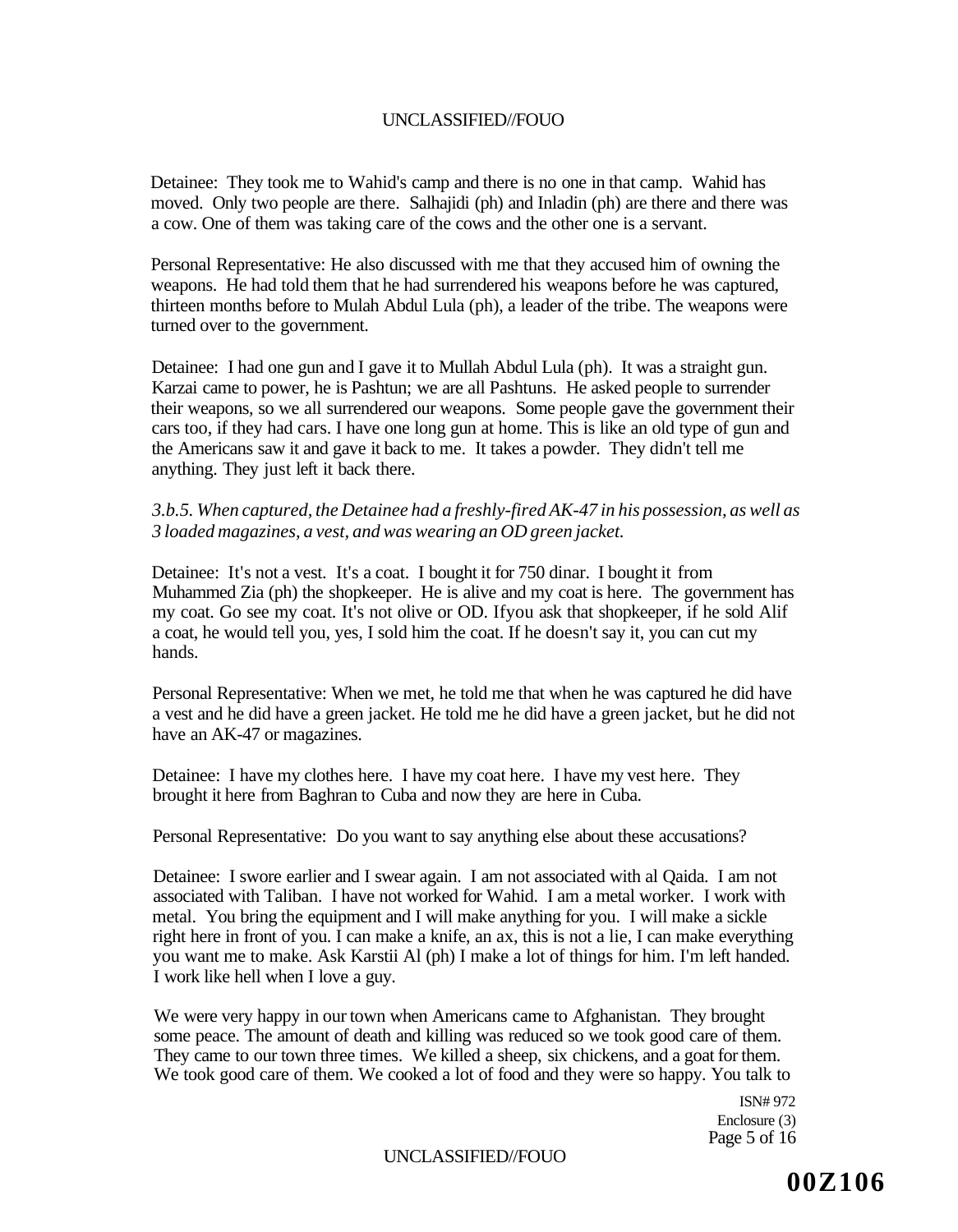them. You know about our religion. We have respect for the Bible, the Tora and the four books. We believe in them. They are not communist They are not Russians. They believe in God. When they marry we have the (inaudible). They cut their nails, they clean their bodies, they are good people so we are happy for them. They are not like Russians that don't believe in God. It has been a long time ago that it was predicted that Afghans and Americans will get together with Pashtuns and we all become Muslims and fight the Chinese and Farsi speaking people and the Russians and we will win. Professor Khafar (ph) is an old man. He is my teacher and he told me that there are two dry ditches, and the water will come to those ditches. The water will run again. Americans will come and we will all unite and defeat Russians. This was predicted by my teacher. I have great respect for them. They're (Americans) always welcome. We are happy for them that they came to Afghanistan. There is less violence. I will never fight against them. I have never fought in the past. I always support them. If anybody proves that I have worked with Wahid or that I have worked with al Qaida or the Taliban, you can cut my throat right here. Otherwise, let me go. I have ten kids at home that are waiting for me. God is watching upon you.

I am very happy for this Tribunal. This Tribunal will find and bring out the facts. I have never fought and I will never fight you guys. This is the wrong intention if anybody wants to fight. This country is strong. Many countries cannot fight them. How can I fight; 1 am a tinsmith? I work with metal.

Personal Representative: Can we ask you some questions?

Detainee: Yes, of course (inaudible).

Tribunal President: We may have some questions for you. Does this conclude your statement at this time?

Detainee: God bless you over my eyes.

Tribunal President: I just want you to be aware that we have not seen any information in you file. We know very little about you, and that is only what these two pieces of evidence that have been produced thus far. This is all we know about you so we may have some questions to clarify some things.

Detainee: God bless you. I will be happy to answer questions.

Tribunal President: Very good. Thank you. Personal Representative, do you have any questions or additional information to bring to our attention or questions for the Detainee?

Personal Representative: Thank you, Sir, yes I do. I have a few questions to ask the Detainee.

Personal Representative's questions

ISN# 972 Enclosure (3) Page 6 of 16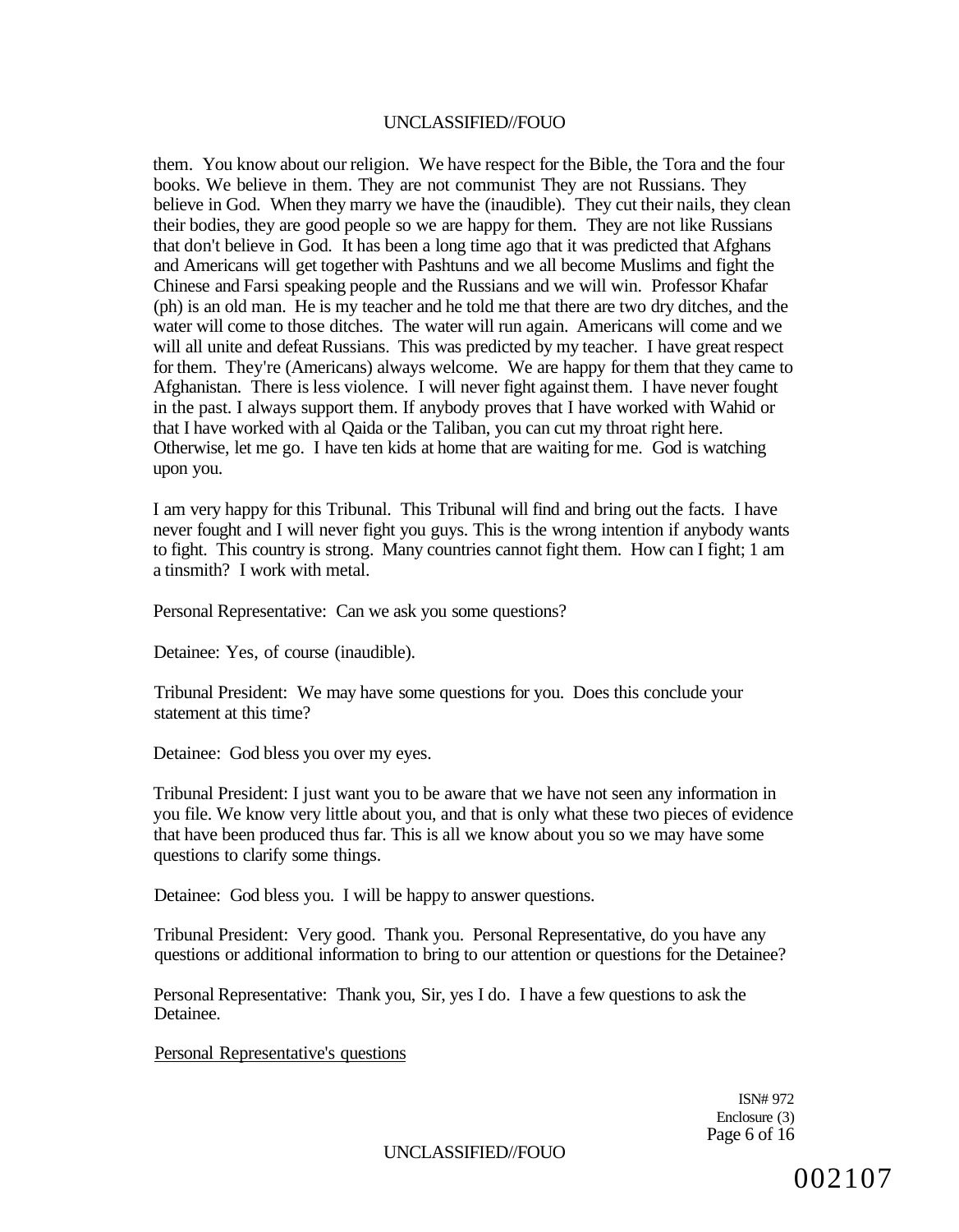- Q. My first question would be, were you ever trained as a soldier or fighter, ever?
- A. I have never been trained, but I can tell you the story when I was in the military.
- Q. That's what I meant. Were you ever trained? You were in the military. Were you ever trained?
- A. No, it was the time of the Russians when you're talking about military. I was there for two months and 16 days and then I ran away from the military, (inaudible).
- Q. My second question would be, the green jacket that you had, the OD green jacket, was it a military type jacket?
- A. No, no, no. It's a regular jacket that they sell at the bazaar and it had several pockets. There are many of them in the bazaar.
- Q. That was my follow up question. Did many people have this type of jacket?
- A. They make it out of cashmere, a lot of people are wearing that. It was the style. What color do you like? This color, this color, or that color, they would make it for you. It's like cashmere. It's very similar to these pants (referring to the bottoms of the Detainee's detention uniform).
- Q. Did you ever see soldiers wear that type of jacket?
- A. No, only civilians wear it. They put their snuff containers in it or beads, bread or hashish in their pockets.

Personal Representative: That was all the questions that I had, Sir, thank you.

Tribunal President: Very well thanks. Recorder, do you have any questions for the Detainee?

Recorder: No, Sir.

Detainee: May Allah the compassionate and merciful bless you.

Tribunal President: Thank you. Do any Tribunal members have questions?

Tribunal Member's questions

Tribunal Member: Good afternoon to you.

Detainee: May Allah the compassionate and merciful bless you.

Tribunal Member: We appreciate the chance to speak with you today.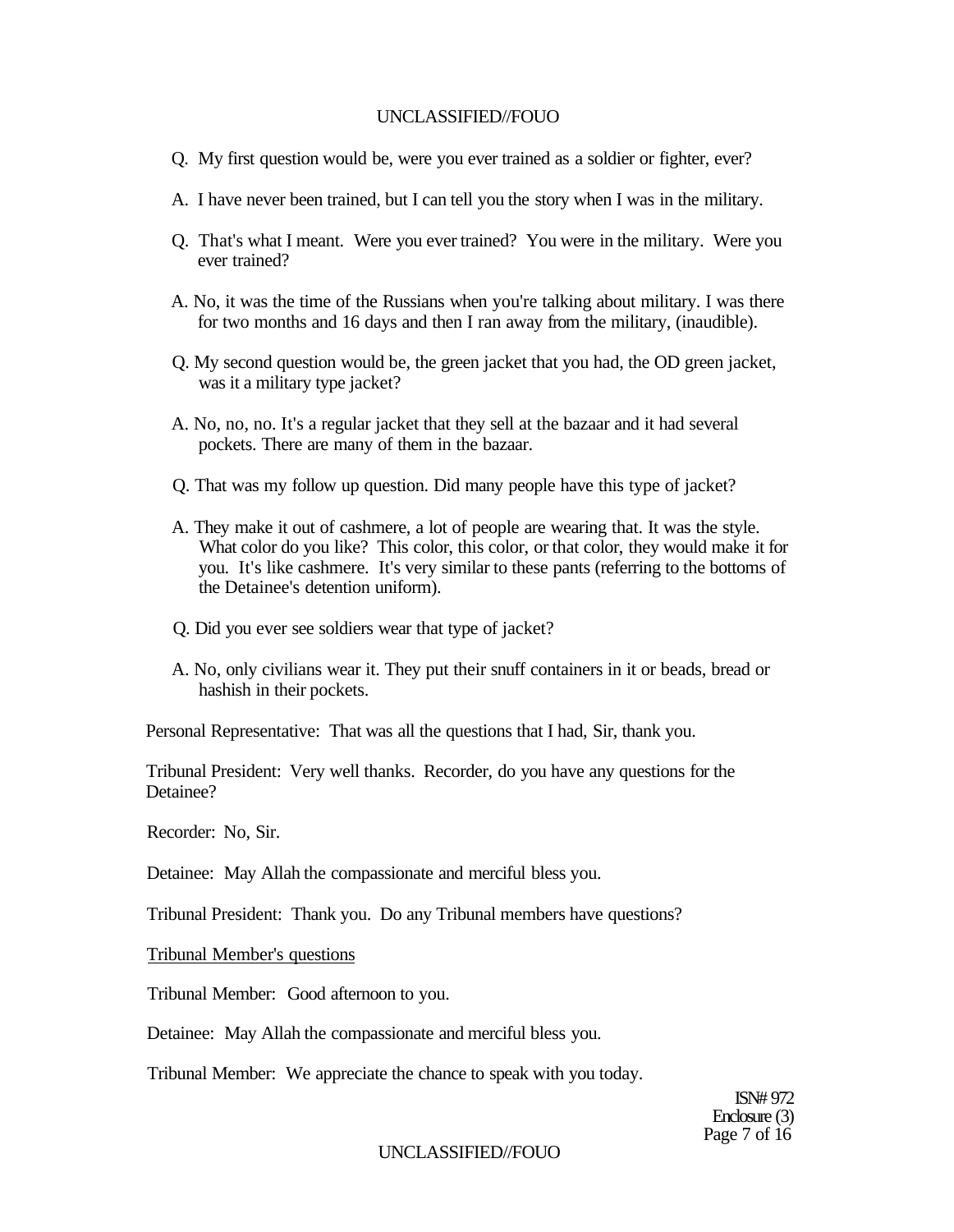Detainee: I am very happy that you talk to me today too.

Tribunal Member: We are not familiar with some ofthe thing that you have told us so I would like to ask you a few questions please.

- Q. Earlier you said that Abdul Wahid did not have a job during the Taliban. He just walked around. So I wondered, who is he that he can make people build a castle for him?
- A. At the time ofthe Russians, he was a big commander. He built it at that time. It's a big house and he routed the water to this house. He has four water wells in his guesthouse. This is the land of LeJay but he is from Shingha (ph) and has places now in LeJay.
- Q. Is he a leader of your village or province?
- A. He is from another area far from here. It's called Zindaw (ph). But he built two houses. One in the LeJay area and one in the Lahore (ph) area, he built these houses.
- Q. During the time we are talking about here, did he have people working for him?
- A. At this time people don't know where is the son of a bitch. He just got lost.
- Q. I was sorry to hear that he killed members of your family.
- A. This lady went away and eloped with my nephew Sangen. With Sangen, my nephew, she went to another town. She was divorced from her husband and he was protecting her. Wahid confiscated some cows, sheep, and goats from the father of Sangen. His name was Uncle Hatum (ph) and he gave to the father of this lady to bring some reconciliation. He had Sangen to divorce his one wife and gave his previous wife to somebody else. Sangen, after eight months, returned with that wife and she was pregnant. He killed them both. The woman and my nephew.
- Q. Why did he do this?
- A. Because the. woman was from the tribe of Perisi (ph). We are Hollisi (ph). Just to make Perisis (ph) happy, they killed him. Now our village, our town, is angry because of that.
- Q. Did you, yourself, have any personal dealings with Abdul Wahid ever?
- A. No, my house is far away from him. I don't have any personal thing with him.

ISN#972 Enclosure (3) Page 8 of 16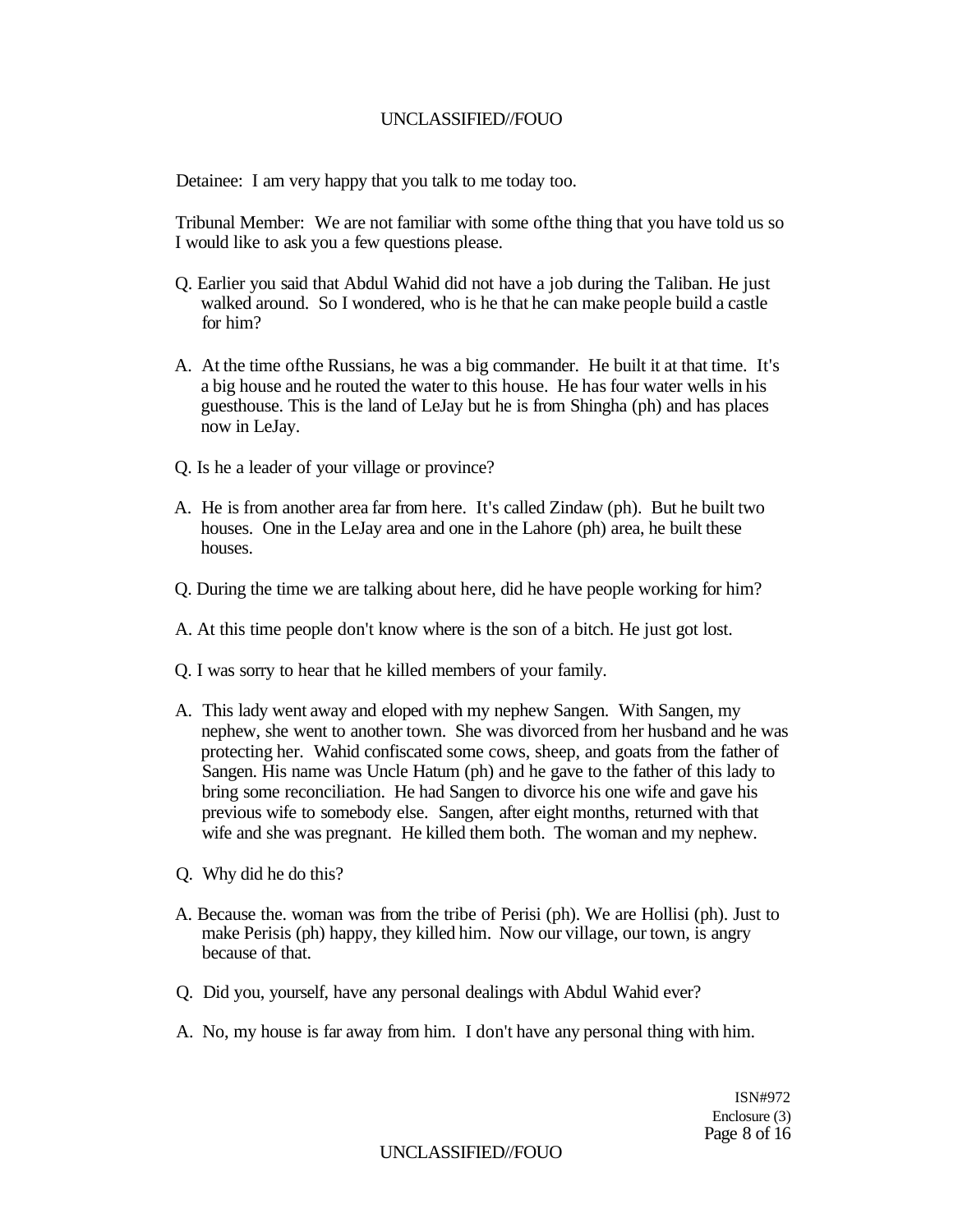- Q. During the Russian jihad, you were with Sahar Juhn (ph) for eight years and together you helped push out the Russians?
- A. Yes, I was with Sahar Juhn (ph) and Sahar Juhn (ph) was killed in Kandahar. Then I was with Mala Karem (ph) for two years. After he died, I haven't fought anyone. I'm just doing my metal work in my area.
- Q. How did you learn to use the weapons that you needed to fight?
- A. From communist we confiscated eight guns in the Kajaki (ph) area of Kandahar. Over there we figured it out. There was one farmer who knew how to use it. He showed us how to use it and how to fill it with bullets. We figured it out
- Q. So, before that time, before the Russian jihad, you had never fought or knew how to use any weapons?
- A. We didn't have any weapons prior to the Soviet invasion. Then the Americans distributed some guns to tribesmen. In our area there were only two guns. Everybody was fighting over those two guns. Little by little, the number of guns increased in our area so people had guns later on.
- Q. If people in your tribe know that you are an enemy of Wahid because of what he did to your family, why do you think someone would say that you are with him?
- A. No, I was never with him. I don't know who said that. Whoever said that, bring him as a witness to testify that I was with him; I have never been with him.
- Q. Did you know of people in your village who were against the American presence there?
- A. No, I swear to Allah that there is not a single person. Three times Americans came to my village. They asked for Abdul Wahid three times. We gave them rice, we gave them meat, we gave them fruit. If they come twenty times more, we will give them food and tea. Arresting me, there was a bright guy looking like him (referring to one of the Tribunal members), he stepped on my side and said, "Don't arrest this guy, this is a good gentlemen." But, there was an interpreter, he was Hazara (ph), a Farsi speaker, he said something about me to him and they arrested me. Hazaras (ph) are the defenders of Dostum (ph).
- Q. It sounds like Abdul Wahid and his people are definitely against the Americans. Would you agree with that?
- A. No, no, I don't think so. I don't think he is an enemy of Americans either. He has been, according to people, seen with Americans. The Americans got him and took him up to the Lahore area and then released him back. No, they don't have

ISN# 972 Enclosure (3) Page 9 of 16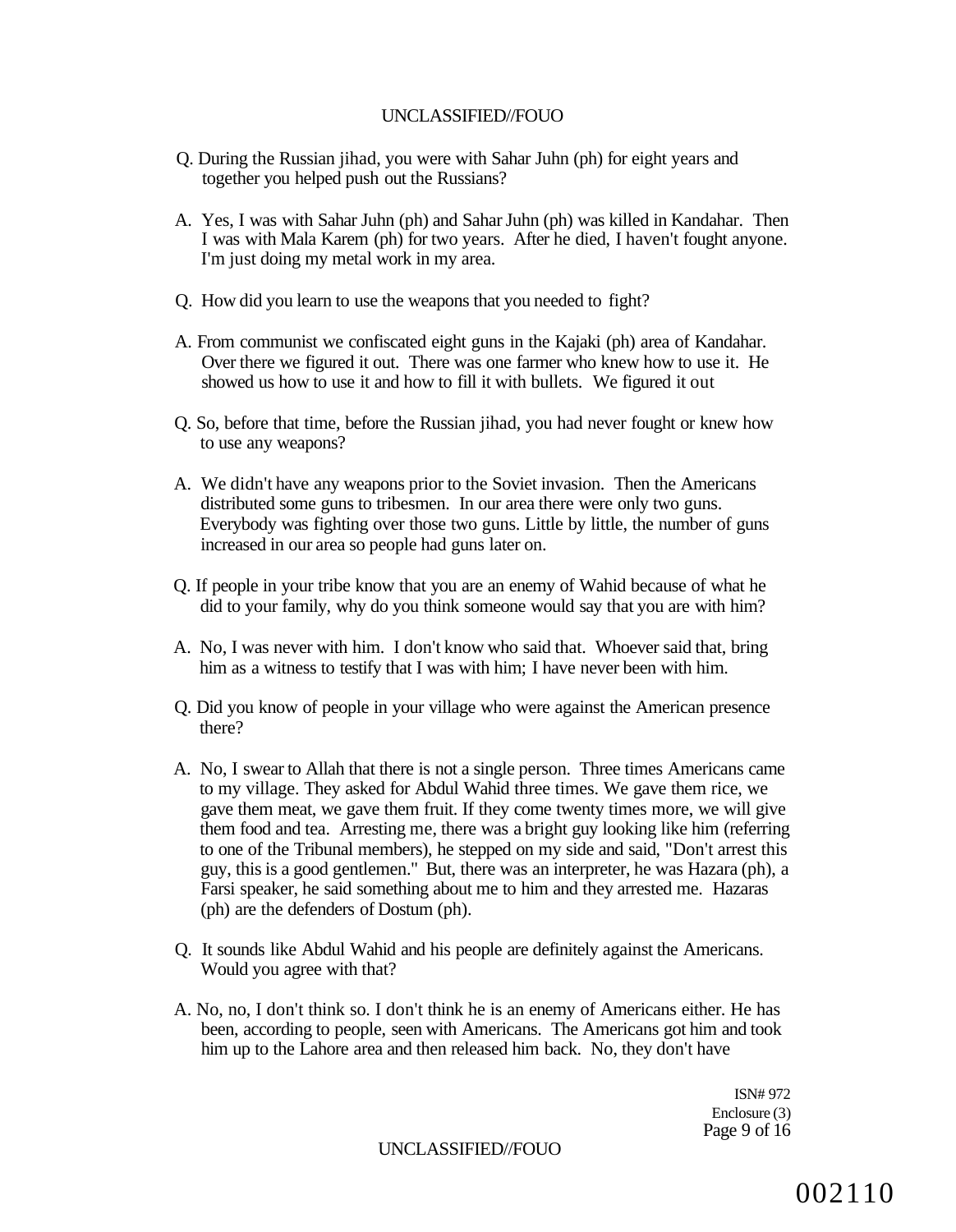animosity. He was happy that the Taliban's government failed. People say that. Taliban called him Toboki (ph).

- Q. What does that mean?
- A. It means no good. Good for nothing.
- Q. Well if you and your village were with the Americans and you think Abdul Wahid is with the Americans, who attacked our forces where you were?
- A. No one has attacked Americans. Not this time. If they have attacked Americans some other time, probably so. I was there all the time, and no one has attacked Americans.

Tribunal Member: Thank you very much. I don't have anything more for you.

Detainee: Thank you very much. God Bless you. May God send you to Heaven with us together. If you don't help me, I may say the opposite. I either pray or I cry.

Tribunal Member: I'm in no hurry to get to Heaven, but I have no questions. Thank you.

Detainee: Thank you very much. Ifyou guys treat me right, may God send you to Heaven.

There was a poor man sitting somewhere and Moses was crossing that area. Moses told this poor man to get out of this area because it might rain. This guy told him there is no sign of rain in the sky. When God heard that he asked Moses why did you tell him that the rain will come? There is no rain now. He told God, you can make it rain anytime. God will (inaudible) because you told that poor guy, I'll make a little rain just because you told him already. So it rained just enough rain to cover that poor man. The poor man was so upset. He was sitting somewhere all wet and Moses was coming on his way again. He asked the poor man, "Why are you so upset?" He said, "It's because of you. You made me all wet. Ifyou didn't tell me that you didn't ask God, I wouldn't be wet." So big people are doing big things.

Why would we fight Americans? There is no reason. You opened some schools. You made some streets. You give some money to poor people. You brought a little peace to Afghanistan. We don't fight you guys. We fight Russians because they confiscated our land. They would take the land of one person and give it to another person. They would do illegal marriages. This is why we fought them. We never fought Americans.

Look at them (the Tribunal members). Look at their faces, so bright and shining. You look at a Russian's face, he's all nasty. Their faces were full of scars and pimples. Allah doesn't need our prayers. Allah doesn't need our fasting either. But Allah sees them that they go to the church and pray, so Allah is happy.

> ISN# 972 Enclosure (3) Page 10 of 16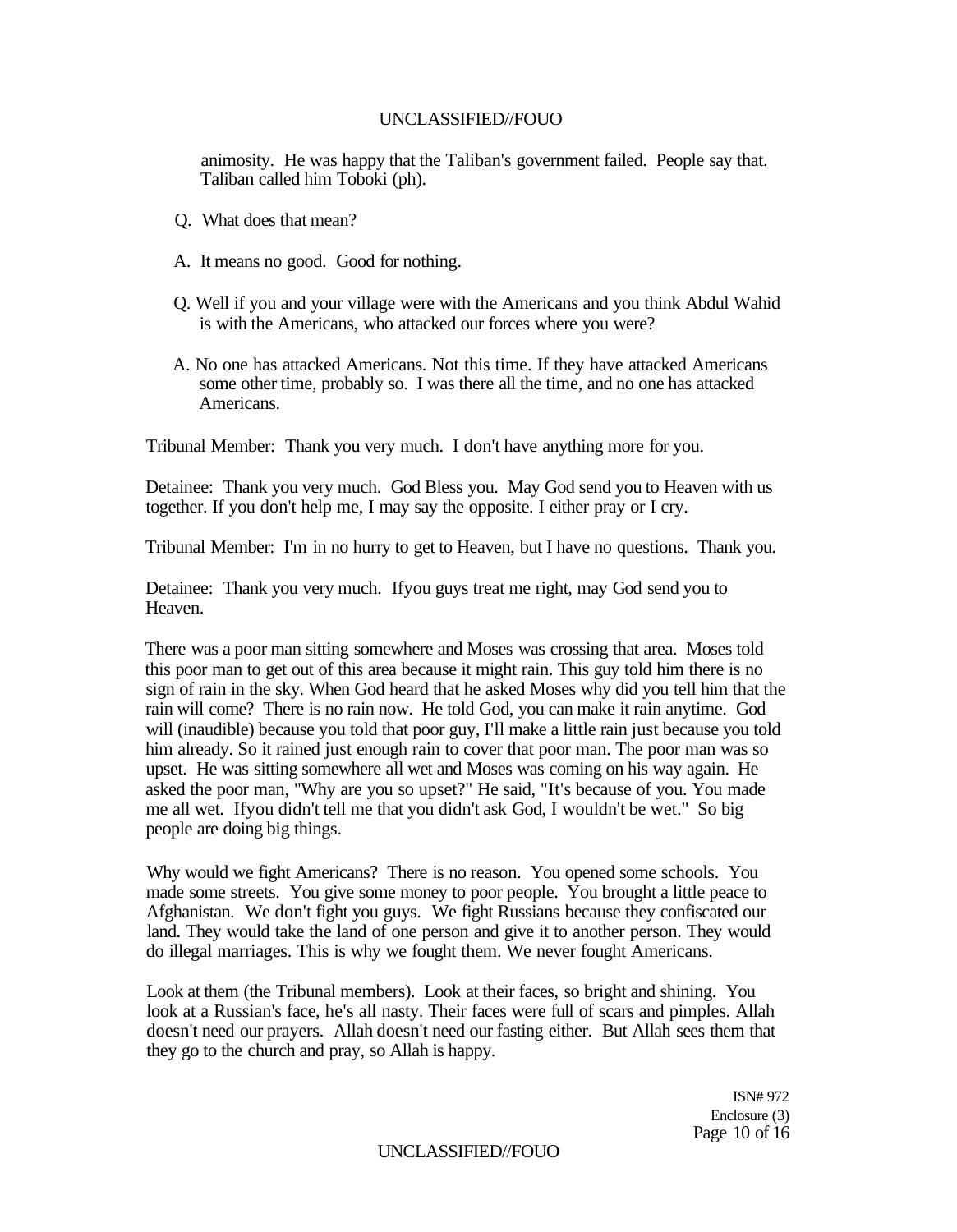Our leaders, religious leaders pray, dear God, make them Muslims. They never say dear God kill them. Now I am happy for you and I hope that you are happy for me.

Tribunal President: I have a couple of questions.

Tribunal President's questions

- Q. During the time the Taliban was in control of the Afghanistan government, what did you do for a living? How did you sustain yourself?
- A. I was a metal worker.
- Q. Did you ever do any work, or make any weapons, or provide any type of support to the Taliban?
- A. No, I never supported them. I cannot make weapons. I can make simple tools like sickle, and ax, I have a little blowing device and I have a guy who was working with me and helping me. That's all that I do. I also sharpen some tools. When you release me, I hope you give me some money. Americans are rich. They have more money. I have ten people.

Tribunal President: Are there any more questions (to the Tribunal members)? Thank you for your testimony.

Detainee: May Allah give you higher rank. To everyone of you.

Tribunal President: Thank you. Personal Representative, at this time does the Detainee have any previously approved witnesses to bring before the Tribunal?

Personal Representative: Mr. President, yes Sir. We would like call as a witness, Detainee 971,YurKuski(ph).

Tribunal President: Please notify the MPs to escort that witness into the tribunal room.

*The Tribunal took a short recess to allow the witness to be brought into the hearing room.* 

*The Tribunal President explained to the witness why he was there and asked him to verify his name.* 

*The witness was then sworn in using the Muslim oath.* 

Detainee's questions to the witness

Q. Do you know me?

ISN# 972 Enclosure (3) Page 11 of 16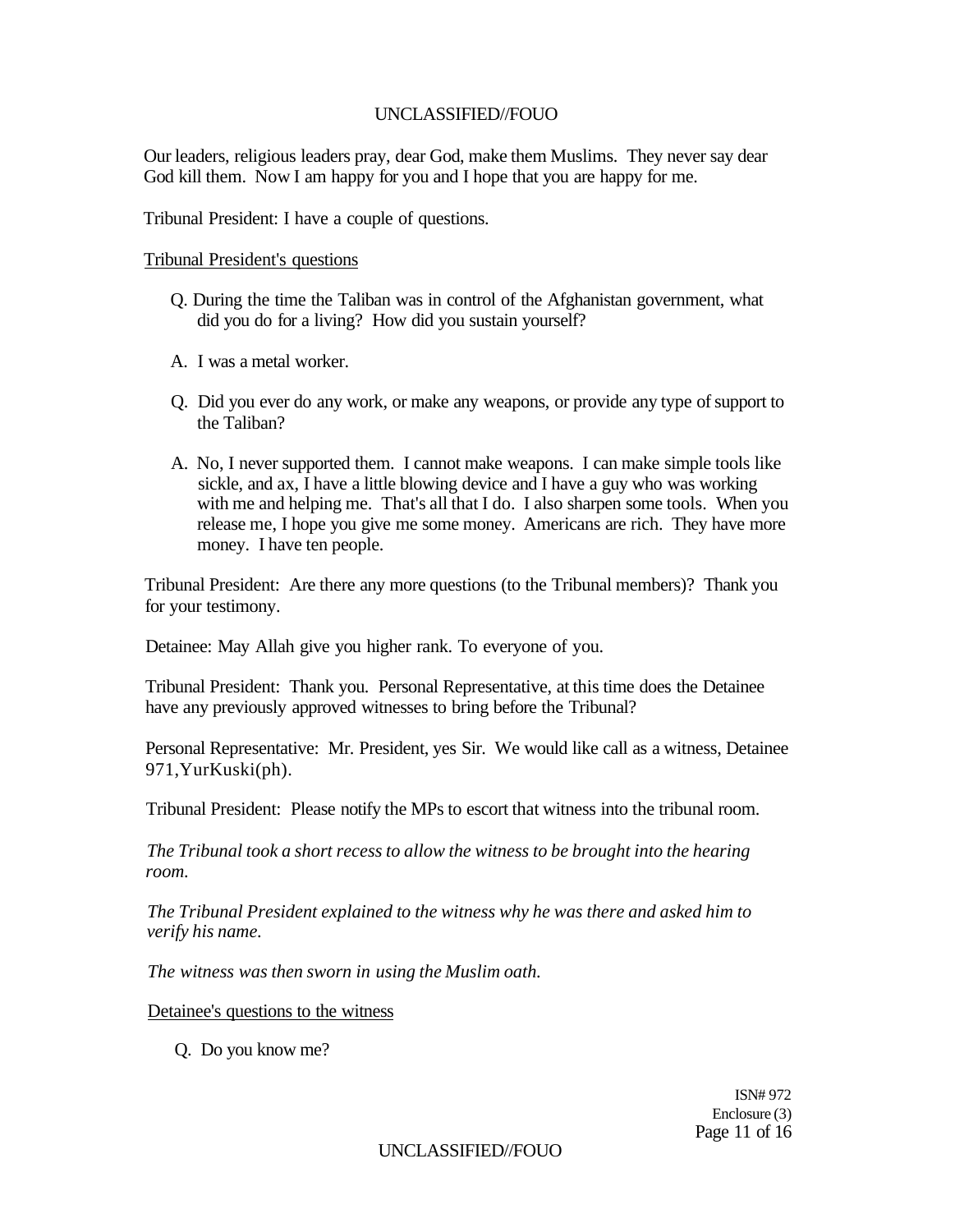- A. Yes, I know you.
- Q. What is my name?
- A. Your name is Alif Mohammed.
- Q. Who is ray father?
- A. You are the son of uncle Mohammed Kiup (ph).
- Q. Where am I from?
- A. You are from LeJay.
- Q. Have I worked with Abdul Wahid in his compound?
- A. No, you have not.
- Q. Have I worked with al Qaida or Taliban?
- A. No you have not.
- Q. What is my job over the past ten years?
- A. You are a metal worker, you are a tinsmith, and you also work on your land.

Tribunal President: Do you have any other questions for the witness?

Detainee: What do you want me to ask him?

Tribunal President: I just want to be sure that you have asked all the questions that you wanted.

The Detainee resumed his questions to the Witness.

- Q. Did you or I have any intention to fight against Americans?
- A. No, we don't have those intentions. They came to our town ten times. If we wanted to fight them we would have fought them the first time but we didn't fight them.
- Q. When they caught me at the water source area, did I have a weapon on me?
- A. No you didn't have any weapons on you.
- Q. Did I have a radio on me at that time or do I know how to use a radio?

ISN# 972 Enclosure (3) Page 12 of 16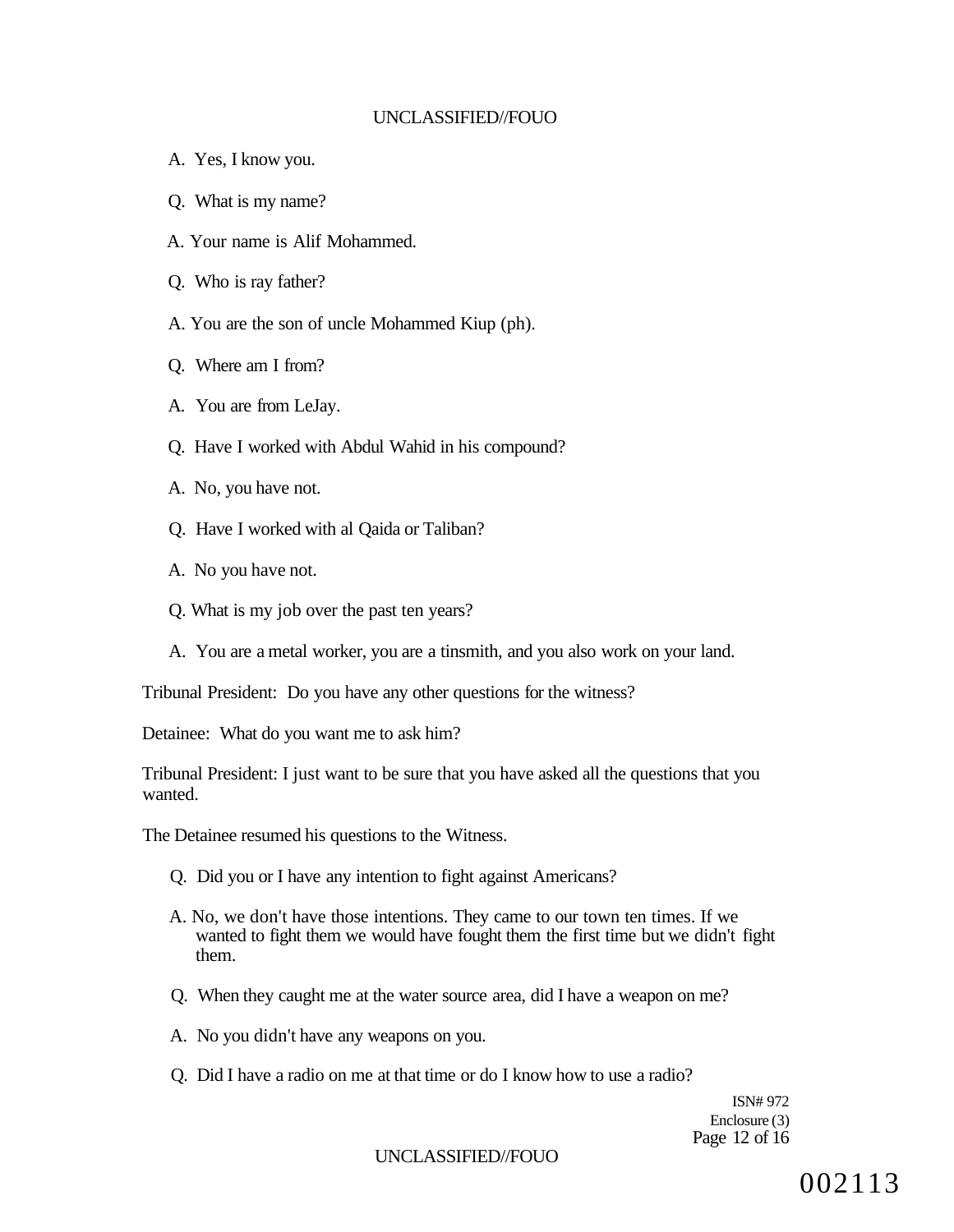A. No, you didn't have that.

Q. This is my witness. I am a poor man. Now it's your decision.

Tribunal President: Personal Representative, do you have any questions for the witness?

Personal Representative: Thank you, Sir, yes I do.

### Personal Representative's questions to the witness

- Q. How far away was your village from the Wahid compound?
- A. My house from Wahid's house is about 300 to 400 meters away from his house.
- Q. Were you captured with Alif?
- A. They arrested him near the water spring and I was arrested somewhere else.
- Q. Do you know if Alif had a satellite telephone?
- A. No, we don't have those things. We live in a mountainous area. American soldiers have seen our area. We can't ever write our names. Ask him if he can write his name. He doesn't even know how to read Quran.
- Q. My last question would be, did you ever, ever, ever see or hear fighting at that al Wahid Compound?
- A. No, he has never worked with Wahid. He is a metal worker, he has ten kids, he is taking care of his kids, he has a little land, and he works on the land.
- Q. My question is not about Alif, it's about the witness. Did you ever hear or see fighting? Not him fighting but any kind of fighting at the compound?
- A. No, there hasn't been any fighting around Wahid's compound. If there were, probably he would have been arrested by now.

Personal Representative: Thank you. No further questions Sir.

Tribunal President: Recorder, do you have any questions for the witness?

Recorder: No, Sir.

Tribunal President: Do any Tribunal members have questions for the witness?

Tribunal Members' questions

ISN#972 Enclosure (3) Page 13 of 16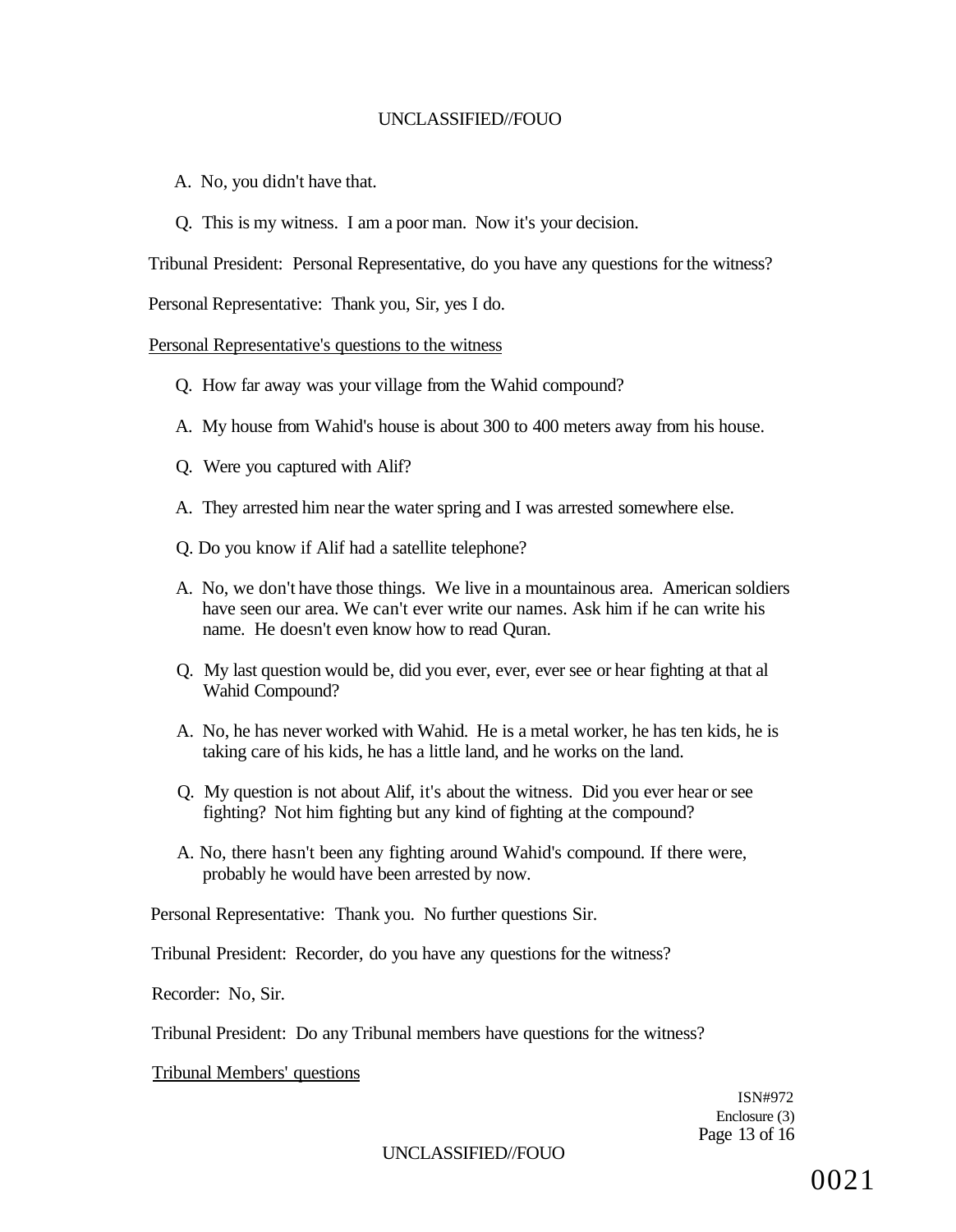Tribunal Member: Good afternoon to you.

Witness: Good afternoon to you.

- Q. This is the first time that we have seen you. So we are not familiar with your file or anything about you. Can you tell us if you are in the camp for the same reason that Alif Mohammed is in the camp?
- A. No. His allegations are his allegations. My allegations are mine. I worked for other people. I drove a tractor. I am a tractor driver and I have kids at home.
- Q. Today we have been talking about people who attacked American soldiers in the area of LeJay. Do you know anything about this?
- A. Prior to my arrest, up to the time I was arrested, no one has attacked Americans. 1 don't know if anybody has. Nobody has ever told me that people have attacked Americans.
- Q. But you never saw anybody attacking Americans when you were in LeJay?
- A. Prior to my arrest they were there in the area for two days. No one has fought them or shot one round at them.
- Q. Were you present when Alif Mohammed was arrested?
- A. No, he was arrested prior to me. They had covered his eyes and they had tied his hands and he was sitting there between American cars.
- Q. So you did see him get arrested?
- A. He was arrested in the morning. I was arrested in the afternoon. He said he was swimming and they arrested him.
- Q. You saw these things with your own eyes or people told you about it?
- A. Yes, I saw these things with my eyes.
- Q. Do you know why they arrested Alif Mohammed?
- A. No, I don't know. Many people have been arrested and probably many people are innocent. They have been arresting innocent people.
- Q. Ho many people from your village are here or have been arrested?
- A. Four people from our village are here.

ISN# 972 Enclosure (3) Page 14 of 16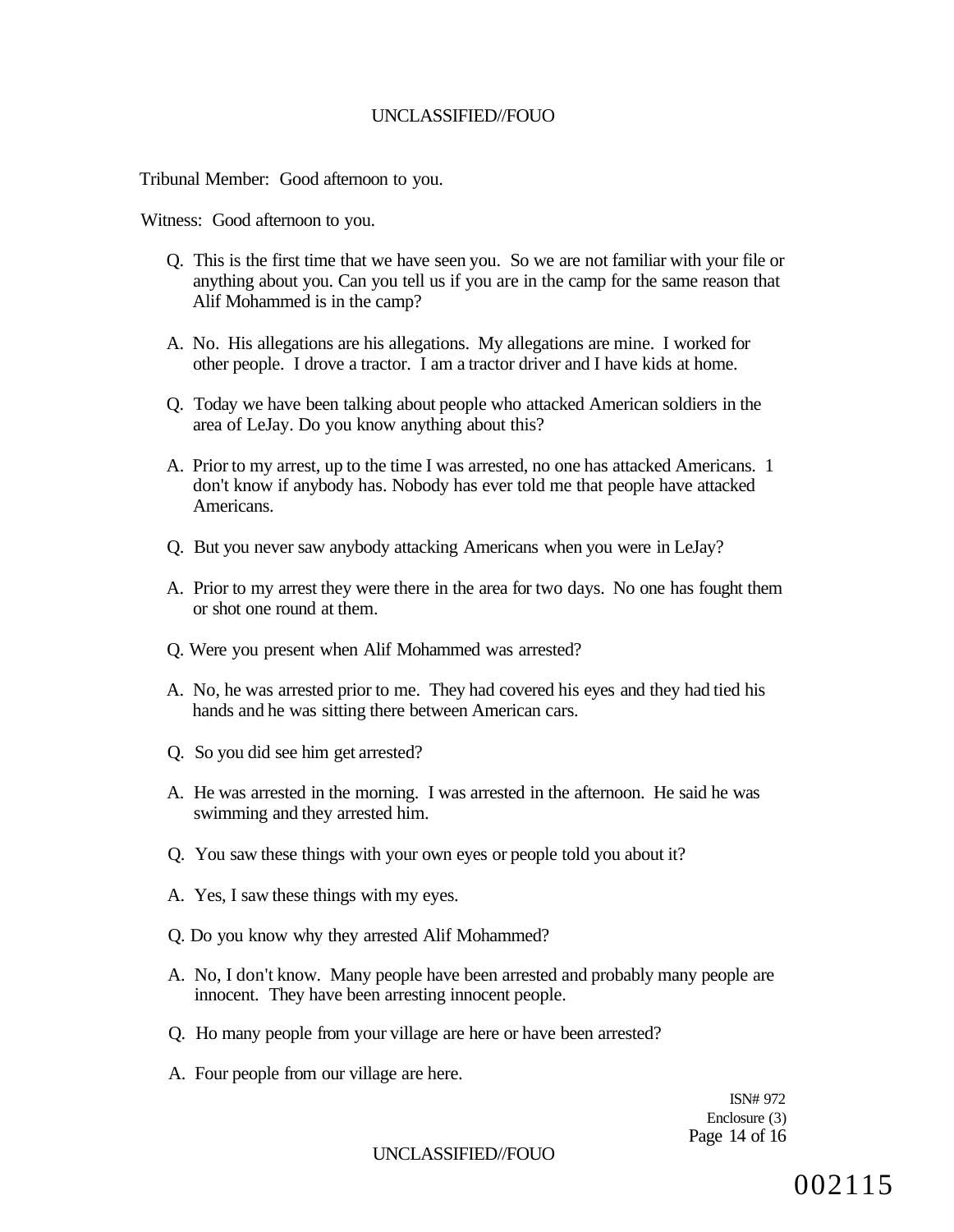Q. Four?

A. Yes.

- Q. Did you see the other two people arrested?
- A. One was arrested with me. The other guy was basking in the sun and he got arrested.
- Q. Over what period of time were all four people arrested? Was it all the same day, the same week, what was the period of time?
- A. We were all arrested the same day.
- Q. Right after the attack on American forces?
- A. No, their vehicles arrived in the town, but there was never an attack.

Tribunal President: This Tribunal thanks you for your testimony today. At this time you are accused, and the MPs can escort the witness away.

Witness: May I ask a question?

Tribunal President: Yes, you may ask a question before you leave.

Witness: We are people of suburbs. We are people of a mountainous suburb. We don't know much civilization. We are poor people and we are innocent people. Your military men come over there and they arrested us. We didn't have weapons. We have not caused any troubles for anybody. Now we are here two and half years in Cuba. This is cruelty and it's not fair.

Tribunal President: Thank you for your testimony today. The MPs may remove the witness.

#### *The Tribunal took a short recess to allow the Detainee to be removed from the hearing venue.*

Tribunal President: Alif Mohammed, we have heard the testimony of the witness. Do you have any other information or evidence to present to this Tribunal today?

Detainee: I don't have anything else to say. For God's sake help me if you can.

Tribunal President: We will take everything that we have told us today in your statement and the witness' statement into consideration as we make our determination of your Enemy Combatant status.

> ISN# 972 Enclosure (3) Page 15 of 16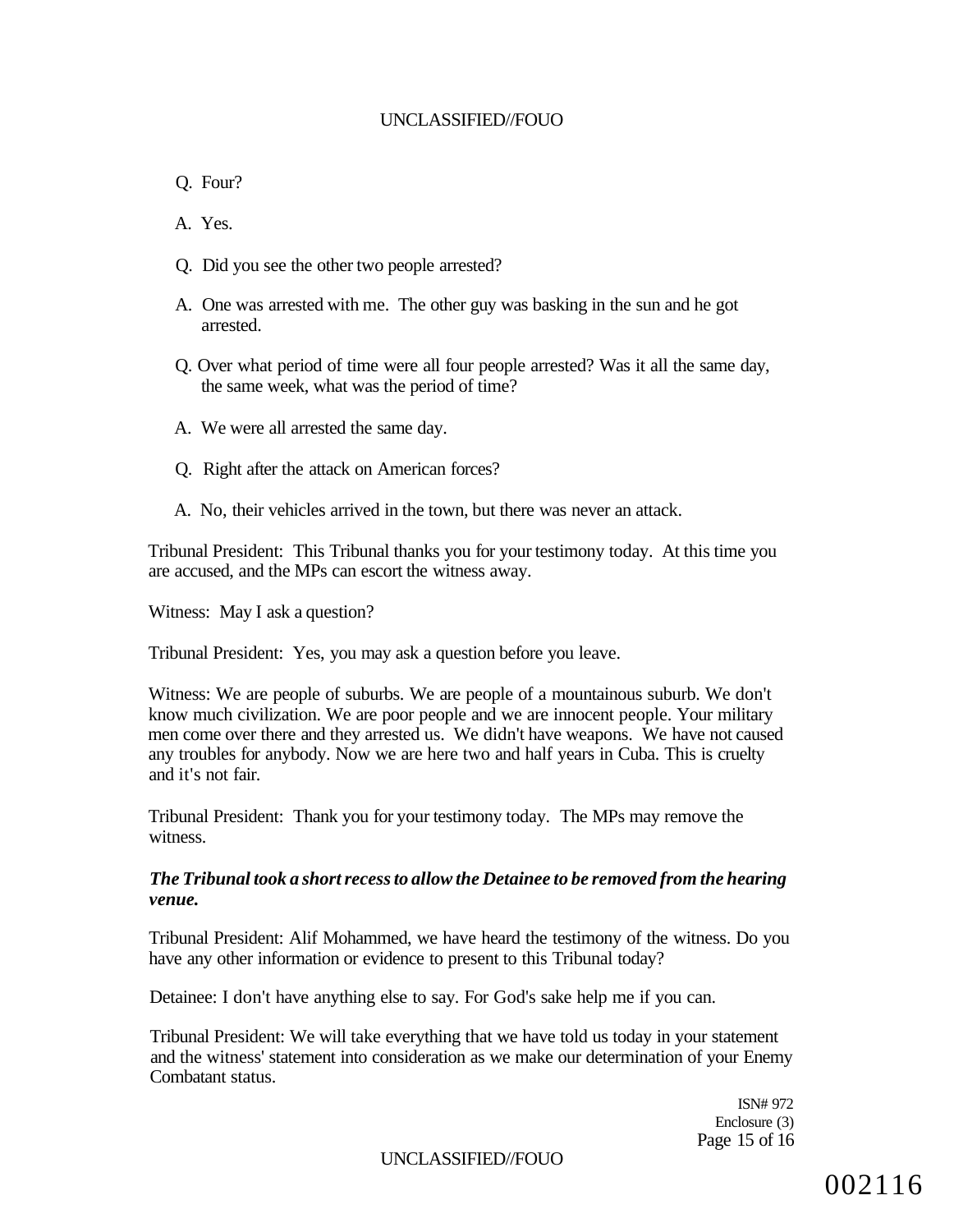*The Tribunal President confirmed that the Personal Representative had no further evidence to present and that the Detainee had no additional previously approved witnesses to present to the Tribunal and closed the open session.* 

*The Tribunal President explained the remainder of the Tribunal process to the Detainee who when told that he may need to contact his family if he was found to be an Enemy Combatant made the following comment:* 

Detainee: That place is too far from here for my family. If I ask them they might **help.** 

## *The Tribunal President continued reading the hearing instructions and thanked the Detainee for his courteous participation.*

Detainee: I will personally pray for you too and I thank you. I know people. I know their faces. Your faces are bright and shining. These are the faces of good people.

Tribunal President: We thank you and this concludes the open session of this Tribunal.

## *The Tribunal President adjourned the open session.*

# **AUTHENTICATION**

I certify the material contained in this transcript is a true and accurate summary of the testimony given during the proceedings.

Colonel, U.S. Marine Corps **Tribunal President** 

> ISN# 972 Enclosure (3) Page 16 of 16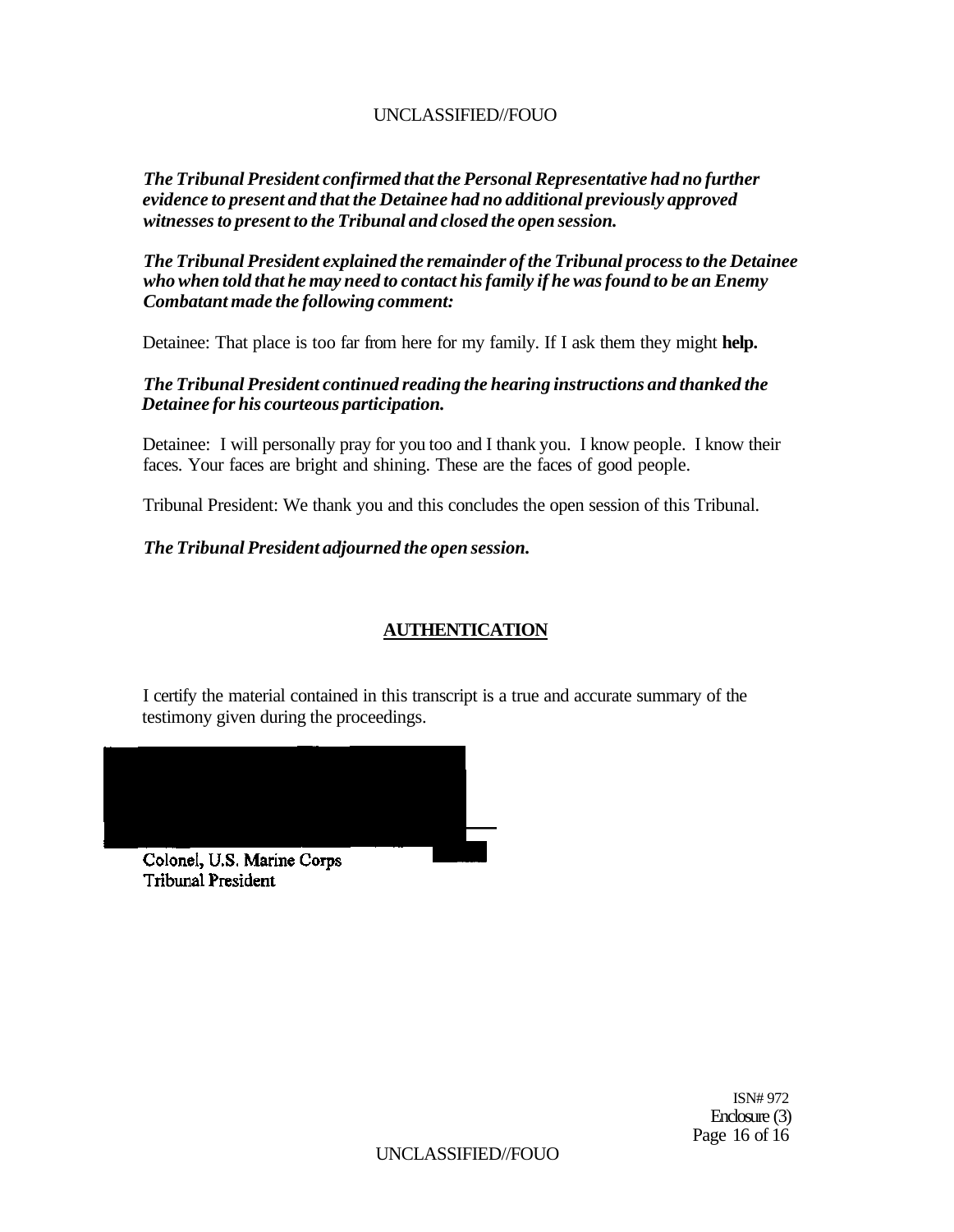### **Summarized Unsworn Detainee Statement**

*The Tribunal President read the hearing instructions to the detainee. The detainee confirmed that he understood the process and had no questions.* 

*The Recorder presented Exhibits R-J through R-3 into evidence and gave a brief description of the contents of the Unclassified Summary of Evidence (Exhibit R-l).* 

*The Recorder confirmed that he had no further unclassified evidence or witnesses and requested a closed Tribunal session to present classified evidence.* 

*The Detainee did not take the Muslim oath, but promised to tell the truth..* 

*The Personal Representative read the accusations to the detainee so that he could respond to the allegations. The allegations appear in italics, below.* 

*3.a. The detainee is associated with the Taliban:* 

*3.a.l. The detainee traveled to Pakistan to study the Koran, even though he did not understand the language in which it was being taught.* 

Detainee: This is the rule of Islam. Once you accept this religion you must read the Koran; it is the order of Allah. It doesn't matter whether you understand Arabic or the Koran or not; you must read it. People who do not read the Koran are not Muslims.

*3.a. 2. The detainee traveled from Pakistan to Afghanistan after 11 September 2001.* 

Detainee: Yes I did.

*3. b. The detainee participated in military operations against the coalition.* 

*3. b. 1. The detainee was at Mazar e Sharif.* 

Detainee: That's not true. I was captured in Mazar e Sharif while I was traveling through the city. I was not there.

*3. a. 2. The detainee received training on the AK-4 7.* 

Detainee: I got the AK-47 training when I was thirteen or fourteen years old. I was a refugee in Afghanistan and someone in the mosque just taught us three or four times how to assemble and disassemble the AK-47.

*3.b.3. Northern Alliance Forces captured the detainee.* 

Detainee: Dostam captured me.

1SN# Enclosure (3) Page 1 of8

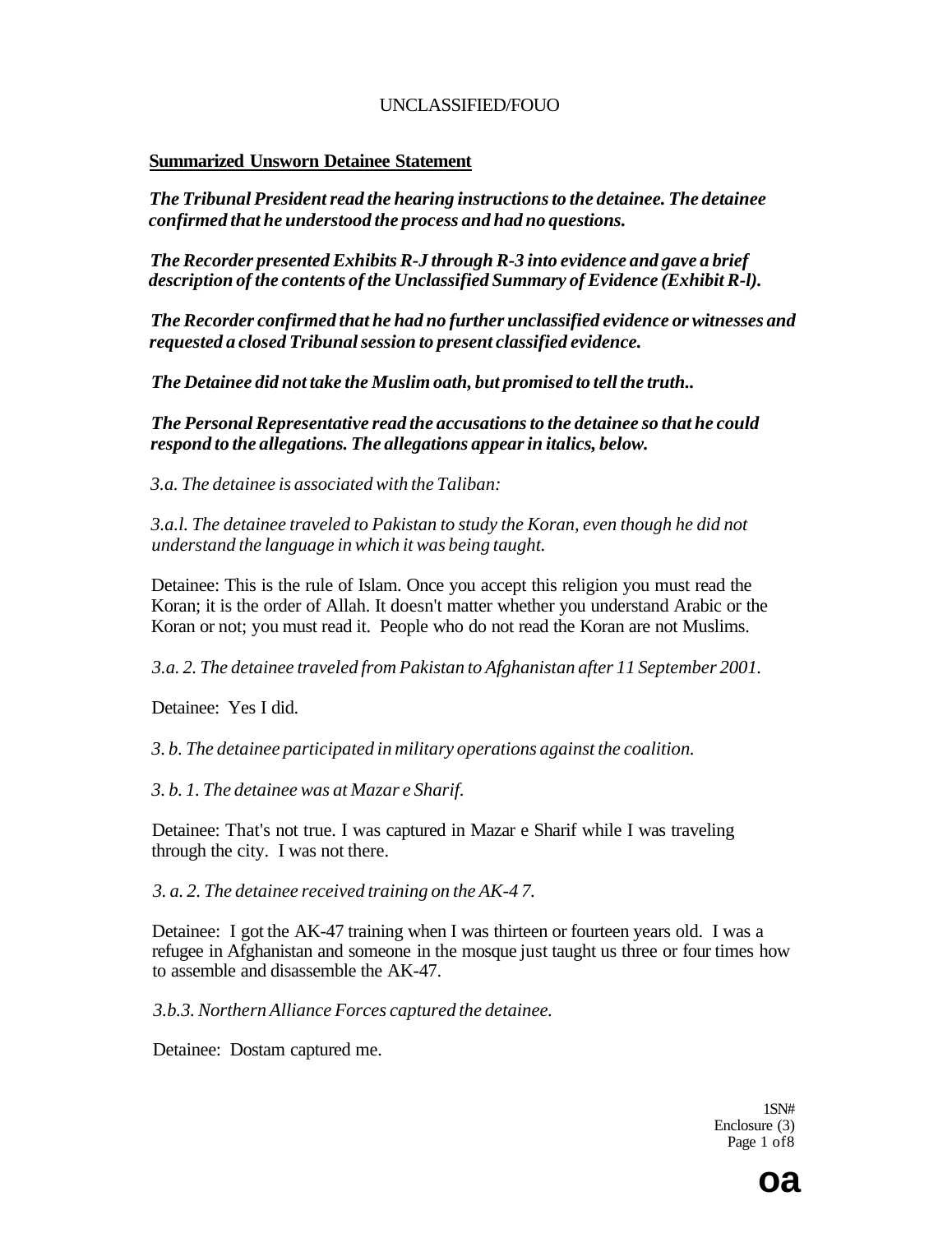Tribunal President: Is there anything else you would like to tell us?

Detainee: I would like to tell my story why I ended up here out of my country. When they say that I got training on the AK-47 that is a big lie. The reason for me leaving my country was because of the civil war in Tajikistan. I had to leave my country because of the civil war and I had to serve the Army and participate in that war. There was a good chance that I could have been killed. That is why I ran away from that war and the Army and left my country. I came to Pakistan to learn the Koran. My goal was to go to Russia, but I could not do that, so I went to Pakistan. I studied the Koran in Pakistan for five or six months. After that I went to a city called Molton. There was a place called Kerokapa (ph) and I had my own little shop there in that place. The reason I entered Afghanistan: I wanted to return back to my country. When they say that I was with the Taliban or associating with the Taliban that is a big lie. I ran away from a small civil war that was going on in my country. How am I going to run away from a small war and participate in a big war? Taliban are Pashtu and I am Tajik, there is a big difference between us. I have an example for you. When there is a big and dangerous bird over there and a small bird, the small bird would never dare to fight with the big bird because he knows that he will lose the fight and die. The United States is a big power in the world. Why would a man like me dare to fight against the United States? You are accusing of me of fighting against the Northern Alliance. That is a big lie also. They are Farsi speakers; they are my own blood and why would I fight against my own people? We know it and you probably know it, that there has been a long war going on in Afghanistan and it was mostly the tribal war between different tribes. Also you are accusing me of getting training on AK-47. The proper training on the AK-47 takes people one or two years to learn how to use. When they taught me how to assemble and disassemble it two or three times they wanted to use me in the war against Tajikistan, not the United States. After I was shown the AK-47 training two or three times, I went back with my parents to Tajikistan. I have never used that training. The people who captured me in the northern part of Afghanistan, I was just a traveler, traveling through their city. They did not capture me with a weapon; I didn't have a weapon on me. They didn't capture me while fighting; I was traveling like a passenger when they captured me. That was my story and my problems why I left my country and ended up here.

#### *The Personal Representative had questions for the detainee*

Personal Representative: I'm looking at my note of the conversation that we had. You told me that you felt comfortable going to Pakistan through Afghanistan because during the twenty-five years of fighting, the Afghanis were fighting each other and they would not bother travelers.

Detainee: Yes that is true.

Personal Representative: But when you got there after September 11, this had all changed and that the Afghans were picking up all foreigners. Is this basically what you told me?

> ISN# Enclosure (3) Page 2 of 8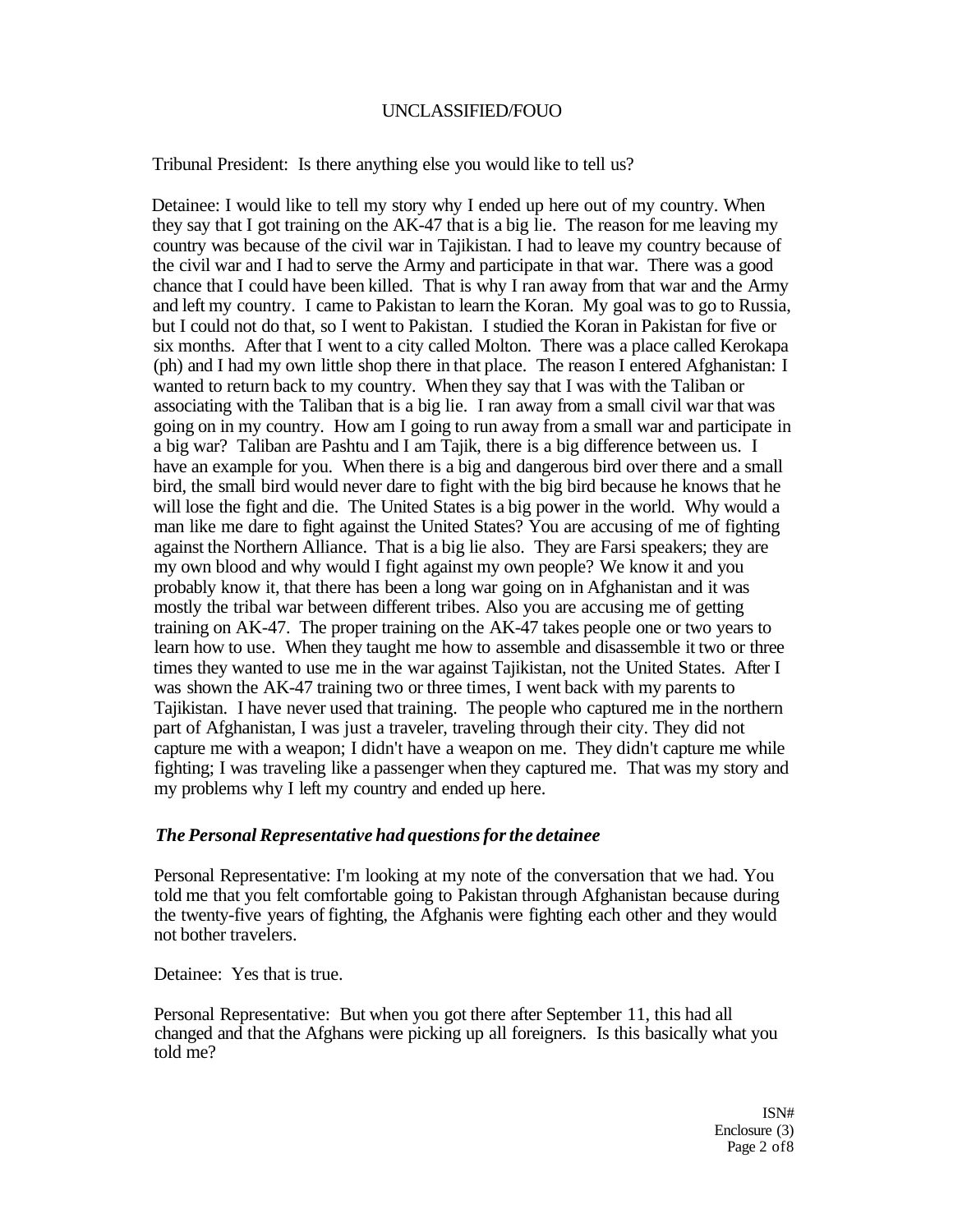Detainee: Yes that is true. I wasn't aware that if I entered Afghanistan they would just arrest and capture me. When I entered Afghanistan and when I arrived at the city of Konduz, that is when I realized things had changed. Before I entered into Afghanistan I did not know that things had changed there. If I had known that the United States would have arrested me, I would not have gone to Afghanistan.

Personal Representative: You told me about how you found out that foreigners were being picked up. I would like for you to explain to the Tribunal how you found that out and what events lead up to your capture.

Detainee: I came from Pakistan to Konduz. I came from Pakistan and went to Jalalabad then to Kabul and then Konduz. I came to a small restaurant that the Afghans call a cafe. I was sitting there eating and drinking tea. Someone approach me, the person who used to work in the restaurant. He talked to me. I have a Tajiki accent and you can tell I'm not Afghan; I'm Tajik so he recognized me. He asked me where are you going. I told him I wanted to get back to my country Tajikistan. He told me that there was fighting going on around the city of Konduz and you can't go anywhere. If people capture you or find you they will just turn you over to Americans. So I asked him what should I do. He brought me somewhere where there were a lot of cars. There were a few people from the providence of Badakshan in Afghanistan. There were a few Badakshani people over there also. They told me to stick with these few people from Badakshan and they are going to take you to Mazar e Sharif, then to Qandahar and from there to Pakistan. Once you get to Pakistan you just go on with your life and then come back. I was happy to hear that because I knew if I went back to Pakistan there would not be any problems. We were riding in cars and we came to Mazar e Sharif. We were close to entering the city of Mazar e Sharif and people of Jalalabad asked us to get out of the car and they handcuffed us. They made us sit on the ground. I don't know what happened; maybe someone was trying to runaway or something because I heard some shooting. When I open my eyes I found myself in the hospital. I did two petitions, one for the Red Cross and one for the United Nations, saying that I was just traveling and they captured me. They never answered. Some Americans came and questioned me. They told us don't worry and don't be upset we are going to send you back to Tajikistan. They brought me to Qandahar and then here.

## *The Personal Representative had no further questions.*

#### Tribunal Members' questions

- Q. How old are you?
- A. Three years ago I was twenty-three years old but now I feel like one hundred years old.
- Q. Prior to leaving Tajikistan, where did you live in Tajikistan?
- A. The capital of Tajikistan is Dushanda and there is area of close to that called Khaplan, I lived there.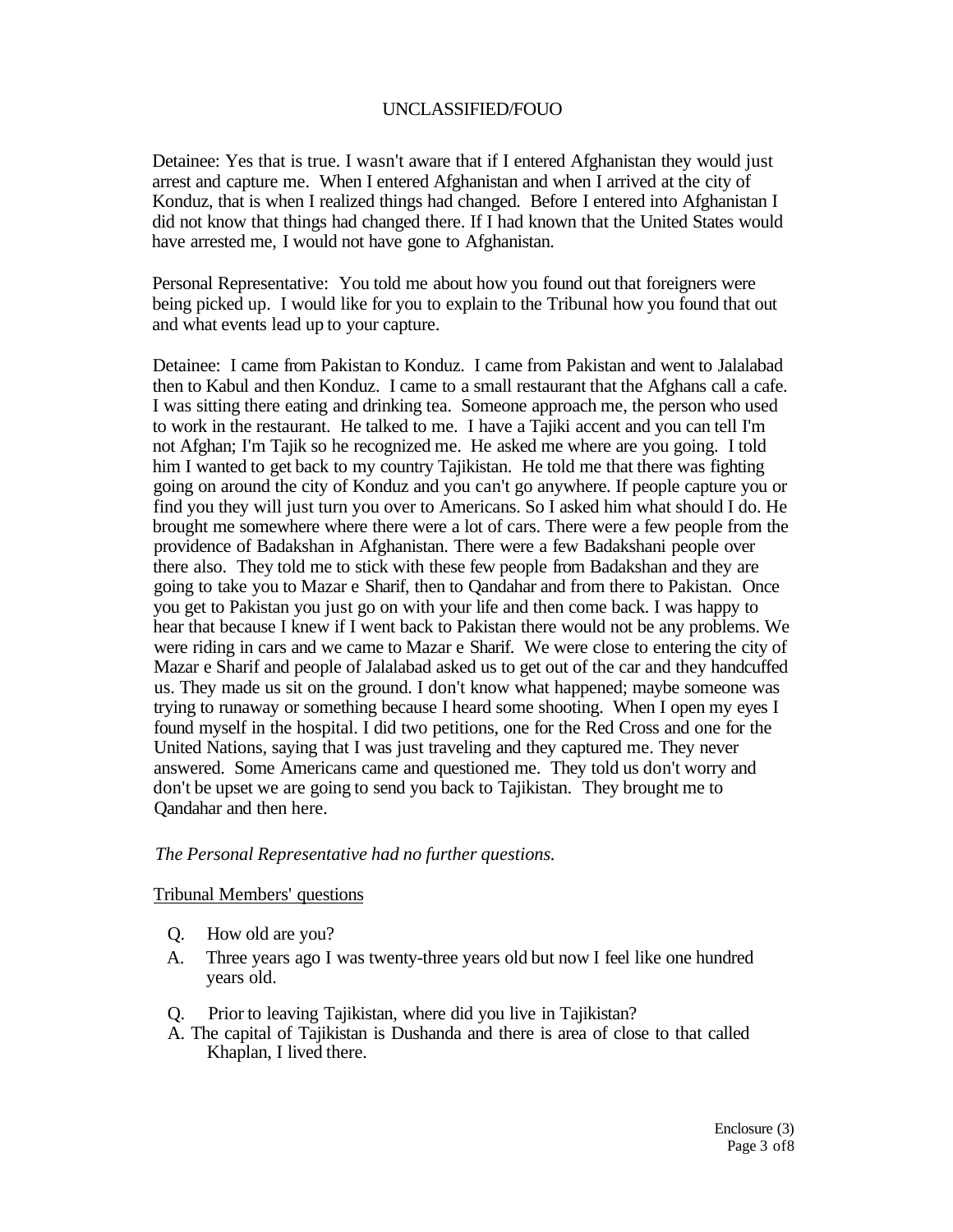Q. What did you do there?

A. It was in time of war, I was at home, and there wasn't any work.

- Q. You said at one point you wanted to go to Russia. Why did you want to go to Russia?
- A. I already told you that I was trying to run away from the Army. I did not want to serve the Army in the time of war. Also finically I wasn't doing well. Our houses were burned and we didn't have any money to fix it. We had a tough life over there.
- Q. That doesn't really tell me why you wanted to go to Russia. What about Russia in particular was attractive to you?
- A. Half of Tajikistan is working in Russia; there was work over there.
- Q. So why then did you go to Pakistan?
- A. I didn't have any money, how could I go to Russia?
- Q. Before you left Pakistan, did you have a passport?
- A. No I didn't. Afghanistan doesn't require any passport.
- Q. But you were going to Pakistan. Do they not require a passport?
- A. There is a huge border between Afghanistan and Pakistan and there has never been a problem entering from one country to another. Afghans can go and enter Pakistan easily.
- Q. So you had traveled to Pakistan before Afghanistan?
- A. From Tajikistan.
- Q. Yes, but there is no common border between Tajikistan and Pakistan, so I gathered you went to Afghanistan, is that right?
- A. I flew from Tajikistan directly to Pakistan.
- Q. So in Pakistan you intended to study the Koran, is that right?
- A. Yes.
- Q. It is not possible to study the Koran in any language other than Arabic?
- Yes, especially when Muslims do five-time prayers. The prayers have to be done in original language, which is Arabic. Other than prayers you can read the Koran, you can read the translations but you have to the Koran in your hand and read the Koran first and then read the translation. The prayers have to be in original language, which is Arabic.
- Q. When you arrived in Pakistan did you study the Koran?
- A. Five or six months.
- Q. Was this the same time you had the shop or before that?

ISN# Enclosure (3) Page 4 of 8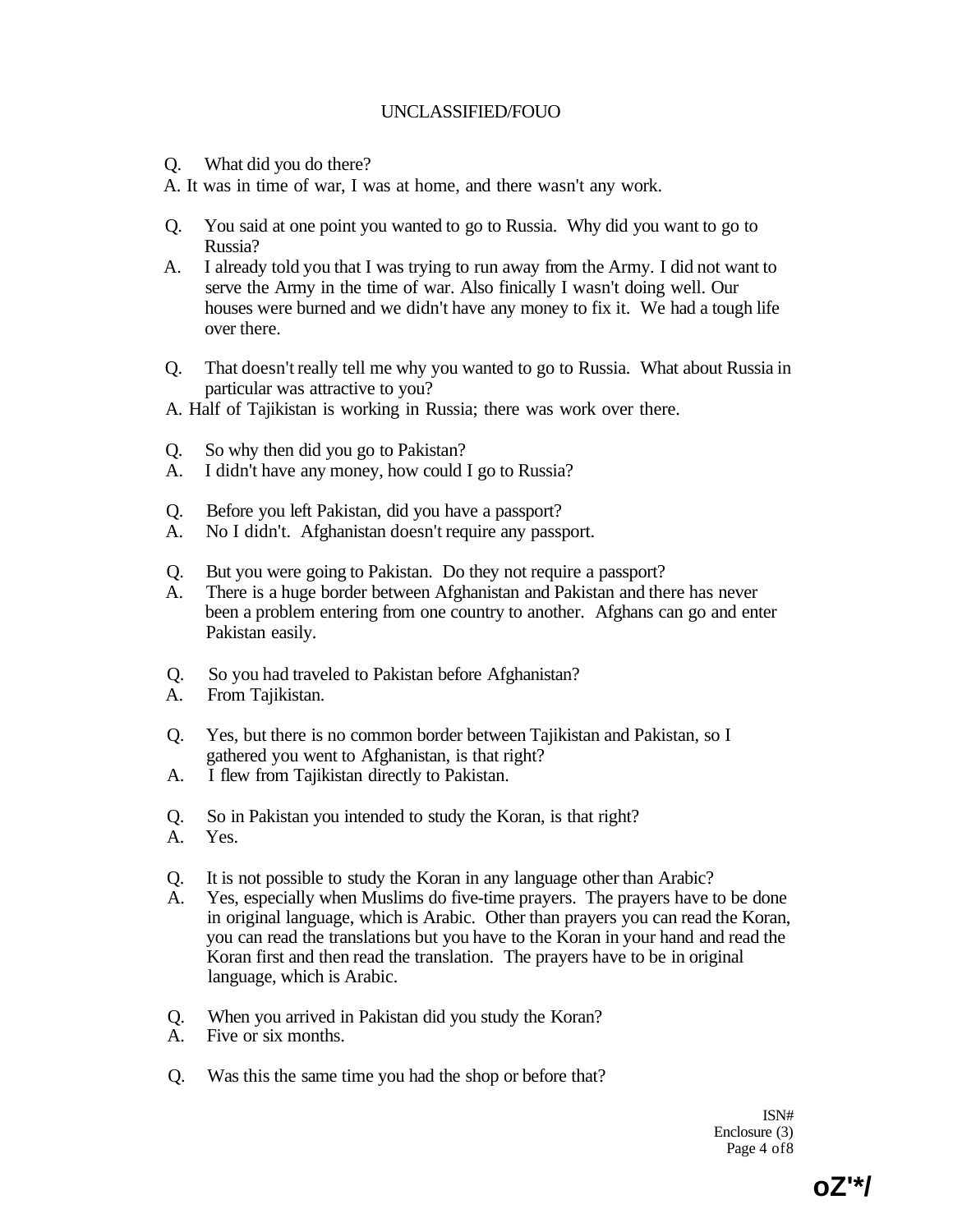- A. No, after the five or six months of learning the Koran then I went and worked in that store.
- Q. What was your reason for leaving your store and heading back to Tajikistan?
- A. The war in Tajikistan was finished and everything was fine. I wanted to see my parents.
- Q. Why didn't you fly back from Pakistan to Tajikistan?
- A. How can I do that without a passport?
- Q. The same way you did it from Tajikistan to Pakistan I would guess.
- A. I flew from Tajikistan to Pakistan with a passport. On the way back my passport was expired, I didn't have any other documents.
- Q. Couldn't you simply just get another before you traveled?
- A. I wasn't familiar with the process. I was a stranger in Pakistan and then I want to save some money. I thought it would be cheaper to travel through Afghanistan.
- Q. When you left Tajikistan how long did you expect to be away?
- A. I was waiting for the war to be over. I wasn't sure how long I was going to leave for.
- $\overline{O}$ How long was it actually from the time you left Tajikistan until the time you were apprehended?
- A It was the end of 1997 or the beginning of 1998 when I left Tajikistan.
- $\overline{O}$ Do remember when you left Pakistan to go home?
- A It was the time or Ramadan.
- Q In 2001 after the September  $11<sup>th</sup>$  attacks?
- A That right.
- $\overline{O}$ Were you ever a part of, or have you ever heard of the Islamic Movement of Uzbekistan?
- A I have heard about it here but before I didn't know anything about it.
- $\overline{O}$ When you originally left Pakistan, were you traveling with a group or were you traveling alone?
- A I was traveling with one of those personal cars like a taxi. I was traveling in those.
- Q. You didn't know any of the other people on the taxi?
- A. There were some other passengers, a woman and a man but I didn't know them.

ISN# Enclosure (3) Page 5 of8

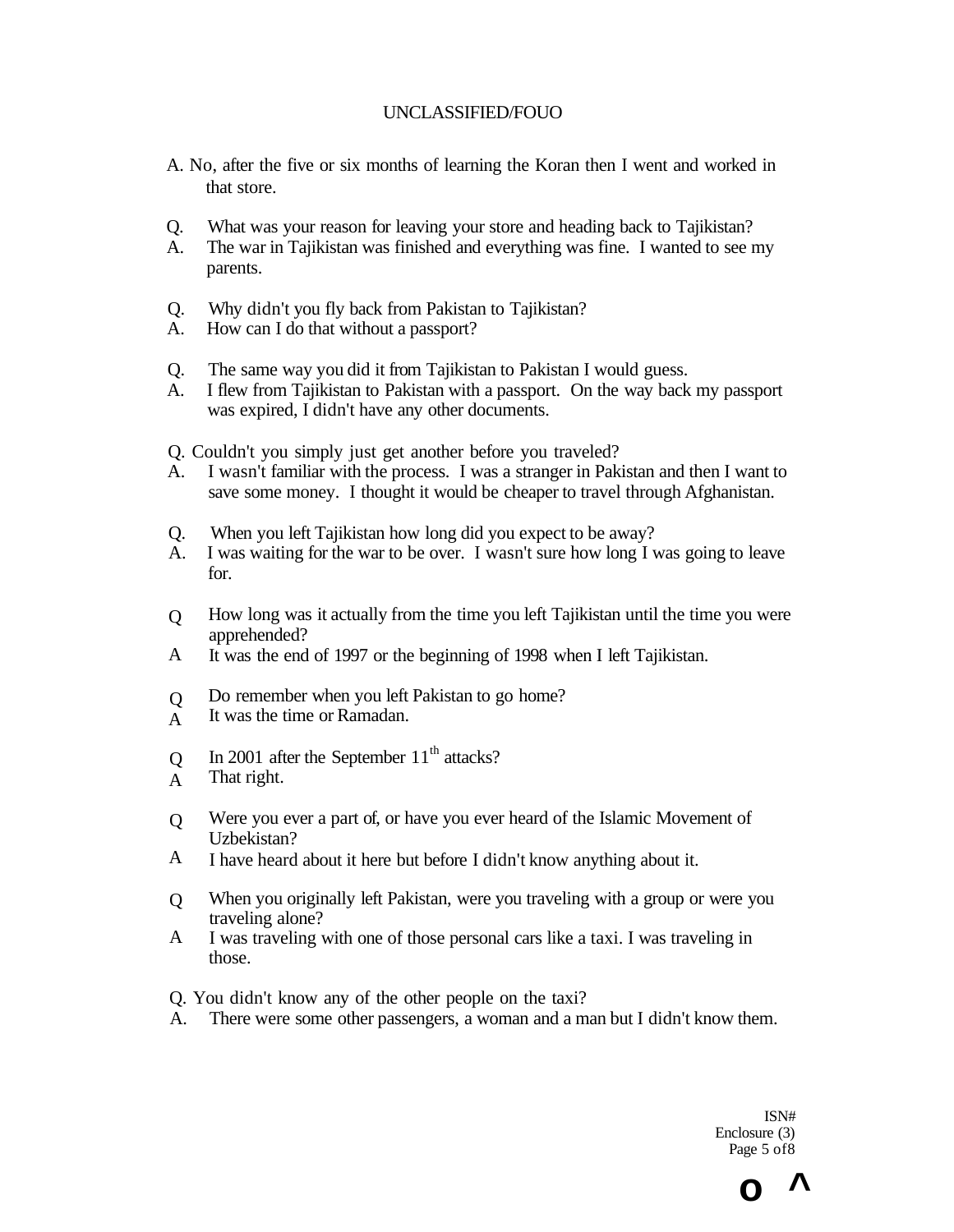### Tribunal President's questions.

- Q. You said you didn't go to Russia because you didn't have the funds to travel there. How did you fund your travel from Tajikistan to Pakistan?
- A. I saw on my way a Russian-made car called Camels(ph). I stopped the car. I got in the car with the driver and someone else and we just traveled. They asked me where do you want to go? I told my story to them. The guy introduced himself as Hamza. He told me I can help you get into Pakistan but under one condition that you study Koran. I accepted that offer. At that point I told him all I want to do is just get out of Tajikistan, just help me get out of Tajikistan and I will read the Koran. That guy took me to Dushanda the capital of Tajikistan. I spent two or three days with him. He was a businessman. He was in the business of long leather coats. When I entered his house I saw a lot of leather coats. He took my picture and he made a passport within two or three days. Then he took me to Pakistan. In Pakistan I lived with the same guy almost for a month in the same house. Then he took me to a Madrassa. The name of the Madrassa was Anwar al Koran. He asked me to stay and he said that he would check on me later. I never saw him again.
- Q. You said you went to the capitol and then he took you to Pakistan, is how it was translated, but did you mean that you flew from the capital to Pakistan?
- A. Yes.
- Q. What did you sell in your store?
- A. It was dry foods like almonds, walnuts and pistachios. I wasn't the real shopkeeper. There was another man working with me. His name was Abdul Rahim. I was with him.
- Q. Did he actually own the shop or did you own the shop?
- A. He was the owner?
- Q. Rahim was the owner?
- A. Abdul Rahim was the owner.
- Q. The gentleman that helped you to get to Pakistan to study the Koran. Did he not want anything in return for his assistance? Did he eventually want you to come back and share that knowledge?
- A. This is part of Islam. A Muslim just does things for the sake of God. Like if they make a young boy read the Koran. That would be big thanks to God. They do that just for the sake of God. When he talked to me he liked me a lot and he said that I was a good boy and I deserve to read the Koran.
- Q. Did you marry while you were in Pakistan?
- A. No.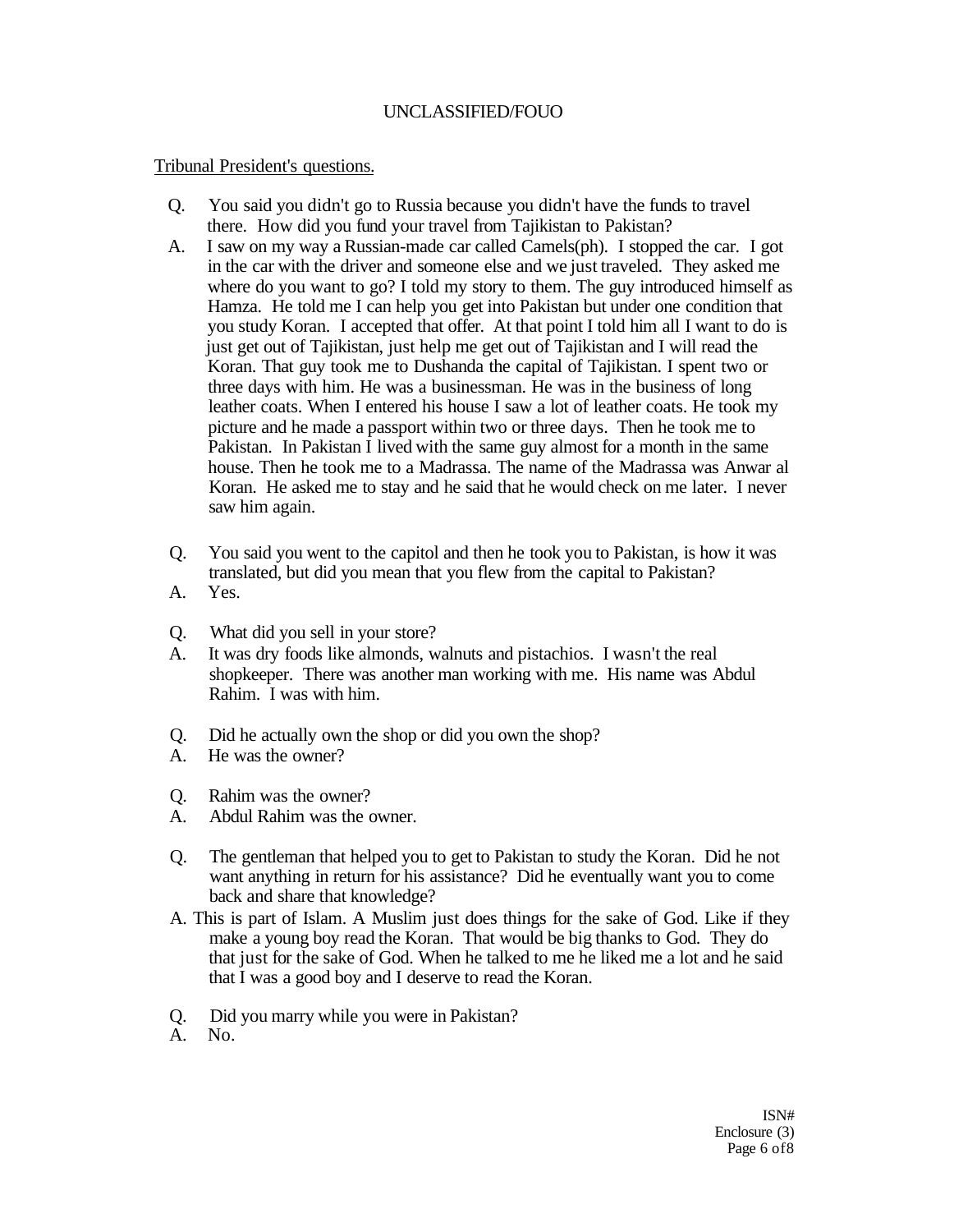- Q. When you thought about heading back to Tajikistan, did you have any concerns that the government might not want you to come back?
- A. Yes I was scared and I had that concern. I wanted to go for a brief period just to see my family and get out. I was planning to leave the Tajikistan land. My goal was, when I arrived in the city of Konduz I was hoping the United Nations would help me and send me back to Tajikistan with the other refugees.
- **Q.**  Ultimately you were just going to stay there a brief period? Were you planning on returning back to Pakistan?
- A. No. I did not want to go back to Pakistan.
- Q. Where was the cafe" that you were at?
- A. In Konduz.
- Q. Previous to your meeting in the cafe you didn't know that person that approached
- A. yuu.
- No. I had not seen him before.
- Q. Would you normally trust a total stranger to help you?
- A. My situation was unique because I am Tajik and the Afghans could clearly tell that I was not an Afghan because I have an accent. When he told me about the danger and the war that was going on around the city, I had no choice but to trust him. He was a Farsi speaker like me. When I was in Konduz in Afghanistan, their hospitality and especially those Tajik tribes, they helped us a lot, They treated us really well so I trusted them.
- Q. I know you said that you went in Afghanistan after September 11<sup>th</sup>. How much after that?
- A. I'm not sure but it was close to Ramadan. I think it was the beginning of Ramadan.
- $O<sub>-</sub>$ You said he took you to a place that had a lot of cars and you met some other people. Did you leave promptly from there?
- A. Yes the people were just sitting there and they told us that those few people that are here, they are all to enter the Madrassa, and they ask me to sit with them.

#### *The Tribunal President confirms that the detainee had no further evidence or witnesses to present to the Tribunal.*

*The Tribunal President explains the remainder of the Tribunal process to the detainee and adjourns the Tribunal* 

> ISN# Enclosure (3) Page 7 of8

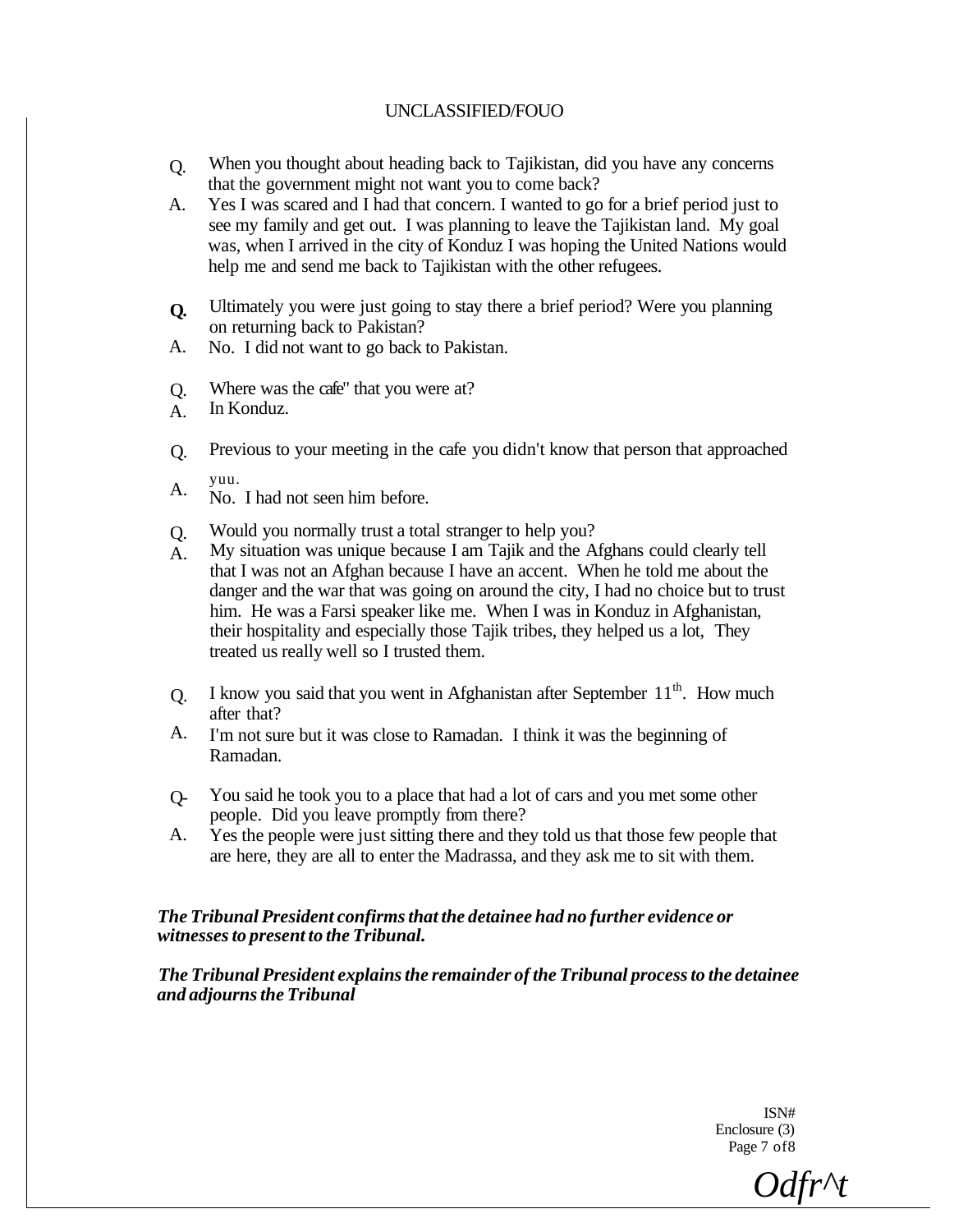# **AUTHENTICATION**

**I** certify the material contained in this transcript is a true and accurate summary of the testimony given during the proceedings.

Colonel, United States Army Tribunal President

> ISN# Enclosure (3) Page 8 of 8

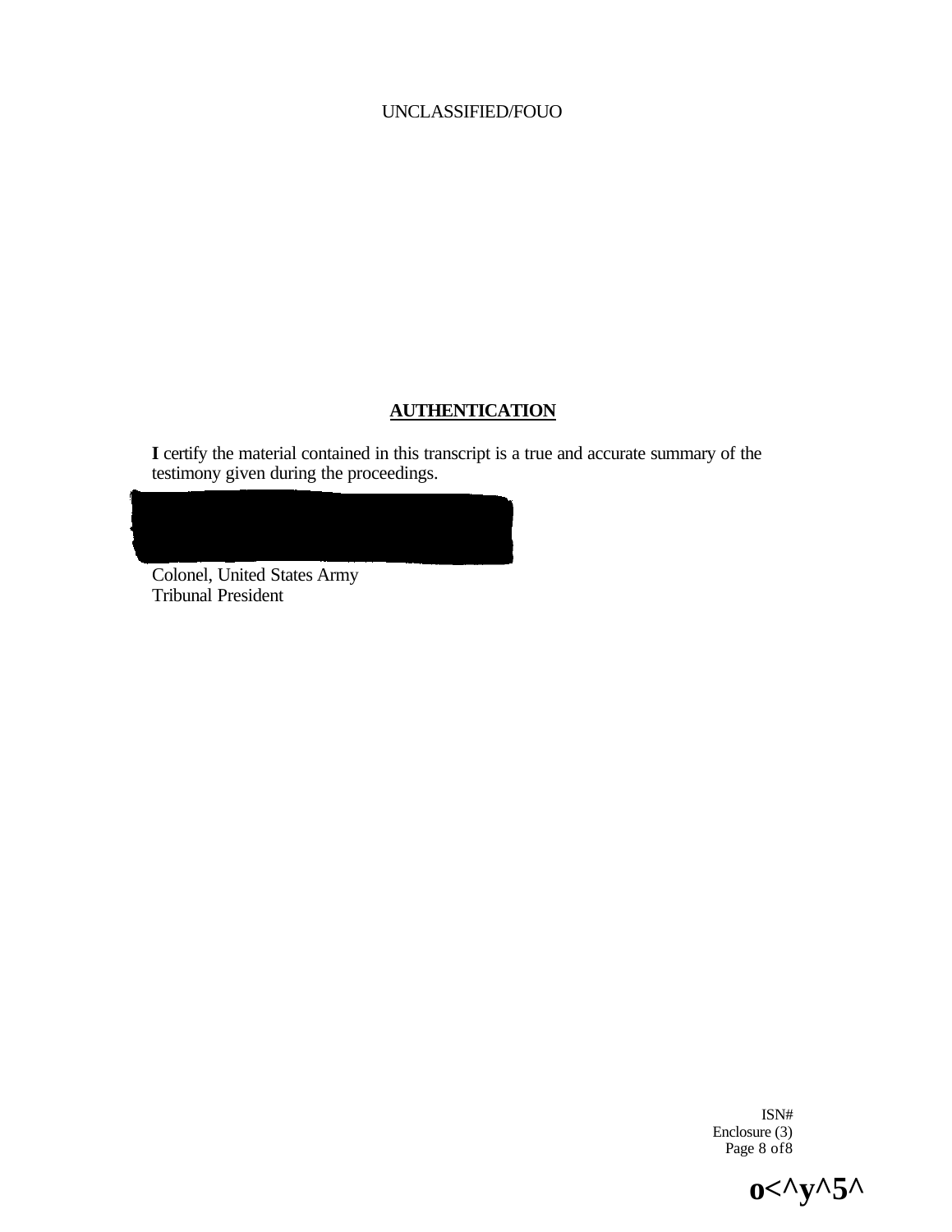#### **Summarized Sworn Detainee Statement**

When asked by the Tribunal President if the detainee understood the CSRT process, the Detainee answered, "Yes." '

When asked by the Tribunal President if the detainee had any questions concerning the Tribunal process, the Detainee answered, "No."

Tribunal President: Do you wish to make a statement to this Tribunal?

Detainee: My Personal Representative will do that for me.

Personal Representative: 3.a., (The detainee is **a** member of Al-Qaida.) He said this is false; he is not a member of Al-Qaida.

Personal Representative: 3.a.l, (Prior to his arrival in Afghanistan, the detainee admits being influenced by a known terrorist organization and actively sought to join the jihad.) This is false; he has never been influenced by a terrorist organization.

Personal Representative: 3.a.2, (Around July 2001, the detainee arrived in Kandahar and stayed at a known Al-Qaida guesthouse.) He did stay in a guesthouse. He has no knowledge of Al-Qaida or the existence of Al-Qaida. He sought religious advice from Sheik Sala. The advice was it was his religious duty to prepare. This does not mean that he was preparing for a battle. He should become physically fit and that could include working with weapons.

Personal Representative: 3.a.3, (The detainee received AK-47 training while at a known Al-Qaida run training camp.) He said he did not receive any training. He had investigated taking a two-month training course. He offered to take one month of the two-month training course, because of obligations with his family and his visa expiring. He declined training because it was not available in a one-month block. At that point, he decided to spend the remainder of his time, until his visa expired, teaching the Koran at the nearby village.

Personal Representative: 3.b., (The detainee participated in military operations against the coalition.) He said no. He had no training and therefore, even if he had wished to, he would not of been allowed to participate in any military operations.

Personal Representative: 3.b.l, (The detainee was located at the Al-Qaida training camp when  $9/11$  occurred, at which time he evacuated to Tora Bora.) He said no, he never went to Tora Bora.

> ISN#331 Enclosure (3) Page 1 of4

**UNCLASSIFIED / FOUO** 

**002126**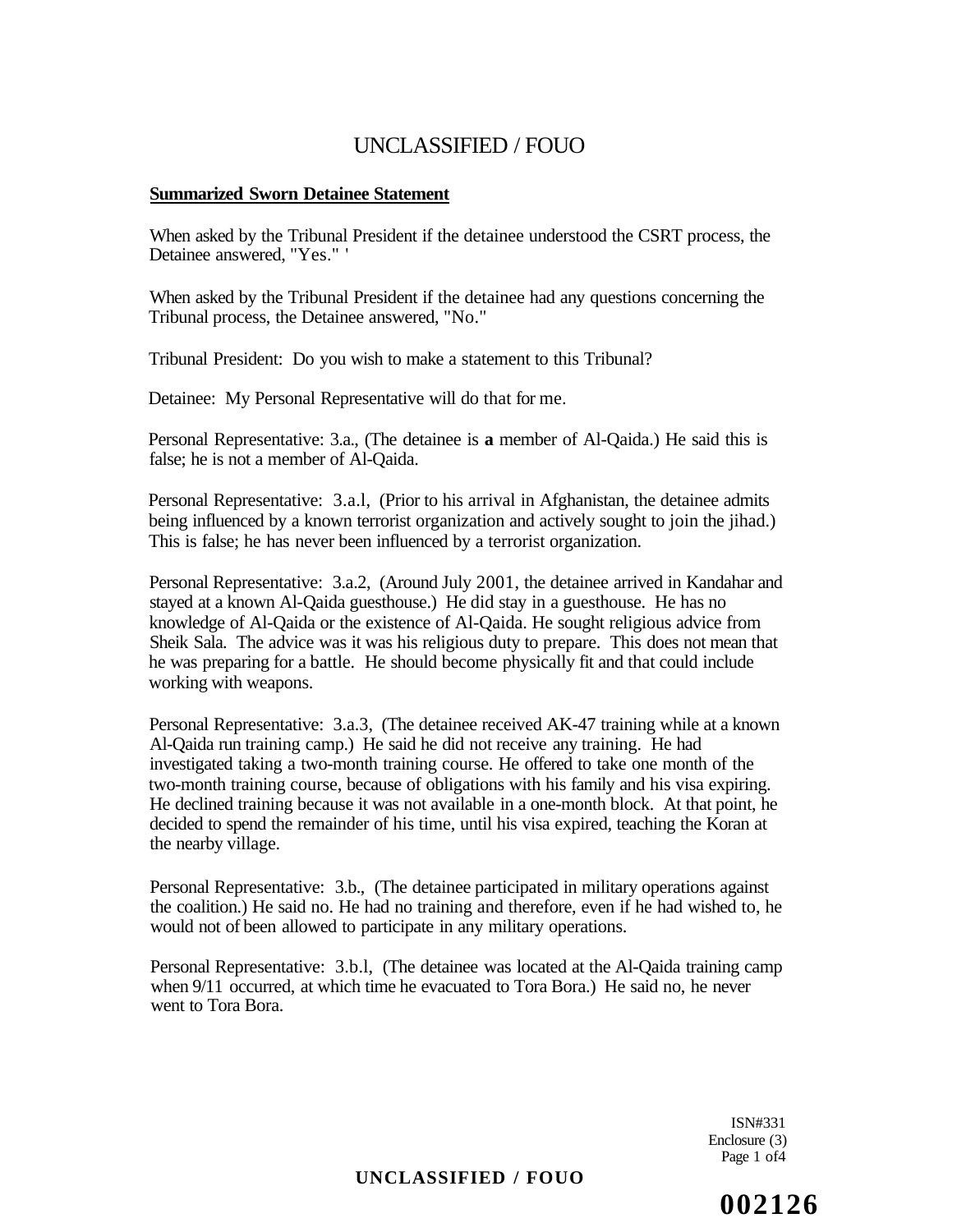Personal Representative: 3.b.2, (The detainee was apprehended fleeing into Pakistan from Tora Bora by the Pakistani border guard.) First, he said he had never been to Tora Bora. He went to a border crossing and attempted to enter Pakistan. He had all the documents to cross legally. He could have easily crossed the border illegally if he had wanted to. This crossing was near Khost and he did not have much of a choice because the war was approaching. He was advised the only way to stay safe was to approach the Pakistani border. He also said because of the coloration of the skin on his arms he would be very difficult to forget. No one will have anything to say about him fighting or being in Tora Bora because they would have remembered him if he was there. So there could be no case of mistaken identity with him.

Tribunal President: Was everything he (Personal Representative) said was that the truth.

Detainee: Yes sir.

Tribunal President: Do you have anything else you would like to say to us?

Detainee: No.

Tribunal President: Personal Representative do you have any questions for the detainee?

Personal Representative: No sir.

Tribunal President: Would you be willing to answer questions from the Tribunal?

Detainee: Yes.

#### **Summarized Answers in Response to Questions by the Tribunal Members**

- Q. Can you describe how you traveled to Afghanistan?
- A. Through the Pakistani borders.
- Q. Are you from Pakistan?
- A. No.
- Q. Where are you from?
- A. Jordan.
- Q. What languages do you speak?
- A. Arabic.

ISN#331 Enclosure (3) Page 2 of4

UNCLASSIFIED / FOUO

**C'T;:.;;;?**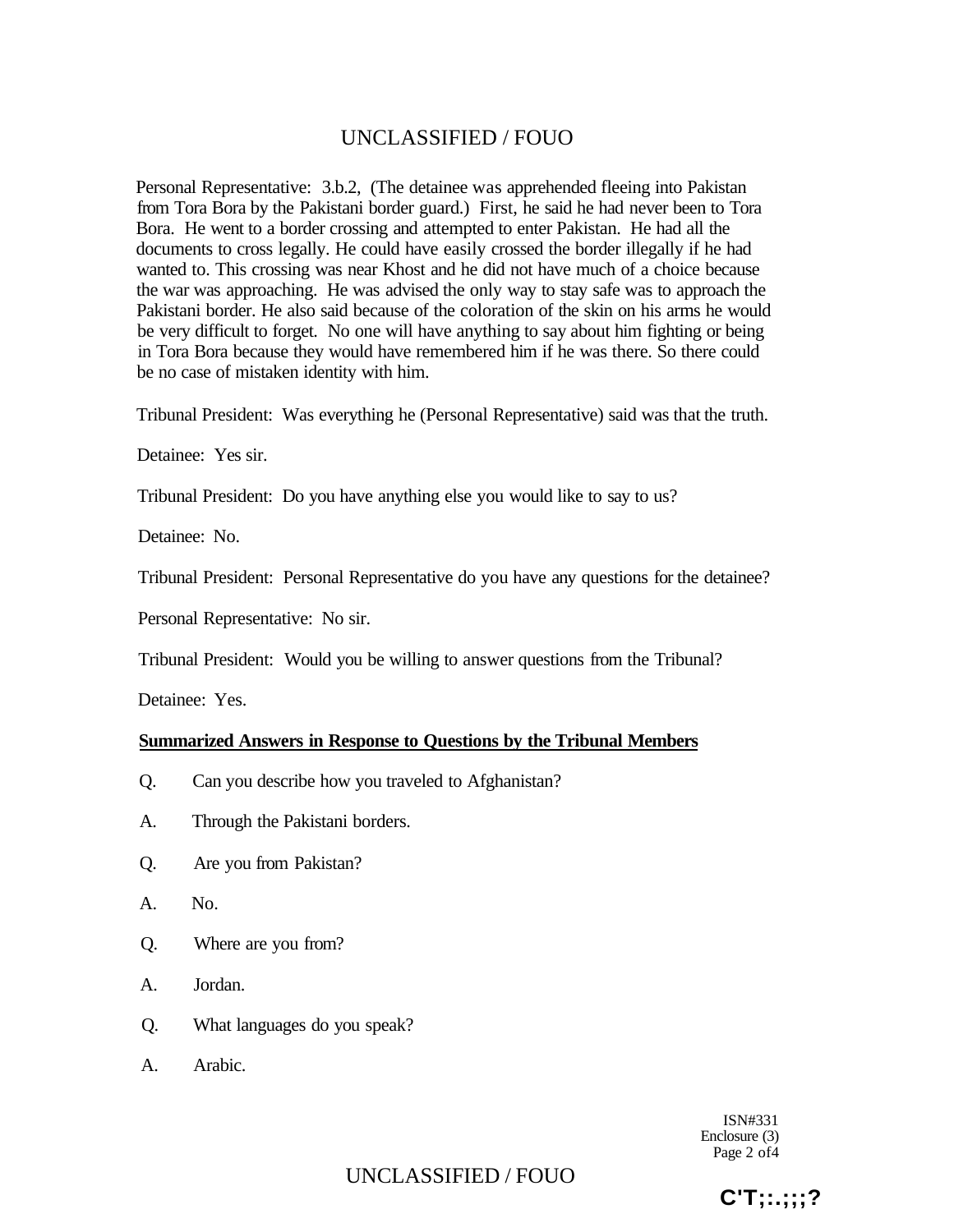Q. You said earlier when you didn't have the opportunity to take training, you decided to teach the Koran.

Yes.

Were you going to teach the Koran to other Arabs or Afghanis?

Afghanis.

The these Afghanis know how to speak Arabic?

No.

So how were you going to teach the Koran?

I was going to teach them how to pronounce it. The Koran cannot be taught in any other language, it has to be said in Arabic. I will give you an example using the Translators here. Some of the Translators here are Afghani. They can read the Koran even though they don't speak Arabic.

Why did you go to Afghanistan?

To train.

What kind of training?

All types of training, military and .physical fitness.

Did you go to Afghanistan to answer a Fatwa for jihad?

Yes.

Did you learn how to use the AK-47 in Afghanistan?

No.

You already knew how to use the weapon?

No.

Did you right with the Taliban?

No. I believe all these questions have already been answered by my Personal Representative.

> ISN#33I Enclosure (3) Page 3 of4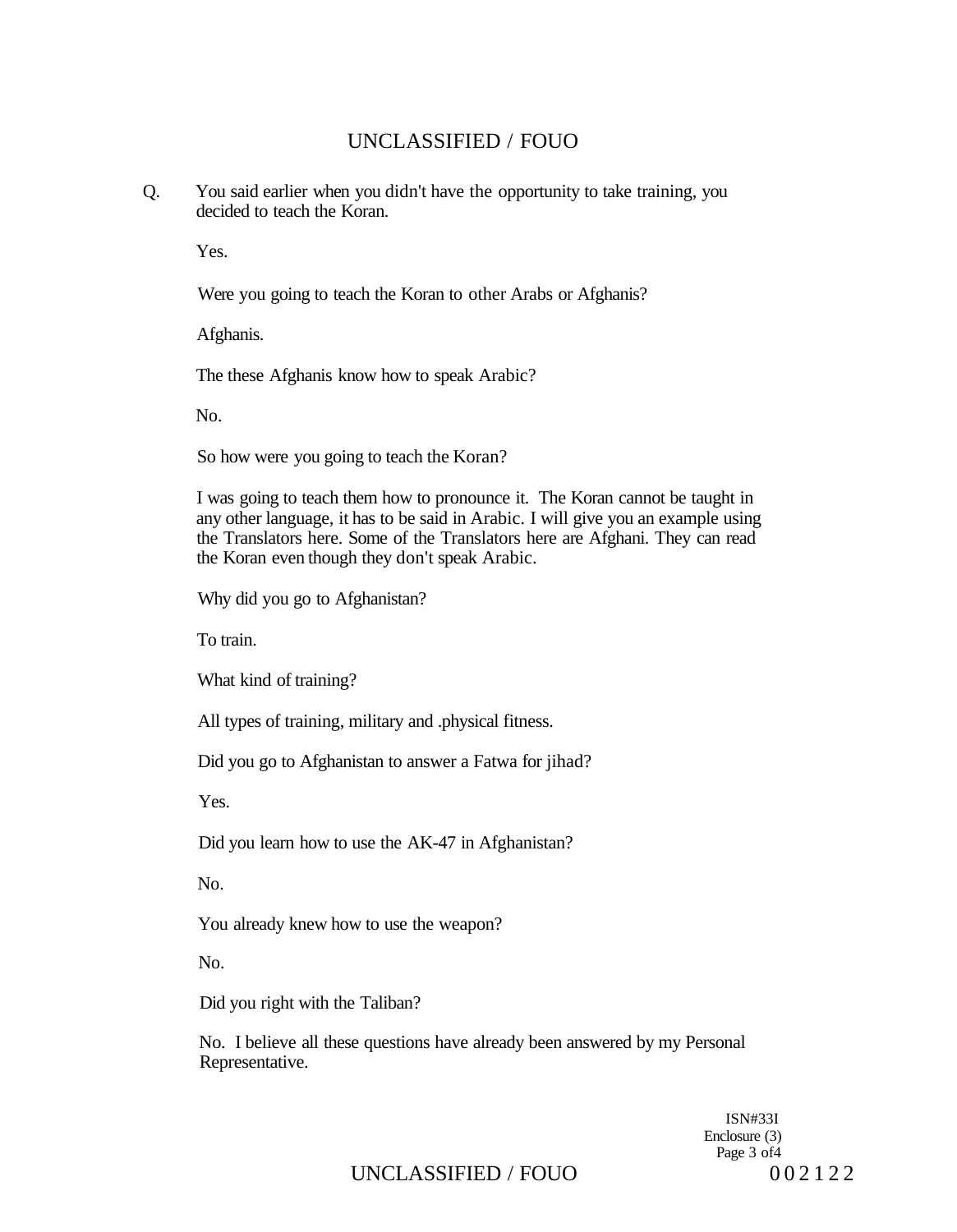Tribunal President: Do you have any other evidence to present to this Tribunal?

Detainee: No.

# **AUTHENTICATION**

I certify the material contained in this transcript is a true and accurate summary of the testimony given during the proceedings.

| <b>Tribunal President</b> |  |  |
|---------------------------|--|--|
|                           |  |  |
|                           |  |  |
|                           |  |  |

ISN#331 Enclosure (3) Page 4 of 4

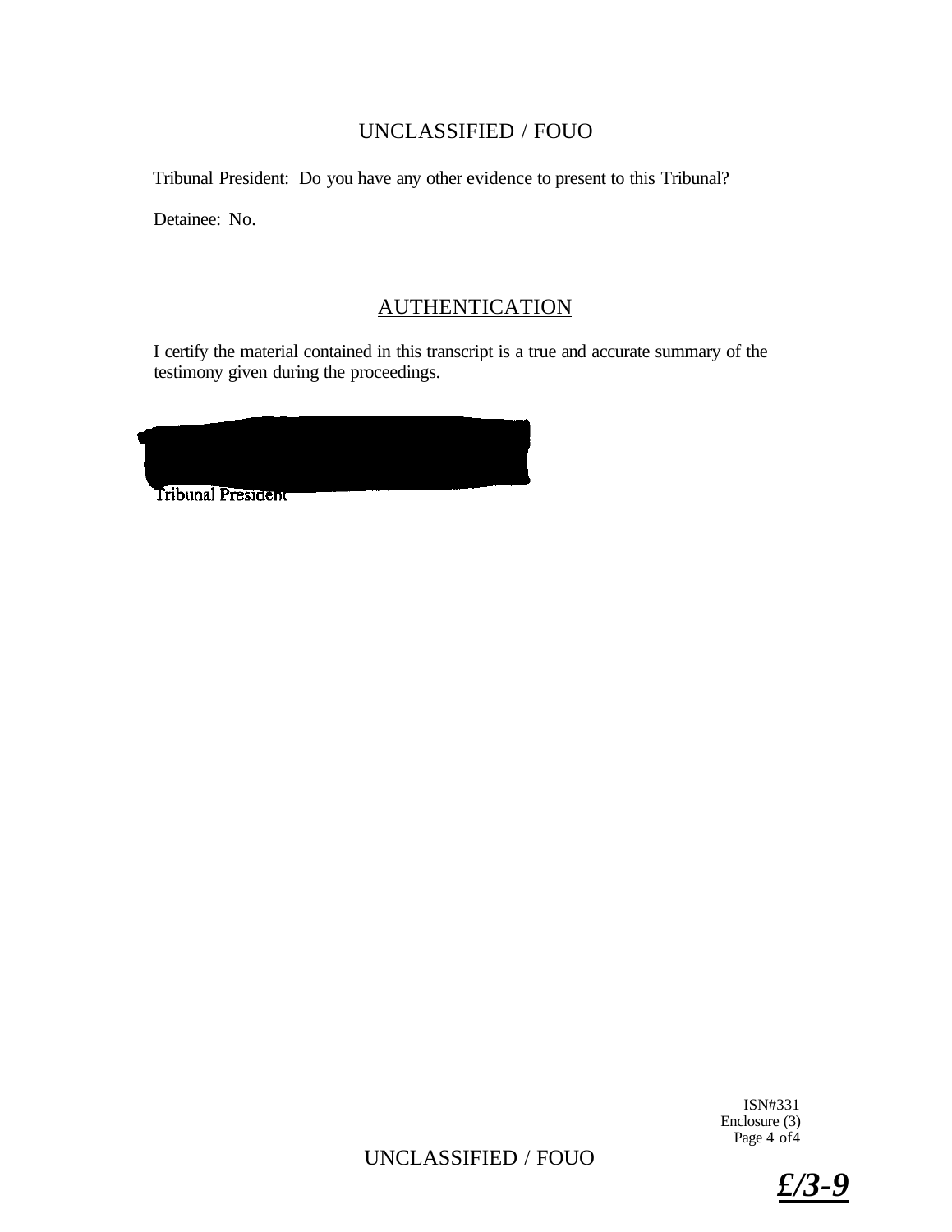#### **Summarized Unsworn Detainee Statement**

*The Tribunal President read the Hearing Instructions to the Detainee.* 

Detainee: What's the name?

Tribunal President: The name of what? I'm sorry I don't understand the question.

*The Detainee assisted the Tribunal President with the pronunciation of his name.* 

*The Tribunal President continued to explain the Hearing Instructions to the Detainee.* 

*The Detainee confirmed that he understood the process and had the following question:* 

Detainee: What will it mean... to be removed from the Tribunal?

Tribunal President: If you become disorderly.

Detainee: What does disorderly mean?

Tribunal President: Disorderly, would be things like yelling and that sort of thing.

*The Detainee confirmed thai he understood the process and had no questions.* 

*The Tribunal President instructed the Personal Representative to submit the Detainee Election Form (Exhibit D-A) into evidence.* 

*The Recorder presented the Unclassified Summary of Evidence (Exhibit R-l) to the Tribunal.* 

*The Recorder presented Exhibit R-2 into evidence and gave a brief description of the contents of the Unclassified Summary of Evidence (Exhibit R-l).* 

*The Tribunal President, referring to Exhibit D-A, informed the Detainee that an unclassified version of the document he requested on Jama'at al-Tabligh could not be found and was therefore considered to be not reasonably available.* 

*The Tribunal President opened the session to the Detainee to make his statement and informed him that he would have the assistance of the Personal Representative in doing so.* 

*The Tribunal President asked the Detainee if he wished to present information or make a statement and if so, did he wished to make his statement under oath.* 

> ISN# 683 Enclosure (3) Page 1 of 15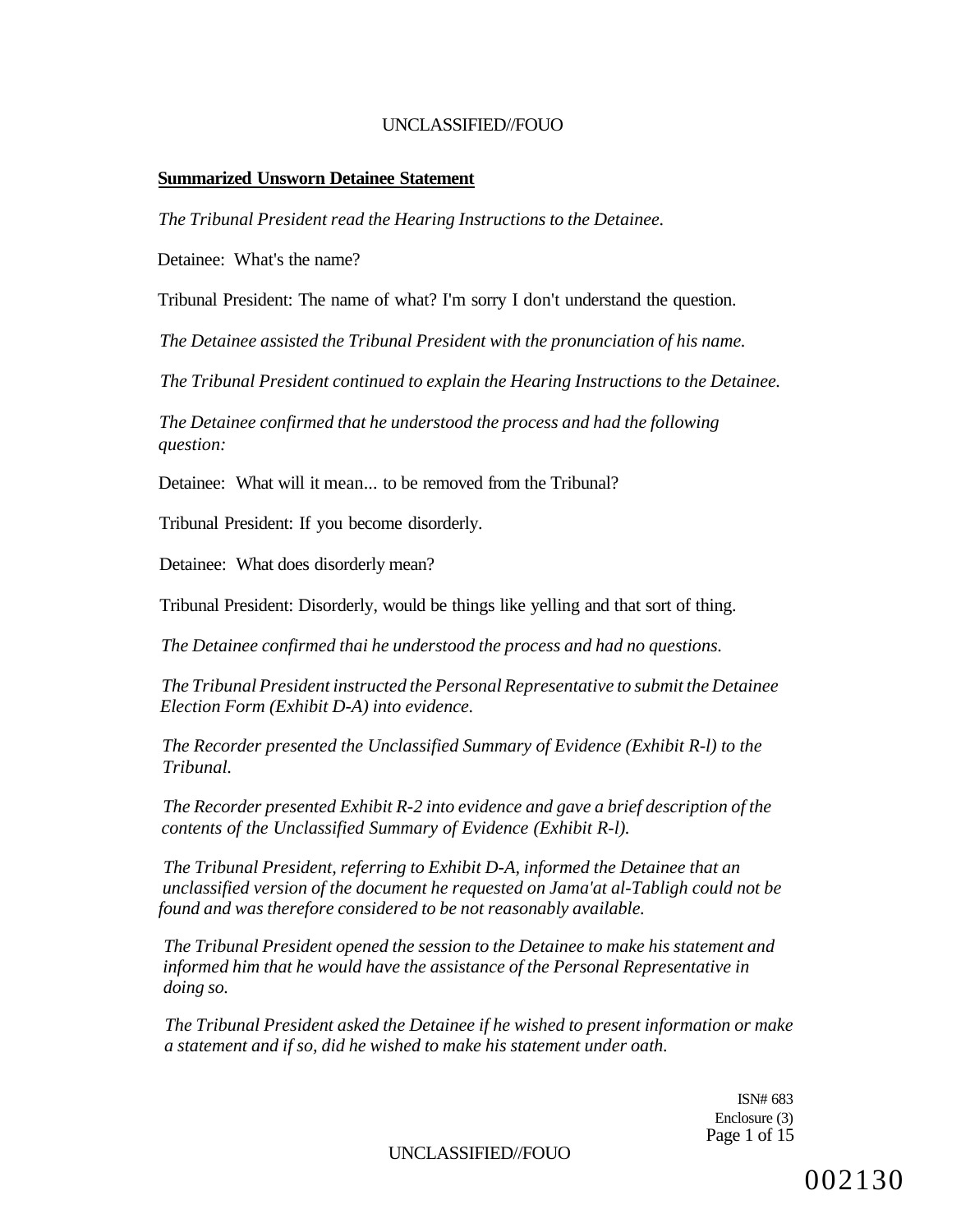Detainee: You want me to defend myself against the accusations that you just read?

Tribunal: This is your chance to give an oral statement about these allegations.

Detainee: He (the Personal Representative) can read it one by one.

Tribunal President: Would you like to make that statement under oath?

Detainee: Will I be forced or is it a choice?

Tribunal President: It is your choice.

Detainee: I do not want to.

Tribunal President: That is fine. You may begin and your Personal Representative can help you.

*3. The Detainee is a supporter of al Qaida* 

Detainee: What's the proof?

Recorder: Madame President, if I could interject. Under paragraph three, the Detainee is a supporter of al Qaida, is a category which each of those points supports.

Detainee: So the other points are supporting that I'm a supporter of al Qaida?

Tribunal President: That is correct.

 $\lambda$ 

Detainee: That's wrong. The proof should be first and then after it should say I am an al Qaida support. The result should be after the accusation not before it.

Tribunal President: You have an opportunity to talk about each one of the points and that's what we are here for you to do.

*3.1. The Detainee is a Yemen citizen who traveled to Pakistan via Yemen; Karachi, Pakistan and finally to Lahore Pakistan prior to 11 Sep 01.* 

Detainee: I want to ask the president where there is a Yemeni citizen who traveled from Yemen to Pakistan, Karachi, and to Lahawa (ph) if it's a female, man, or animal, will they be considered a supporter of al Qaida?

Tribunal President: It is merely a supporting bullet and we are only concerned with your story today.

> ISN# 683 Enclosure (3) Page 2 of 15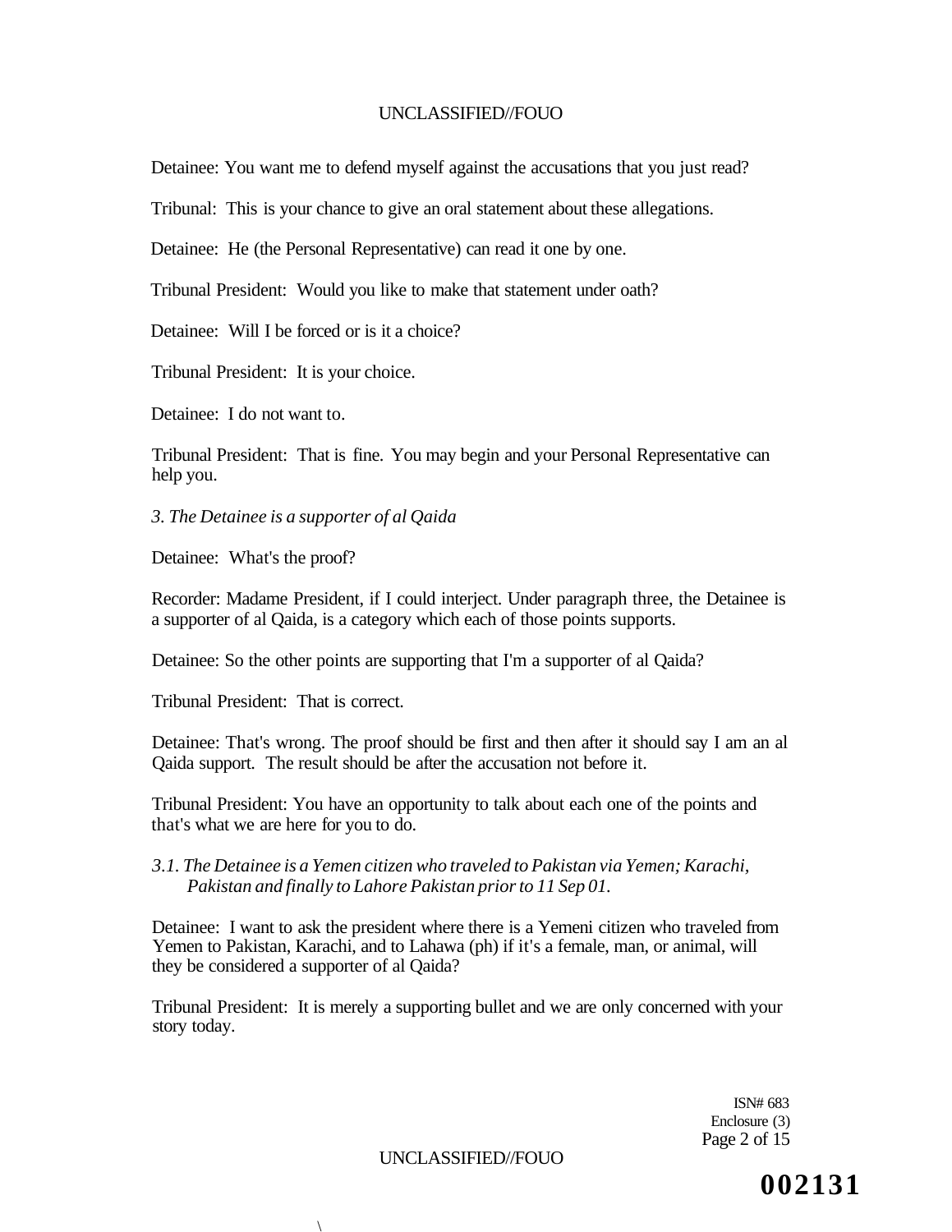Detainee: Basically, you are identifying me as a supporter of al Qaida, classifying me that way, and you're saying because of that, the reason is I traveled from Yemen to Pakistan. Is it true that whoever has traveled from Yemen to Pakistan is a supporter of al Qaida, I just want to end all that.

Tribunal President: We are only concerned about your case today.

Detainee: I'm classified as a supporter of al Qaida, then it should be points in those accusations that says I'm supporter al Qaida. Not that I traveled to Yemen or I traveled to Pakistan, no. I can look at it and I'm sitting next to this man and put that point in there too. Which has nothing to do with my case but I can put it in there too and say oh, those are the points that says I'm a supporter of al Qaida.

Tribunal President: We are not here today to debate how these points get on here. We are given this as it is. This is the only information we have seen about you to this point. This is your opportunity to respond to these if you choose to do so.

Detainee: The interrogator and the investigator about a month ago that met with me told that was nothing against me and that I am an innocent man and should released, You were just arrested in the wrong place in the time. You should be released. After words, my Personal Representative came and met with me with six accusations I had no idea where they came from.

Tribunal President: That's part of the story that we need to hear about.

Detainee: Are you a judge or a president? What exactly are you?

Tribunal President: I am the President of this panel.

Detainee: So this is not a court?

Tribunal President: This is an administrative function only.

Detainee: Those are not accusations and they do not prove that I'm an al Qaida supporter but if you want me to just go ahead and read and respond to it I will.

Tribunal President: If you would like to do that, we would be more than willing to listen.

Detainee: If I defend myself then one side should be convinced about what is being side. But if both sides are not convinced then what is the point of me being here?

Detainee: This is your opportunity to tell us your side. The only way we are going to hear it is from you.

> ISN# 683 Enclosure (3) Page 3 of 15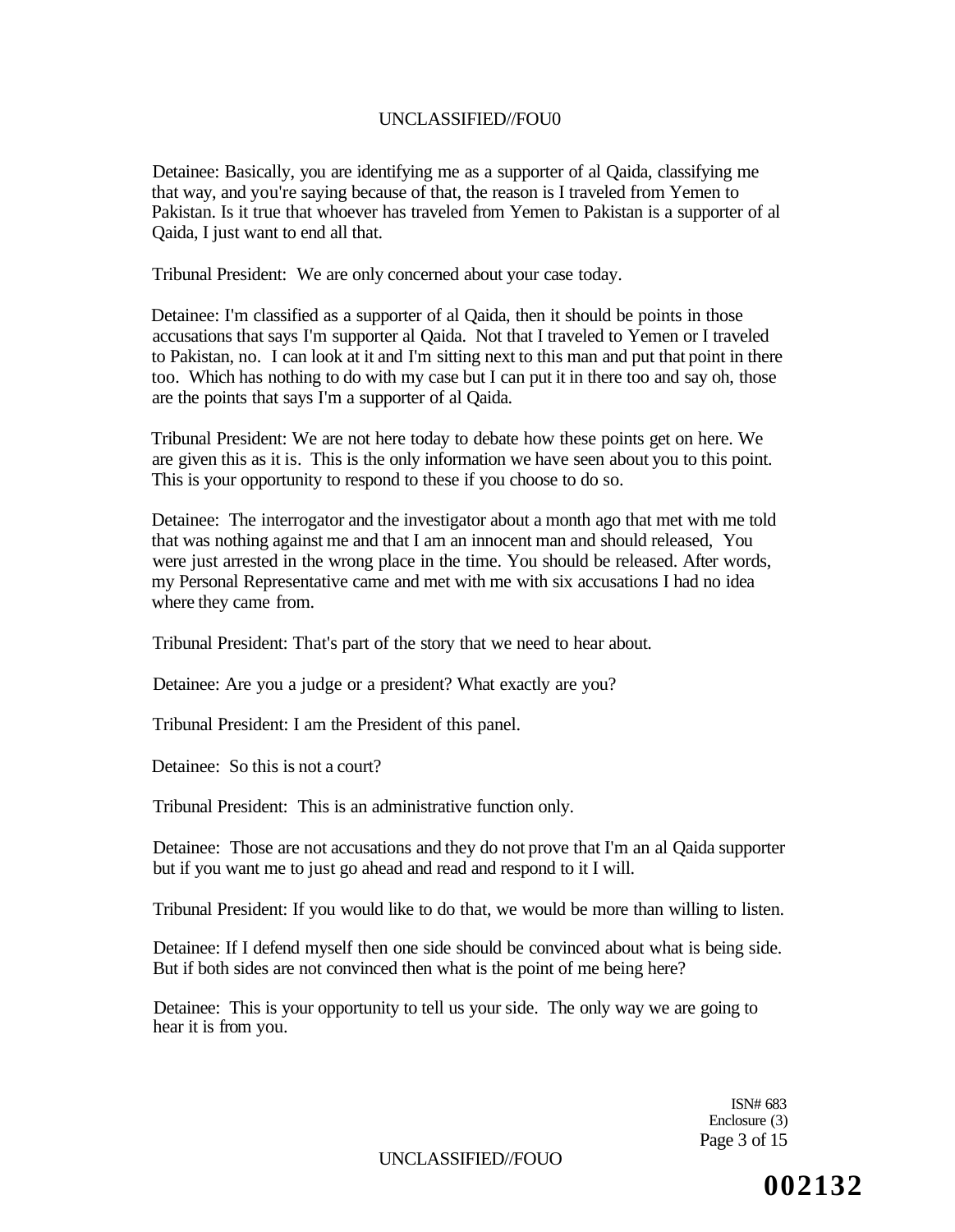Detainee: The Personal Representative didn't mention anything new to me. Everything that has been said are things that I have said before or I mentioned before.

Tribunal President: Okay.

Detainee: So there is no need for me to hit them again. If you want to classify or identify someone as an al Qaida supporter, you should bring some evidence that supports that point. The true evidence. Go ahead.

*3.2. The Detainee was recruited by a member of the Jama 'at al-Tabligh.* 

Detainee: What do you mean by recruited?

Personal Representative: That is for him to tell us in his story.

Detainee: I know the definition of recruiter. It is someone becoming a member or someone supporting or helping. If that is the meaning that you mean, then that definition does not apply to me. But if you mean recruited as being someone who went to the Mosque with them and prayed with them, everyone sat sometimes with Tabligh. That point still does not prove that I am an al Qaida supporter. A lot of Americans in America are with the Tabligh which are also Americans (inaudible), and Israelis also in Palestine and Russia and China all over the world. Are they all supporters of al Qaida? Go ahead.

### *3.3 Jama 'at al-Tabligh, a Pakistani based Islamic missionary organization is being used as a cover to mask travel and activities of terrorists including members of al Qaida.*

Detainee: Before this they told me that al-Tabligh are not from al Qaida, is that true?

Personal Representative: We searched for a document to show that there is a connection but did not find one.

Detainee: The al-Tabligh are not from al Qaida. In this point, basically you are saying Jama'at al-Tabligh is used as a cover for al Qaida and terrorist activities. So basically you are saying that Jama'at al-Tabligh are al Qaida.

Personal Representative: It is up to him to tell us in his story, what connection if any, he has Jama'at al-Tabligh.

Detainee: Is it true that you are saying that I am with Jama'at al-Tabligh and Jama'at al-Tabligh are used as a cover for al Qaida. Is that what they are trying to say?

Personal Representative: I can read him the accusation again if he would like.

Detainee: You are reading something that you don't understand.

TSN# 683 Enclosure (3) Page 4 of 15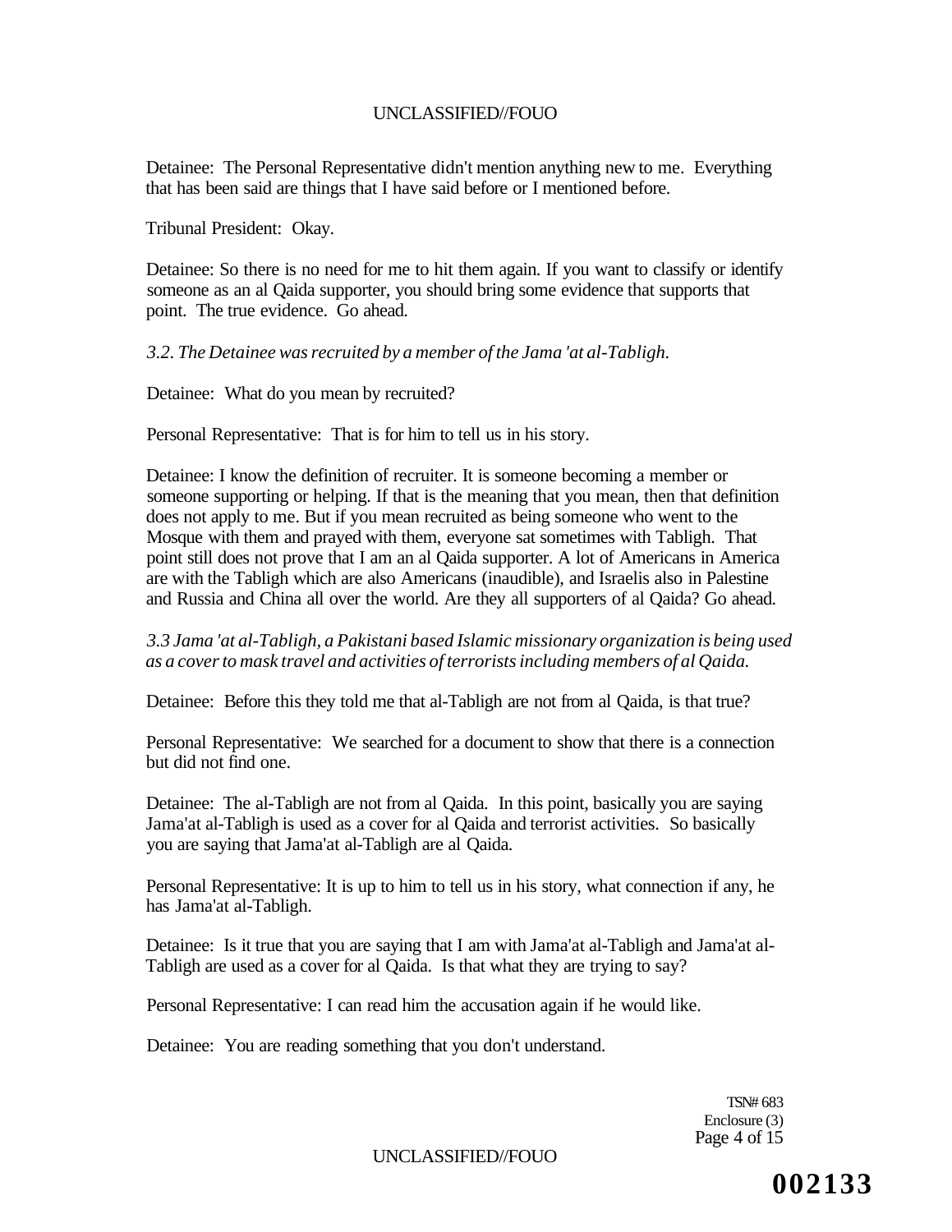Personal Representative: Would you like to hear it again?

Detainee: Very strange. Who wrote those accusations you (the Personal Representative) or someone else?

Personal Representative: I did not write them.

Detainee: So how could you read something that you don't understand?

Personal Representative: This is his story not my story.

Detainee: I want to talk to someone who can understand me. Who can understand what I'm saying not someone who doesn't understand those accusations.

Personal Representative: He can make statements without me helping him if he wishes.

Detainee: I do not understand what you are saying.

Personal Representative: I can read it again if you like.

Tribunal President: The Personal Representative is merely helping you get through the bullets. You are telling your information to us because we're the ones that have to make the determination about your Enemy Combatant status.

Detainee: I'm saying this to everyone. Not just to my Personal Representative.

Tribunal President: These are just bullet points. If you chose to tell us more information, that's your choice.

Detainee: Will you be the board that will be deciding what I am saying is true or will there be another Tribunal?

Tribunal President: The purpose of this panel is to determine your Enemy Combatant status. In doing that we consider two things. One is the information that the Recorder provides to us. The second that we consider is your oral statement. Would you like to continue on?

Detainee: No problem. I will continue.

Tribunal President: Thank you.

*3.4 The Detainee lived in Issa's house with other Yemeni students,* 

ISN# 683 Enclosure (3) Page 5 of  $15$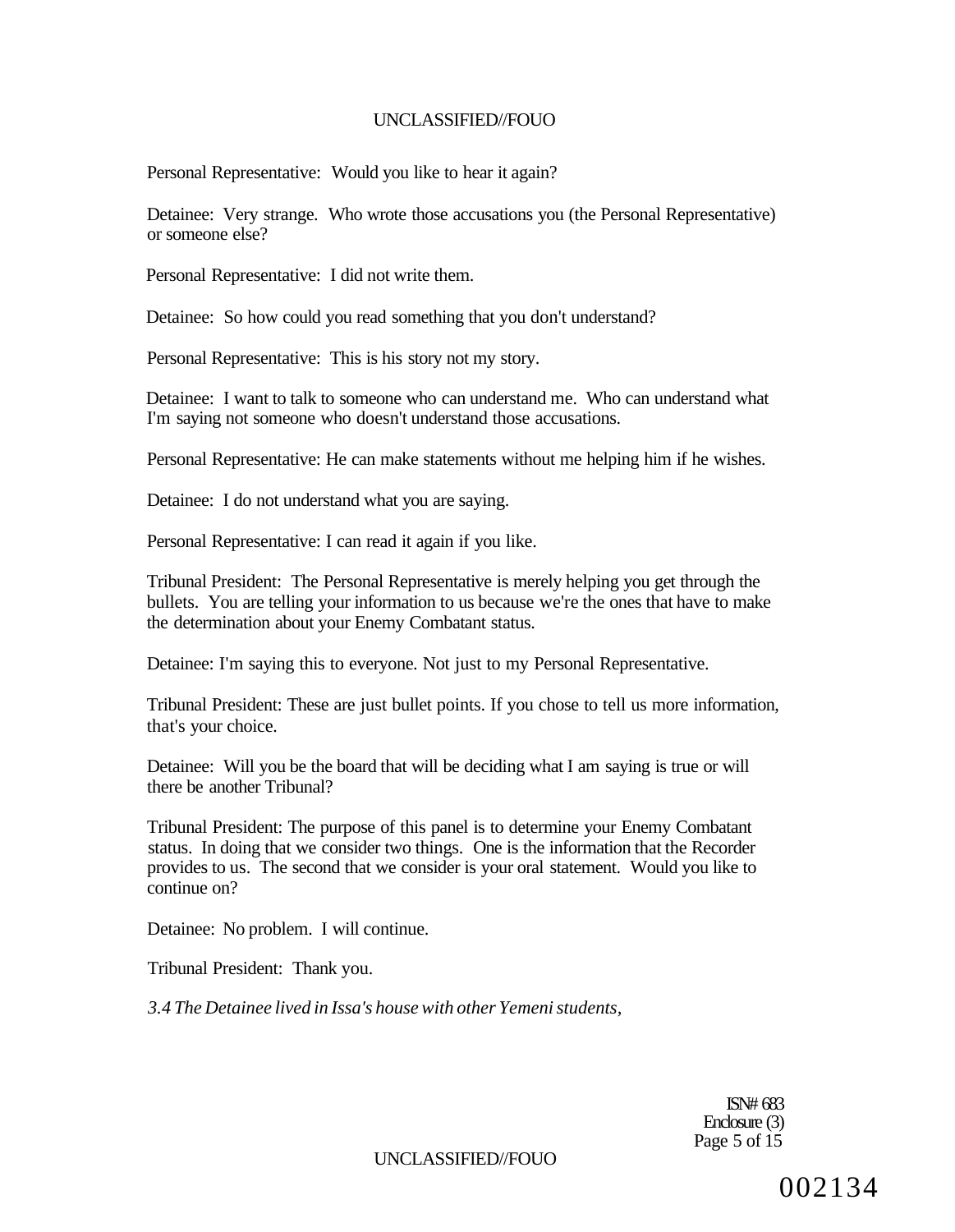Detainee: Why is it forbidden for a person to live with citizens of his own country in a different city? What's forbidden about it? That point, is that part of the proof that I am an al Qaida supporter?

Tribunal President: That's one of the bullets on the Unclassified Summary.

Detainee: Is it true that a person is living some house outside their city, that he is an al Qaida supporter?

Tribunal President: Maybe, we have no idea. This is the only information we have at this point.

Detainee: (inaudible).

Tribunal President: We have no idea. This is the only thing we have.

Detainee: This is like a game. All those six points that were given to me, supposed to be supporting that I am an al Qaida supporter, are all false. There is international law that goes against someone living outside their country. If going to travel from country to another, who am I going to live with? Of course I'm going to live with my friends.

Tribunal President: Does that conclude your statement?

Detainee: This is empty. This is nonsense. I don't even want to reply to this. I want those six points and the first accusation to be presented to an International court and if they decide that those points are valid and they do support that Pm an al Qaida supporter then that would be good.

Tribunal President: Your comments are noted for the record. We may have some questions we would like to ask you. Would you be willing to answer our questions?

Detainee: Are there two points left or is that it?

Tribunal President: There are two points left if you would like to respond to them.

Detainee: Good. Go ahead.

#### *3.5, The Detainee was arrested at Issa 's house during a raid by the Pakistani Police.*

Detainee: This is normal. In different countries when there are foreigners living there, it's very normal for the government of that country to go into the refuges' or certain people's house who are not from that country and search their houses just to find out if they are officially in that country, if they have proper papers, if they have permanent residents. It happened in Saudi Arabia also when the Saudi police go into people's houses and ask if everything is official. What you did was the money given to the

> ISN# 683 Enclosure (3) Page 6 of 15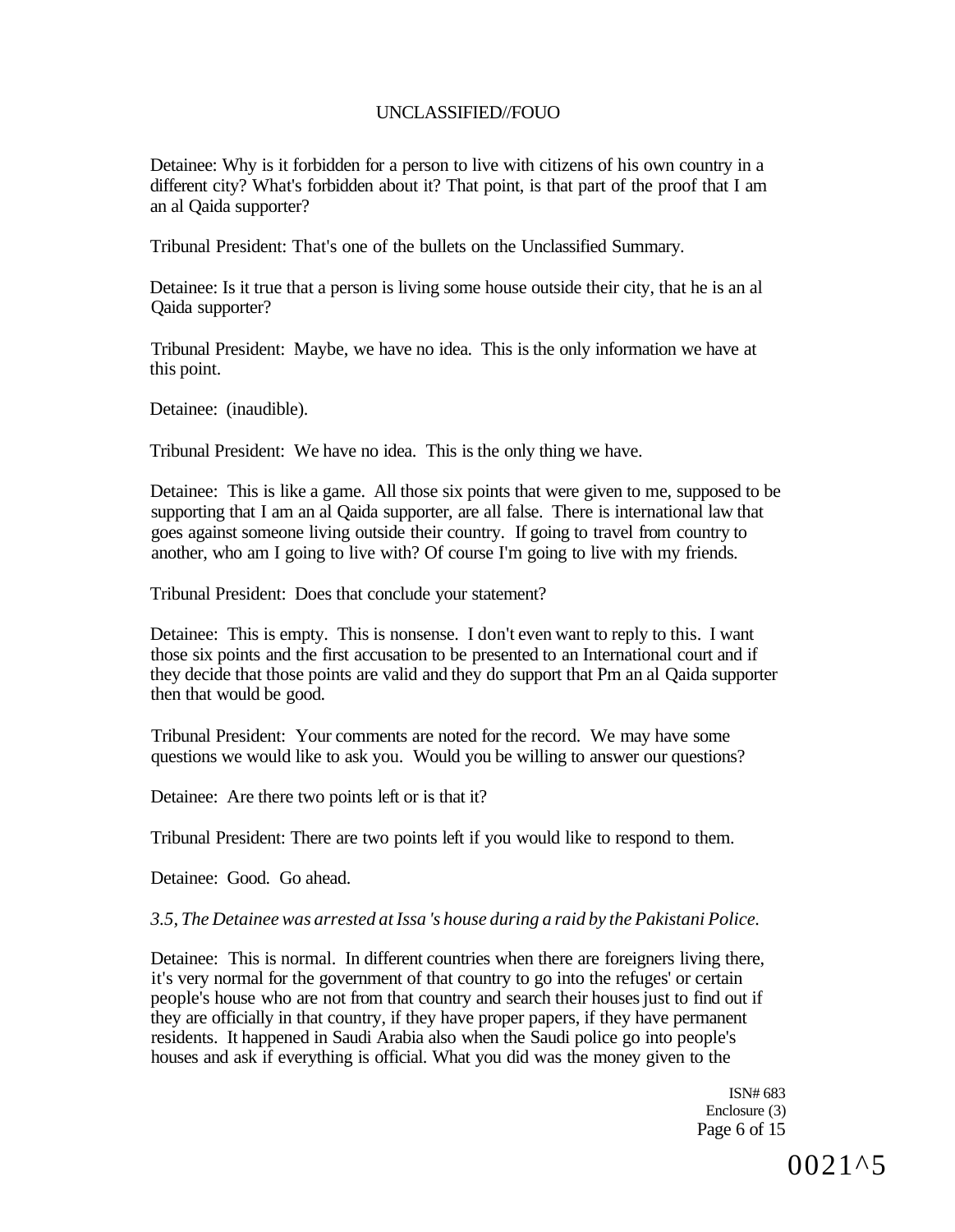Pakistani police for each one of us. We were sold out basically. Even in Yemen and in So mage (ph), they find Americans there that don't an official residence or Visa, or that kind of documentation from the government. They would be taken and sent back home right away. After the incident that happened in the United States, the Americans were very desperate like a hungry person. They wanted just to take anyone. The Pakistanis took advantage of you and just gave you anyone for an amount of money. Go ahead.

*3.6. The Detainee was transferred to a prison in Kabul, Afghanistan.* 

Detainee: After I was arrested when I was handcuffed? That's a question. Was it after when I was handcuffed?

Personal Representative: That is part of the story that he needs to tell.

Detainee: I was detained in Pakistan, Islamabad, what exactly are you saying?

Personal Representative: This is his chance to tell his story. That's what we are saying.

Detainee: When I was arrested by the Pakistani police, they took me to (inaudible), I was detained there. Then they took me Islamabad. From Islamabad I do not know exactly where I was taken. I lot of people were taken from Islamabad to Kabul and most of them got released without anything. I was supposed to be one of those that was released and the investigators and interrogators told me that I needed time and that would be released soon. It's a matter of time. That'snot proof that I'm an al Qaida supporter. If someone is handcuffed and being moved from one prison to another under the supervision of others, that does not prove I'm al Qaida. I'm detained, I'm handcuffed, I'm being moved from one place to another.

Tribunal President: Does that conclude your statement or do you have anything else you would like to tell us?

Detainee: I will talk another time if I have to.

Tribunal President: Would you be willing to answer any questions that we may have?

Detainee: You will be asking?

Tribunal President: Myself, or the panel.

Detainee: What will you be asking?

Tribunal President: Questions concerning these points.

Detainee: About the six points.

ISN# 683 Enclosure (3) Page 7 of 15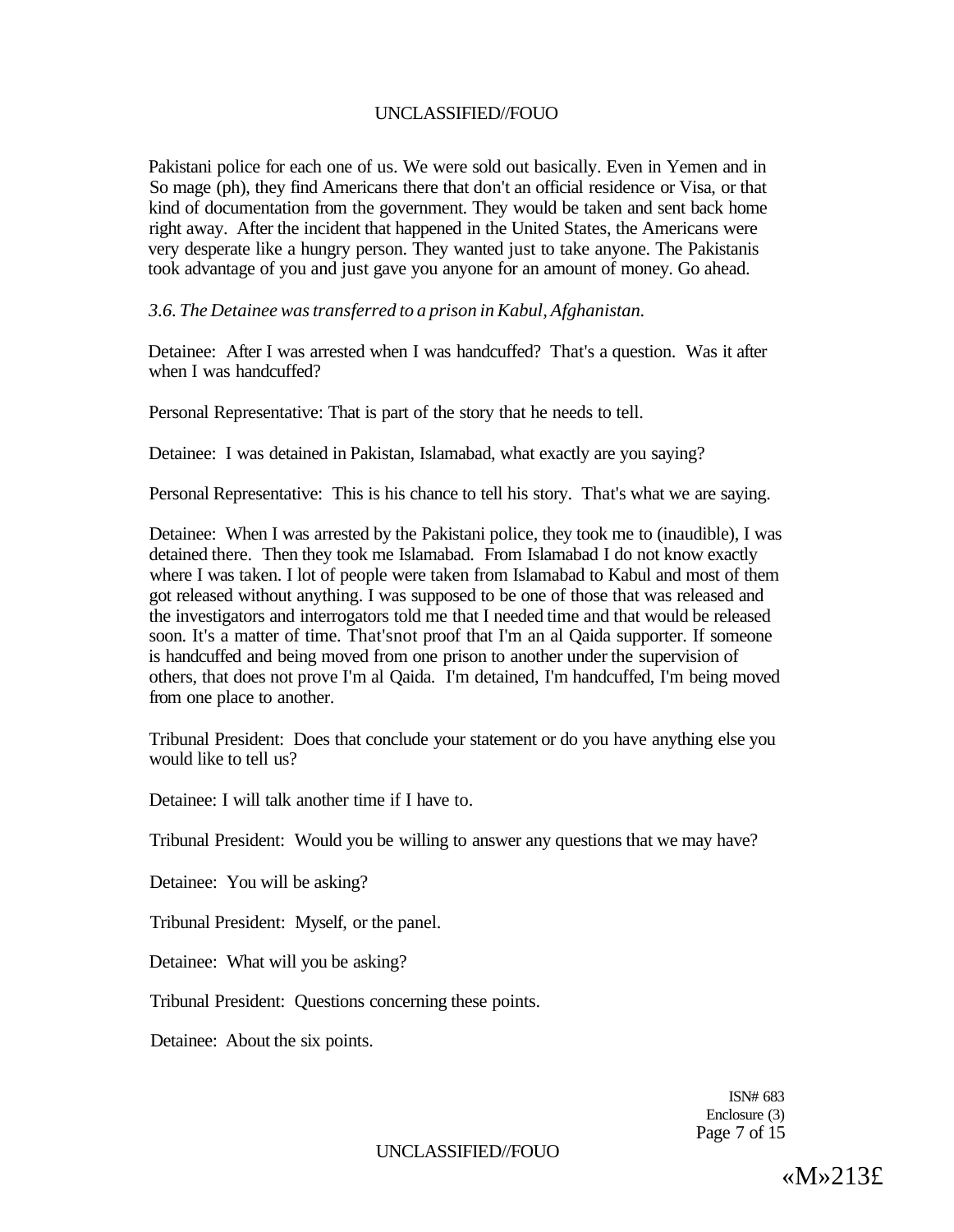Tribunal President: Yes.

Detainee: Go ahead.

Tribunal President: Personal Representative, do you have any questions?

Personal Representative: No ma'am.

Tribunal President: Recorder, do you have any questions?

Recorder: Yes ma'am. When you gave your oral statement, you mentioned that these were all things you have said before.

Detainee: Yes.

Recorder: Then a few minutes ago you said that they were all false. What did you mean by that?

Detainee: It's not that I am an al Qaida supporter. That's not true. The points that happened but they don't prove that I am an al Qaida. If you bring cement and water, the worker can build a wall. But if you bring a donkey and something else, can you make a wall out of that? That is what you are trying to do. What's been said is different from the result is. One plus one is two. But one plus five is not ten. You want to make one plus five equal ten. Go ahead.

Tribunal Members' questions

- Q. Do you have anything to hide?
- A. No I do not hide anything.
- Q. Then you will have no problems answering questions that I have, is that correct?
- A, God is willing.
- Q. Thank you. What is your education level?
- A. High school.
- Q. What was the name of the mosques that you attended in Yemen?
- A. Is a question or investigation?
- Q. This is a question.

ISN# 683 Enclosure (3) Page 8 of 15

## UNCLASSIFIEDtfFOUO 002137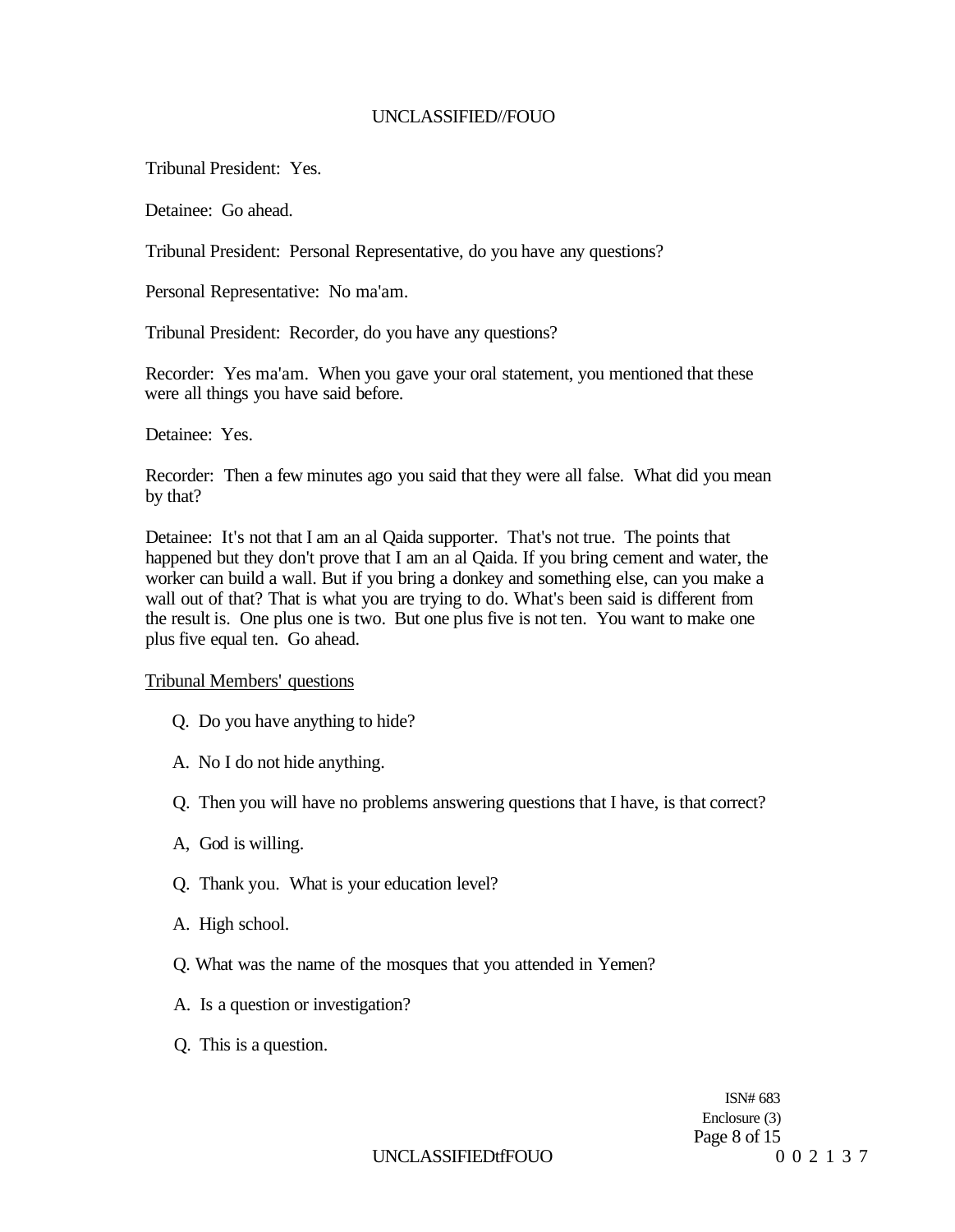#### A. How many?

- Q. What is the primary Mosque that you attended?
- A. With all due respect, I will answer something that I haven't answered before but the questions that I have answered multiple times before, I do now want to answer again. Some of them I will answer with all due respect. The al Naser Mosque.
- Q. What motivated you to travel to Pakistan?
- A. I have a quest for education.
- Q. What type of education?
- A. Religion.
- Q. Was this religious education not available in Yemen?
- A. It is but not many. I have right to travel anywhere I want.
- Q. I am not disputing that. All I'm asking is why you did not study in Yemen?
- A. I have two answers. One answer has respect and the other has none. It's half and half. In Yemen, religious scientists, usually advise students to learn about religion and travel to different countries to view religion from another point of view, I'm not saying the other answer.
- Q. What was your occupation in Yemen?
- A. It's not really an occupation but I worked with my brother in building, construction. Some other times I would be working in water purification plants. We had water that came to us and we purified it to pump it other places. Not a big factory but it's a small place. A room that is this size. The size of this room. Maybe two rooms like this.
- Q. Who paid for your travels to Pakistan?
- A. Money you mean?
- Q. Yes.
- A. My personal money. My own money.
- Q. Did you plan to learn Pakistan or later in Afghanistan?

1SN# 683 Enclosure (3) Page 9 of 15

UNCLASSIFIED//FOUO

002138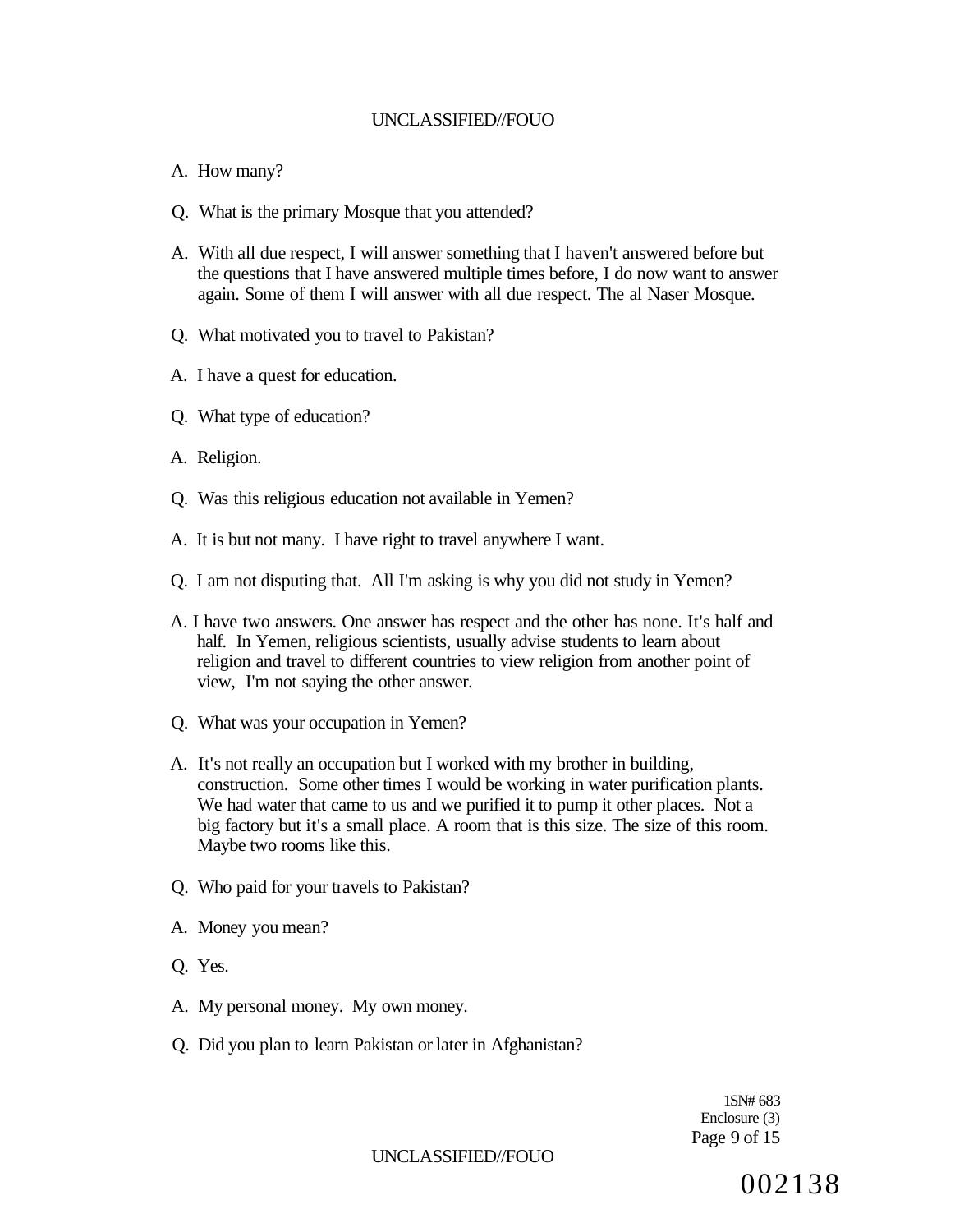- A. In Pakistan. 1 went to Pakistan. I've never heard that they have good education in Afghanistan.
- Q. Did you have a job while in Pakistan?

A. No.

- Q. How did you support yourself?
- A. At first I used ray own money brought with me. After words, I was with a community group or the shelter the food was free. A Mosque and the house was free.
- Q. Are you a member of Jama'at al-Tabligh?
- A. The first thing I mentioned before. If that means that I was a supporter of them that I was one of them that's not true, but if you mean that I was studying with them, going to Mosque with them, and praying with them then that part is true.
- Q. You say that you were sold out. What information do you have that you were sold out?
- A. What made me say I was sold out?
- Q. You are the one that made the accusation that you were sold out. I would like to know how and who told you, you were sold out.
- A. The prisoners and detention facility all said that the Pakistanis were getting money for each prisoner. The Pakistanis guards were saying that we were worth \$5,000.
- Q. So you never actually saw any money being transferred for your capture?
- A. I was blind folded until I came to Cuba.
- Q. You stated that some interrogators said you were innocent and that you should be returned is that true?
- A. Yes.
- Q. So that we may find out if this is a true statement, when and were?
- A. I do not knowexactly but I'm sure it was tapedand is somewhere on tape. One was named  $d \wedge u$  i d the other was named  $H|\wedge \wedge |$  I was told about a month and a half ago that because I was in the wrong place at the wrong time and because all

ISN# 683 Enclosure (3) Page 10 of 15<br> $\land \land_{r\%}$ . ... it

UNCLASSIFIED//FOUO ^ ^ *r% .* ,.. rt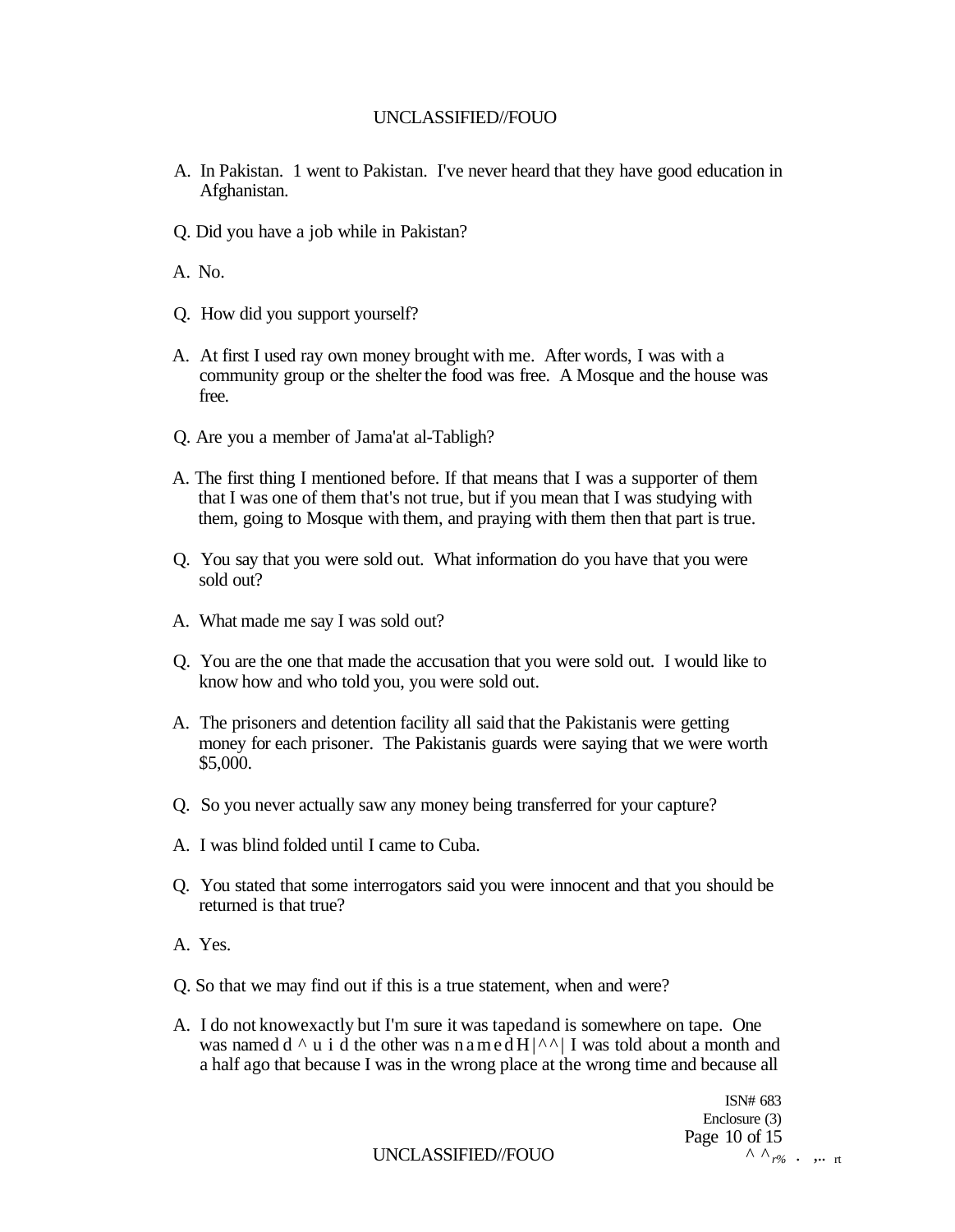these days have suffered so much, it only would take time until everything is settled and everything has been done and settled until I will be release to my country. When I was arrested in Baghram maybe two months later, the investigators told me that there was nothing on me. Maybe two points. He said there are only two points that we need to know. Where did you get this money on you? Second, there's a problem, what would you do when you were at that house? If there was a problem, what would you do? How would you solve it? I answered all those points. After 1 replied to that investor they told me that's it. There's nothing on you. At that point, I thought I was going to get released but here I am. I've been here three years now.

- Q. Last question. Do you believe in jihad?
- A. I do not believe that any Muslim does not believe in jihad. Even infidels.
- Q. So therefore, did you conduct jihad against the United States?
- A. I did not.
- Q. Sir, I have a few questions for you as well.
- A. Just one?
- Q. I have more than one. Did you have a passport?
- A. Yes, I had one.
- Q. When you were arrested, were you arrested with that passport?
- A. Not when I was arrested.
- Q. Where was your passport when you were arrested?
- A. Once I was at the Mosque praying with Jama'at al-Tabligh, and I looked into my bag and my passport was missing.
- Q. So you lost your passport?
- A. Yes, I lost it.
- Q. When you were arrested did the Pakistani police tell you why you being arrested?
- A. Can you repeat the question please?

ISN# 683 Enclosure (3) Page 11 of 15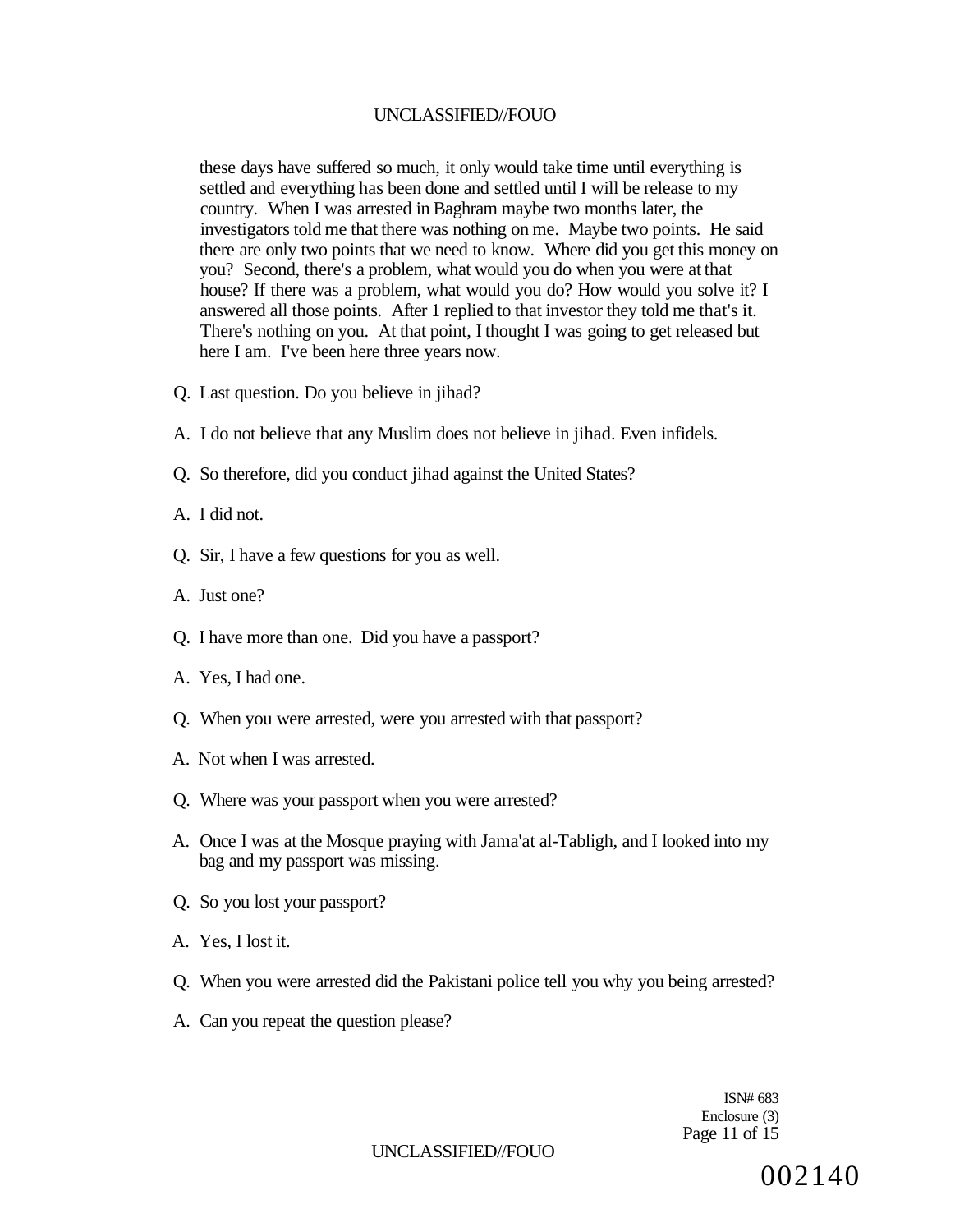- Q. Absolutely. Did you the Pakistani police tell you anything with respect as to why you were being arrested?
- A. Up to this day, the Pakistani police have never investigated me. The guard at the prison, the Pakistani guard, told us they were looking through papers and identification cards and then you will be returned back home. Why do you believe the Pakistani government? True or untrue why do you believe them?
- Q. I appreciate your response but it's not really answering the question that I'm asking. The only question I have with respect to this issue is did the Pakistani tell you why you were being arrested?
- A. Me personally, they never told me, other people possibly they told them but I was never told, You can make sure. Look into my file. Right now exactly I do not remember. For you own information, do not believe what the Pakistanis tell you. (inaudible), If they are taking money from you, don't believe what they tell you.
- Q. Approximately how long were you in Pakistan?
- A. Approximately eight or nine months.
- Q. Just for clarification, other than studying religion, did you have any other purpose for visiting Pakistan?
- A. At first I went there to study the religion and after five months of doing my own personal religion and just praying and reading the Koran just knowing it very well. After that I went to a religious university.
- Q. When you were in Pakistan, did any of the people that you were staying with have any weapons that you saw?
- A. I did not see any weapons.
- Q. Did you ever hear anybody talk about weapons in the place that you were staying?
- A. Nobody.
- Q. Was your family aware of your travels to Pakistan?
- A. Sure.
- Q. Did they approve of it?
- A. Yes.

ISN#683 Enclosure (3) Page 12 of 15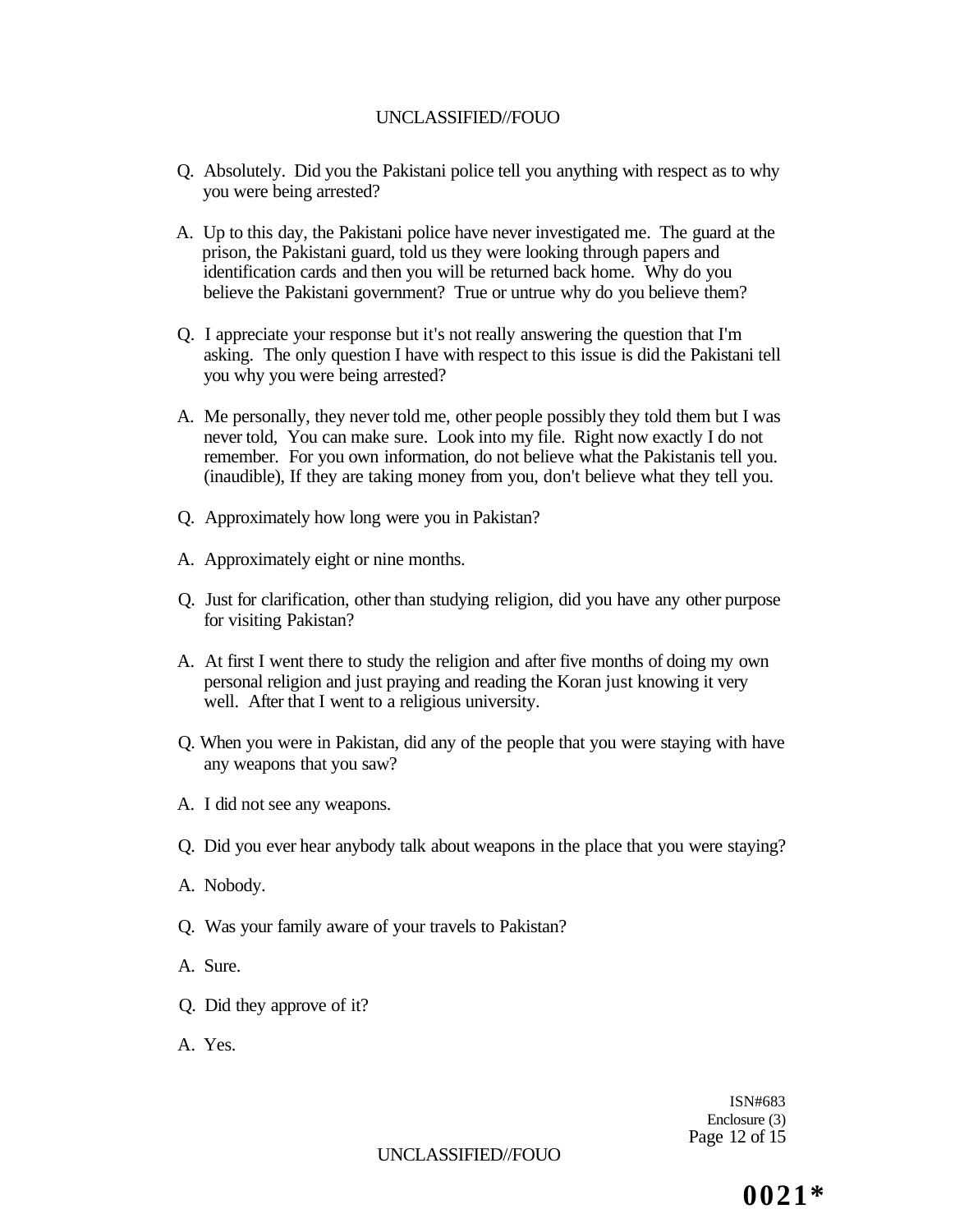- Q. To your knowledge did you ever have any friends or associates that were al Qaida members?
- A. No.
- Q. You said that when you were in Pakistan, you were basically getting free housing and free food correct?
- A. Correct.
- Q. Did anybody explain to you what if anything was expected of you in return?
- A. No.
- Q. What was your understanding of what was expected of you in return?
- A. In Yemen, when a student or someone goes there to study someone who has wealth or has money will usually help the needy ones. They help to support them money wise, shelter wise, book wise as guests.
- Q. The interrogators that you referred to **a** s **f g a** n **d**  $\wedge$   $\wedge$  **H** these interrogators are they here at this location?
- A. Before or now?
- Q. When you spoke to them?
- A. Of course where else would they be talking to me?
- Q. In other words, it was at this location. It wasn't in Pakistan or in Afghanistan?
- A. You must not be concentrating on what I said before. I said about a month and a half ago they spoke to me.
- Q. Were they in military uniform or in civilian clothes?
- A. They were wearing civilian clothing.

Detainee: The investigators before them also had told me that because we have so many and we are so busy, it will take until they get to your case and hopefully when they get to you be freed.

Tribunal President's questions

Q. Did you travel by yourself when you went to Pakistan?

1SN# 683 Enclosure (3) Page 13 of 15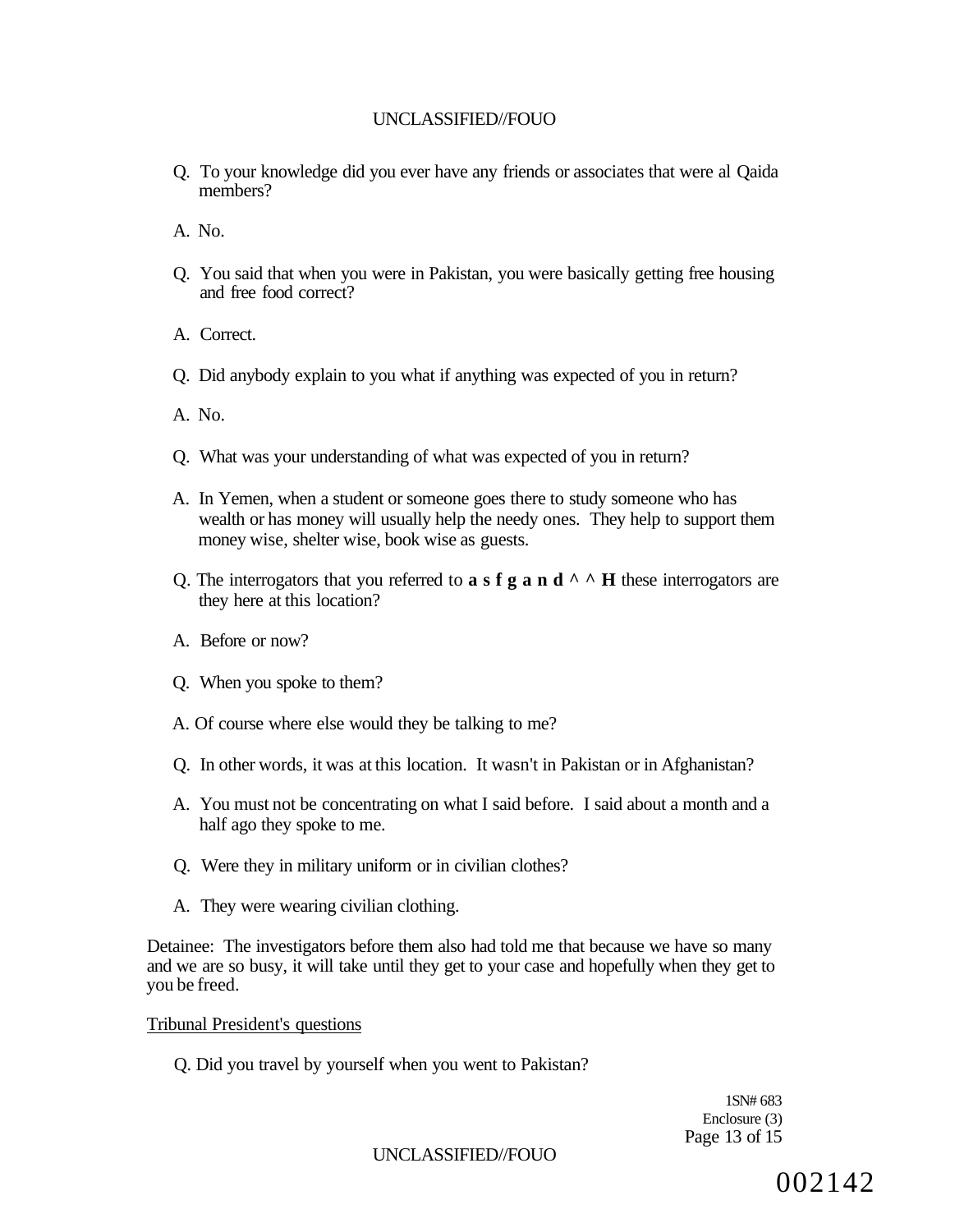- A. I went from my house to the airport alone. When I was on the airplane I met a person. I only spoke to him on the airplane and after I left the airplane I do not know where he went.
- Q. Once you got to Pakistan how did you know where to go?
- A. I told the investigators before that I met two people in Yemen. I will tell you the story about what happened when I met this person. Do you want the story?
- Q. Yes please.
- A. This person was from Jama'at al-Tabligh told me to go to a Mosque in Karachi, the Mosque is called Makki (ph). He told me not to go to Makki (ph) but the Jama'at al-Tabligh will take you to the main center in Lahore. After that the university was my decision. Makki (ph) Mosque is very popular and well known.
- Q. You indicated that at first you learned at a Mosque but then you went to a university. What university was that?
- A. Sudafia (ph) University.
- Q. Is this a large university or relatively small?
- A. Size?
- Q. Size wise, is there one hundred students or...
- A. Hundreds of students.
- Q. Were all the people that lived in the house with all students?
- A. I don't know about them all but some of them I know they were students.
- Q. So you didn't know all of the people that lived in the house?
- A. I knew just their names.
- Q. You said that when you were arrested they asked you two questions and one of them was where did you get money. Were you talking about money that you had on you when you were arrested?
- A. When I was arrested I only had 300 rupees or about \$50. Not much at all. They then asked me how did I get identification card and was I able to get here.

ISN# 683 Enclosure (3) Page 14 of 15